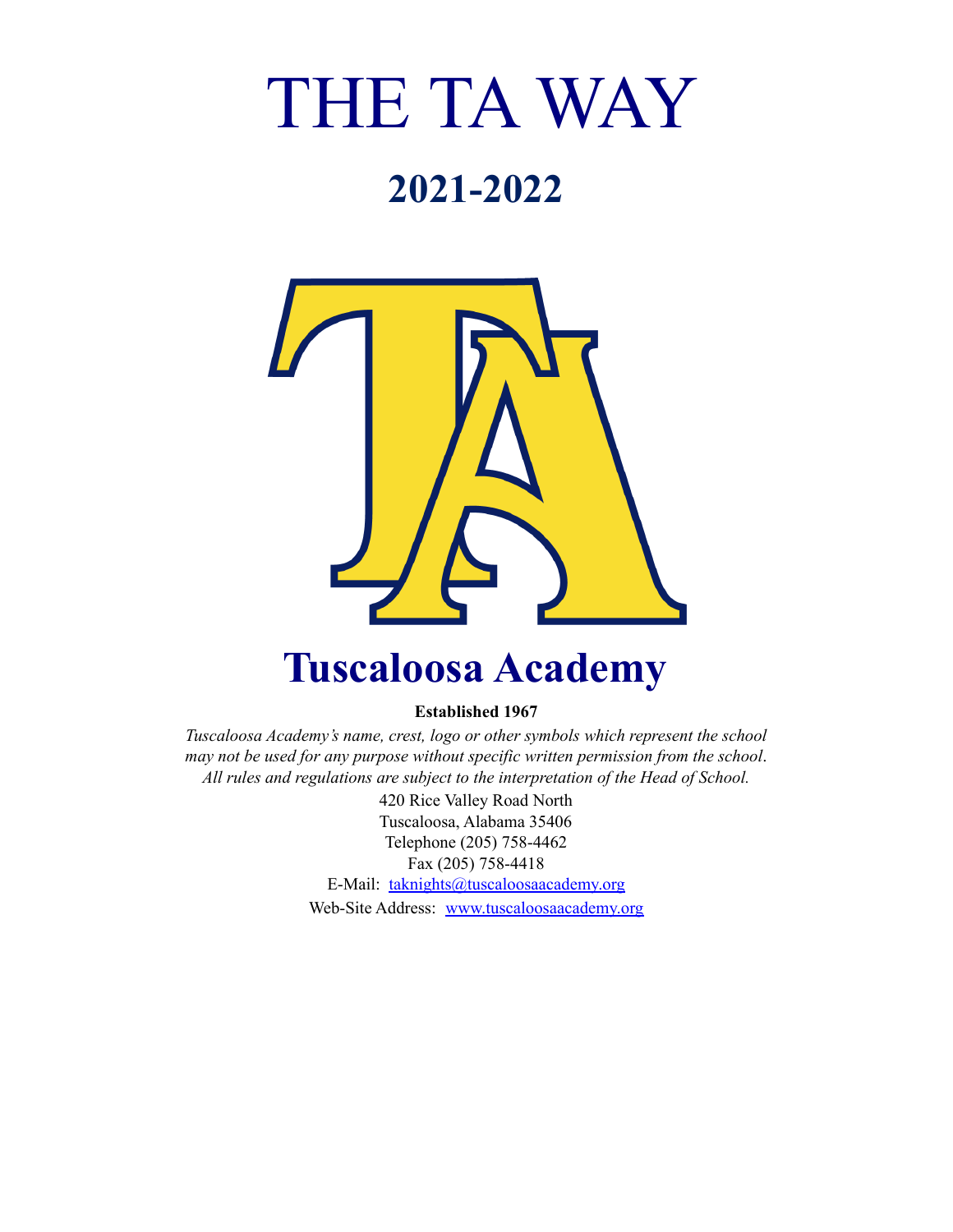Tuscaloosa Academy promotes dedication at all levels of school life. Students participate in a demanding preparatory program, complemented by extensive co-curricular opportunities. The total TA experience encourages students to reach their fullest intellectual, moral, aesthetic, creative, and physical potential. Implicit in this challenge is the School's belief that, as students mature, they should assume an increasing responsibility in shaping their own educational experiences. Accordingly, they develop the initiative, self-reliance, and independence essential for reaching their full potential and for making the most of their years at TA and beyond.

The TA experience is based on mutual respect and personal integrity. All members of the community are expected to honor the rights of others, to conduct themselves at all times in a moral and decent manner, and to see this responsibility as an integral part of their lives at TA and as citizens of the larger community of the world. The foundation of this belief is the Mission Statement that sets the ethical standard that underlies every dimension of school life.

TA encourages relationships among all of its members, in order to nurture and guide its students. These relationships create an atmosphere of trust and support in which students see independence, initiative, and imagination as the means to pursue self-discovery, develop qualities of leadership, and affirm a sense of self-worth. Imbued with these values, students give freely of their time and talents, mindful of how these contributions enhance the quality of school life for the entire community.

TA is a diverse community joined by a single vision. All members, including trustees, administration, faculty, staff, students, parents, and alumni, contribute to the School in many different ways but share a unified and consistent commitment to the mission of the Tuscaloosa Academy. At the core, this commitment is to provide a unique education to prepare children for a meaningful life.

Alan K. Barr Interim Head of School Tuscaloosa Academy

> 420 Rice Valley Road . Tuscaloosa, AL 35406 p: 205.758.4462 f: 205.758.4418 e: taknights@tuscaloosaacademy.org w: tuscaloosaacademy.org Accredited by the Southern Association of Colleges and Schools and the National Association for the Education of Young Children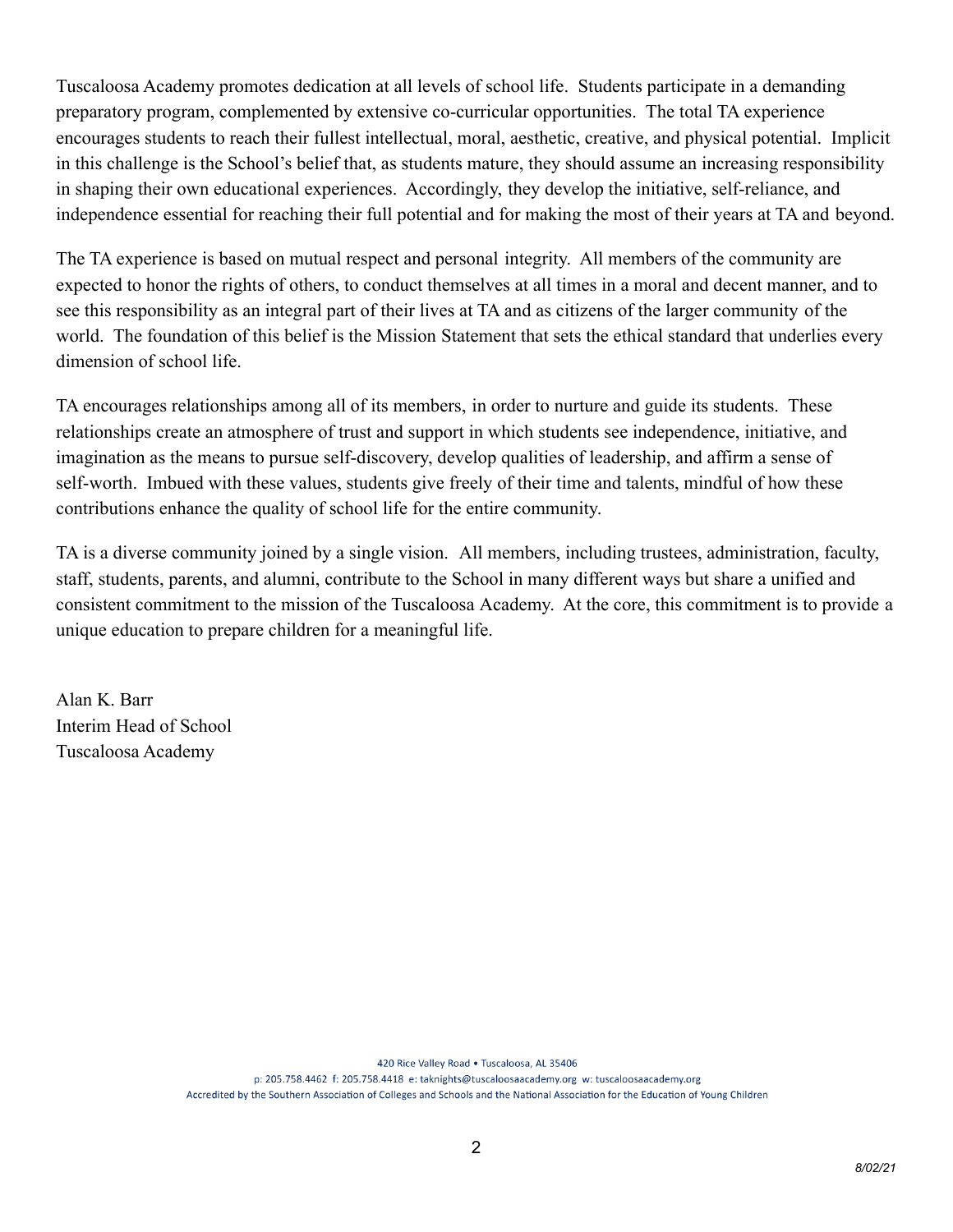**Please revisit THE TA WAY often for updates, corrections, and clarifications.**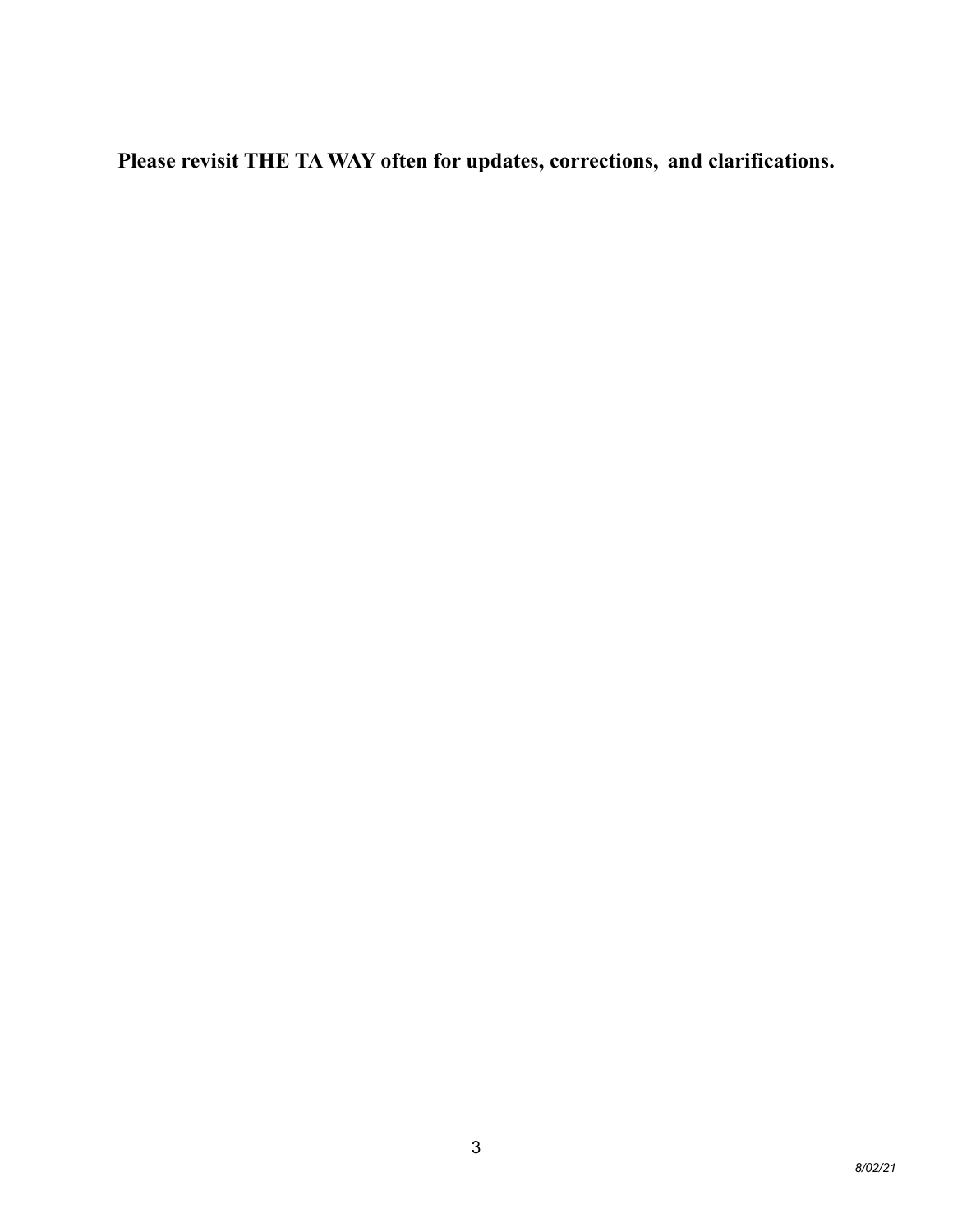#### **GENERAL [INFORMATION](#page-11-0)**

**Jump to your division:**

| Lower School Division                                                  |    |
|------------------------------------------------------------------------|----|
| Middle School Division                                                 |    |
| <b>Upper School Division</b>                                           |    |
|                                                                        |    |
| <b>MISSION STATEMENT</b>                                               | 24 |
| <b>HISTORY</b>                                                         | 24 |
| <b>ACCREDITATION</b>                                                   | 24 |
| <b>MEMBERSHIPS</b>                                                     | 25 |
| <b>PHILOSOPHY</b>                                                      | 25 |
| <b>THE HONOR CODE</b>                                                  | 26 |
| <b>OBJECTIVES</b>                                                      | 26 |
| <b>SCHOOL CALENDAR 2020-2021</b>                                       | 27 |
| <b>FIRST SEMESTER</b>                                                  |    |
| <b>SECOND SEMESTER</b>                                                 |    |
| TUSCALOOSA ACADEMY 2019-2020 BOARD OF TRUSTEES                         | 28 |
| <b>ADMINISTRATIVE STAFF</b>                                            | 28 |
| <b>ADMINISTRATION</b>                                                  | 28 |
| PARENT/STUDENT REPRESENTATION IN THE COMMUNITY AND QUESTIONS           | 30 |
| REPRESENTATION IN THE COMMUNITY<br>WHEN YOU HAVE A QUESTION OR CONCERN |    |
| <b>ADMISSION</b>                                                       | 31 |
| RELIGIOUS DIVERSITY AT TUSCALOOSA ACADEMY                              | 32 |
| <b>ATHLETICS</b>                                                       | 32 |
| SPORTSMANSHIP                                                          |    |
| <b>ATTENDANCE</b>                                                      | 32 |
| <b>ABSENCES</b>                                                        |    |
| <b>1:1 TECHNOLOGY PROGRAM</b>                                          | 33 |
| Rules on $5th - 12th$ graders bringing their own laptop                |    |
| FREQUENTLY ASKED QUESTIONS ABOUT TA'S COMPUTER POLICY                  |    |
| <b>COMPUTER CONDUCT</b>                                                |    |
| <b>CONTACTS</b>                                                        | 39 |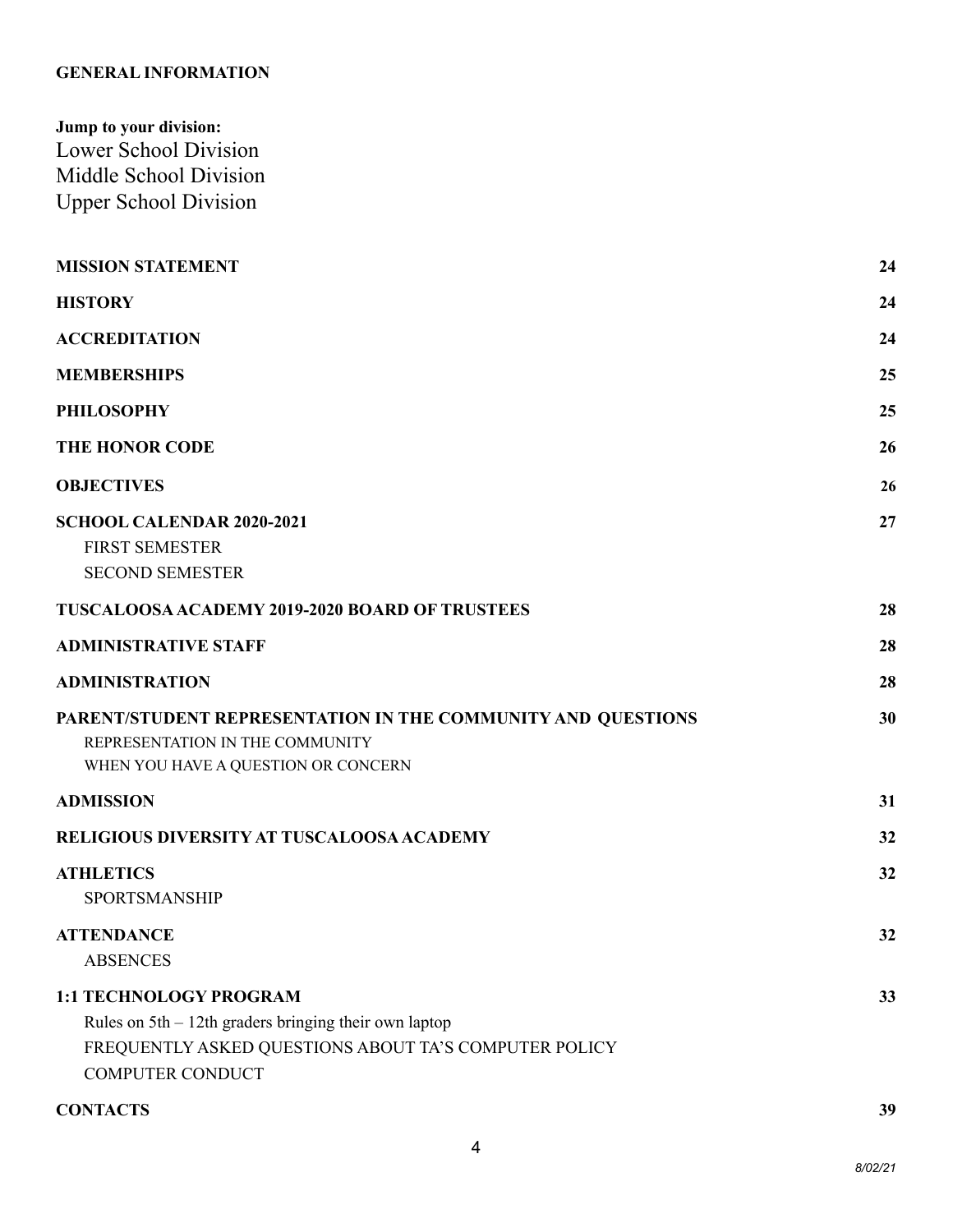| FINANCIAL POLICIES AND DELINQUENT ACCOUNTS                                                                                                                                                                                                                                                    | 41 |
|-----------------------------------------------------------------------------------------------------------------------------------------------------------------------------------------------------------------------------------------------------------------------------------------------|----|
| <b>EMERGENCY PROCEDURES</b>                                                                                                                                                                                                                                                                   | 41 |
| <b>HARASSMENT</b>                                                                                                                                                                                                                                                                             | 42 |
| <b>BULLYING</b>                                                                                                                                                                                                                                                                               | 42 |
| <b>POSSESSION OF WEAPONS</b>                                                                                                                                                                                                                                                                  | 42 |
| <b>DRUG &amp; ALCOHOL ABUSE</b><br><b>ALCOHOL</b><br><b>ILLEGAL DRUGS</b><br>MANDATORY AND REQUIRED TESTING<br>DRUG POLICY: COMMUNITY AND PARENTAL RESPONSIBILITIES<br>DRUG POLICY: ALABAMA LAW                                                                                               | 43 |
| <b>SEARCHES</b>                                                                                                                                                                                                                                                                               | 44 |
| <b>SMOKING AND TOBACCO PRODUCTS</b>                                                                                                                                                                                                                                                           | 44 |
| <b>MEDICAL INFORMATION</b><br><b>GUIDELINES FOR STUDENT HEALTH CARE</b><br><b>ACCIDENTS/MEDICAL EMERGENCIES</b><br><b>MEDICATION</b><br>MEDICATION ADMINISTRATION<br>REGULATIONS FOR ADMINISTRATION OF MEDICATION<br>POLICY ON COMMUNICABLE DISEASES<br>Illness<br><b>Infectious Diseases</b> | 44 |
| <b>OFFICE HOURS</b>                                                                                                                                                                                                                                                                           | 46 |
| <b>SCHOOL HOURS</b><br><b>EARLY ARRIVALS</b><br><b>LATE DEPARTURES</b>                                                                                                                                                                                                                        | 46 |
| <b>STANDARDIZED TESTING</b>                                                                                                                                                                                                                                                                   | 47 |
| <b>STUDENT SERVICES</b><br>STUDENT ACADEMIC SUPPORT<br><b>COUNSELING</b>                                                                                                                                                                                                                      | 47 |
| <b>STUDENT DELIVERIES</b>                                                                                                                                                                                                                                                                     | 47 |
| <b>VEHICULAR TRAFFIC AND PARKING</b>                                                                                                                                                                                                                                                          | 48 |
| <b>VISITORS</b>                                                                                                                                                                                                                                                                               |    |

**[48](#page-36-1)**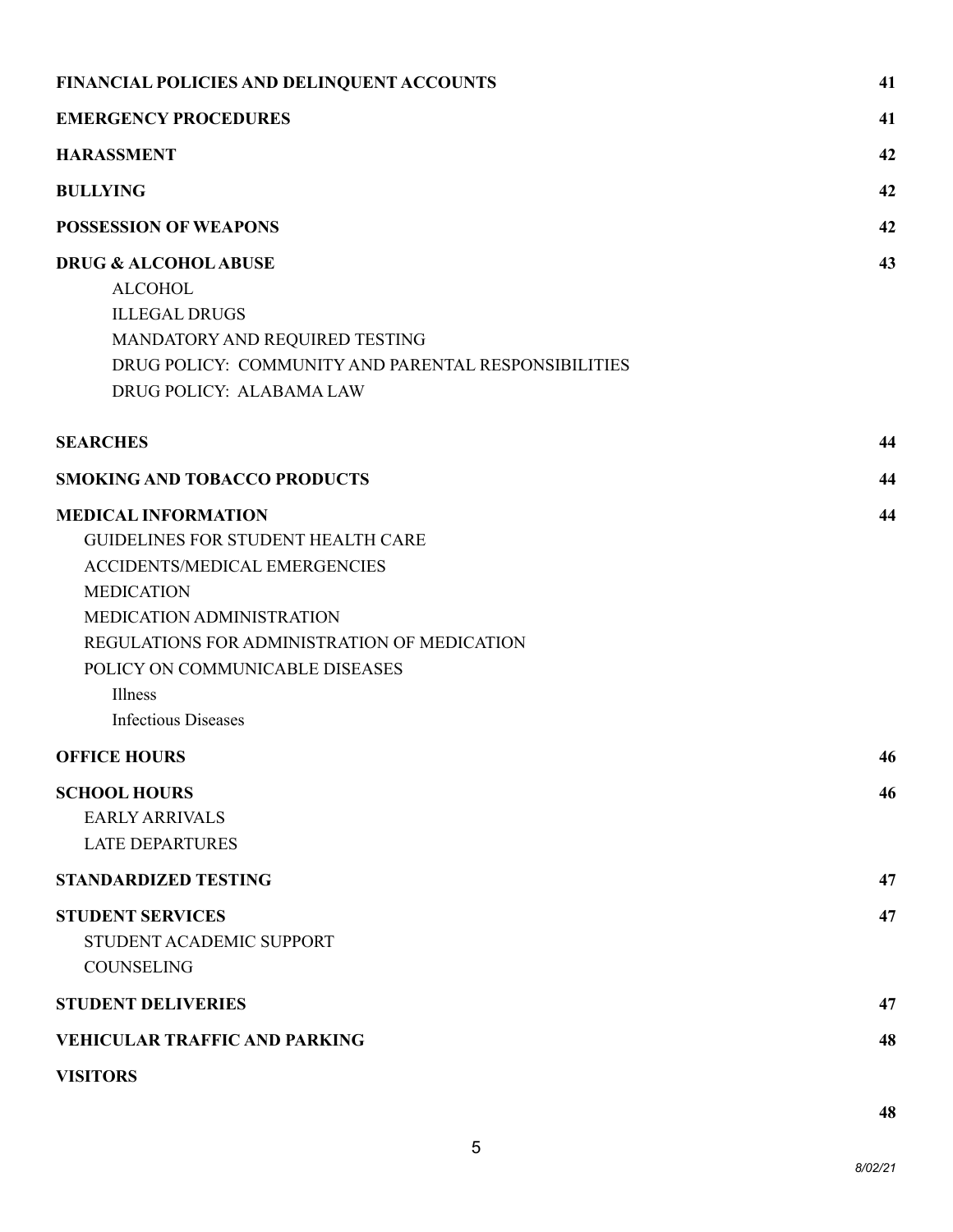#### Lo[w](#page-37-0)er School Division

| <b>General Information</b>                                                                                                                    | 49 |
|-----------------------------------------------------------------------------------------------------------------------------------------------|----|
| Attendance<br>DROP OFF and PICK UP<br><b>TARDINESS</b>                                                                                        | 49 |
| <b>Dress Code</b>                                                                                                                             | 49 |
| <b>Birthdays</b>                                                                                                                              | 51 |
| <b>Book Bags</b>                                                                                                                              | 51 |
| <b>Communication with Parents</b><br><b>PRESCHOOL</b><br><b>PRESCHOOL</b><br><b>GRADES 1-4</b>                                                | 51 |
| <b>Daily Snacks</b><br><b>PRESCHOOL</b><br><b>GRADES 1-4</b>                                                                                  | 52 |
| <b>Department of Human Resources</b>                                                                                                          | 52 |
| <b>Discipline</b><br><b>PRESCHOOL</b><br><b>GRADES 1-4</b><br>LOWER SCHOOL DISCIPLINE POLICY<br>Parents<br>Faculty<br>Students                | 52 |
| <b>Enrichment Classes</b><br><b>ART</b><br><b>COMPUTER</b><br><b>FOREIGN LANGUAGE</b><br><b>LIBRARY</b><br><b>MUSIC</b><br>PHYSICAL EDUCATION | 55 |
| <b>Extended Day Care</b><br><b>HOURS</b><br><b>LOCATION</b><br><b>FEES</b><br><b>HOW TO REGISTER</b><br>WHAT TO BRING                         | 55 |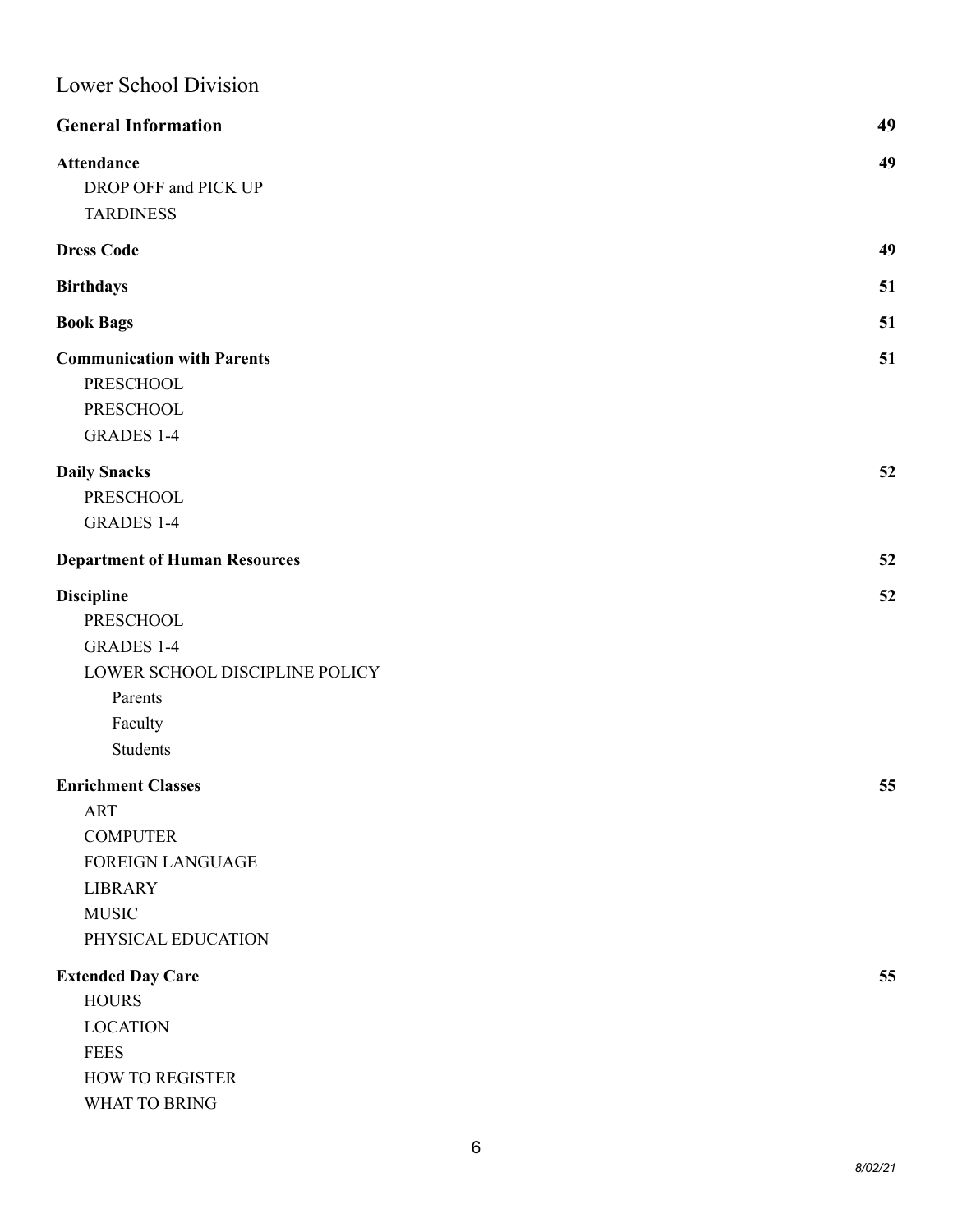[ACTIVITIES](#page-44-6) [PICK](#page-44-7) UP **[COORDINATOR](#page-44-8)** PROGRAM TEACHERS

#### **Extra Clothes for [Preschool](#page-44-5) Children 56**

|                                               | $\ddot{\phantom{0}}$ |
|-----------------------------------------------|----------------------|
| <b>Field Trips</b>                            | 56                   |
| PRESCHOOL                                     |                      |
| <b>GRADES 1-4</b>                             |                      |
| <b>Grading System</b>                         | 57                   |
| <b>LOWER SCHOOL</b>                           |                      |
| <b>Homework</b>                               | 57                   |
| Lunch                                         | 58                   |
| <b>Nap Time</b>                               | 58                   |
| <b>Outdoor/Indoor Play</b>                    | 58                   |
| <b>School Pictures</b>                        | 58                   |
| <b>Student Activities - Academic Contests</b> | 58                   |
| <b>ART EXHIBITS</b>                           |                      |

CHORAL MUSIC FESTIVALS [SPELLING](#page-47-3) BEES **[OTHER](#page-47-4)** 

#### **Student Council [Association](#page-47-5) [59](#page-47-5)**

#### **[Textbooks](#page-47-6) [59](#page-47-6)**

[Middle](#page-48-0) School Division

#### **GENERAL [INFORMATION](#page-48-1) [60](#page-48-1)**

#### **[Attendance](#page-48-2) Policy [60](#page-48-2)**

| <b>SCHOOL SPONSORED ABSENCES</b>             |
|----------------------------------------------|
| ABSENCES – EXCUSED OR UNEXCUSED              |
| Anticipated Absences.                        |
| <b>Four Period Rule</b>                      |
| Completing Assignments following an absence. |
| <b>Tardiness</b>                             |
| Parents                                      |

#### **[Athletics](#page-50-1) [62](#page-50-1)**

| <b>Fall Sports</b> |  |
|--------------------|--|
| Winter Sports      |  |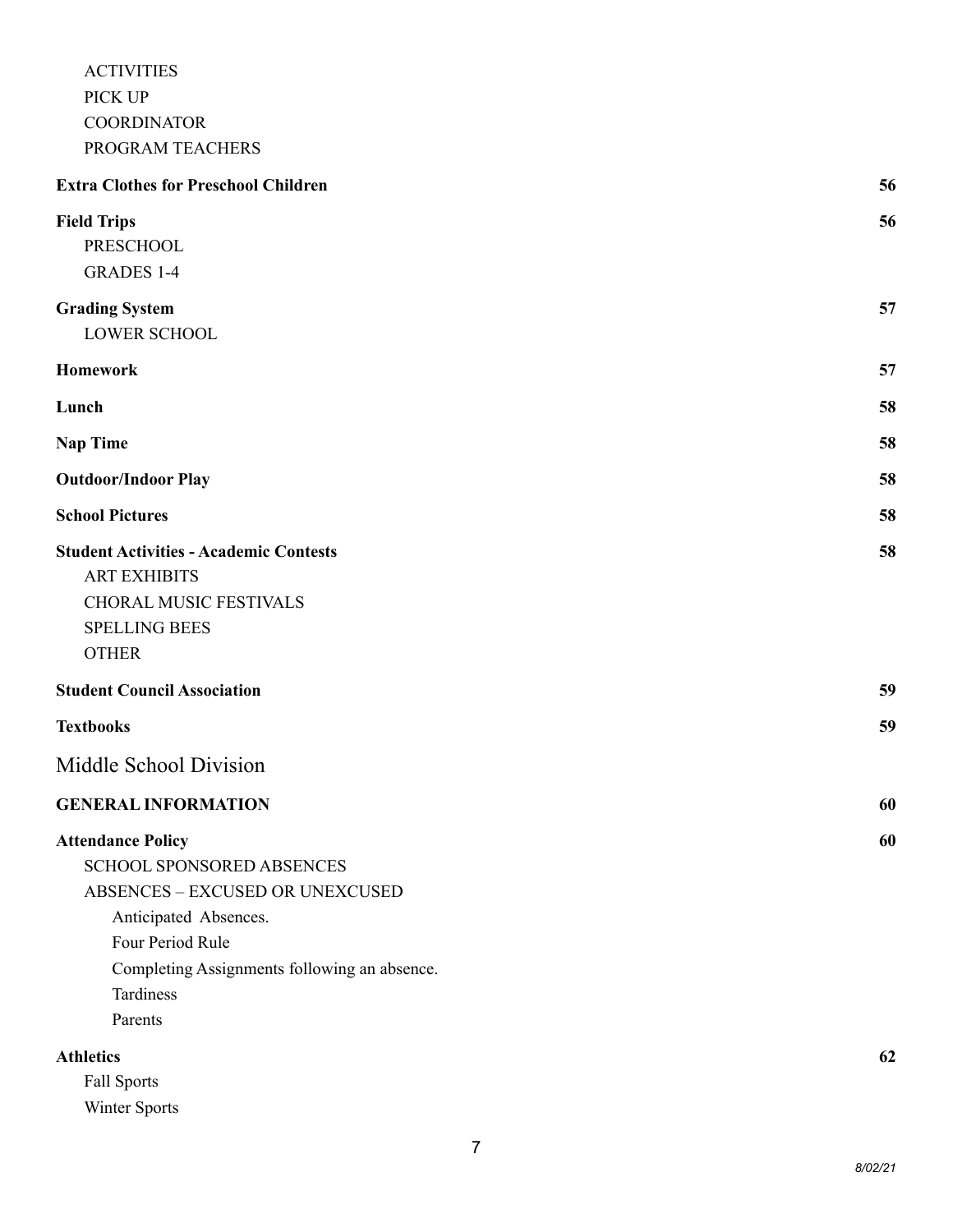| <b>Cell Phones, Smart Watches, and Wearable Technology</b>                                                                                                                                              | 63 |
|---------------------------------------------------------------------------------------------------------------------------------------------------------------------------------------------------------|----|
| <b>Community Service</b><br>DOCUMENTING COMMUNITY SERVICE HOURS                                                                                                                                         | 63 |
| <b>Daily Routine</b><br><b>CASTLE GROUPS</b><br><b>HOMEROOMS</b><br><b>LOCKERS</b><br>LUNCH AND SNACK TIME                                                                                              |    |
| <b>Student Government Association</b>                                                                                                                                                                   | 64 |
| <b>Textbooks</b>                                                                                                                                                                                        | 64 |
| <b>Theatre and Music Opportunities</b>                                                                                                                                                                  | 64 |
| <b>Student Behavior and Standards</b><br>WHAT IS APPROPRIATE<br>Not Permitted                                                                                                                           | 65 |
| <b>General Rules of Behavior</b><br>HONOR CODE<br><b>DISCIPLINE</b><br>OFF-CAMPUS BEHAVIOR<br><b>DETENTION</b><br><b>SUSPENSION</b><br>Off campus suspensions<br>Social suspensions<br><b>EXPULSION</b> | 66 |
| <b>Academics</b>                                                                                                                                                                                        | 69 |
| Curriculum                                                                                                                                                                                              | 69 |
| <b>Exams</b>                                                                                                                                                                                            | 69 |
| <b>Math</b>                                                                                                                                                                                             | 69 |
| <b>Missing or Late Assignments</b>                                                                                                                                                                      | 70 |
| <b>Probation for Academic Progress</b>                                                                                                                                                                  | 70 |
| <b>Typical Course Offerings</b>                                                                                                                                                                         | 70 |
| <b>Upper School Division</b>                                                                                                                                                                            |    |
| <b>GENERAL INFORMATION</b>                                                                                                                                                                              | 72 |
| <b>Attendance Policy</b><br>8                                                                                                                                                                           | 72 |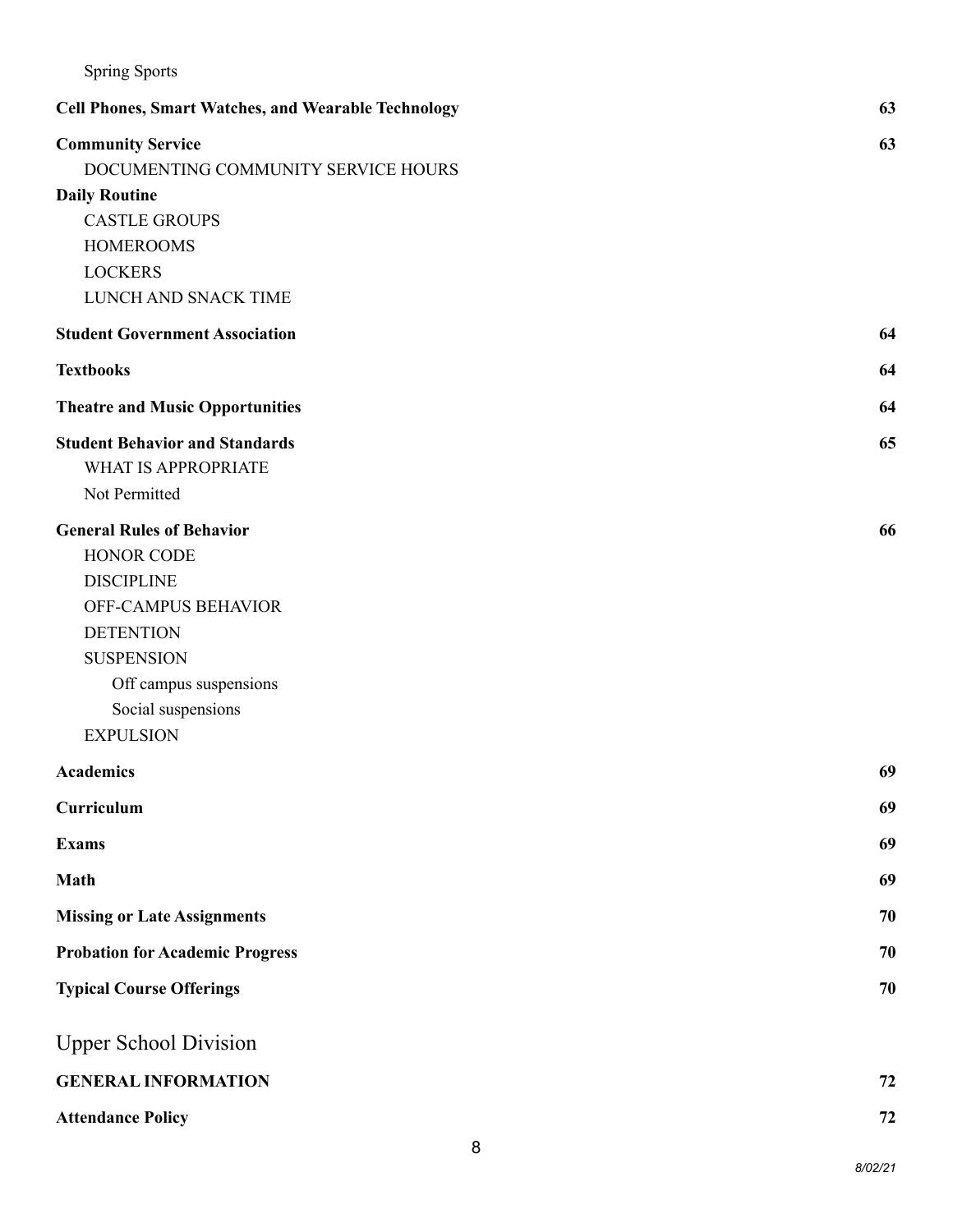| <b>FOUR PERIOD RULE</b><br><b>SCHOOL SPONSORED ABSENCES</b><br>ABSENCES - EXCUSED OR UNEXCUSED<br>SELF CHECKOUT POLICY<br>COMPLETING ASSIGNMENTS AFTER AN EXCUSED ABSENCE<br><b>TARDINESS</b><br><b>PARENTS</b> |    |
|-----------------------------------------------------------------------------------------------------------------------------------------------------------------------------------------------------------------|----|
| <b>Calendar Requests</b>                                                                                                                                                                                        | 74 |
| <b>Cars-Driving and Parking</b>                                                                                                                                                                                 | 74 |
| <b>Community Service</b><br>GUIDELINES FOR COMMUNITY SERVICE                                                                                                                                                    | 75 |
| <b>Leaving Campus</b>                                                                                                                                                                                           | 77 |
| <b>Lockers</b>                                                                                                                                                                                                  | 77 |
| <b>Student Government Association</b>                                                                                                                                                                           | 78 |
| <b>Study Hall</b>                                                                                                                                                                                               | 78 |
| <b>Textbooks</b>                                                                                                                                                                                                | 78 |
| Valedictorian                                                                                                                                                                                                   | 79 |
| <b>Student Behavior and Standards</b>                                                                                                                                                                           | 79 |
| <b>Dress Code</b><br>What Is Appropriate<br>Not Permitted                                                                                                                                                       | 79 |
| <b>Honor Code</b><br><b>DISCIPLINE</b>                                                                                                                                                                          | 80 |
| <b>General Rules of Behavior</b>                                                                                                                                                                                | 81 |
| <b>Off-Campus Behavior</b>                                                                                                                                                                                      | 82 |
| <b>Detention</b>                                                                                                                                                                                                | 82 |
| <b>Suspension</b><br>OFF-CAMPUS SUSPENSION<br><b>SOCIAL SUSPENSION</b>                                                                                                                                          | 82 |
| <b>Expulsion</b>                                                                                                                                                                                                | 83 |
| <b>ACADEMICS</b>                                                                                                                                                                                                | 83 |
| <b>Advanced Placement</b>                                                                                                                                                                                       | 83 |
| Curriculum                                                                                                                                                                                                      | 84 |
|                                                                                                                                                                                                                 |    |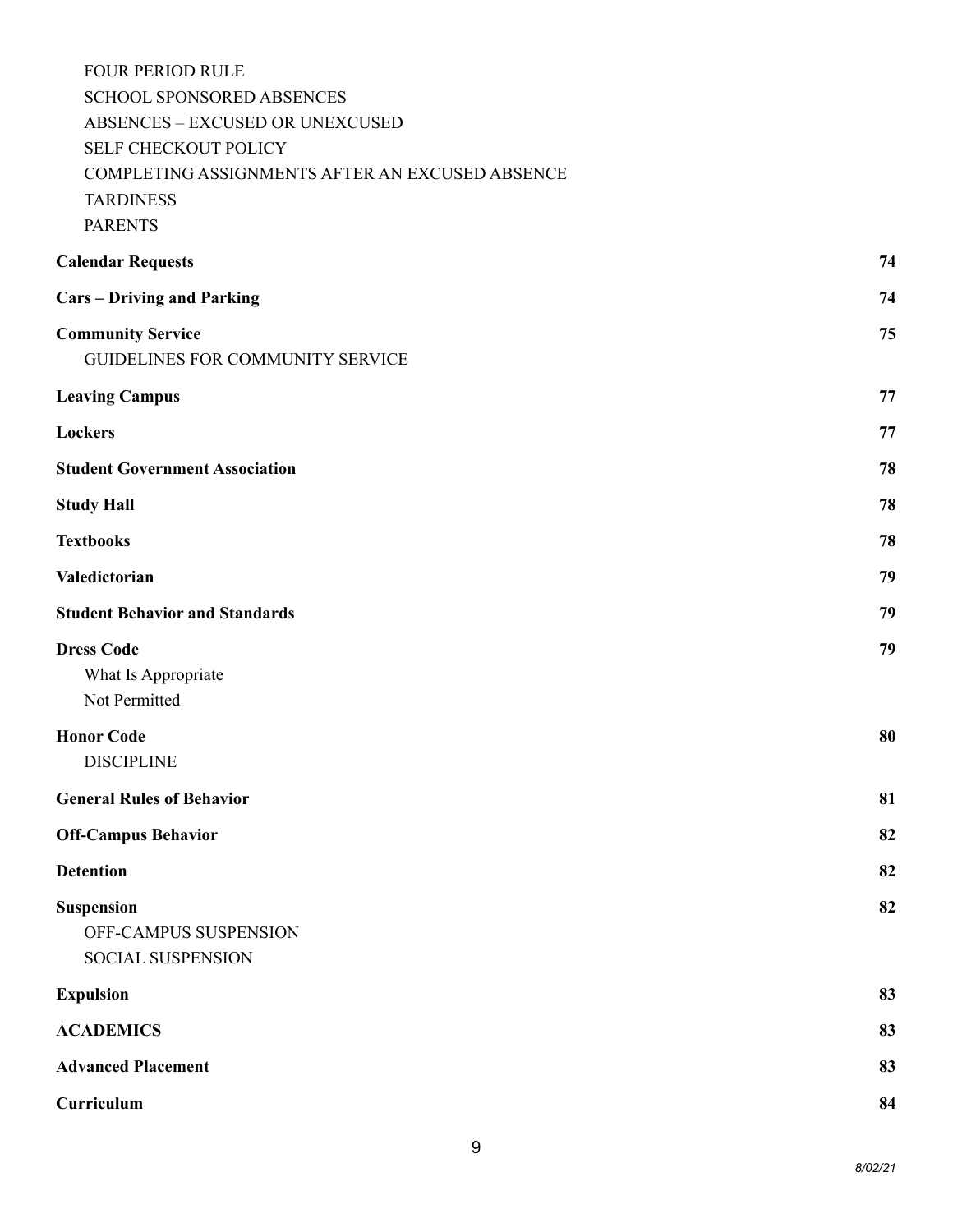| <b>Dropping or Adding Courses</b>           | 85 |
|---------------------------------------------|----|
| <b>Exams</b>                                | 85 |
| <b>Honor Roll</b>                           | 85 |
| <b>Missing or Late Assignments</b>          | 85 |
| <b>Probation for Academic Progress</b>      | 85 |
| <b>Counseling and Guidance</b>              | 86 |
| <b>Student Organizations and Activities</b> | 86 |
| <b>ATHLETICS</b>                            |    |
| <b>Fall Sports</b>                          |    |
| Winter Sports                               |    |
| <b>Spring Sports</b>                        |    |

**[CLUBS](#page-82-2)** 

## **Please download the statement page at the end of this handbook, sign, and return to the office.**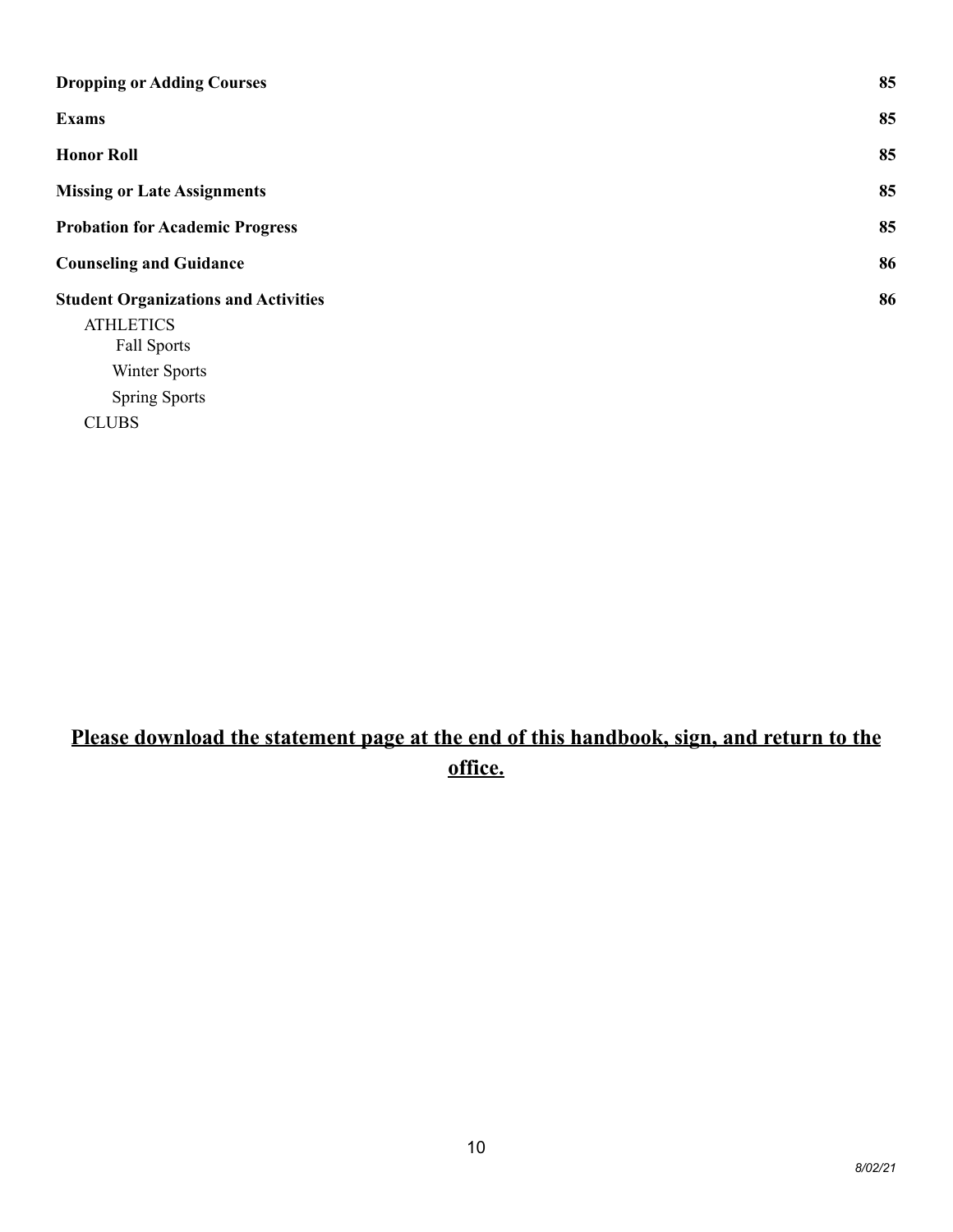## HIGHLIGHTS AND FREQUENTLY ASKED QUESTIONS FOR NEW TA PARENTS

- 1. How do I find the contact information?
	- a. Contact the main office at 205-758-4462
	- b. Faculty emails are listed in FACTS
- 2. Who to ask at TA?
	- a. For details about the day-to-day activities of the school that you are having trouble finding in printed resources ask our Registrar Mrs. Becky Karnes at 758-4462, or, email [bkarnes@tuscaloosaacademy.org](mailto:bkarnes@tuscaloosaacademy.org)
	- b. Questions/concerns with academics are first addressed with the appropriate teacher and if left unresolved, then with the appropriate Division Dean.
	- c. Questions/concerns with athletics are first addressed with the coach and if left unresolved, then with the Athletic Director.
	- d. Major issues should be addressed to the respective Division Deans, or if appropriate, to the Head of School.
- 3. What is TA Knights Armour?
	- a. This is the TAPA School Spirit Store. The website is [www.taknightsarmour.com](http://www.taknightsarmour.com)
	- b. It operates on an order basis and will have periodic 'pop-up'shops during the school year.
	- c. Volunteers are welcome. You may contact the store at:  $\frac{t}{t}$  [taknightsarmour@tuscaloosaacademy.org](mailto:taknightsarmour@tuscaloosaacademy.org)
- 4. How can parents get involved with the school?
	- a. Board of Trustees if you would like to get involved, ensuring the long-term success of TA, you might consider asking to join the Board of Trustees. If interested, contact the current Chairman of the Board of Trustees, Reese Brooks at [boardoftrustees@tuscaloosaacademy.org.](mailto:boardoftrustees@tuscaloosaacademy.org)
	- b. TA Parent's Association if you want to get involved with parent-driven initiatives (e.g., Punkin' Knight) that support non-athletic activities at TA you can get involved with the TA Parents' Association. Contact President, Leigh Hollyhand at [tapa@tuscaloosaacademy.org](mailto:tapa@tuscaloosaacademy.org)
	- c. TAKS: If you want to get involved specifically with TAAthletics and/or become part of Tuscaloosa Academy Knights Supporters (TAKS) then contact Ray Cole at [taks@tuscaloosaacademy.org](mailto:taks@tuscaloosaacademy.org)
	- d. If you have a specific interest or talent (e.g., fine arts) and would like to get involved with TA in that way contact your Division Dean.
- 5. What is the Annual Fund and why is it important?
	- a. The Annual Fund occurs throughout the fall of the school year and is the most important fundraiser for Tuscaloosa Academy. The Annual Fund is used for major capital improvements, such as the recent upgrades to the football field, science labs, new bleachers, main office renovations and the technology classroom renovations. Contributions to the Annual Fund are tax deductible.
- 6. Where do I find information about school events and activities/schedules?
	- a. Tandem is the school's master calendar. All events, athletic and otherwise, can be found on Tandem. With Tandem you have the ability to customize the information you view and when and how you view it.
- 7. Where do I find information about my child's academic progress and standing?
	- a. For Middle and Upper School students, FACTS is the school system we use to facilitate the communication between teacher and parent. TA uses FACTS extensively and training sessions are provided at the beginning of every school year. Follow this link for more detailed information about using FACTS. End of quarter grades for Lower School students are posted on FACTS.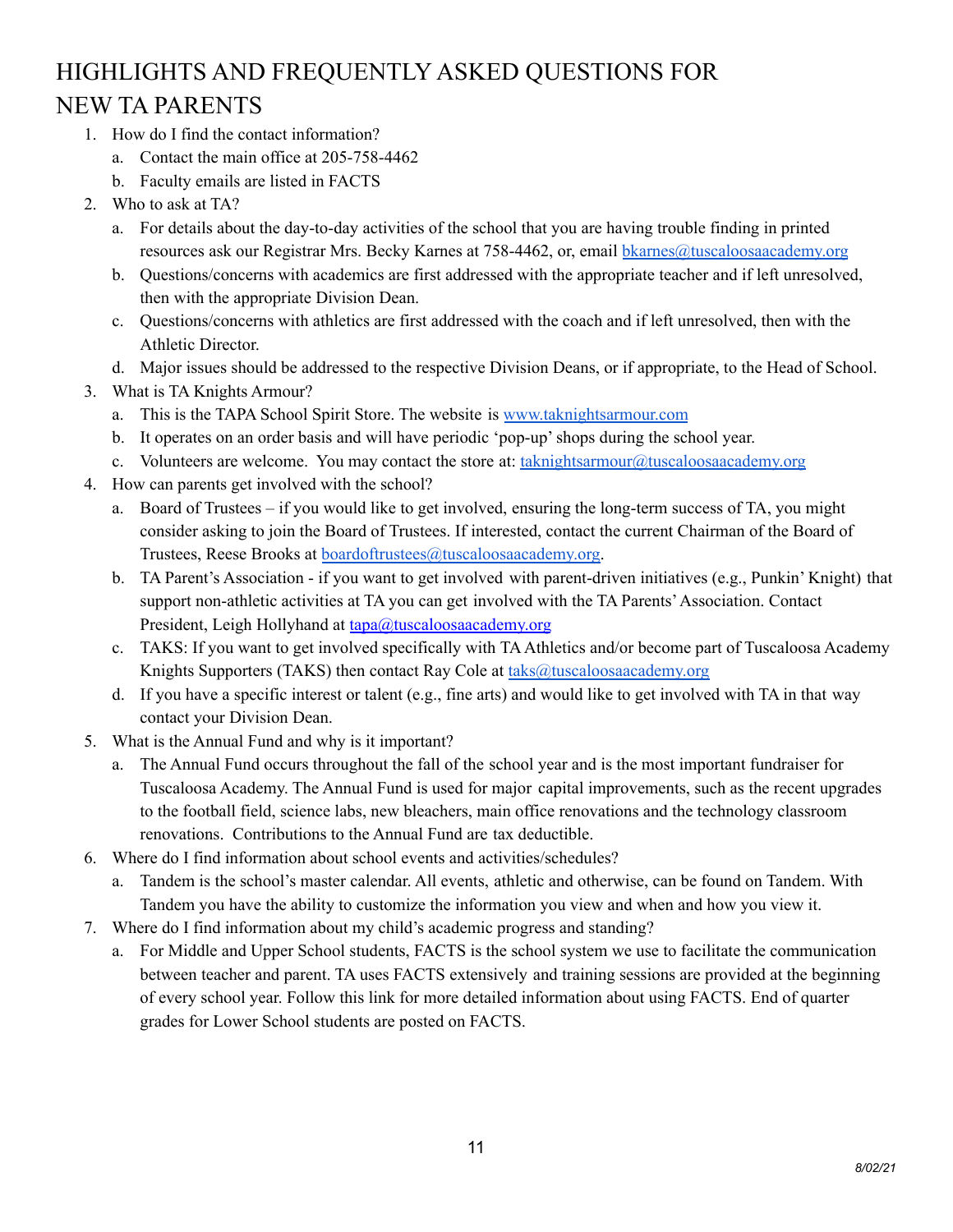## GENERAL INFORMATION

<span id="page-11-0"></span>Tuscaloosa Academy is a college preparatory school which welcomes applications for admission from all persons and does not discriminate on the basis of sex, race, color or ethnic origin in its admission policies.

## <span id="page-11-1"></span>MISSION STATEMENT

The mission of Tuscaloosa Academy is to provide a college-preparatory education in a supportive environment of intellectual freedom, to cultivate a love of learning, and to maximize each student's potential for academic achievement, character development, and readiness for life in a global environment.

## <span id="page-11-2"></span>**HISTORY**

Tuscaloosa Academy was founded in 1966 by an interested group of local residents for the purpose of offering an academic program that would prepare students for college. It opened in September 1967, as a co-educational, independent day school with 113 students in grades one through seven, and it has evolved into a school which now includes grades Preschool - 12. A Preschool Program, incorporated into Tuscaloosa Academy in 1978, serves boys and girls ages 3 through 5 years.

Graduates attend colleges such as the University of Alabama, Auburn University, Harvard University, University of the South, Birmingham-Southern College, Princeton, Notre Dame, UNC, Grinnell, Vanderbilt, Duke, MIT, Brown, Southern Methodist University, Bryn Mawr, Belmont, University of California at Berkeley, University of Mississippi, Millsaps College, University of New Mexico, Mississippi State University, Montreat College, Purdue, University of Texas, Tulane, Air Force Academy, Wake Forest, Rice, Davidson, Washington and Lee, Rhodes, Samford, Hollins, Baylor, Pratt Institute, Emory University and the University of North Carolina at Chapel Hill.

## <span id="page-11-3"></span>ACCREDITATION

Tuscaloosa Academy is accredited by the Southern Association of Colleges and Schools and the Southern Association of Independent Schools. The Preschool program is accredited by the National Association for the Education of Young Children and is licensed by the Alabama Department of Human Resources.

## <span id="page-11-4"></span>MEMBERSHIPS

Southern Association of Independent Schools Alabama Independent School Association College Entrance Examination Board National Association of Independent Schools National and Southern Associations of College Admissions Counselors Council for the Advancement and Support of Education National Association for the Education of Young Children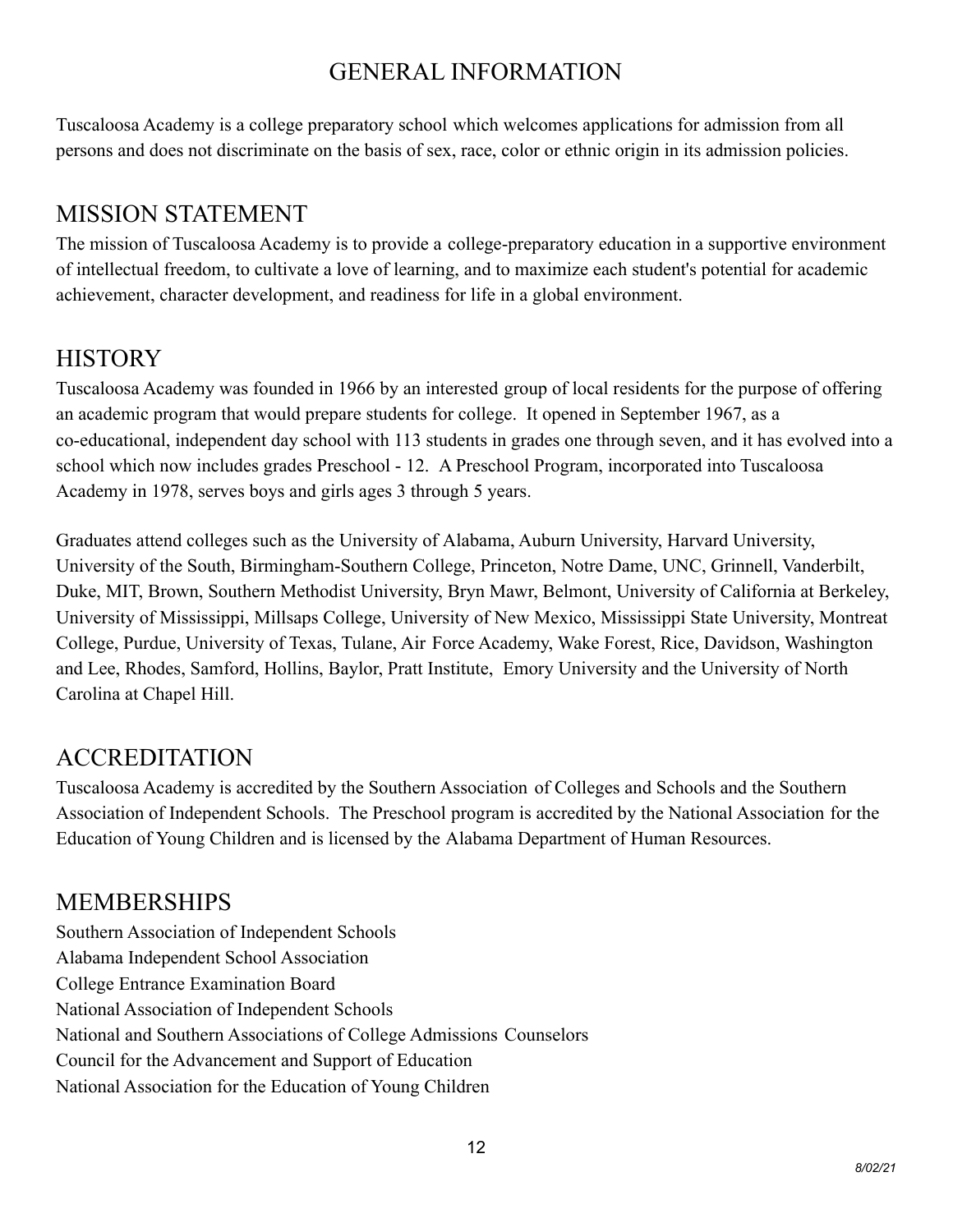## <span id="page-12-0"></span>PHILOSOPHY

Tuscaloosa Academy is an independent, co-educational, college-preparatory day school with classes from preschool through 12th grade. In order to provide our community a superior educational institution and accomplish our overall mission, Tuscaloosa Academy strives for excellence in governance, administration, faculty and staff, academic curricula, extracurricular activities, facilities and equipment. In partnership with the parents of our students, we endeavor to enhance each student's opportunity for intellectual growth, academic achievement, emotional maturation, character development, physical health, and the development of social skills and leadership ability to the maximum extent.

Tuscaloosa Academy combines traditional educational methodology with technological advancements and innovative teaching strategies to prepare each student for high levels of personal achievement at outstanding colleges and universities. The school maintains clean, safe and comfortable facilities where teachers and students cooperate to provide an environment that supports each student's opportunity to learn and emphasizes the paramount importance of academic achievement. Tuscaloosa Academy seeks to maintain an atmosphere of intellectual freedom where diverse ideas and life views are respected and may be expressed and exchanged in appropriate forums.

Tuscaloosa Academy strives to provide an educational experience which informs and imparts knowledge, but perhaps more importantly, stimulates logical thinking and creativity, cultivates understanding and wisdom, and enriches each student's appreciation and enjoyment of life.

Tuscaloosa Academy encourages high standards of mutual respect and integrity in all relationships and throughout all constituencies of the school, and seeks to enhance the development of character, honor, and moral and ethical values of its students. Tuscaloosa Academy encourages its students to assume personal responsibility for their actions and to become active and responsible leaders in the community.

Tuscaloosa Academy endeavors to prepare its students to live and work successfully in a community of increasing diversity. It is our aim to have that diversity represented in our student body, faculty, staff, administration and Board of Trustees. It is important that our students be taught to think on a global basis. In keeping with this philosophy, the school welcomes applications for admission from all persons and adheres to a policy of non-discrimination on the basis of sex, race, color, religion, or national or ethnic origin.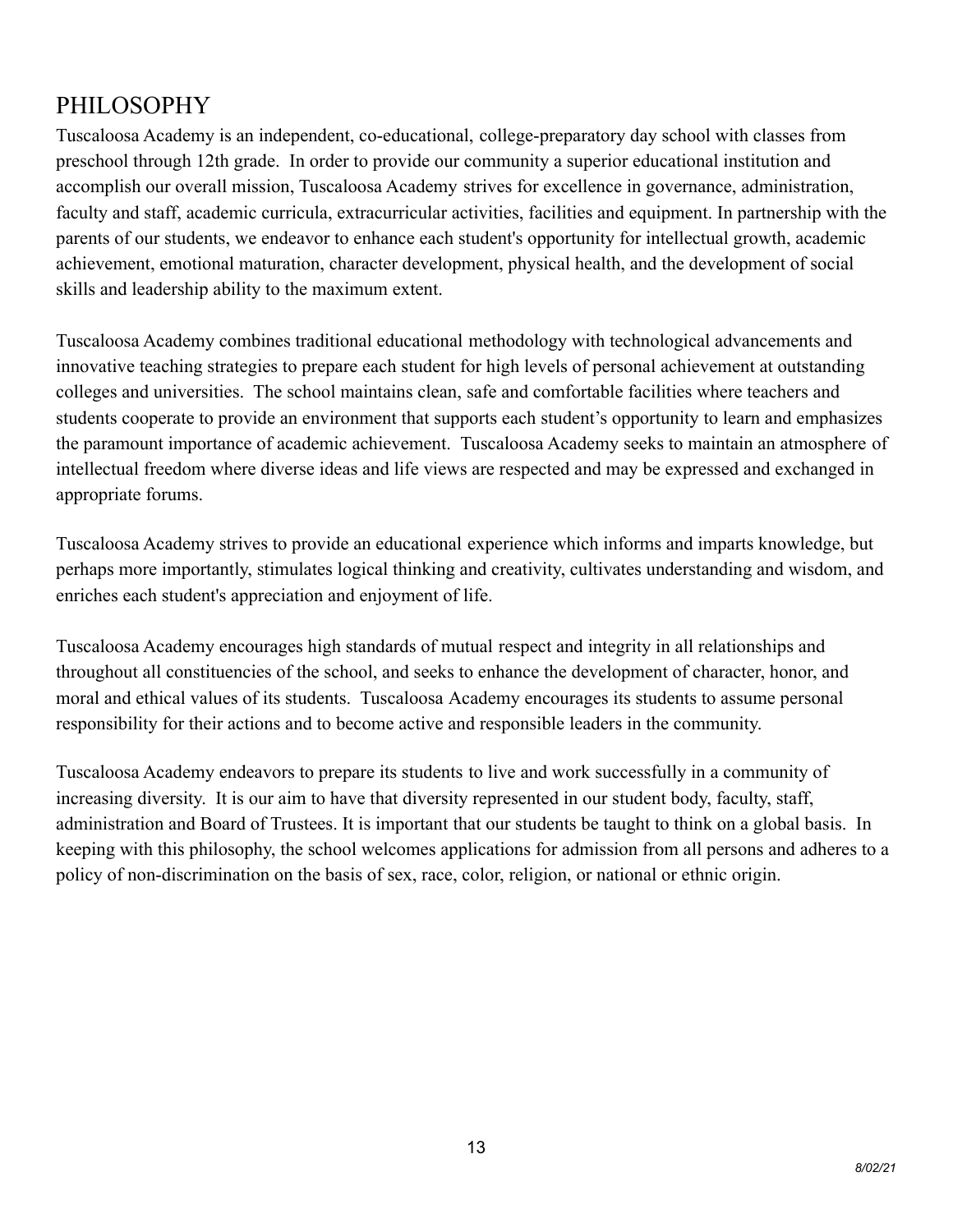## <span id="page-13-0"></span>THE HONOR CODE

*"As a TA Knight, I will always conduct myself in a polite and courteous manner. I will not give or receive assistance on schoolwork; engage in any form of dishonesty; cheat, plagiarize, lie, or steal; engage in vandalism; act insolently or disrespectfully to faculty or staff. If I violate this Honor Code, it is my duty to report the violation to the Chairman of the Honor Council, the Honor Council Advisor or the Division Dean. If I observe another student violating this Honor Code, I will encourage the offending student to report his/her violation."*

Each student is responsible for assuring that the Honor Code is not violated and is obligated to refrain from engaging in any of the prohibited misconduct and to promptly report any Honor Code violations which he or she commits. The words "Honor Pledge," along with the student's signature, at the end of written assignments, tests, and major papers will stand for the full Honor Code statement. Use of this statement for homework assignments will be at the discretion of each classroom teacher. Students are not to be discouraged from discussion with and assisting one another on unpledged assignments. The Honor Code is upheld and alleged violators are dealt with fairly and justly.

## <span id="page-13-1"></span>**OBJECTIVES**

The objectives of Tuscaloosa Academy are:

- 1. To provide a superior college-preparatory education in Preschool, elementary school, middle school and secondary school for students with average and above-average academic aptitude;
- 2. To prepare our students for high levels of academic achievement at outstanding colleges and universities;
- 3. To maximize each student's opportunity to learn and emphasize the paramount importance of academic achievement;
- 4. To nurture and develop our students' intellectual curiosity, personal growth, creativity, imagination, leadership abilities and self-confidence;
- 5. To develop our students' integrity, character, sense of honor, moral and ethical values, and respect for others;
- 6. To enhance our students' ability to make thoughtful, well-reasoned, independent decisions consistent with their goals;
- 7. To teach our students to reason, solve problems and communicate effectively in oral and written form;
- 8. To maintain curricula which combine traditional teaching methods and technological advancements and which challenge each student intellectually;
- 9. To prepare students for leadership roles in the economic, political and social activities of the community;
- 10. To provide an atmosphere which is conducive to open and honest intellectual inquiry;
- 11. To develop in our students an appreciation for the importance of personal wellness and physical achievement;
- 12. To field competitive interscholastic athletic teams, and to teach good sportsmanship, teamwork, persistence, and the importance of doing one's best in the context of athletic competition;
- 13. To develop our students' research skills and provide library resources which will enhance their educational experience;
- 14. To offer our students opportunities for growth and development in music and the arts;
- 15. To maintain multicultural representation in the entire school community and adhere to a policy of non-discrimination.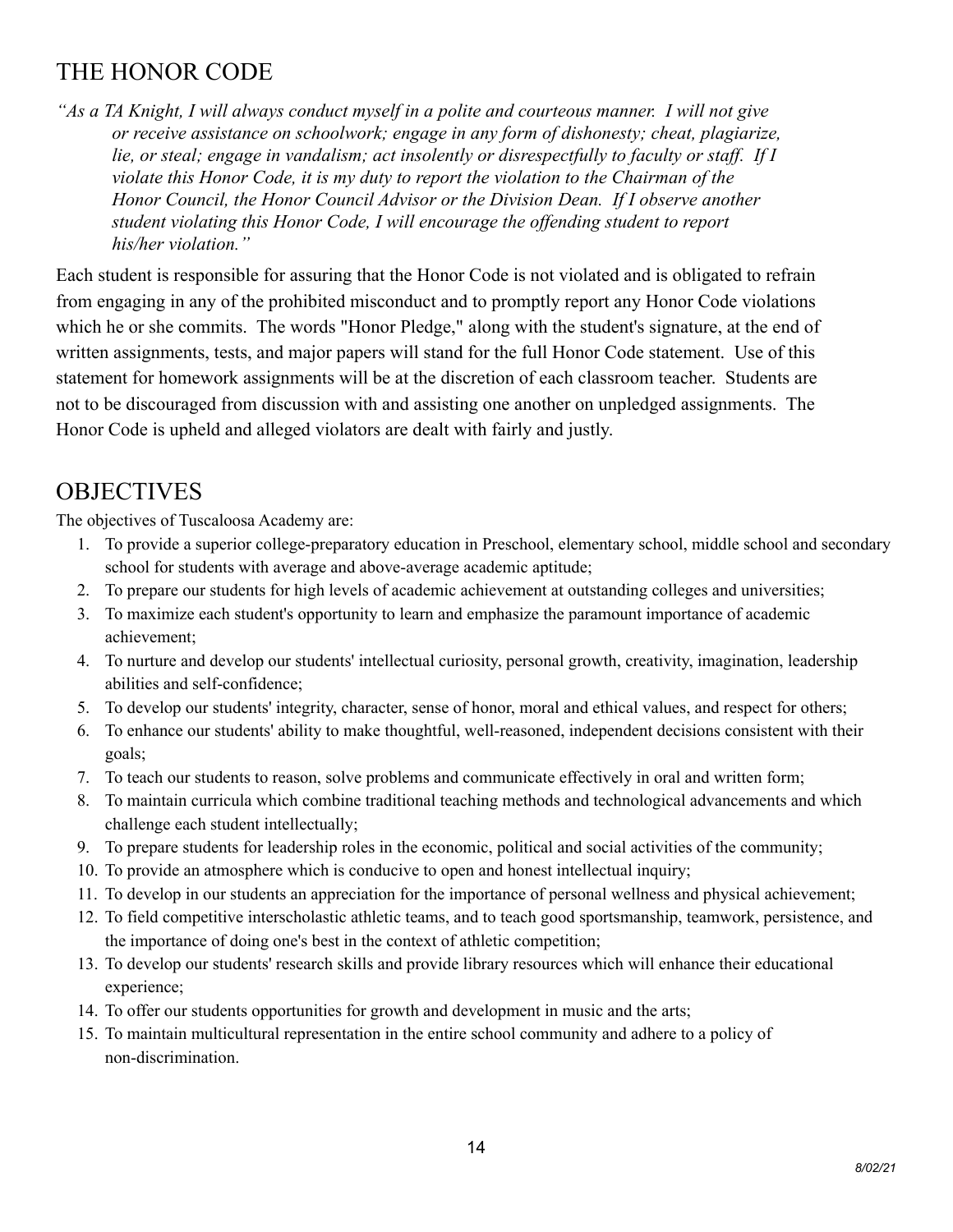## <span id="page-14-0"></span>SCHOOL CALENDAR 2020-2021

Detailed calendar information is also available on Tandem. *FIRST SEMESTER*

<span id="page-14-1"></span>

| New Parent Orientation 6:00                  |
|----------------------------------------------|
| New German Parent Orientation 6:00           |
| Back to School Open House 2:00-4:00          |
| New Faculty Orientation                      |
| Faculty Social 5:00-7:00                     |
| Faculty In-service 8:00-3:00                 |
| School Begins                                |
| Labor Day Holiday                            |
| Columbus Day Holiday                         |
| Parent Conference Day/Student E-Learning Day |
| <b>Fall Break</b>                            |
| <b>Thanksgiving Holidays</b>                 |
| December 14, 15, 16 Exams/Half days          |
| Exam Make-up Day                             |
|                                              |

#### <span id="page-14-2"></span>*SECOND SEMESTER*

| January 5          | Faculty In-service                           |
|--------------------|----------------------------------------------|
| January 6          | Students return                              |
| January 17         | MLK Holiday                                  |
| February 21        | President's Day Holiday                      |
| <b>March 14-18</b> | <b>Spring Break</b>                          |
| April 14           | Parent Conference Day/Student E-Learning Day |
| April 15           | Good Friday Holiday                          |
| May 17, 18, 19     | Exams/Half Days                              |
| May 19             | Graduation                                   |
| May $20$           | Exam Make-up Day                             |

## <span id="page-14-3"></span>TUSCALOOSAACADEMY 2021-2022 BOARD OF TRUSTEES

| President              | Reese Brooks  | Trustees: |                        | Josh Denney Dr. Chris McGee       |
|------------------------|---------------|-----------|------------------------|-----------------------------------|
| Vice President         | Noel Amason   |           |                        | Favor Hinton Dr. John Marshall    |
| Secretary              | Julie Smith   |           |                        | Tara Howell Dr. Quinton Matthews  |
| Treasurer              | Lee Henderson |           | Josh Johnson Hal Piper |                                   |
| Interim Head of School | Alan Barr     |           |                        | Jennifer Miller Adrianne Thompson |

### <span id="page-14-4"></span>ADMINISTRATIVE STAFF

| Alan Barr           |
|---------------------|
| Mary Madge Crawford |

Head of School Dean of Upper School Dean of Lower School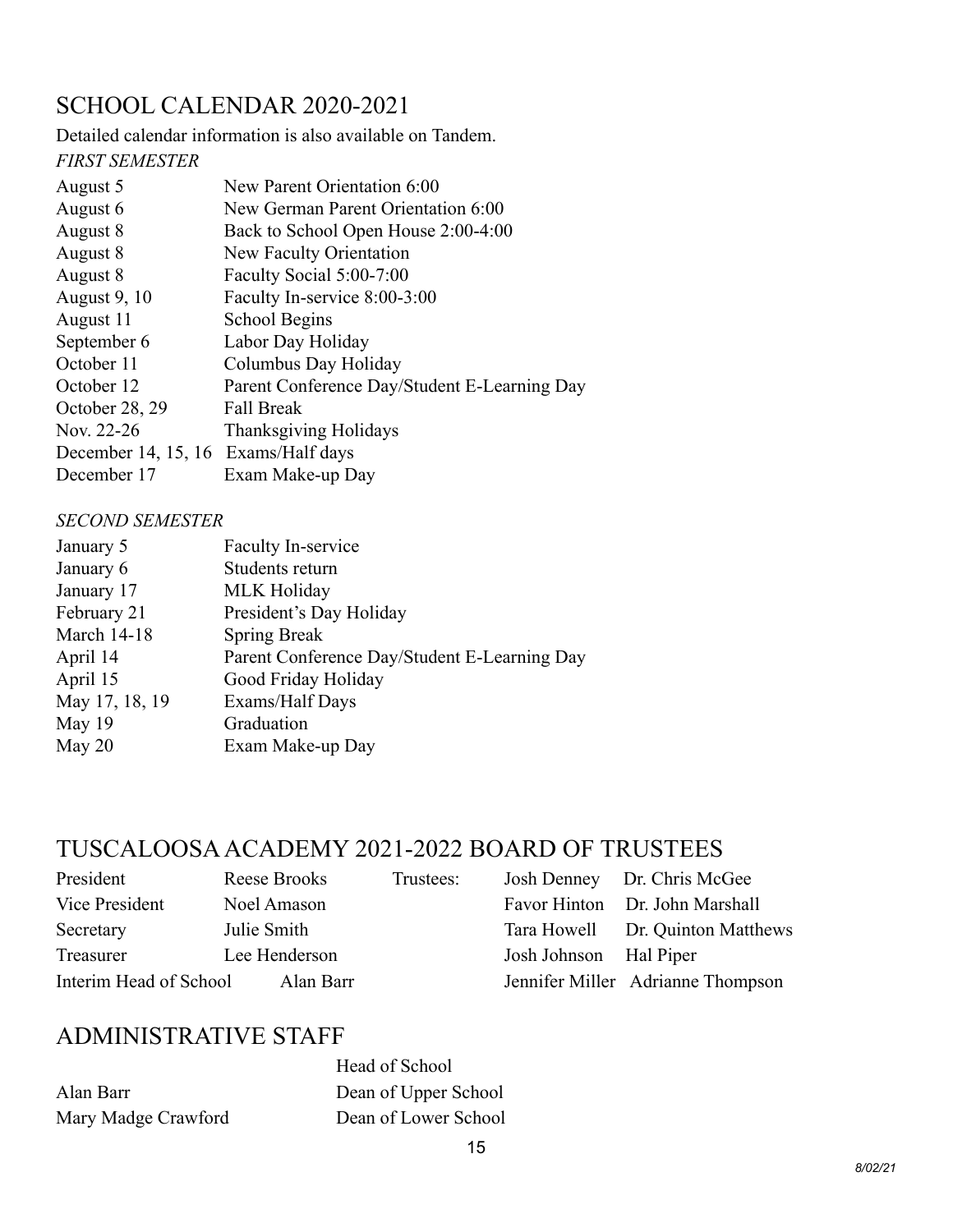Brooke Peterson Dean of Middle School/German International Program **Jennifer Barnette** Business Manager Julia Burchfield-Phifer Dean of Admissions Paige Lancaster Director of Advancement and Alumni Relations Todd Bradford **Athletic Director** Tammi Scheiring Director of Technology Heatherly Hardin Educational Tech. Specialist/Dean of Testing Cherie Meadows Guidance Counselor, College Counselor Elizabeth Truelove Fleet Director of Communications and Marketing Becky Dainty-Karnes Receptionist/Registrar Joel Harden Director of Custodial Services Willie Lang Director of External Maintenance

## <span id="page-15-0"></span>ADMINISTRATION

The **Head of School** is responsible for the overall administration of the Academy. Tuscaloosa Academy is divided into divisions - Lower School (Preschool Ages 3-5; grades 1-4), Middle School (grades 5-8), and Upper School (grades 9-12).

The **Dean of Upper School** is responsible for the overall administration of the Upper School, student activities, discipline, schedules, curriculum, community relations, and achievement testing in the Upper School. The Upper School Dean works with the Director of Admissions in integrating new students and families to Tuscaloosa Academy.

The **Dean of Lower School** is responsible for: the overall administration of the Lower School, student activities, discipline, schedules, NAEYC accreditation, curriculum, community relations, and achievement testing in the Lower School. The Lower School Dean works with the Director of Admissions in integrating new students and families to Tuscaloosa Academy.

The **Dean of Middle School** is responsible for: the overall administration of the Middle School, student activities, discipline, schedules, and curriculum. The Middle School Dean works with the Director of Admissions in integrating new students and families to Tuscaloosa Academy.

The **Dean of the German International Program** is responsible for: the overall administration of the German International Program, the development of individual courses of study to meet the needs of international learners planning to return to home countries, and the integration of these students and their families into life at Tuscaloosa Academy.

The **Business Manager** is responsible for bookkeeping and all accounting functions, and is a participant on the student financial aid, purchasing, personnel, and building/grounds committees.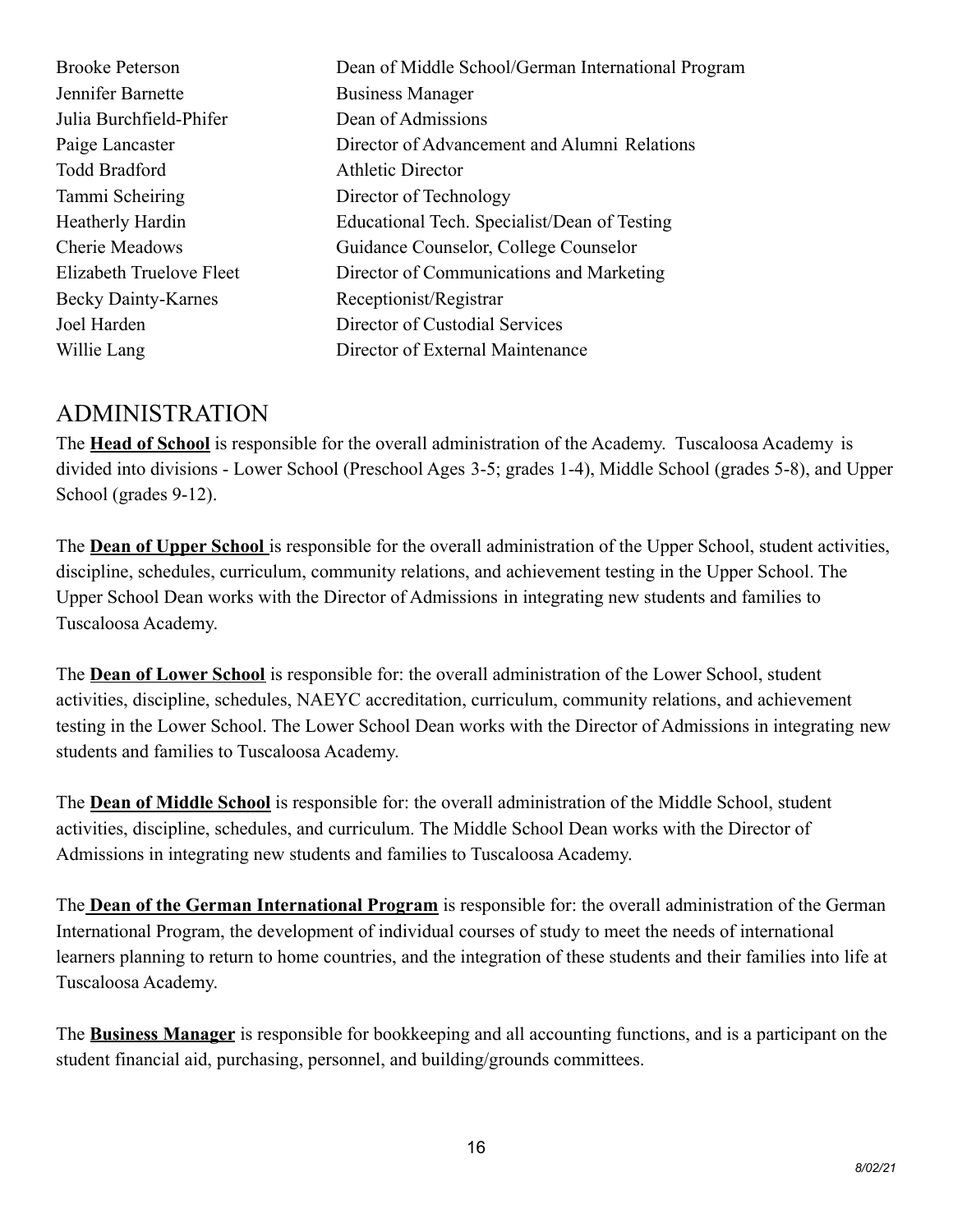The **Dean of Admissions,** working in concert with the Head of School and Division Deans, is responsible for the student recruitment, admission program, scholarship and financial aid for all students. The Director works closely with the Division Deans to monitor student retention. The Director is responsible for media relations and press releases, re-enrollment letters, and student contracts.

The **Director of Advancement and Alumni Relations** is responsible for such activities as alumni activities, the Annual Fund Drive, publications, capital campaign, special events, and development publications. The Director works closely with the administration, Board of Trustees, and faculty in the overall advancement of the school. As a part of the Development Office, this employee will provide executive assistance to Annual Fund and Capital Campaign leaders and volunteers; record pledges and gifts and maintain database for campaigns; prepare reports for committee meetings; prepare the Annual Giving Report; and assist in alumni records, Annual Fund, and other tasks related to this office.

The **Director of Athletics** is responsible for the supervision of all athletic activities, coaches and all athletic facilities.

The **Director of Technology** is responsible for overseeing all hardware and software technology associated with school-purchased devices, ensuring the effective use of such school-wide software as the web filtering system and the student data management system, and working with the administrative team to maintain constant wireless connection.

The **Dean of Testing** is responsible for standardized testing and professional development.

The **TA Counselor** works with students, parents, faculty, and outside professionals to assist students and families through individual and small group counseling. This person also works with the Upper School Dean to direct the college guidance and placement program for Upper School students and families. The Counselor also works to develop a school master academic schedule. Additionally, the Counselor handles all requests for accommodations to meet the needs of students with medical and learning differences.

The **Director of Communications and Marketing** is responsible for creating and/or editing all formal school communications. This includes: updating the school website, creating all print materials for admissions, marketing and development, and consistently interacting with the Tuscaloosa area print media by sending them features about TA. This employee is also responsible for developing and implementing re-branding and ensures that the message is reflected in all external communications and touch points internally and externally. They also will help with the development of TA's marketing and recruiting strategy.

The **Receptionist/Registrar** is responsible for providing main office reception services to students, faculty, parents, and other visitors. As Registrar, this employee is responsible for keeping the records of faculty/staff absences; maintaining student academic records, immunization forms, and attendance records; assist in maintaining operation of all business machines; assist the Business Manager in various financial matters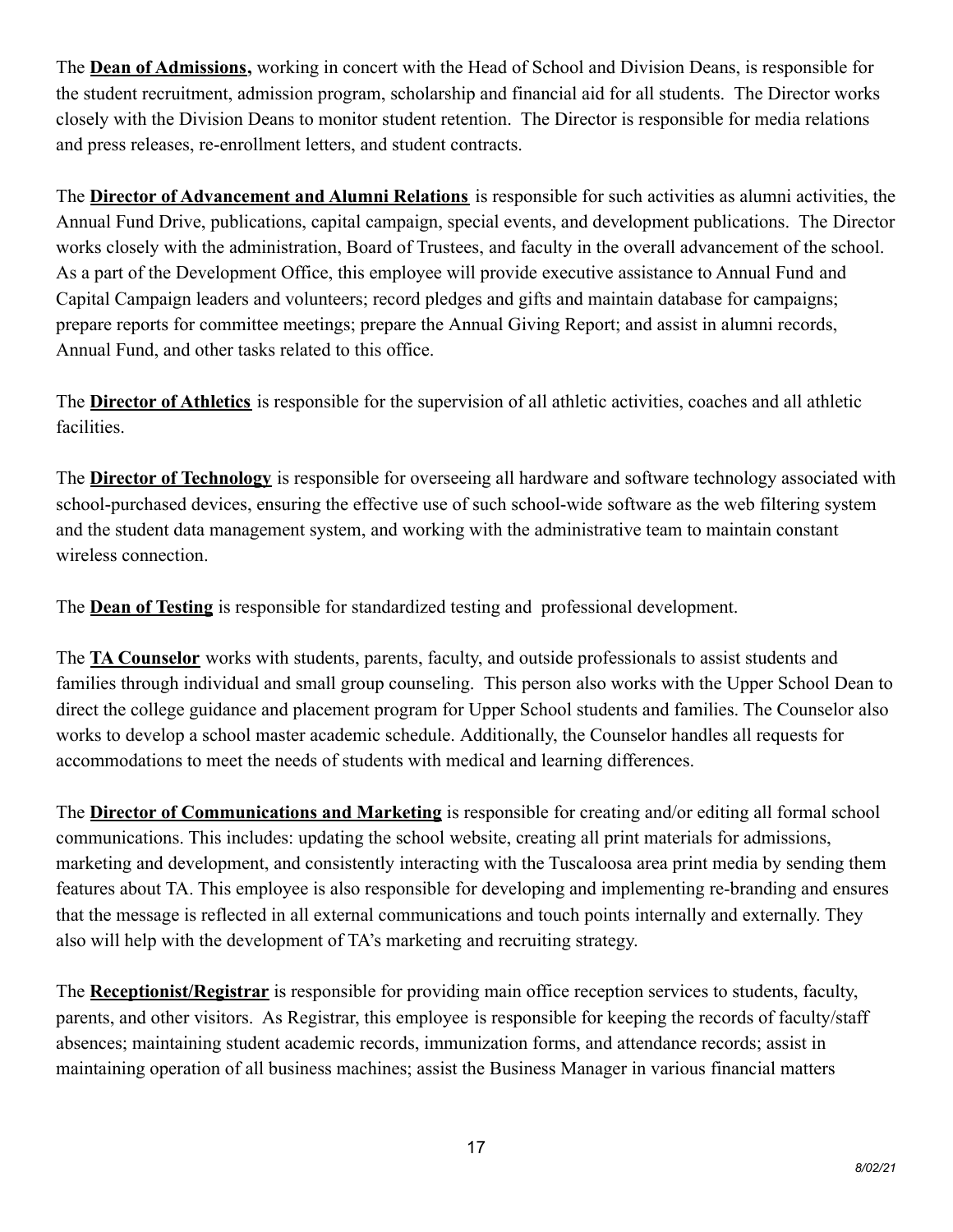## <span id="page-17-0"></span>PARENT/STUDENT REPRESENTATION IN THE COMMUNITY AND **OUESTIONS**

#### <span id="page-17-1"></span>*REPRESENTATION IN THE COMMUNITY*

The school attempts to instill within each student a sense of integrity, good citizenship, and understanding of his or her responsibilities as a citizen of Tuscaloosa Academy and the community, including but not limited to, the responsibility to comply with all civil and criminal laws. Tuscaloosa Academy expects each student to be cognizant of his or her conduct and decorum away from the school campus as well as on the campus. Student and parent conduct should promote the general welfare and reputation of the school and must not reflect poorly on the school, its name or the community in general. On or off campus behavior or conduct that is illegal, illicit, immoral, and/or conduct that adversely reflects on Tuscaloosa Academy is subject to the Disciplinary Program. Tuscaloosa Academy reserves the right to take disciplinary action at the discretion of the administration if, in the opinion of the administration, student or parent conduct on or off campus affects the general welfare and reputation of the school. While we do not punish parents, parents should know the retention of their children is at risk for inappropriate behavior on the part of the parents.

#### <span id="page-17-2"></span>*WHEN YOU HAVE A QUESTION OR CONCERN*

It is the policy of Tuscaloosa Academy for questions or concerns to be addressed as close to their origin as possible and within a reasonable period of time. Parents should follow the process in addressing their concerns or posing their questions. To resolve a problem related to instruction, discipline, learning materials, any other classroom question, or a matter involving an extracurricular activity parents should discuss it with the school's staff in the appropriate sequence by contacting or making an appointment in the following order:

- 1. Teacher (or Coach, Sponsor, or Director of program)
- 2. Counselor
- 3. Division Dean
- 4. Academic Dean (for academic matters) or Athletic Director (for athletic matters)
- 5. Head of School

For example, if you choose to discuss a concern in a teacher's classroom first with the principal, he/she will ask you if you have discussed the matter with the teacher and/or counselor first and if not, you will be asked to contact that person or make an appointment as outlined above. Most questions and concerns can be resolved by first contacting the person closest to the situation. Should you feel you need to continue to follow the process after your initial meetings, please continue to contact or meet with school personnel in the order outlined above and in a timely fashion. It is difficult to resolve a concern when it is not expressed to the appropriate person or when a significant amount of time has passed since the matter occurred.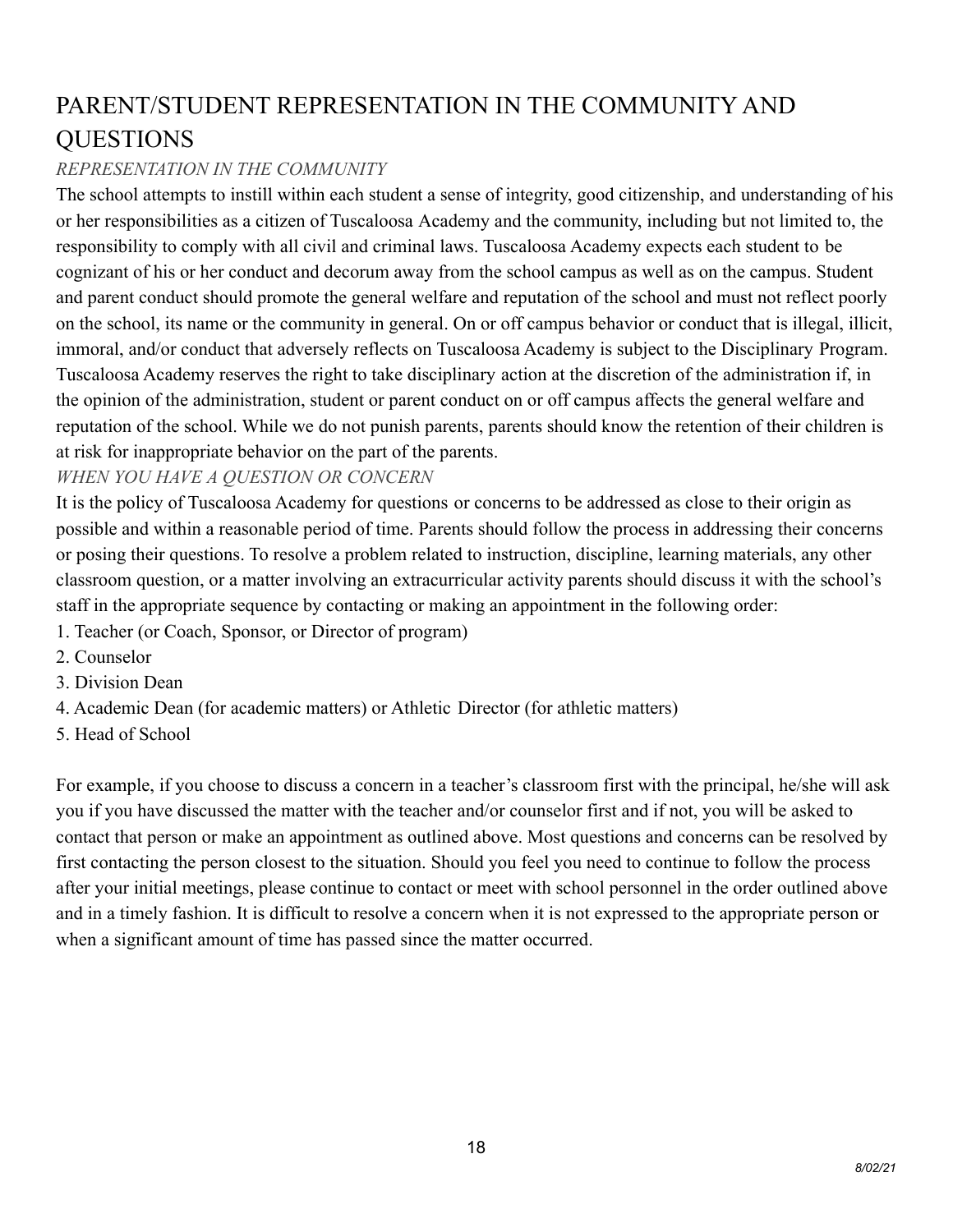## <span id="page-18-0"></span>ADMISSION

Tuscaloosa Academy seeks to admit bright, college-bound students who possess the intellectual potential, the motivation, and parental support to succeed both in our academically challenging program and, at the university level. The successful candidate will have a strong work ethic, a positive attitude, a cooperative spirit, a pleasant nature and a genuine commitment to truth and honor. Students, who meet the above criteria, including those with documented learning disabilities who possess an extra measure of determination and motivation, are encouraged to apply.

Tuscaloosa Academy welcomes and admits qualified students of any race, national and ethnic origin to all rights, privileges and activities generally accorded or made available to students of the school. It does not discriminate on the basis of race, national or ethnic origin in administration of its educational policies, admission policies, scholarship and loan programs, and athletic and other school-administered programs. As classes become full and applicants have met admission criteria, priority will be given to children of TA alumni and siblings of current students.

Entrance evaluation is required of all students entering grades PS3 – 12. The Admissions Committee's evaluation may include, but is not limited to a review of the student's school records which include grades, standardized test scores and recommendations of former teachers and entrance testing. Students entering Preschool – Kindergarten will be observed and evaluated by Preschool faculty. Students entering the 1<sup>st</sup> Grade will be tested. Students entering  $2<sup>nd</sup> - 12<sup>th</sup>$  Grade will be tested using STAR Reading and Math and a writing sample.

Students entering Preschool must be 3 years old by September 1, the birthday deadline for early childhood programs. We require that children be toilet trained prior to the first day of school. The foremost goal of the school's admission policy is to determine whether a child will have an enjoyable, successful, and confidence-building academic and social experience while in Tuscaloosa Academy's college preparatory program.

## RELIGIOUS DIVERSITY AT TUSCALOOSAACADEMY

A statement of philosophy and suggested guidelines for sensitivity to religious positions of all students and staff at Tuscaloosa Academy:

*As we seek to help our students understand each other, it is important that we respect, honor and celebrate each other's race, creed and ethnic origin. Sensitivity to the feelings and traditions of others has long been one of the strengths of the TA educational experience. TA is entirely supportive of students' faiths. Students and staff are encouraged to follow their own religious traditions when leading prayer or practicing their faith.*

*It is our firm commitment to send each TA graduate to college and to adulthood with a keen understanding and enthusiastic appreciation for the entire patchwork of humankind. Isolation, prejudice, intolerance and ignorance will never be tolerated at TA.*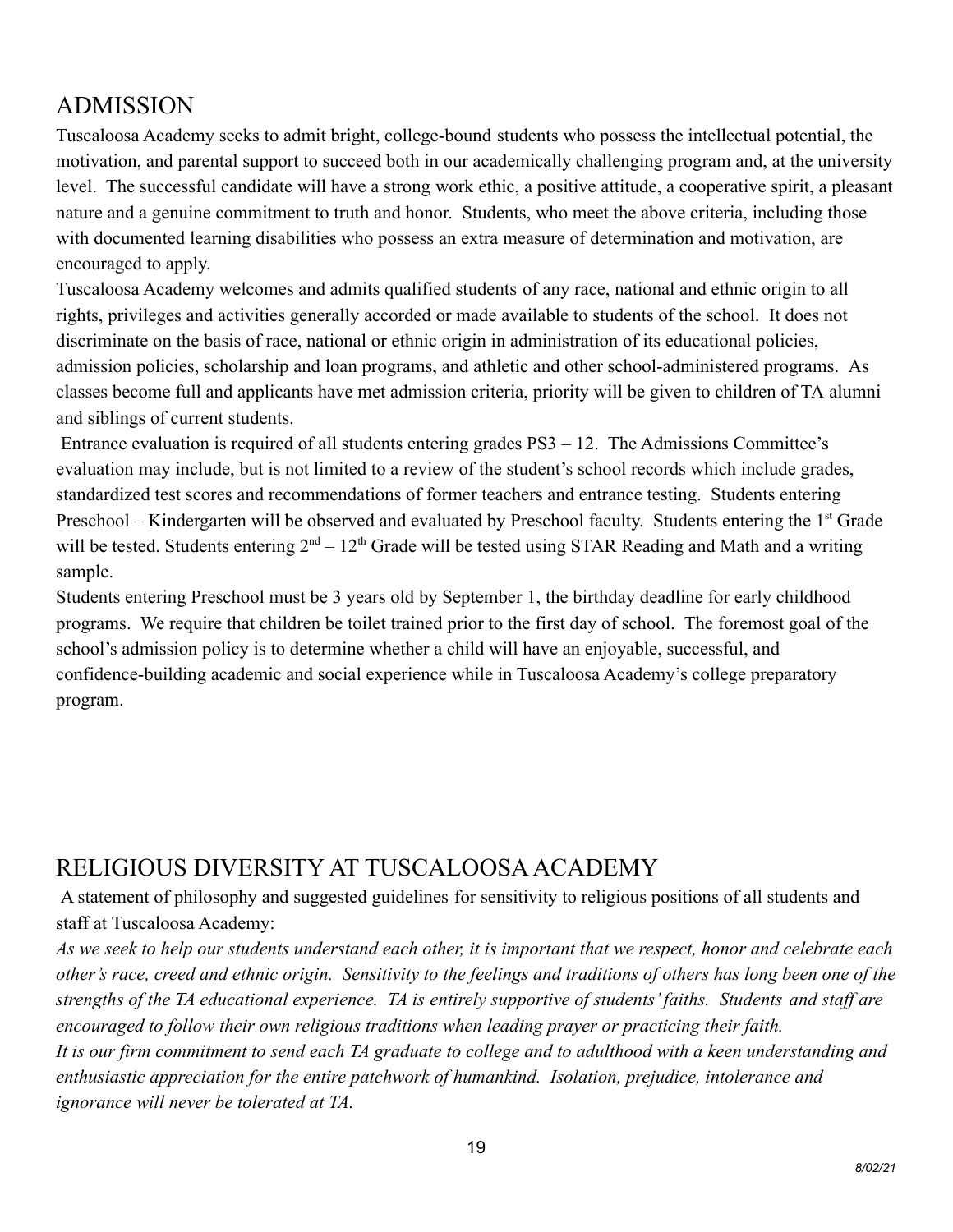## <span id="page-19-0"></span>ATHLETICS

Tuscaloosa Academy is a member of the Alabama Independent School Association (AISA). TA's teams play seasonal sports at the varsity, junior varsity, and peewee levels. Boys compete with member schools in football, cross country, basketball, baseball, track, golf, tennis, and soccer. Girls compete with member schools in volleyball, cross country, basketball, softball, track, tennis, soccer, and cheerleading. In order to participate in extracurricular activities, students must meet the requirements established by the AISA, and meet TA's standards for academic effort and behavior.

#### <span id="page-19-1"></span>*SPORTSMANSHIP*

Tuscaloosa Academy conducts an interscholastic sports program in the belief that competitive team experiences contribute significantly to the development of character, mutual support, and school spirit. The practice of good sportsmanship is an important part of this training.

We expect our coaches, players, parents, and students to represent the Academy in a manner that is respectful of others on and off the field of play. We also encourage and endorse the enthusiastic support of constituents and friends. In the process we expect adults to uphold the same high standards that we ask of our students. Opposing teams, their fans, and officials are to be treated as honored guests. TA students, parents, and fans are expected to display good sportsmanship at all games, both at home and away.

## <span id="page-19-2"></span>ATTENDANCE

Daily attendance and punctuality are essential to academic achievement and the total development of students at Tuscaloosa Academy. Unnecessary absenteeism has a negative effect on everyone: students who are absent miss instructional time, and both students and teachers must make arrangements for make-up work.

#### <span id="page-19-3"></span>*ABSENCES*

Alabama Code 16-28-12 requires students who are enrolled in private schools to attend school regularly. Parents will be notified by email of absences from class. In cases of excessive absenteeism, a conference will be scheduled with the student and his or her parents. A plan for academic intervention will be developed if necessary.

Occasionally, a student must be absent due to illness, death in the family, emergencies as determined by an administrator, prior permission by an administrator, or a religious holiday. Families are expected to plan their family trips around the existing holidays in the school calendar.

Requests for **Anticipated Absences**, other than those listed above, should be made to the appropriate Dean at least a week before the absence. The anticipated absence form can be found [here](https://docs.google.com/document/d/10LX1dDMFfA55JAOdhto7rD-4GUQ5hy0GFfiZYTsY8DM/edit?usp=sharing) or on FACTS. After obtaining the Dean's signature on this form, the student must bring the form to each of his/her teachers, noting the plan for making up work. It is the student's responsibility to arrange for make-up work and proper submission of assignments. **Zero's for any graded work will be given if the appropriate division deans decide an absence is unexcused.**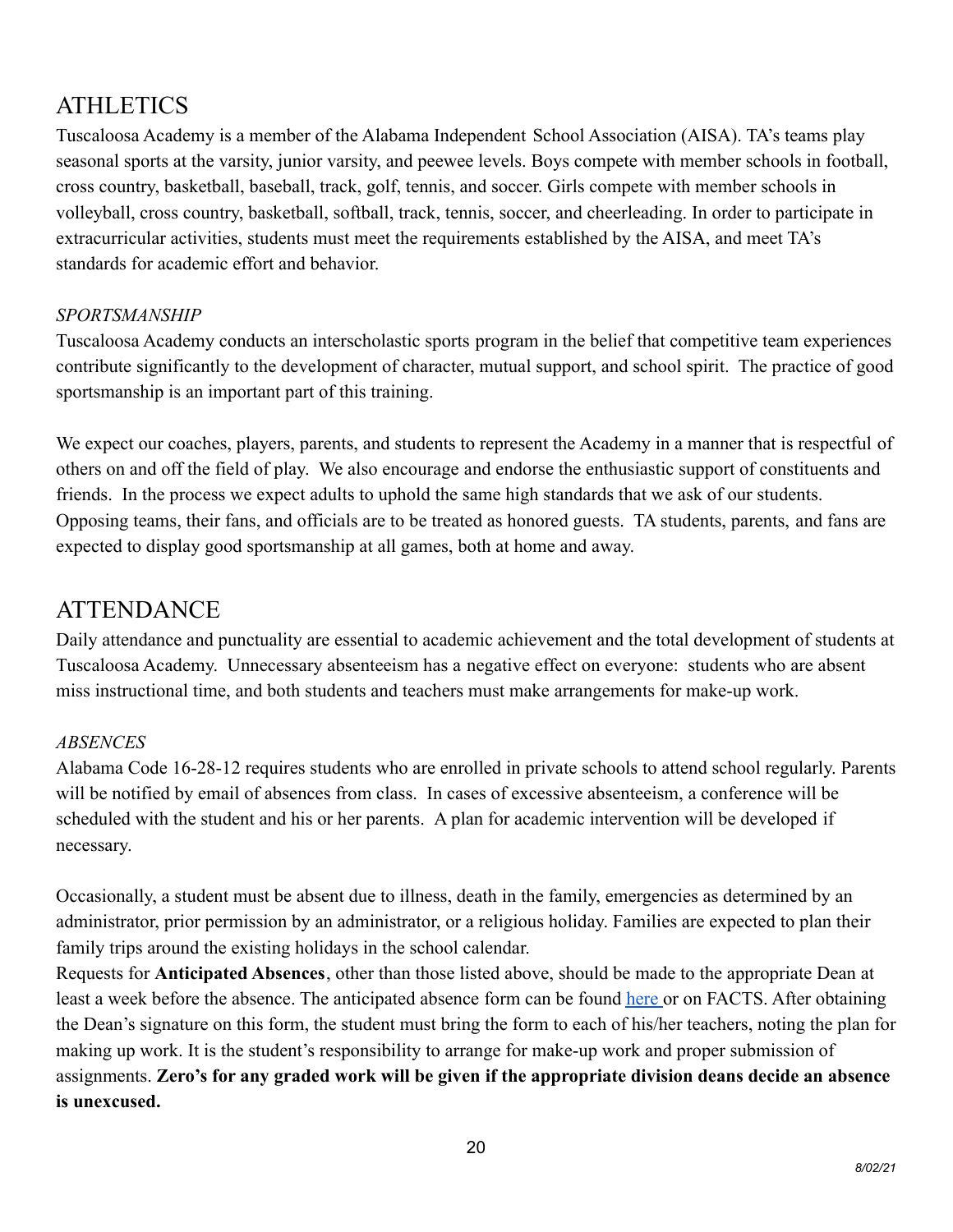## <span id="page-20-0"></span>1:1 TECHNOLOGY PROGRAM

Tuscaloosa Academy has a one-to-one device program in grades K through 12. Starting in Kindergarten students are issued a school-owned iPad. Students in grades 1 through 12 are issued a school email address hosted through Google's G Suite for Education. Students in grades 5 through 12 are **required** to provide a laptop computer to use as part of their educational experience. All computers must have a current version of Microsoft Office. Families are eligible for a free copy of Microsoft Office through the use of their TA issued email address. See the Director of Technology for details.

#### *G SUITE FOR EDUCATION*

#### *G Suite for Education Notice to Parents and Guardians*

This notice describes the personal information we provide to Google for these accounts and how Google collects, uses, and discloses personal information from students in connection with these accounts.

Using their G Suite for Education accounts, students may access and use the following "Core Services" offered by Google (described at **[https://gsuite.google.com/terms/user\\_features.html](https://gsuite.google.com/terms/user_features.html)**):

- Gmail (including Inbox by Gmail)
- · Calendar
- · Classroom
- **Contacts**
- · Drive
- · Docs
- · Forms
- · Groups
- · Keep
- · Sheets
- · Sites
- · Slides
- · Vault

In addition, we also allow students to access certain other Google services with their G Suite for Education accounts.

Google provides information about the information it collects, as well as how it uses and discloses the information it collects from G Suite for Education accounts in its G Suite for Education Privacy Notice. You can read that notice online at **[https://gsuite.google.com/terms/education\\_privacy.html](https://gsuite.google.com/terms/education_privacy.html)** You should review this information in its entirety, but below are answers to some common questions:

#### *What personal information does Google collect?*

When creating a student account, Tuscaloosa Academy may provide Google with certain personal information about the student, including, for example, a name, email address, and password. Google may also collect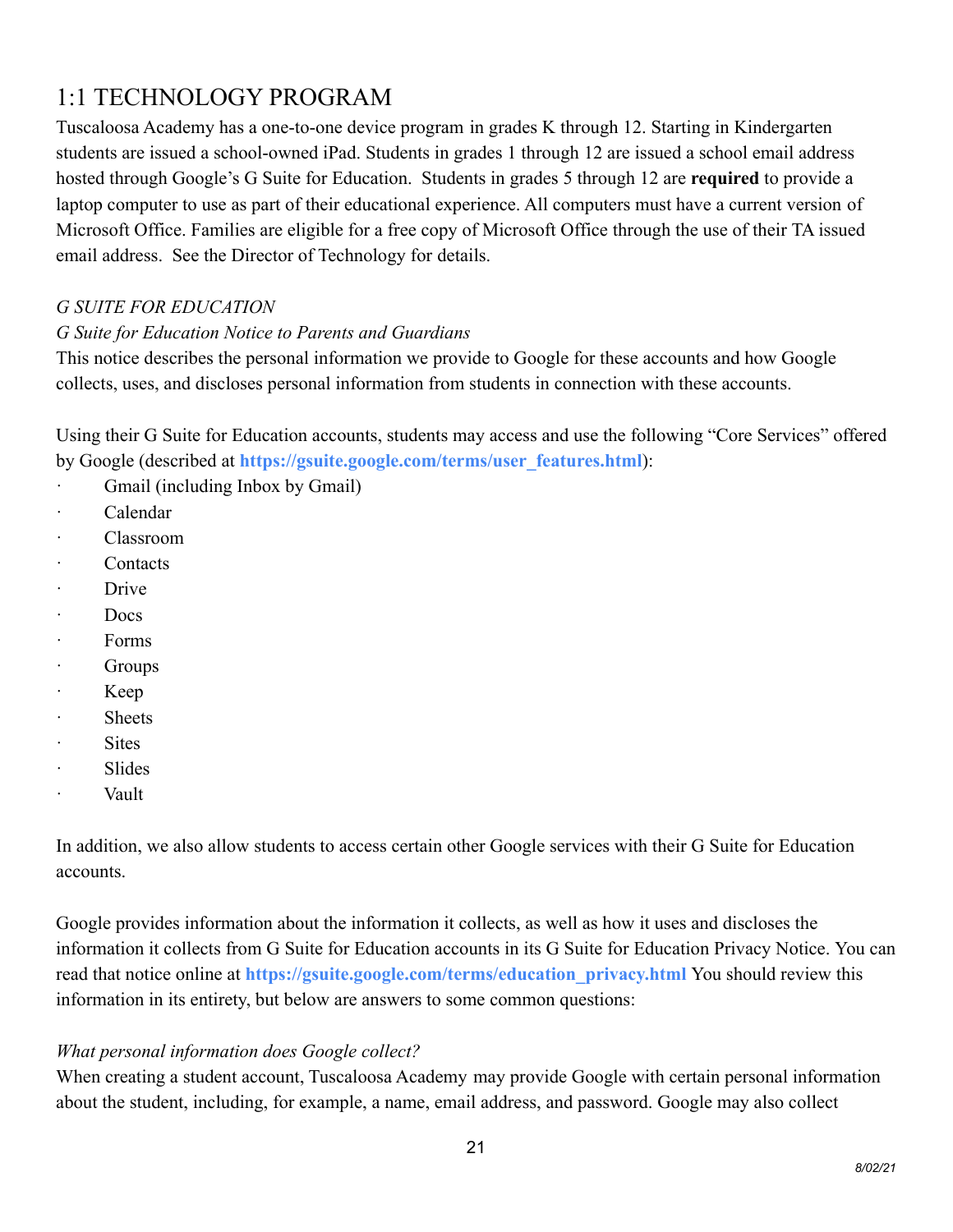personal information directly from students, such as telephone number for account recovery or a profile photo added to the G Suite for Education account.

When a student uses Google services, Google also collects information based on the use of those services. This includes:

- device information, such as the hardware model, operating system version, unique device identifiers, and mobile network information including phone number;
- log information, including details of how a user used Google services, device event information, and the user's Internet protocol (IP) address;
- location information, as determined by various technologies including IP address, GPS, and other sensors;
- unique application numbers, such as application version number; and
- cookies or similar technologies which are used to collect and store information about a browser or device, such as preferred language and other settings.

#### *How does Google use this information?*

In G Suite for Education Core Services, Google uses student personal information to provide, maintain, and protect the services. Google does not serve ads in the Core Services or use personal information collected in the Core Services for advertising purposes.

In Google Additional Services, Google uses the information collected from all Additional Services to provide, maintain, protect and improve them, to develop new ones, and to protect Google and its users. Google may also use this information to offer tailored content, such as more relevant search results. Google may combine personal information from one service with information, including personal information, from other Google services.

#### *Does Google use student personal information for users in K-12 schools to target advertising?*

No. For G Suite for Education users in primary and secondary (K-12) schools, Google does not use any user personal information (or any information associated with a G Suite for Education Account) to target ads, whether in Core Services or in other Additional Services accessed while using a G Suite for Education account.

#### *Can my child share information with others using the G Suite for Education account?*

We may allow students to access Google services such as Google Docs and Sites, which include features where users can share information with others or publicly. When users share information publicly, it may be indexable by search engines, including Google.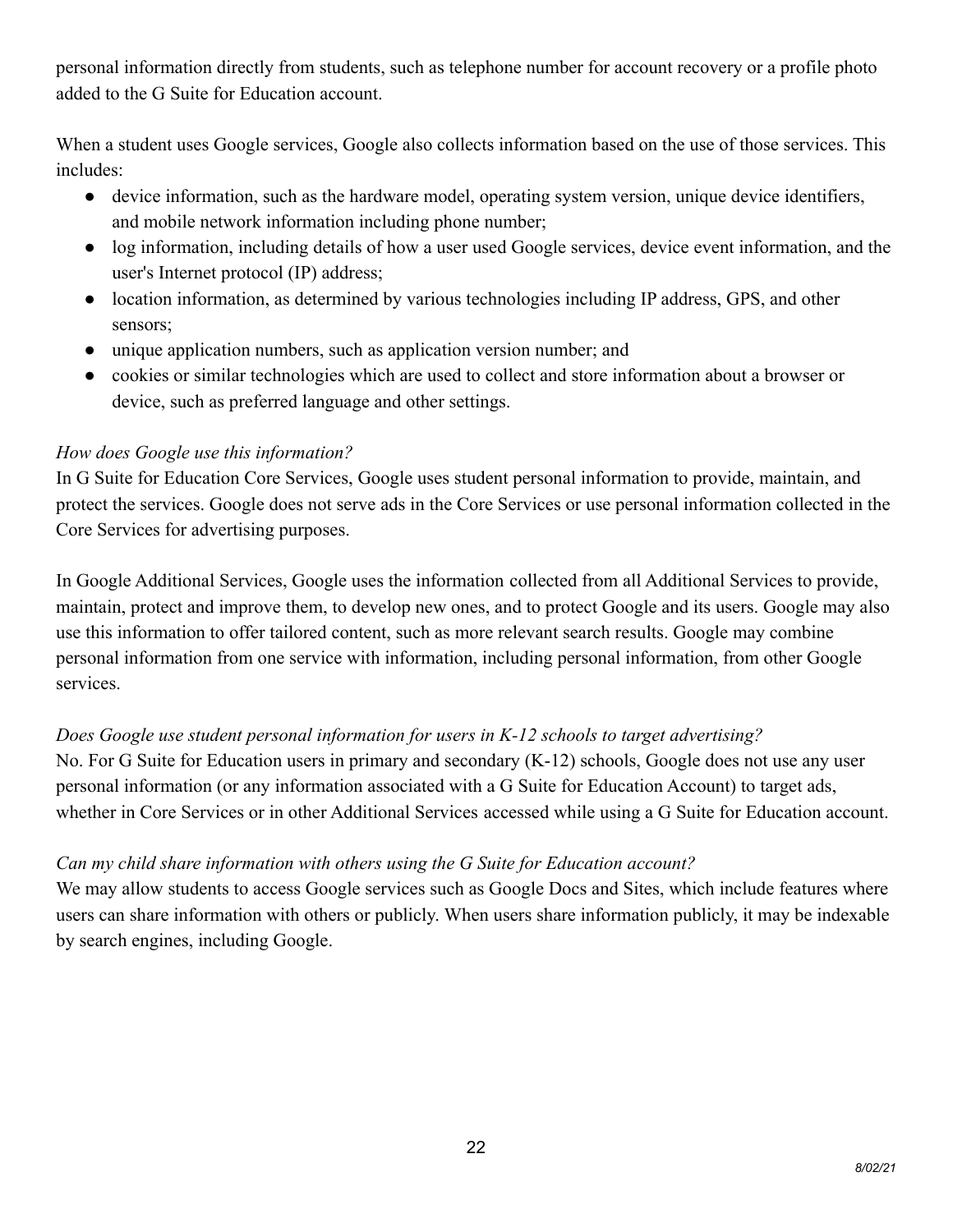#### *Will Google disclose my child's personal information?*

Google will not share personal information with companies, organizations and individuals outside of Google unless one of the following circumstances applies:

- With parental or guardian consent. Google will share personal information with companies, organizations or individuals outside of Google when it has parents' consent (for users below the age of consent), which may be obtained through G Suite for Education schools.
- With Tuscaloosa Academy. G Suite for Education accounts, because they are school-managed accounts, give administrators access to information stored in them.
- For external processing. Google may provide personal information to affiliates or other trusted businesses or persons to process it for Google, based on Google's instructions and in compliance with the G Suite for Education privacy notice and any other appropriate confidentiality and security measures.
- For legal reasons. Google will share personal information with companies, organizations or individuals outside of Google if it has a good-faith belief that access, use, preservation or disclosure of the information is reasonably necessary to:
- meet any applicable law, regulation, legal process or enforceable governmental request.
- enforce applicable Terms of Service, including investigation of potential violations.
- detect, prevent, or otherwise address fraud, security or technical issues.
- protect against harm to the rights, property or safety of Google, Google users or the public as required or permitted by law.

Google also shares non-personal information -- such as trends about the use of its services -- publicly and with its partners.

#### *What choices do I have as a parent or guardian?*

First, you can consent to the collection and use of your child's information by Google. If you don't provide your consent, we will not create a G Suite for Education account for your child, and Google will not collect or use your child's information as described in this notice.

If you consent to your child's use of G Suite for Education, you can access or request deletion of your child's G Suite for Education account by contacting the Director of Technology at Tuscaloosa Academy. If you wish to stop any further collection or use of your child's information, you can request that we use the service controls available to limit your child's access to features or services, or delete your child's account entirely. You and your child can also visit **[https://myaccount.google.com](https://myaccount.google.com/)** while signed in to the G Suite for Education account to view and manage the personal information and settings of the account.

#### *What if I have more questions or would like to read further?*

If you have questions about our use of Google's G Suite for Education accounts or the choices available to you, please contact the Director of Technology at Tuscaloosa Academy. If you want to learn more about how Google collects, uses, and discloses personal information to provide services to us, please review the [G Suite](https://www.google.com/edu/trust/) for [Education Privacy Center](https://www.google.com/edu/trust/) (at https://www.google.com/edu/trust/), the **[G Suite for Education Privacy Notice](https://gsuite.google.com/terms/education_privacy.html)** (at https://gsuite.google.com/terms/education\_privacy.html), and the **[Google Privacy Policy](https://www.google.com/intl/en/policies/privacy/)** (at https://www.google.com/intl/en/policies/privacy/).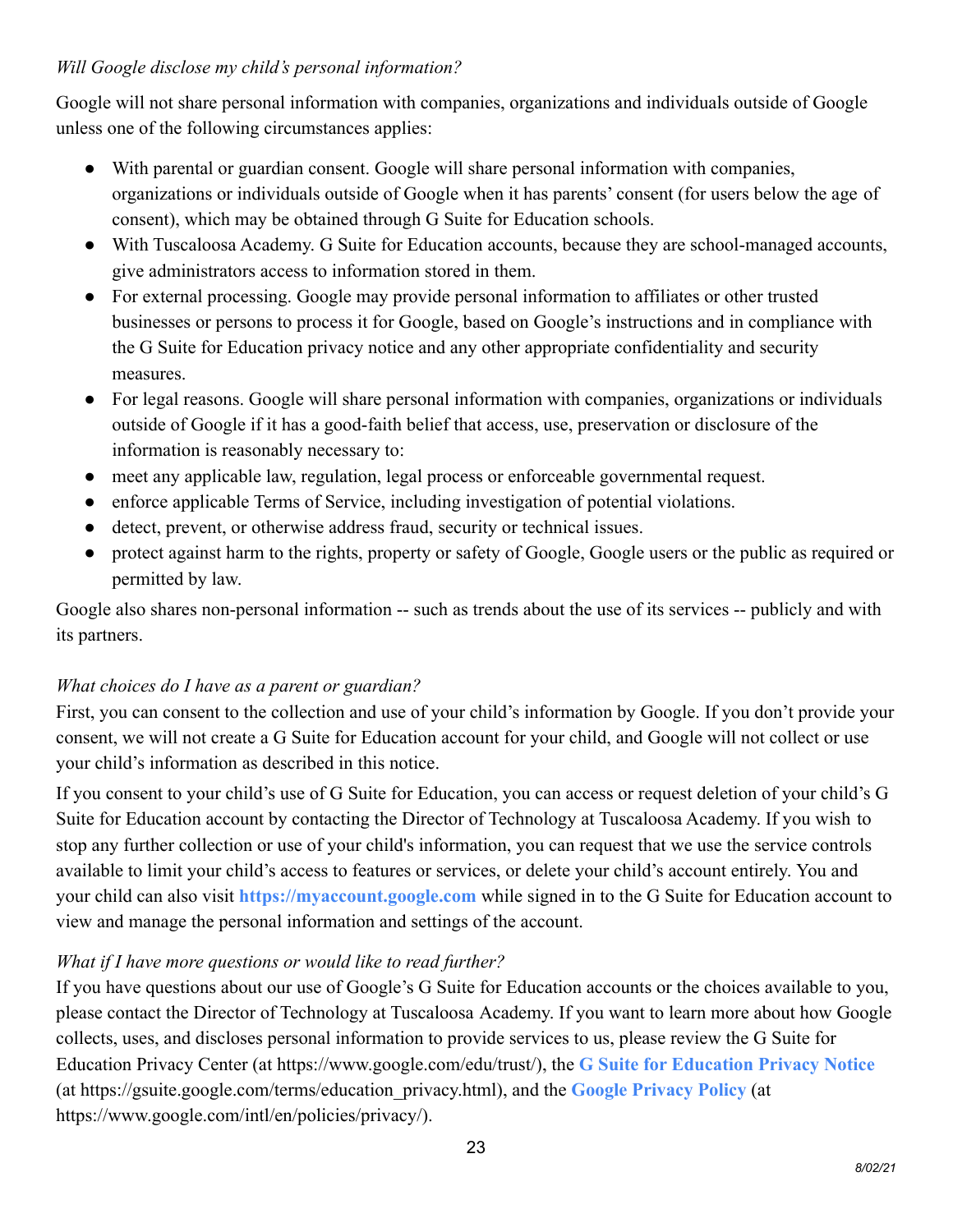#### <span id="page-23-0"></span>*Rules on 5th – 12th graders bringing their own laptop*

**NOTE**: Tuscaloosa Academy will be adopting a mandatory Apple leasing program starting the school year 2022-2023. Please consider this when procuring a device for your child for the 2021-2022 school year.

You may buy any laptop, as long as they follow these specs:

*If a Windows laptop:*

- 1. Running any edition of the Windows 10 operating system **except S mode**. (Windows 10S will only allow downloads from the MS Store and students use lots of Google apps and other software.)
- *2.* Has a copy of Microsoft Office 365 (see TA for instructions on retrieving your *free* copy).
- 3. Has Windows Defender or another antivirus program
- 4. Has USB ports and Bluetooth capability. An HDMI port can be useful too.
- 5. A working webcam and computer microphone; Downloaded Google Chrome.

*If an Apple laptop:*

- 1. Must be running OS X (Mojave or newer)
- 2. Has a copy of Microsoft Office 365 (see TA for instructions on retrieving your *free* copy).
- 3. Has a good antivirus program running (with real-time updates and scheduled scans).
- 4. Has USB ports and Bluetooth capability. Please provide a dongle for USB C ports.
- 5. A working webcam and computer microphone; Downloaded Google Chrome.

#### *Can I bring an iOS device or small tablet instead of a laptop?*

For the 2021-2022 school year, students may bring an iPad meeting the following criteria: maximum of 4 years old, a portable keyboard, bluetooth, USB access connector, and a sturdy case.

Parents should be sure to have accidental damage warranties on the student's computer. It will cost at least \$100 to repair a MacBook if liquid is spilled on the keyboard. Replacing a broken screen is even more.

Best Buy offers some good extended warranties. SquareTrade or SafeWare offer hardware insurance policies for computer damage.

All computers on campus are subject to our handbook rules and our department may seize any computing device (laptops, iPads or similar devices, phones, etc.) to analyze for disruptive or illegal activities.

A member of the technology department will need to see every computer to attach it to the network and log it into the monitoring programs that we run.

#### <span id="page-23-1"></span>*FREQUENTLY ASKED QUESTIONS ABOUT TA'S COMPUTER POLICY*

#### *Will there be any tech support for student devices at school?*

Students will be required to bring their device to a member of the IT staff. The IT staff will log the device onto the network and will record the student's name, device type, serial number, and MAC address into a database. When possible, a student will be assisted with computer issues that are affecting their ability to use their technology at school. In the case of a damaged or malfunctioning computer, the IT department will assist when possible or will recommend a course of action. It is recommended that in addition to the standard one-year computer warranty, families should consider purchasing some type of **accidental damage plan**.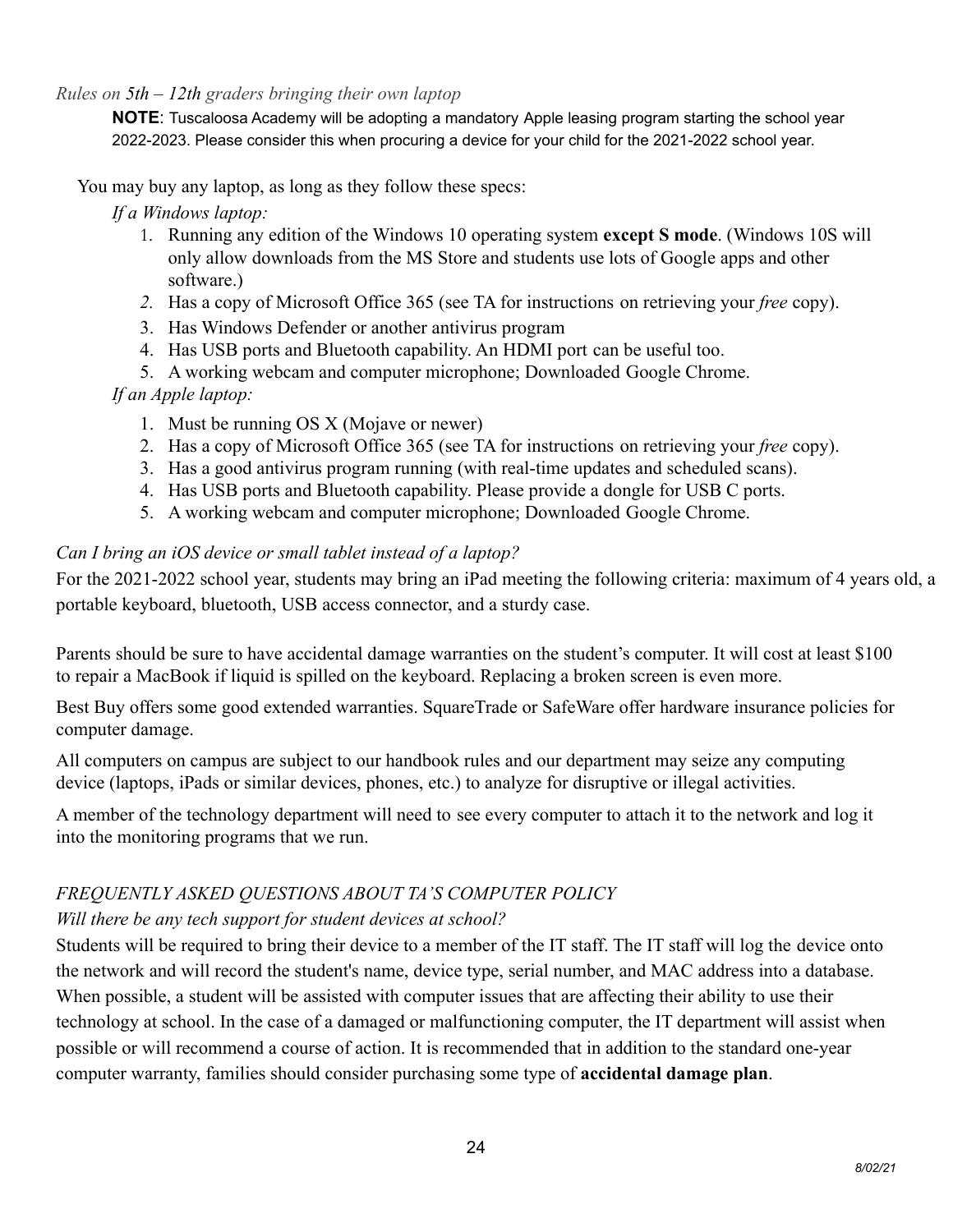#### *What email address should students use?*

Students in grade  $1 - 12$  will be given a Tuscaloosa Academy email address following the formula of first initial and last name with the domain of @tuscaloosaacademy.org. This domain, which is hosted through a Google Education account, will give students free access to and unlimited storage in all Google applications, including email, Drive, Docs, Forms, etc., as well as access to a suite of apps vetted by our technology staff. The email should be used for the student FACTS account, as well as to log in to the Google apps.

#### *How do I retrieve a free copy of Microsoft Office for my Tuscaloosa Academy child?*

The link to download Office is: [https://www.microsoft.com/en-us/education/students/deals/default.aspx.](https://www.microsoft.com/en-us/education/students/deals/default.aspx) Use your child's TA email address. It will send a confirmation email to that address and the email will have a link to follow to download Office. The TA student email roughly follows this formula: first initial followed by full last name, such as jsmith@tuscaloosaacademy.org. The set password is **knights01.** Email [tscheiring@tuscaloosaacademy.org](mailto:tscheiring@tuscaloosaacademy.org) for a student's email name and password.

A student must be age 13 or older to have a MS account and download MS Office. It is recommended that parents complete this step for their child.

#### *How will software resources be made available to students?*

Students have access to FACTS from both their school and home network. Most software used in classes will be browser-based and will not require a separate download but may require the latest version of JAVA or of a particular web browser. However, in some classes, students may be required to have additional software programs in order to complete work. Students may also choose to purchase an electronic copy of many textbooks.

#### *Will students be able to print from their devices?*

### **TA does not install school printers on student devices. Students are asked to print their work on their home printers.**

#### *How will student computers be charged during the day?*

Students should bring their computer to school each day with a fully charged battery. They should also come with a charger to use when needed later in the day and when outlets are available.

#### *How will student computer use be filtered and monitored?*

TA has a hardware device that provides monitoring of the network. Websites are filtered based on keywords and individual domains. Software also allows the IT department to monitor the traffic flow across the network. Parents are also encouraged to provide their own filtering on the computer and at home.

#### *Can I bring an iOS device or small tablet instead of a laptop?*

No. At this point a Mac or PC laptop is needed. Students need to have a keyboard, have access to USB ports and bluetooth, and be able to support websites that use Flash.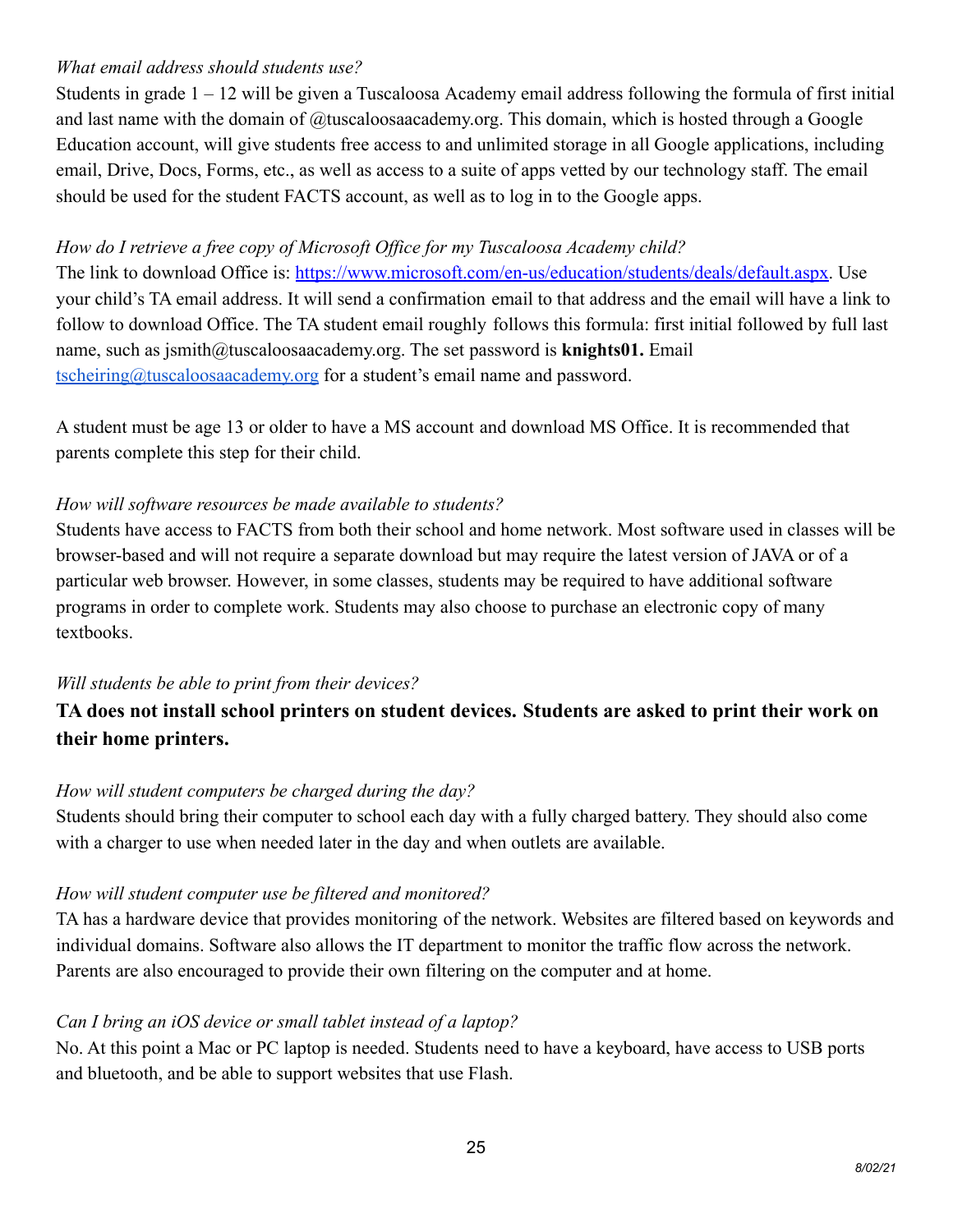#### *How does TA protect student privacy?*

Schools can use Google Apps for Education (GAFE) core services in compliance with COPPA and FERPA. GAFE core services contain no advertising and do not use student data for advertising purposes. For more information, check out: [https://www.google.com/edu/trust/.](https://www.google.com/edu/trust/)

#### *Whom do I contact if I have questions?*

For information about devices or software, please contact the Director of Technology: [tscheiring@tuscaloosaacademy.org.](mailto:tscheiring@tuscaloosaacademy.org)

#### <span id="page-25-0"></span>*COMPUTER CONDUCT*

The technology program, like all programs at Tuscaloosa Academy, operates under a system of trust and shared responsibility. The entire Tuscaloosa Academy community assumes a certain level of trust and responsible action from its members. Any violation of that trust or any abrogation of responsibility will be dealt with quickly and severely. Members of the school community have the privilege to access the network. With privileges come responsibilities. As the technology changes, so will these privileges and responsibilities. While it is the duty of the school to communicate any changes in policy, it is likewise the duty of the members of the community to pay attention. In a field that changes as quickly as technology, no Use Statement can be final or comprehensive. This policy statement will be used as a starting point. Every member of the Tuscaloosa Academy community must read and sign this handbook before logging on the network for the first time in August. A signature indicates that the statement has been read and its ramifications have been understood.

- 1. Misrepresenting yourself, even electronically, will be considered lying and will thus fall under the purview of the Honor System. A person may NOT use another's login credentials or password under any circumstances without permission of the other student for each use.
- 2. Accessing another's data, files, or account is a basic violation of that person's privacy. The use of another's data or files without permission is stealing and will be treated as such under the Honor System.
- 3. No user is permitted to change, alter, modify, or adjust in any way the software configuration of the network or of an individual workstation. To do so will be considered electronic vandalism, which will be treated as a major disciplinary problem subject to actions ranging from suspension to expulsion.
- 4. No user is permitted to download, possess, load, or run executable files, use programs or websites which can alter the software configuration of the TA network or an individual workstation. Please see the network administrator if you are in doubt as to what is considered an executable file.
- 5. Impairing network operations by bypassing any restrictions set by the network administrators is electronic vandalism and will be considered a major disciplinary infraction.
- 6. Along with the richness of resources and extraordinary communications potential, the Internet carries material that is not suitable for our students. Accessing inappropriate Internet sites will be considered a major disciplinary problem. Tuscaloosa Academy does not distinguish between inappropriate material in printed and electronic form. If students are in doubt as to what constitutes inappropriate material, they should see a faculty member before accessing or taking possession of the material.
- 7. All standards governing normal verbal or written communication apply to our electronic mail system. Abuse of this system will be considered a major disciplinary problem.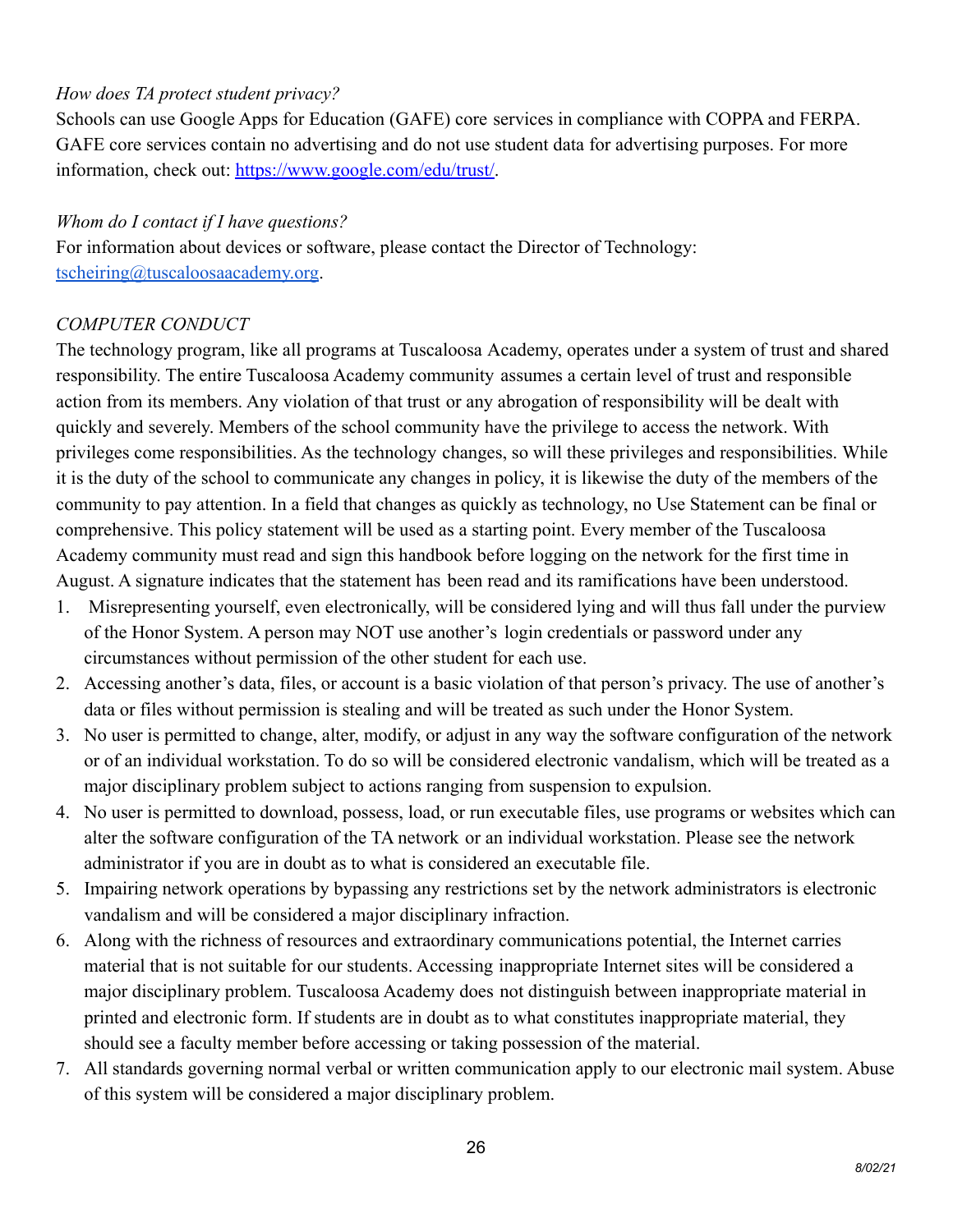- 8. Students are not permitted to access chat rooms, nor allowed to go to forums that require membership, without the express permission of a teacher for a school assignment purposes. Also restricted are any forums that involve pornographic or violent ideas or materials.
- 9. Students are not to use instant messaging systems (AIM, Skype, Google Talk, etc.) via the TA Internet or anywhere on campus except for teacher directed academic purposes.
- 10. Students may not load any software for illegal downloads (Pirate Bay, various torrents, etc).
- 11. Streaming videos, while not illegal, can impede the speed of the school network. Students are not allowed to use Netflix, Hulu, etc. during school hours without permission of a teacher for a particular class. This DOES include HUDL, which should not be viewed during classroom hours.
- 12. Users should remember at all times that all workstations, software, and electronic mailboxes remain the property of Tuscaloosa Academy. Students are not permitted to use computers in the classrooms or library without permission of the teacher. The school has the right to access any material on the network at any time. This includes all computing devices attached to the TA network.
- 13. Use of any computing device while on campus to break the TA computer code of conduct is punishable by seizure, search, suspension or expulsion. This includes, but is not limited to, iPhones and other Internet capable cell phones, cellular cards and adapters to allow computers to access the Internet through a cell phone network and connecting to wireless networks not affiliated with TA. (DO NOT set up your phone as a hotspot while on the TA campus.)
- <span id="page-26-0"></span>14. Technology is an extremely powerful communication tool at TA. It may only be used in positive and constructive ways. Students are not allowed to send or post electronic messages that are abusive, bullying, cruel, harmful, socially aggressive, obscene, sexually oriented, threatening, harassing, damaging to another's reputation, or illegal, on or off school property. This does include any creation of electronic pathways that allow cheating on quizzes, tests or exams. Students using technology to do any of the above or in a manner to intentionally hurt others will face serious consequences and will be punished under the major offenses section of the TA Discipline policy. These violations can occur even if the communication takes place off campus and if the communication causes a substantial disruption to the educational environment. Please note that electronic mail submissions and other uses of the electronic communications system and electronic resources of the school network are not private and may be monitored at any time by Internet Service Providers, operators of system file servers, and designated school staff to ensure appropriate use.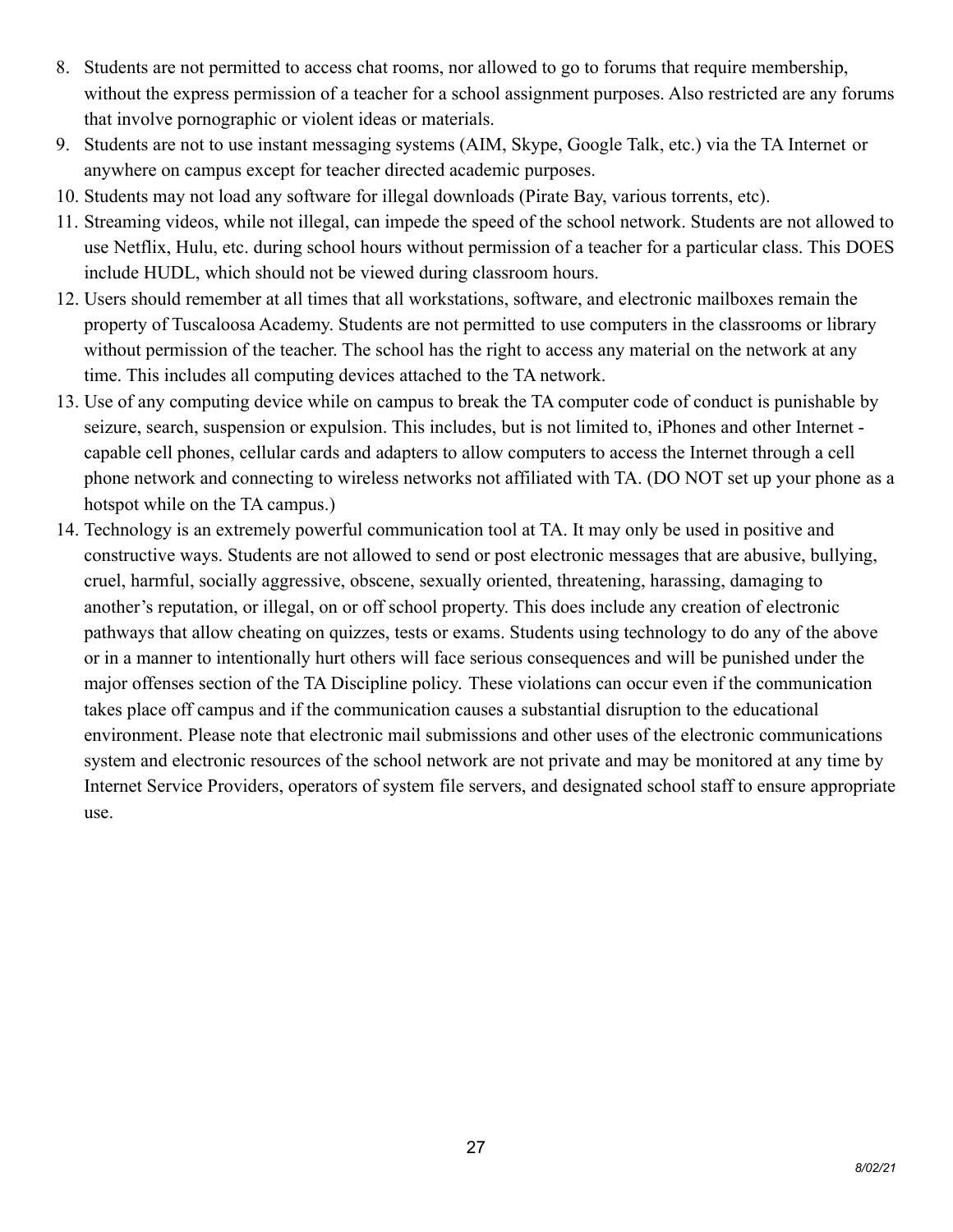## **CONTACTS**

Over the course of the year, questions arise that a telephone call or a conference can answer. Parents are encouraged to call or email the appropriate person when there are questions in need of answers.

| Admissions                                                                                           | Julia Burchfield - Phifer                                     |  |  |
|------------------------------------------------------------------------------------------------------|---------------------------------------------------------------|--|--|
| Address/Phone Changes                                                                                | Becky Dainty - Karnes                                         |  |  |
| Alumni Office                                                                                        | Paige Lancaster                                               |  |  |
| Athletic Program                                                                                     | <b>Elizabeth Truelove Fleet</b>                               |  |  |
| Art                                                                                                  | Jessie Hocutt                                                 |  |  |
| Athletics                                                                                            | <b>Todd Bradford</b>                                          |  |  |
| Bills (Fees and Charges)                                                                             | Jennifer Barnette                                             |  |  |
| Communications (Print Media)                                                                         | <b>Elizabeth Truelove Fleet</b>                               |  |  |
| <b>Computer Technology</b>                                                                           | Tammi Scheiring (US); Dawn Jolly (MS); Rebecca Henderson (LS) |  |  |
| <b>College Placement</b>                                                                             | <b>Cherie Meadows</b>                                         |  |  |
| Development                                                                                          | Paige Lancaster                                               |  |  |
| Drama                                                                                                | Sara-Margaret Cates                                           |  |  |
| <b>Guidance Counseling</b>                                                                           | <b>Cherie Meadows</b>                                         |  |  |
| German International Program                                                                         | <b>Brooke Peterson</b>                                        |  |  |
| Library                                                                                              | Benji Martin                                                  |  |  |
| Lower School (Gr. 1-4)                                                                               | Mary Madge Crawford                                           |  |  |
| Messages                                                                                             | <b>Becky Karnes</b>                                           |  |  |
| Middle School (5-8)                                                                                  | <b>Brooke Peterson</b>                                        |  |  |
| Music                                                                                                | Sara Margaret Cates                                           |  |  |
| Preschool (PS - K)                                                                                   | Mary Madge Crawford                                           |  |  |
| Schedules                                                                                            | <b>Division Deans</b>                                         |  |  |
| <b>Student Government (MS)</b>                                                                       | Lesley Price                                                  |  |  |
| <b>Student Government (US)</b>                                                                       | Alan Barr                                                     |  |  |
| <b>Substitute Teacher</b>                                                                            | <b>Becky Karnes</b>                                           |  |  |
| <b>Summer Knights Camps</b>                                                                          | Rene McNeal                                                   |  |  |
| TAKS (Booster Club)                                                                                  | Ray Cole - tasportsprogram@gmail.com                          |  |  |
| <b>TAPA</b> (Parents Association)                                                                    | Leigh Hollyhand - tapa@tuscaloosaacademy.org                  |  |  |
| Technology                                                                                           | Tammi Scheiring                                               |  |  |
| <b>Trips</b>                                                                                         | <b>Division Deans</b>                                         |  |  |
| Website/Social Media                                                                                 | <b>Elizabeth Truelove Fleet</b>                               |  |  |
| Yearbook                                                                                             | Sarah Meyer Von Bremen                                        |  |  |
| TA emails for most faculty and staff are first initial and last name@tuscaloosaacademy.org. Example: |                                                               |  |  |

*tscheiring@tuscaloosaacademy.org*

## FINANCIAL POLICIES AND DELINQUENT ACCOUNTS

All tuition payments must be sent to the school Business Office. Tuition payments may be made in the Business Office during business hours (8:00 am to 4:00pm). You can also mail a check to: Tuscaloosa Academy, 420 Rice Valley Road North, Tuscaloosa, AL 35406. We do accept credit cards with a 3% convenience fee. Tuscaloosa Academy policy states that, "When payments are past due, report cards and other school records will not be released, FACTS access will be denied for accounts 30 days past due, and if past due for 60 days or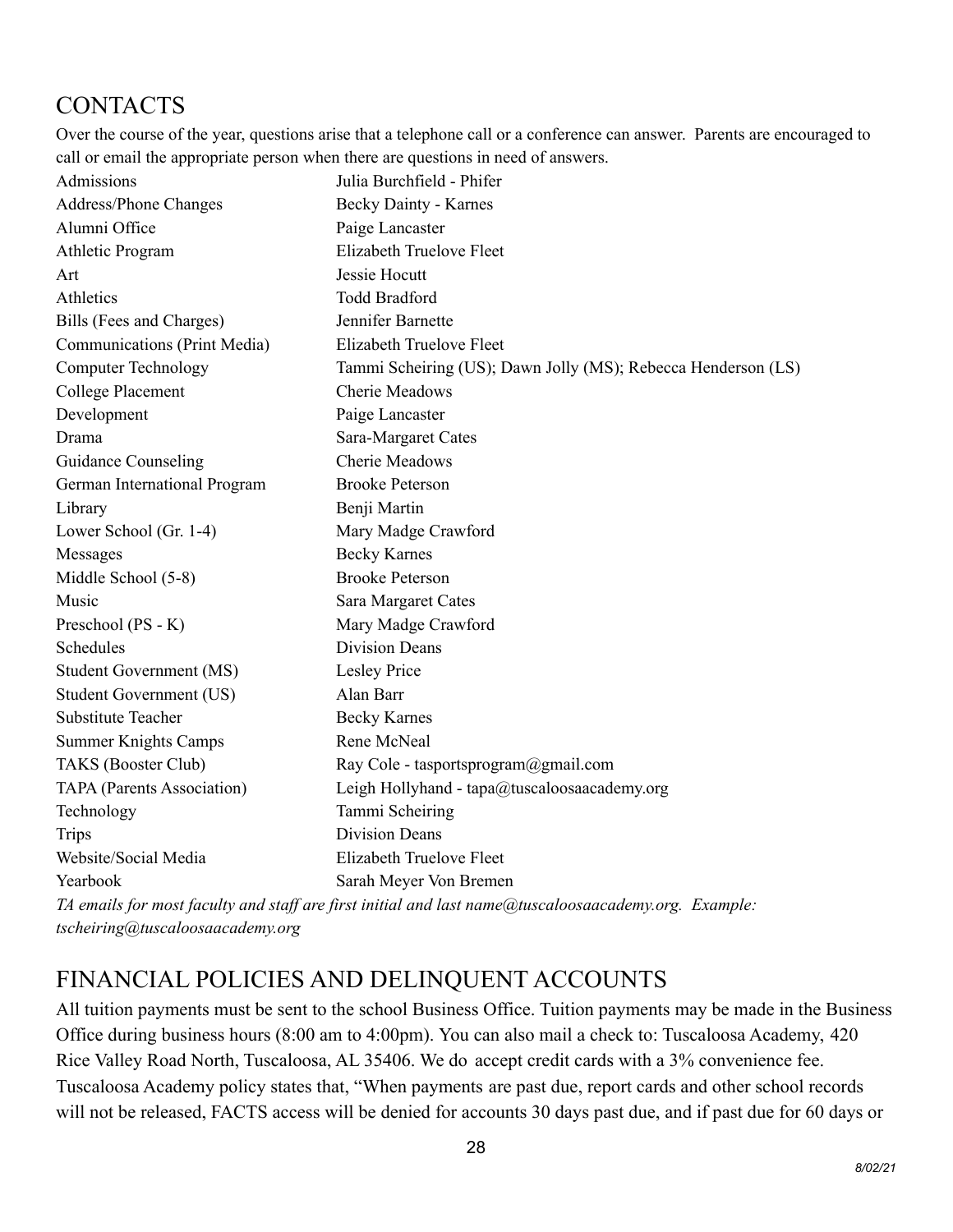more, the student will not be allowed to attend class or participate in any extracurricular activities." This means that all school bills, including school lunch accounts, must be paid before a report card, transcript, or school record will be released.

Annual tuition payments are due no later than July 10th. Semi-annual tuition payments are due no later than July 10th for the first billing and December 10th for the second billing. Monthly tuition payments are due by the 10th of each month (July - May).

A \$30 fee is charged on each returned check. The enrollment contract obligates the person responsible for paying tuition for the full amount of the contract, even if the child does not complete the full school year. The enrollment contract also states, "I hereby agree that in case of default in payment of any of the payments above, the entire unpaid balance of this debt shall, at the option of Tuscaloosa Academy, become immediately due and payable. I hereby agree to pay all costs of collecting or attempting to collect or secure tuition due, including a reasonable attorney's fee, whether the same is collected or is secured by suit or otherwise."

The Board of Trustees has adopted the following past due account policy:

- 1. Students will not be allowed to start school in August or return to school in January unless the family account is current.
- 2. Any account more than 60 days past due will result in the suspension of the student(s) for whom tuition has not been paid until the account is current.
- 3. For any account past due, report cards, records, and transcripts will not be released.
- 4. Past due accounts deemed not collectible will be turned over to a collection agency.
- 5. Any family choosing a semi-annual or monthly tuition payment option will be required to purchase tuition insurance.

## <span id="page-28-0"></span>EMERGENCY PROCEDURES

Tornado, fire, earthquake, and lockdown drills are scheduled during the year. Students and teachers practice correct procedures in order to prepare students for an emergency situation.

The building has been designed to offer protection during tornado conditions. However, if a parent wants to take his/her student home, the student may be picked up only by a parent (NOT a carpool driver). In case of early school closing due to other weather conditions, regular carpools may pick up.

If we are under a tornado warning two hours before a scheduled event, that event will be canceled. If we are under a tornado watch two hours before a scheduled event, and if the weather seems to be deteriorating, the event will be canceled. The school is in touch with the National Weather Service and local emergency authorities. At any time that the area is under any severe weather, we receive alerts from these agencies immediately. We will endeavor to notify radio and television stations before 6:00 a.m. if school will be canceled due to inclement weather. Email, text message, voicemail, and Twitter messages will be used to communicate school closings.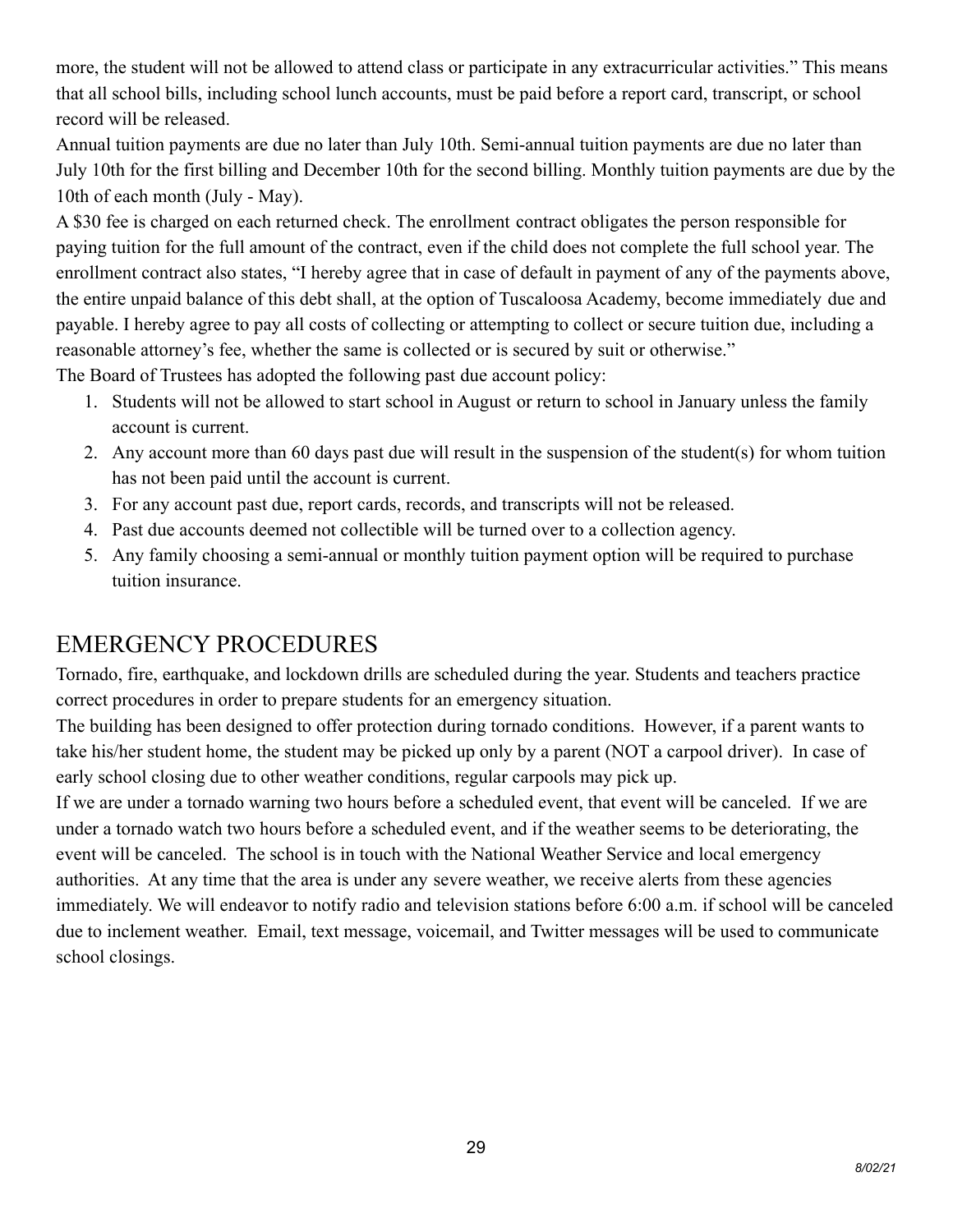## <span id="page-29-0"></span>HARASSMENT

Tuscaloosa Academy strives to maintain an environment where students and employees can study, work and participate in the life of the school free of harassment. The school will not tolerate discrimination or harassment of students or employees due to race, color, sex, national origin, or disability.

Sexual harassment is not permitted. Sexual harassment is defined as any unwelcome sexual advances, requests for sexual favors and other verbal or physical contact of a sexual nature. Types of sexual harassment include:

- 1) Quid Pro Quo When someone with power uses that power to gain an advantage over someone else (dean over a teacher, teacher over a student).
- 2) Peer to Peer Someone harassing an equal (teacher to teacher, student to student).
- 3) Hostile Environment When there is persistent and calculated behavior by one or several employees or students that make the school an unpleasant place to work and/or learn.

All complaints of harassment should be reported promptly to the appropriate dean, school counselor, or Head of School. A full and confidential investigation will be conducted immediately by a committee made up of the deans of the schools and the Head of School. Appropriate action, if warranted, will be made and reported to both parties involved. The range of remedies and/or penalties will include reprimand to termination or expulsion.

## <span id="page-29-1"></span>**BULLYING**

Tuscaloosa Academy is committed to protecting its students from acts of bullying. Students are to refrain from conduct that may humiliate, ridicule, defame, demean, or intimidate other students, or place them in fear of being subjected to violence, injury, personal harm, or damage to his or her property. No student shall be subjected to bullying, either on or off school property, if the conduct interferes with a student's educational opportunities or substantially disrupts the orderly operations of a school or a school-sponsored activity or event.

Bullying may involve, but is not limited to, unwanted teasing, threats, intimidation, stalking, cyber bullying, harassment, violence, threats of violence, humiliation, destruction of personal property, social exclusion, spreading rumors or falsehoods, or inciting and/or coercing others to commit any of these acts.

Individuals who believe they are being bullied, or have knowledge of a student being bullied, are encouraged to report the problem, verbally or in writing, to the Head of School, division dean, school counselor, or other faculty member immediately.

## <span id="page-29-2"></span>POSSESSION OF WEAPONS

Weapons (or items which could be used, construed, or mistaken for weapons) are not permitted at any time on campus or at a school-sponsored event. Weapons can include, but are not limited to, all guns, knives, ammunition, explosives (including fireworks), clubs, darts, and toy guns. Violation of this policy will lead to suspension or expulsion.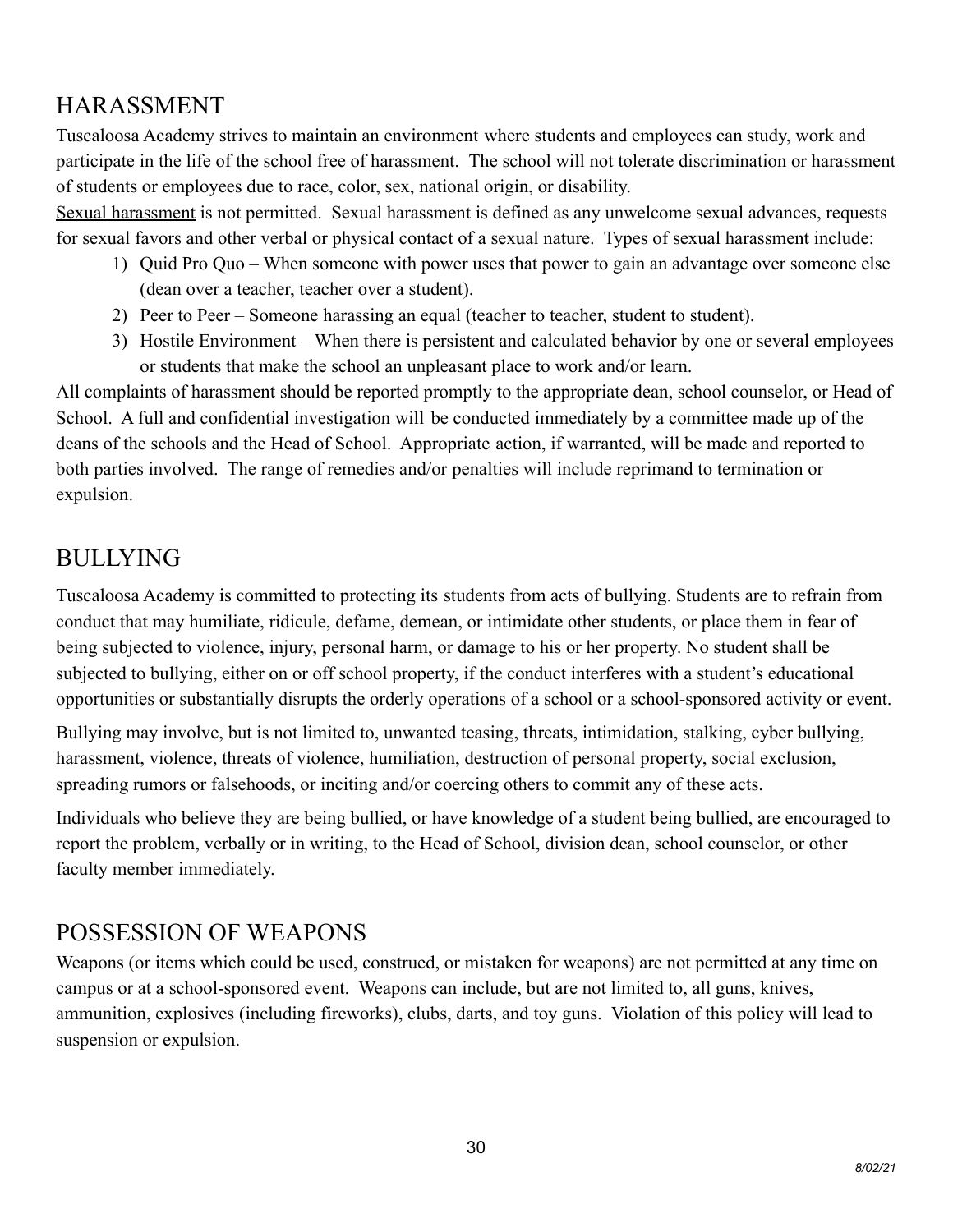## <span id="page-30-0"></span>DRUG & ALCOHOL ABUSE

Tuscaloosa Academy is aware of the responsibility and the right to uphold standards for itself and for the students who attend, while being determined not to overly intrude into the private lives of these same students. The school has assumed the responsibility for, and, therefore, has jurisdiction over the behavior of students at any school-related and/or school-sponsored events on or off campus. The school will also hold accountable students whose actions at any time jeopardize the good name of Tuscaloosa Academy.

#### <span id="page-30-1"></span>*ALCOHOL*

Alabama State Law prohibits the possession and consumption of alcohol by persons under 21. The school does not allow the possession of or the consumption of alcohol on campus or at school-sponsored events. A student attending school or a school-sponsored event, who has consumed alcohol, is considered in violation of this rule. Possession or consumption of alcohol is seen as a major infraction, resulting in disciplinary action ranging from off-campus suspension to expulsion.

#### <span id="page-30-2"></span>*ILLEGAL DRUGS*

Tuscaloosa Academy is dedicated to academic excellence and to the personal growth and well-being of its students. This mission requires a school environment that is safe and drug free in order to maximize the learning potential of its students. Tuscaloosa Academy demonstrated its leadership and commitment to the community by instituting a mandatory drug testing program for grades 7-12, employees and the Board of Trustee members. The mandatory drug testing program is designed to help prevent drug use by students. It is based on principles and a structure that assists youth, rather than punishing students on the first offense. It is intended to empower parents with valuable information for active participation in this assistance. Tuscaloosa Academy insists on a drug free environment for the welfare of its students and the School. The possession or use of illegal drugs or misuse, abuse, illegal possession or use of prescribed drugs or other substances, including alcohol and tobacco, by a TA student at any time does not promote the general welfare and reputation of TA, its students or the community. TA will not tolerate the possession or use of illegal drugs or misuse, abuse, illegal possession or use of prescribed drugs or other substances, including alcohol and tobacco, on campus or during any School sponsored activity. The School will take disciplinary action as deemed appropriate by the Administration for the possession or use of illegal drugs, or misuse, abuse, illegal possession or use of prescribed drugs or other substances, including alcohol and tobacco, by TA students at non-school sponsored activities off-campus.

#### <span id="page-30-3"></span>*MANDATORY AND REQUIRED TESTING*

For the welfare of TA's students and the School and to promote the school's position, TA reserves the right to require a student suspected of using illegal drugs or alcohol or other substance abuse to be evaluated at any time by a physician or medical technician of the School's choosing, including but not limited to, drug testing. The suspicion of using illegal drugs or alcohol or other substance abuse may be based on any information considered reliable by the administration in its discretion. The administration will keep the sources of such information confidential. All students in grades 7-12 will participate in the Universal Drug Testing program. For more information, please read here.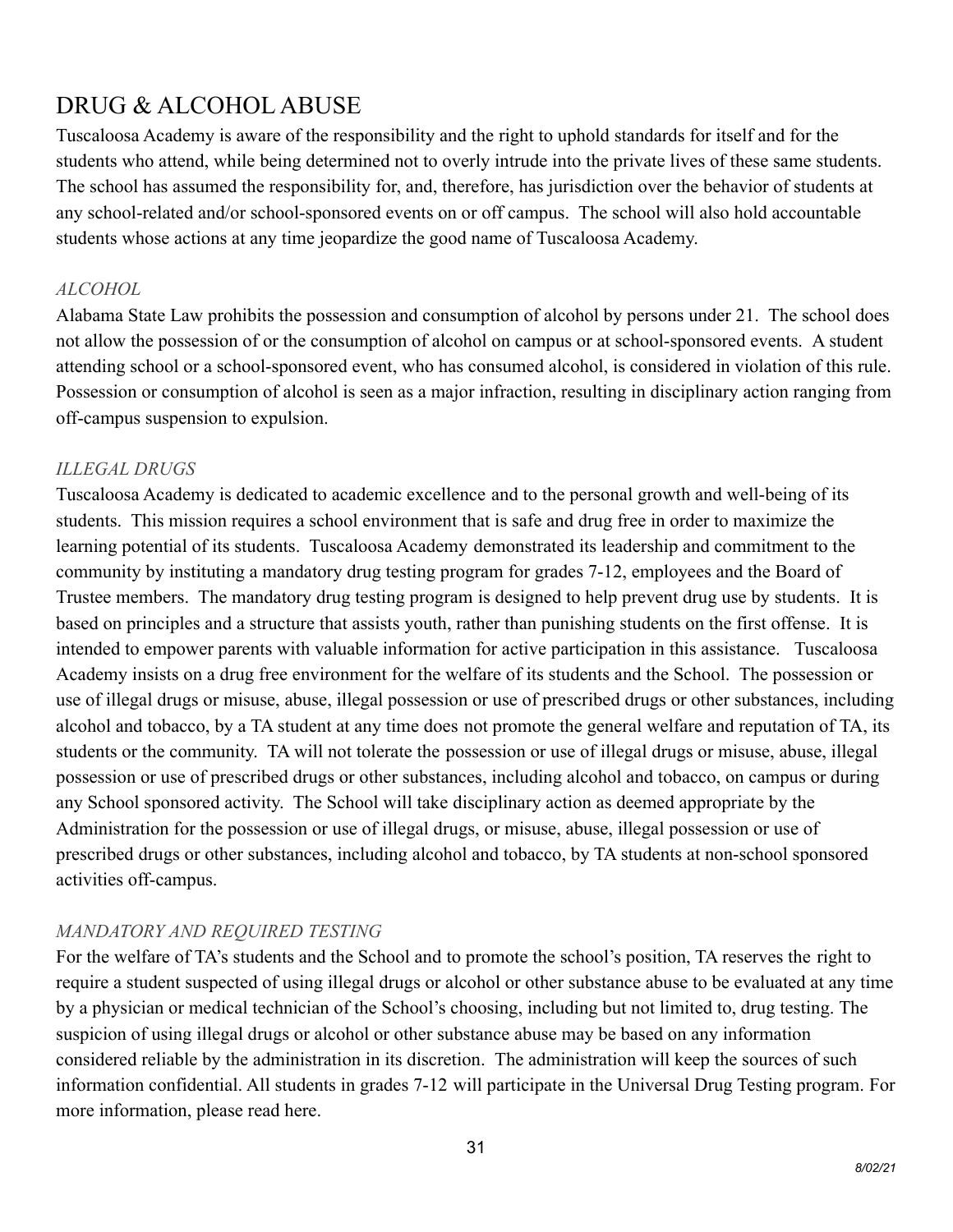#### <span id="page-31-0"></span>*DRUG POLICY: COMMUNITY AND PARENTAL RESPONSIBILITIES*

For the welfare of students and the School, and to promote and insist on a drug-free environment, the entire TA community, including parents and guests, should not be in possession of alcohol or illegal drugs during any student activity on TA's campus or at any student event, athletic or otherwise, at any other school campus. The cooperation of parents and guests is needed to promote and send a strong message to our student body with regard to the School's position regarding drug, alcohol, and tobacco usage.

#### <span id="page-31-1"></span>*DRUG POLICY: ALABAMA LAW*

Alabama law provides criminal penalties and civil liability for selling, giving, furnishing, or otherwise dispensing of alcohol to minors. See §§6-5-70, 6-5-71 Code of Alabama. The law also provides criminal penalties for adults who have "open house parties" where alcohol or controlled substances are possessed or consumed by persons under the age of 21. See §13A-11-10.1 Code of Alabama. Parents and students are, therefore, advised that such conduct is not acceptable to Tuscaloosa Academy.

#### <span id="page-31-2"></span>*SEARCHES*

TA may search any student or possession of any student on school property or during any school activity on or off school property for any reason a school official deems necessary. These searches may include but are not limited to lockers, wallets, purses, backpacks, and cars. Searches may take place with or without student knowledge.

## <span id="page-31-3"></span>SMOKING AND TOBACCO PRODUCTS

Tuscaloosa Academy is a tobacco free campus. Students are not allowed to possess (on person or in vehicles) or use tobacco products, or any apparatus designed for the purpose of smoking, vaping, or imbibing tobacco or other substances, at school or school-sponsored events. Violation of this policy is seen as a major infraction, resulting in disciplinary action ranging from suspension to eventual expulsion.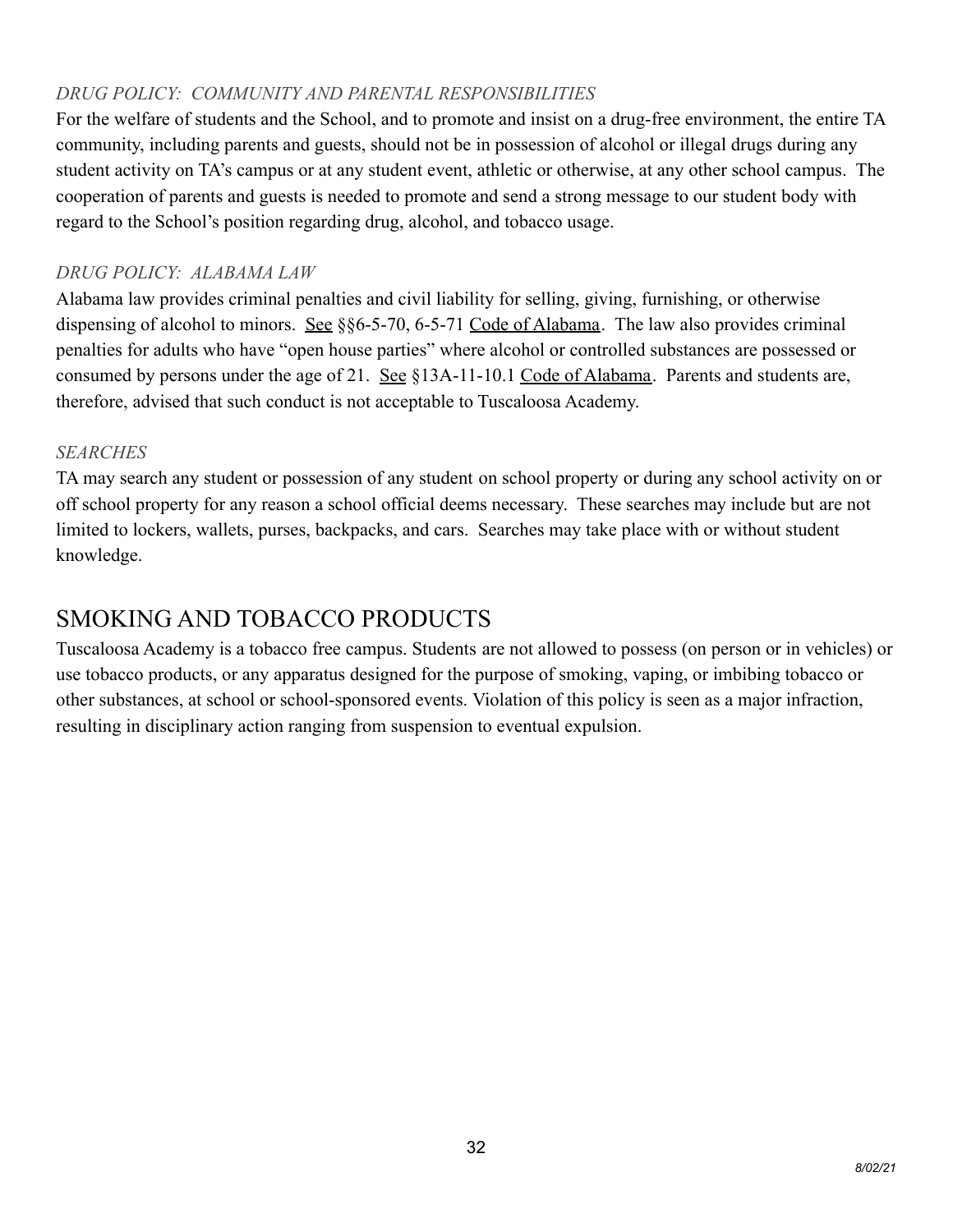## <span id="page-32-0"></span>MEDICAL INFORMATION *GUIDELINES FOR STUDENT HEALTH CARE*

#### <span id="page-32-1"></span>*Immunizations*

We follow The Alabama Department of Public Health requirements for student immunization: The State of Alabama and The Alabama Department of Public Health require all students to have a valid, unexpired Immunization record (IMM-50 form) in his/her permanent school file. Students must be vaccinated with a booster dose of tetanus/diphtheria (Td) every 5 to 10 years after the original preschool booster. All new students and any students with expired forms must have an unexpired, original State Immunization Card ("Blue Card") on file before the beginning of the school year. Failure to provide appropriate documentation can result in prohibition of school attendance until documentation is received.

- Health Exemption Students with documented health conditions, which could be negatively impacted by a particular immunization, may be exempted from standard immunization requirements. A licensed physician must provide individual exemption from the required immunizations or testing on a Certificate of Medical Exemption. This form is available through the Alabama Department of Public Health and will be accepted in lieu of the Certificate of Immunization.
- Religious Exemption A written objection from the parent or guardian of a student or child based on established and sincerely held religious tenets and practices shall be submitted in person by the parent or guardian to the County Health Department for issuance of a Certificate of Religious Exemption from the required immunizations or testing. The Certificate of Religious Exemption will be accepted in lieu of the Certificate of Immunization.
- In addition, students under five years of age must have a Child's Medical Report—Pre Admission Form

#### <span id="page-32-2"></span>*ACCIDENTS/MEDICAL EMERGENCIES*

All accidents or medical emergencies will be reported to the school office immediately, so that proper medical treatment can be provided. A report will be sent to parents/guardians regarding incidents that happen at school or at school events with a copy kept on hand by the appropriate Dean or Athletic Director. The Medical Emergency Response Plan is on file in the office for your perusal.

#### <span id="page-32-3"></span>*MEDICATION*

Medication may be given to a student if a Medication Form is on file. Any prescription or over the counter drug must be brought to school by a parent, and must be in its original container and clearly labeled with the child's name and directions. All medications will be kept in a secure lock box. At the end of the school year, unused medication will be disposed of by the school nurse if not picked up by the parent.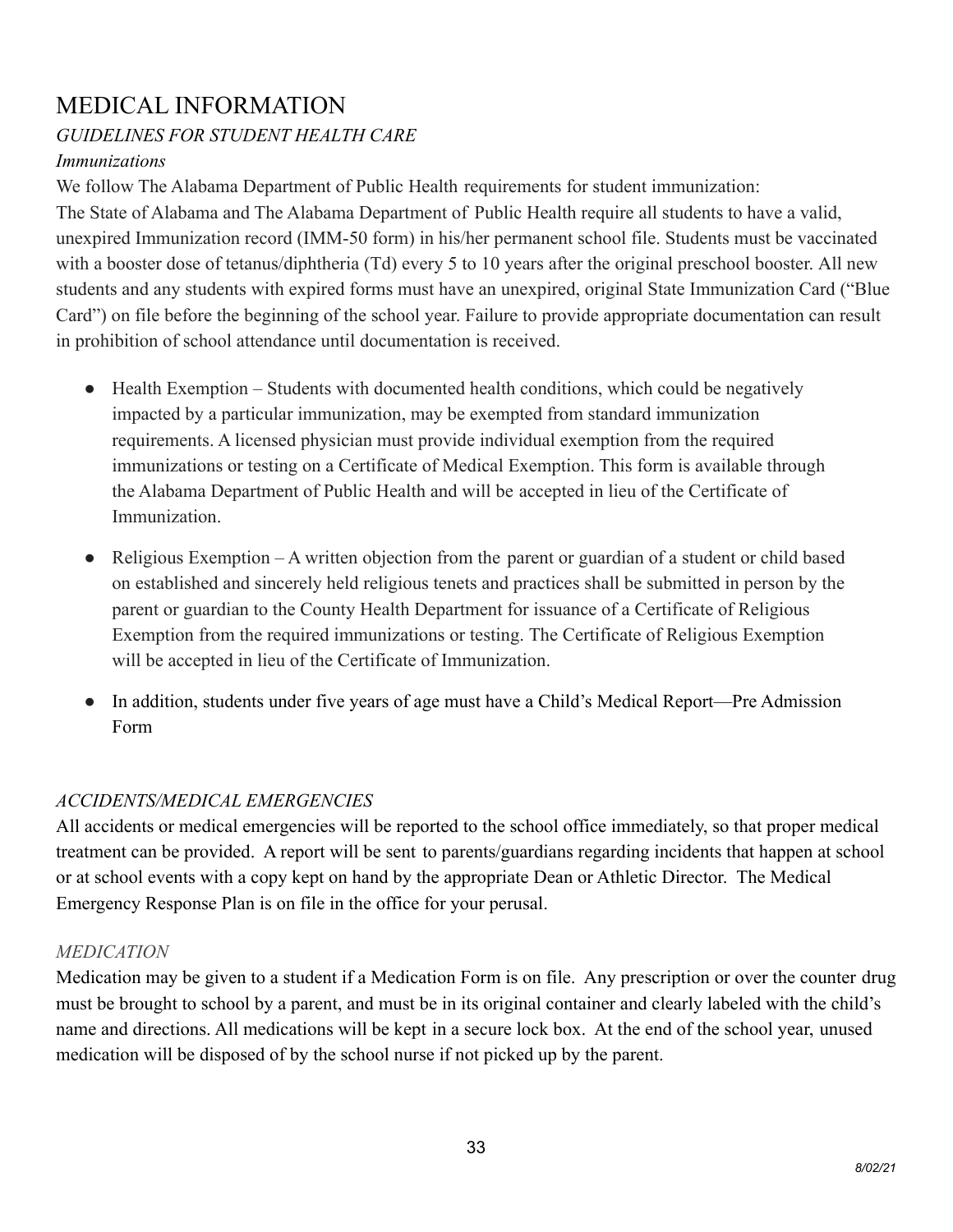#### <span id="page-33-0"></span>*MEDICATION ADMINISTRATION*

Medications that are administered by the designee will be logged onto a Medication Action Record with the name, time, name of medication, and the initials of the person administering. A student may also self-medicate, such as with asthma inhalers, provided that arrangements have been made with the designee.

#### <span id="page-33-1"></span>*REGULATIONS FOR ADMINISTRATION OF MEDICATION*

- Written parental consent.
- An order by the prescriber (for prescription meds only).
- An individual medication plan completed by the parent.
- Documentation on an individual student log, which becomes part of the school health record.
- Medication error report form.

#### <span id="page-33-2"></span>*POLICY ON COMMUNICABLE DISEASES*

#### <span id="page-33-3"></span>*Illness*

If a student comes to school when he/she is not feeling well, he/she will be more vulnerable to infection. It is in the best interest of your child, and of the other people at Tuscaloosa Academy, to keep your child at home when he/she is ill. A student needs to be well enough to be able to participate actively in school.

If a student becomes ill at school, we will make him/her as comfortable as possible. We will then try to contact a parent/guardian for the student to check out and go home. If you plan to be out of town, please let us know the name of the person responsible for your child while you are away.

**After a fever, a student's temperature must be normal for 24 hours before he/she returns to school.** If a student is well enough to come to school, we will expect him/her to go outdoors or to the gymnasium with their class.

#### <span id="page-33-4"></span>*Infectious Diseases*

It is imperative that the school is informed of a student diagnosed with an infectious or contagious illness. Due to the nature of these contagious illnesses, the following guidelines will be strictly enforced for the protection of others at school.

- Conjunctivitis (Pink Eye)—an inflammation of the membrane covering the inside of the eyelids and white of the eyeball. Its symptoms are: red irritated, tearing eyes swollen lids, painful and itchy eyes, and mucous discharge that makes the eyelashes sticky. It is transmitted by contact with discharges from the eyes or upper respiratory tract of infected persons, through contaminated fingers, clothing, or other articles. It is very contagious as long as the infection is active. A child must be on appropriate physician-ordered medication for 30 hours before returning to school. In addition, the eyes should be clear of redness, and they should not be crusted upon waking.
- Chicken Pox—very contagious disease. First symptoms are usually a rash of small red bumps or lesions that rapidly develop into blisters on a red base. The blisters usually appear first on the stomach and back and then spread to the face. Within a couple of days, a crust forms on the blisters. Students may return to school when all blisters have scabbed, and no new ones are developing.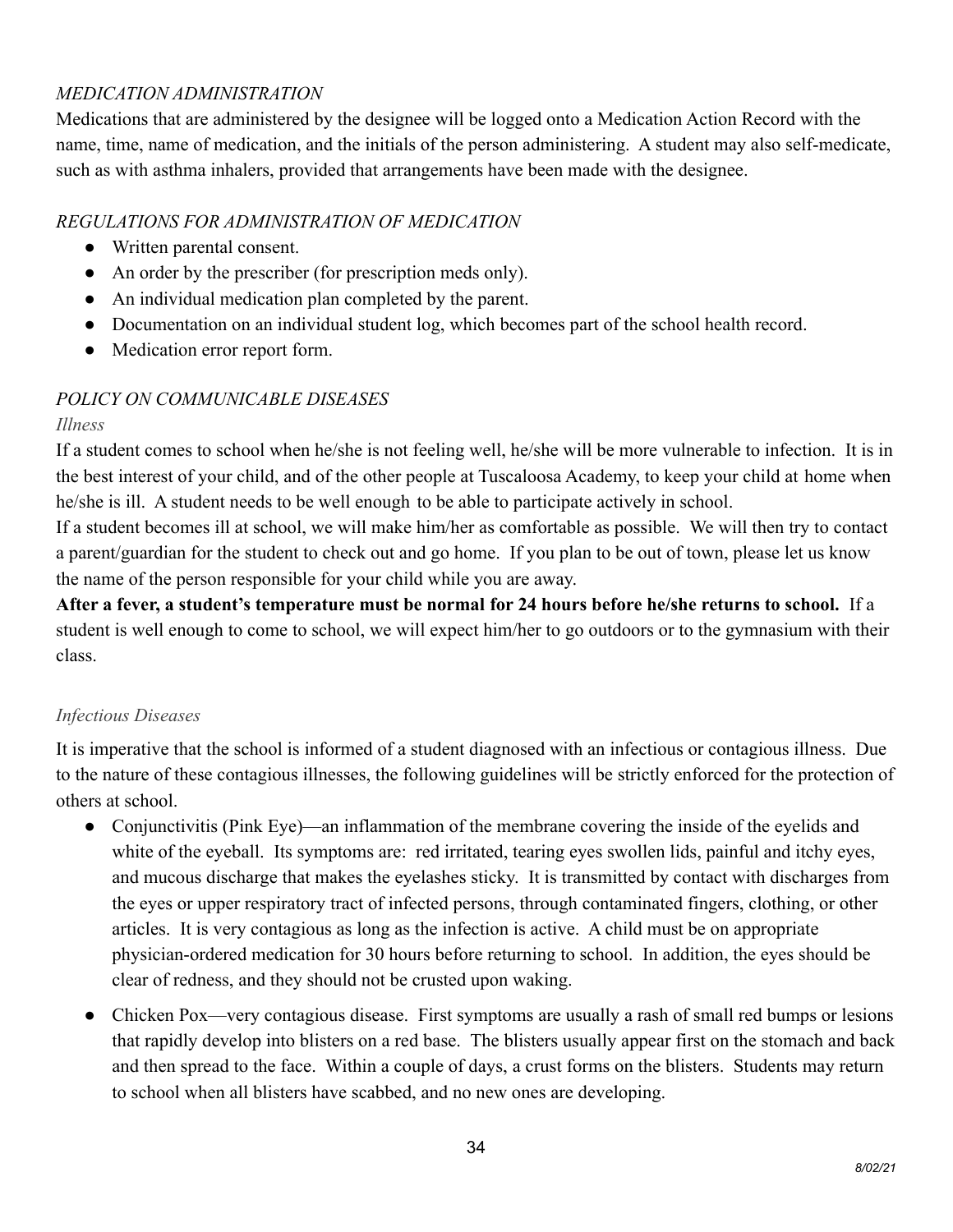- Impetigo—starts in a scrape or sore as a pimple that has a yellowish or white blister on top. A scab or crust (partly brown or honey-colored) soon takes its place. There may be other spots on the face and on parts of the body where hands carry infections. It is contagious. The student may return to school after 30 hours on appropriate physician ordered medication and when no new sores have appeared and when the skin crusting is beginning to appear on the original sores.
- Strep—severe sore throat caused by streptococcus bacteria. The only way to diagnose strep is a throat swab done at a physician's office. The child must be on appropriate physician ordered medication for 30 hours before returning to school. NOTE: Discard old toothbrush at home.
- Head Lice—Persistent itching of the head and back of the neck can indicate head lice. Symptoms, in addition to nits attached to individual hairs on the scalp, may include: swelling in the lymph glands in the neck or under the arms, mild fever, and muscular aches. Students should be treated with a medicated shampoo found in a pharmacy, and the home should be disinfected following guidelines for lice prevention. A student must be nit-free before returning to school (must be checked by school personnel). If you find head lice on your child, tell his/her teacher or school officials, so that the spread of lice can be stopped. Brochures are available in the office with information to aid in the elimination of head lice. School personnel may conduct periodic lice checks.

## <span id="page-34-0"></span>OFFICE HOURS

The School office will be open from 7:30 a.m. to 3:30 p.m. during school days. The school office will be closed during most school holidays. During June and July, the school office will be open from 8:00 a.m. to 2:00 p.m. Monday through Thursday.

## <span id="page-34-1"></span>SCHOOL HOURS

The school day for all Middle School and Upper School students is 7:55 a.m. to 3:10 p.m., Monday through Friday. Please refer to the daily schedules for middle and upper school students. The school day for all Pre-School and Lower School students is 8:00 am to 2:55 pm, Monday through Friday.

#### <span id="page-34-2"></span>*EARLY ARRIVALS*

For their safety and well-being, ALL students in Preschool and grades one through four arriving between 7:15 a.m. and 7:45 a.m. must be dropped off in the cafeteria, from the outside. Parents should not walk through the building. There will be a supervising teacher there. There is no charge for this before-school service. All Middle School students are to remain in the atrium until 7:45, at which point they report directly to  $1<sup>st</sup>$  period. The school is unable to accept the responsibility for the safety and well-being of students who are on school grounds before 7:45 a.m., unless they are in a confined, supervised environment.

#### <span id="page-34-3"></span>*LATE DEPARTURES*

Students in Grades PS – 4 who remain on campus past 3:15 p.m. Monday through Friday will be taken to the after care program in the cafeteria. There is a \$10.00/day charge for this service. Students in grades 5-12 who remain on campus past 3:15 must be involved in a supervised activity or athletic team, or will be taken to MS Homework Club, which is available for a fee until 5:30 daily. Students may not wander the school or campus unsupervised.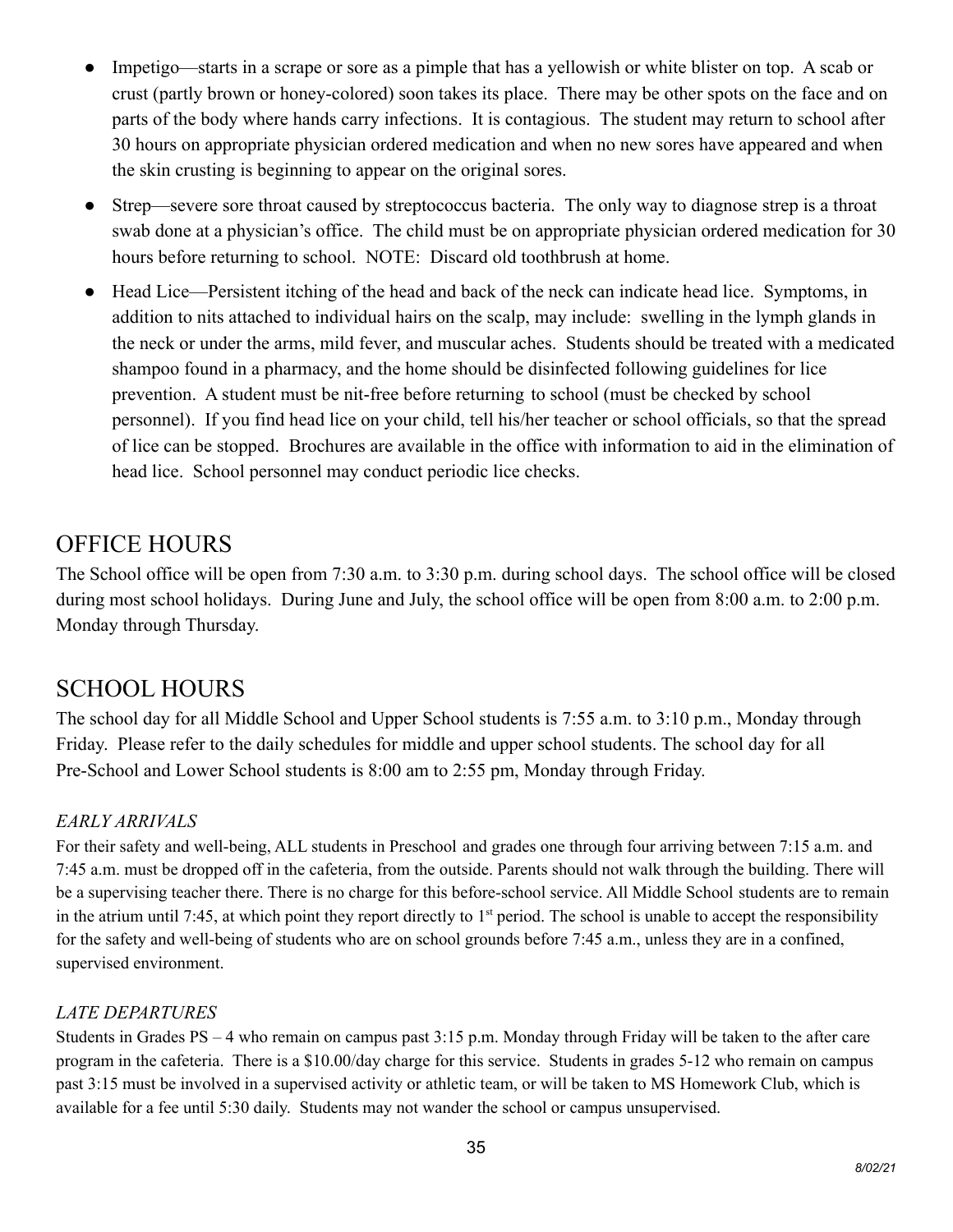## <span id="page-35-0"></span>STANDARDIZED TESTING

Students in grades 1 - 4 take the MAPS Growth Assessment. Students in grade 8 - 9 take the Pre-ACT. Students in grades  $10-11<sup>th</sup>$  take the PSAT. Students in grades 11- 12 take the ACT

## <span id="page-35-1"></span>STUDENT SERVICES

#### <span id="page-35-2"></span>*STUDENT ACADEMIC SUPPORT*

Tuscaloosa Academy recognizes a range of student learning styles and challenges that may affect academic performance in a traditional college preparatory instructional setting. Additional support and accommodations will be considered on a case by case basis to provide students the opportunity to succeed academically.

#### <span id="page-35-3"></span>*COUNSELING*

Counseling at Tuscaloosa Academy is based on the belief that each student is unique and possesses varying needs, abilities, and interests. There is a strong commitment to the total development of each student.

- Guidance Counseling: Tuscaloosa Academy recognizes that young people are often faced with concerns that can interfere with their developmental process; therefore, there is a strong commitment to assist the students and parents so that students have the opportunity to develop to their full potential. The purposes of the counseling program are to provide education, teach responsibility, and to encourage students as they make choices that support their development and growth. A qualified school counselor provides personal counseling services, which focus on personal, social, educational and career development. Individual and small-group counseling is available.
- College Counseling: The college counselor advises students and parents on specific college entrance requirements, college admission testing, the application process of colleges/universities, and the application process for financial aid and scholarships. Meetings are held in the fall of each year with Juniors and their parents to familiarize them with the college application process. Interested students are encouraged to participate in the College Tour, which is in the spring semester of each year. The college counselor assists juniors and seniors in writing resumes and preparing college applications. The counselor also works with students to ensure that graduation requirements have been met.

## <span id="page-35-4"></span>STUDENT DELIVERIES

Every effort is made to prevent interruptions within the individual class period and during the total academic day. Unnecessary messages, forgotten items, and non-school business cause detrimental interruptions. **Flowers, balloons, gifts, and favors are inappropriate while at school and should NOT be delivered.** Parents and students are asked to help prevent these disruptions by conducting non-academic business at a time other than during school hours.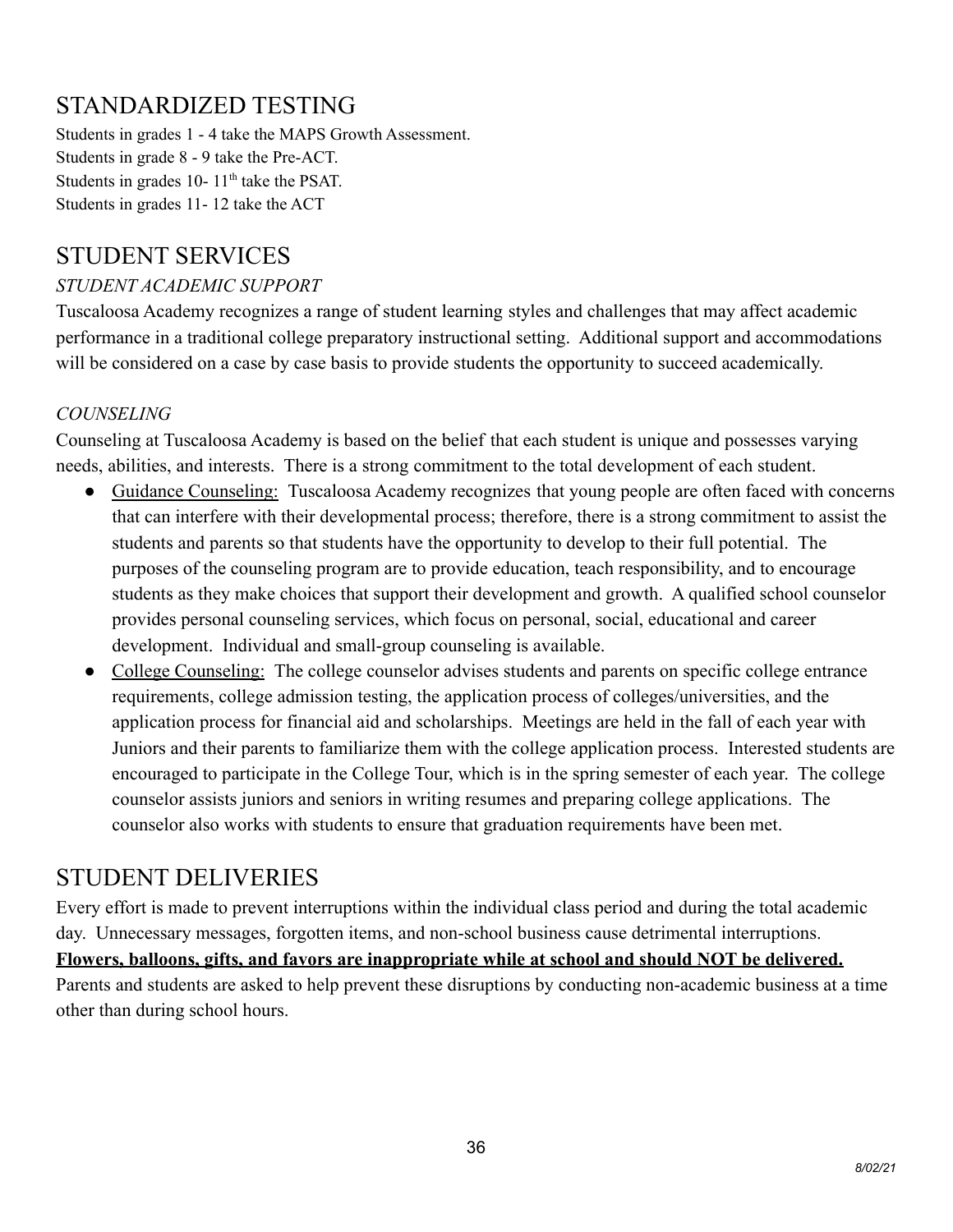### VEHICULAR TRAFFIC AND PARKING

Our first concern is the safety and general welfare of our students. Please drive slowly and cautiously while on campus. *Please adhere to the speed limits posted on campus.* Drivers are to remain in their vehicles throughout the arrival and departure times. The lane closest to the front of the building is designated as a Fire and Emergency Vehicle Lane. Please do not leave cars unattended in the Fire and Emergency Vehicle Lane. Preschool parents may use this lane to drop off and pick up students before and after school. Students must enter and exit vehicles on the curb side of the vehicle. Students and parents must use the crosswalks leading from the building to the median and parking areas.

Afternoon Carpools: Parents who have children only in Preschool can pick them up in front of their classrooms at 2:45 Monday through Friday. Parents who have children in the Preschool and in Grades 1 – 12 must pick up the Preschool child and older siblings in front of the Preschool classrooms. It is important that students be delivered and picked up promptly and that traffic progresses quickly each day. Do not block traffic with a parked car. In the afternoon, if you must come into the building, please find a parking place on campus. In the morning, if you need to come into the building, please park in the spaces designated "Visitor" because numbered spaces are assigned to teachers, administrators, and staff, or on the left side of the median.

Parents who deliver and pick up Preschoolers are asked to drive in the lane closest to the school. Teachers will assist with delivery and bring children to cars for loading. It is not necessary for parents to park their cars and come inside for regular dismissal times. Children in the Preschool should never be dropped off without a teacher's assistant in the morning. Assistants will be available from 7:45 to 8:05 daily to help with arrivals. After 8:05, parents should bring Preschoolers to the office and they will be escorted to their rooms by the secretary or a teacher. All Lower School students arriving after 8:00 should check in at the front office, then proceed to the classroom. All Preschool and Lower School doors will be locked at 8:05 and no one can enter through those doors after that time. It is a disruption to the class that has already begun.

If you need to come into the building, park in the **Visitor Parking spots in front of the Office Entrance along the left hand side of the median and always use the crosswalk or spots #1-4. PLEASE DO NOT USE THE BACK PARKING LOTS DURING SCHOOL HOURS.** Additional parking is available in the lot by the baseball batting cages. *Numbered parking spots are reserved for faculty and staff. Please do not park in these spots during school hours. There will be no parking on grass unless there is a large event on campus.*

### VISITORS

We warmly welcome parents, other relatives, and friends of TA as visitors during special events or with previously arranged visitation agreements. In the interest of the SAFETY and SECURITY of our students and teachers, and to avoid the interruption of the classes, **we ask that all parents and visitors report to the Welcome Center in the main office.**

Students who would like to have a guest must make arrangements with the appropriate Division Dean at least one day in advance of the visit.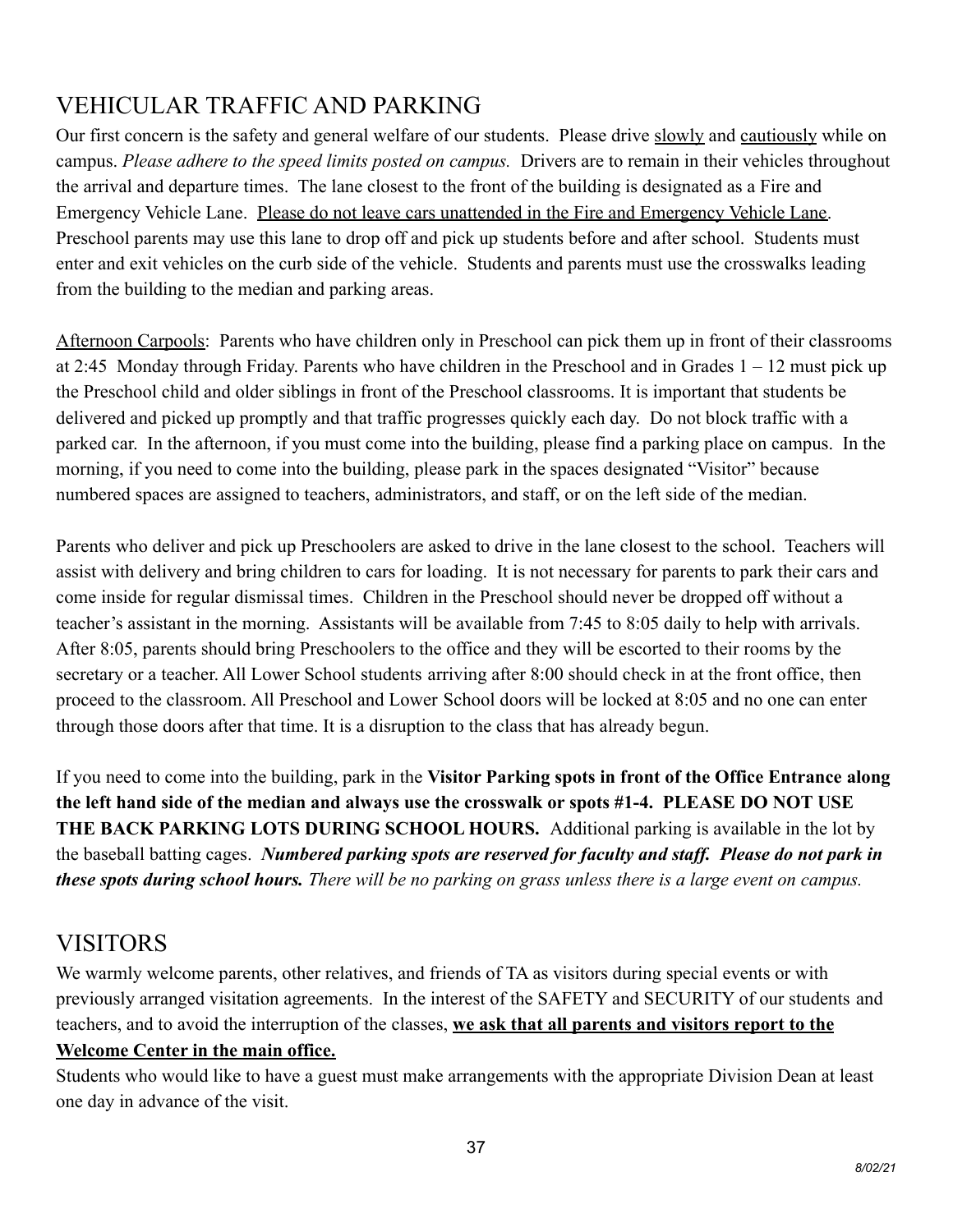

# LOWER SCHOOL DIVISION **2021 - 2022**

### *STATEMENT OF PHILOSOPHY*

Tuscaloosa Academy is an independent, co-educational, college-preparatory day school with classes from preschool through 12th grade. In order to provide our community a superior educational institution and accomplish our overall mission, Tuscaloosa Academy strives for excellence in governance, administration, faculty and staff, academic curricula, extra-curricular activities, facilities and equipment. In partnership with the parents of our students, we endeavor to enhance each student's opportunity for intellectual growth, academic achievement, emotional maturation, character development, physical health, and the development of social skills and leadership ability to the maximum extent.

Tuscaloosa Academy's Lower School begins at preschool age 3, through the fourth grade. Preschoolers must turn three years old by September 1st, and be completely toilet trained before entering school. The term Preschool includes the Kindergarten (age 5) level.

### Tuscaloosa Academy Toilet Trained Policy:

To ensure a clean, healthy learning environment for our students, all preschoolers must be toilet trained before they can attend Tuscaloosa Academy. By definition, a toilet trained child must be wearing underwear and having very few accidents. A child having several accidents a day or accidents on a weekly basis would not be considered toilet trained. Please note that a child wearing pull-ups at school is not considered toilet trained.

Tuscaloosa Academy does not have the staff nor the facilities to frequently change children who have soiled their clothes. These accidents, whether bowel or bladder, also pose a health issue for our other students.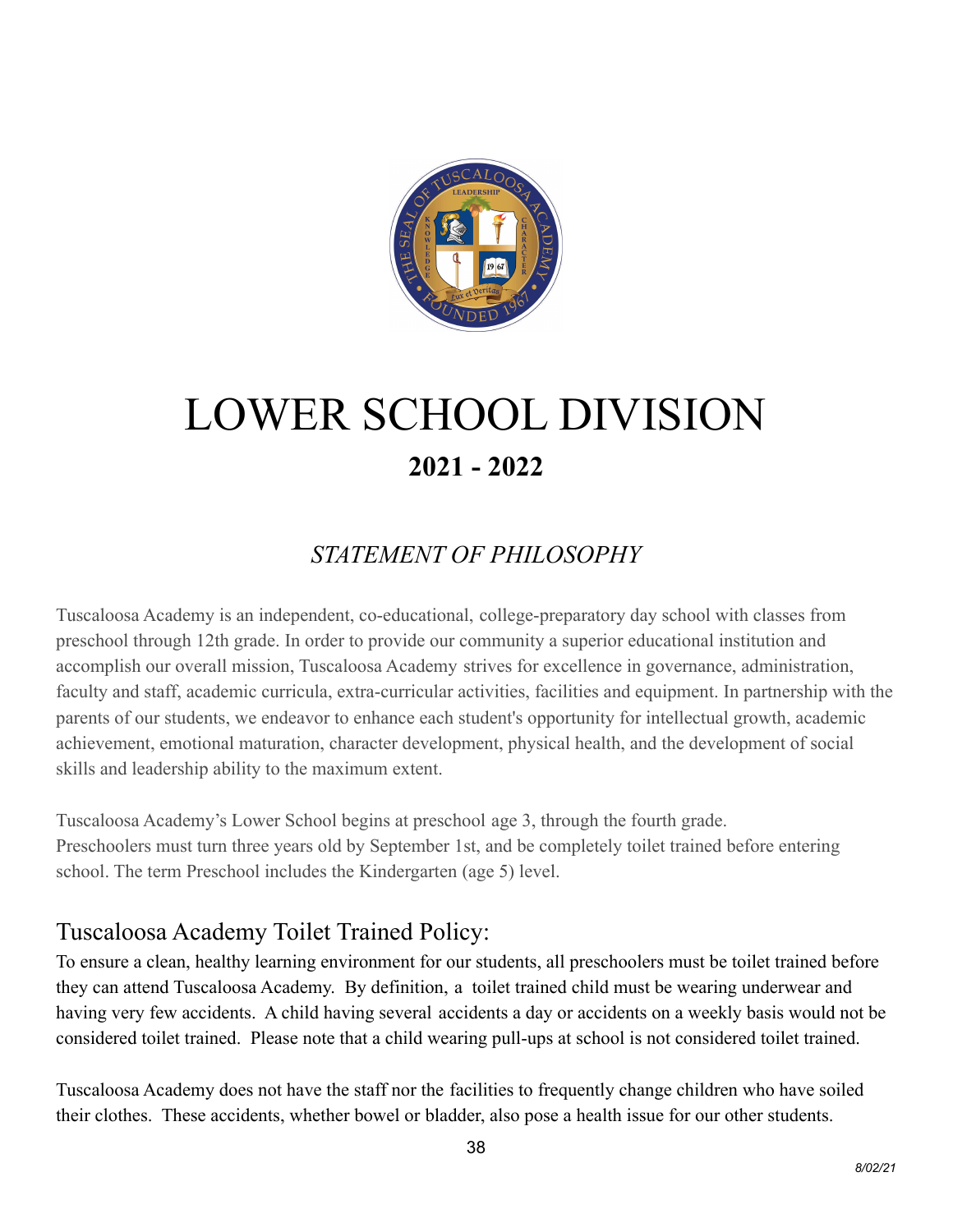If a child has an incontinence accident while at school, the teacher will notify the parent. If there is more than one accident in a day, the child will have to be picked up from school. If a pattern of incontinence is identified, the parent(s) will be notified by the Dean of the Lower School, in order to develop a plan of action for the future, which could include time away from school to complete toilet training.

### Attendance

Alabama Code 16-28-12 requires students who are enrolled in private school to attend school regularly. The school should be contacted if a child is absent. Check FACTS for homework and assignments. Check with the teacher at the end of the school day. A note explaining the absence should be submitted to the school. If parents know beforehand that their child will be absent for reasons other than illness, the teacher should be contacted for advance assignments.

#### *DROP OFF and PICK UP*

Preschool parents should sign the daily sign-in and sign-out sheets when arriving/departing from school. Preschool Assistants will be curbside from 7:45-8:05 each morning and 2:45-3:00 in the afternoons. If a child has not been picked up by this time they will be taken to Extended Day Care for a charge of \$10.00 per day.

Students in grade 1 will be dropped off and picked up in the front of the building. Please do ot stop in front of the first grade classroom, but keep moving to the crosswalk. Students will walk from there. Students in grades 2-4 will be dropped off and picked up in the back of the building, near their classrooms, unless they get out with a preschool sibling.

When checking out early, parents of children in grades 1-4 should park and go to the office. They should ask the Receptionist to send for their child. The parents then need to sign the notebook in the office indicating the time the child is leaving school. When a child will be checking out early, please notify the office and the teachers ahead of time, so they can have the child ready to leave.

### *TARDINESS*

School begins daily at 8:00 a.m. Late-arriving Preschoolers should be walked into the building by the parent. If necessary, parents should bring the child to the office and the Dean will locate the child's class. Late arriving Lower School students should go to the front office and check in before proceeding to their classrooms.

#### *ABSENCES*

If a child is going to be absent and you know ahead of time, please let the teachers know as much in advance as possible. There is a form to fill out for advanced notice of an absence. If a child is sick, please contact the teacher as soon as possible, and bring in a doctor's excuse when they return.

### Dress Code

Boys: Collared shirts must be worn Monday through Thursday. TA t-shirts may be worn on Fridays.. Hair should not touch a standard shirt collar and must be above the eyebrows. Girls: Shirts must be of modest style and cover the shoulders.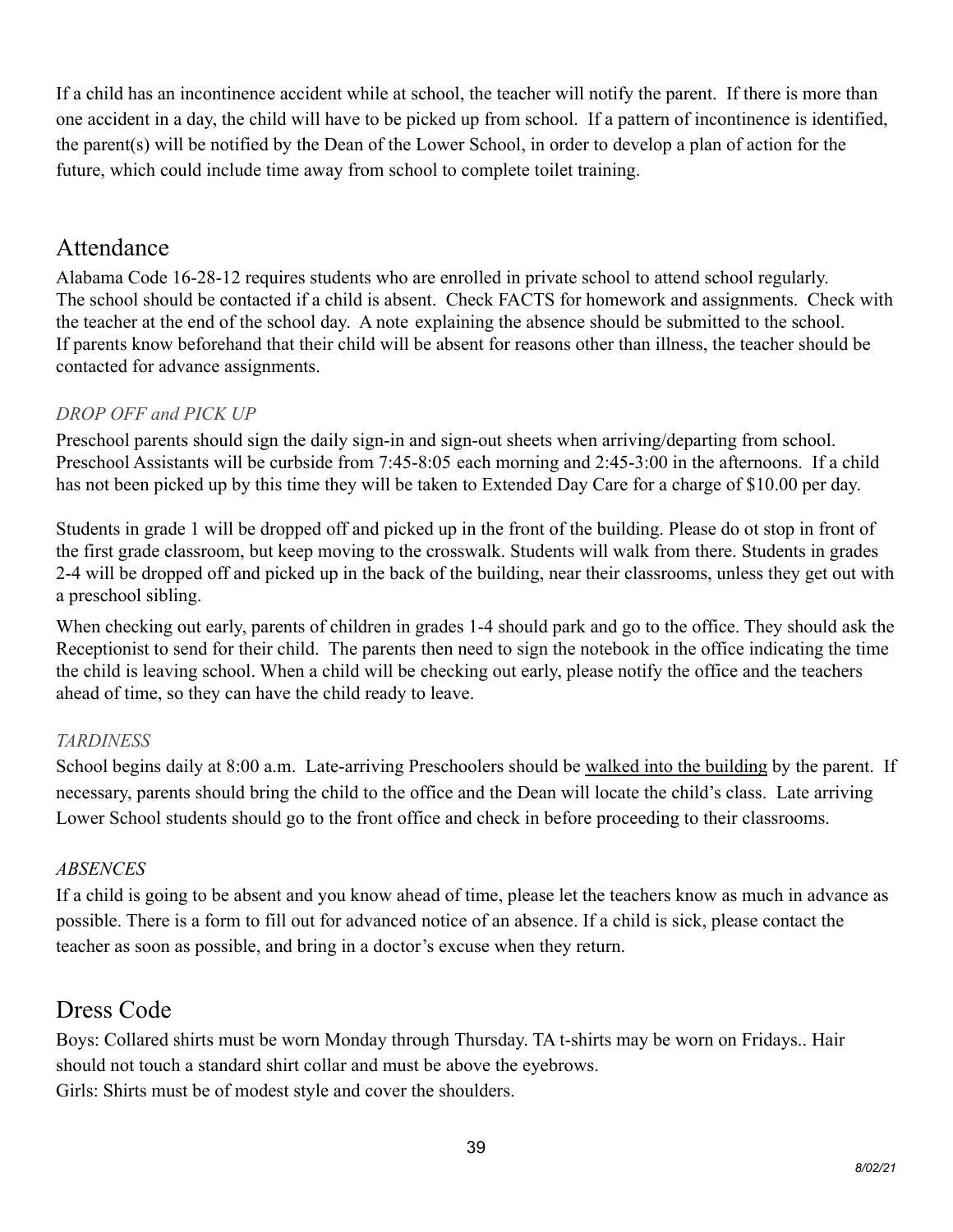Backs should be covered. No see-through apparel is allowed. No skin may show between the tops of the pants or skirt and the bottom of the shirt. Leggings are not allowed. Boys and girls may wear shorts, slacks, corduroys, or blue jeans. Jeans with holes and frayed hems are not permitted.

Sweatshirts may be worn as outerwear provided they do not have offensive slogans or graphics.

Every Friday will be TA Spirit Day. Boys and girls may wear TA t-shirts.

Shorts should be made of quality fabric such as cotton twill. Athletic shorts, athletic pants, bike shorts, gym shorts, sweats, and cut-offs are not acceptable.

Students must wear closed toe shoes and socks every day. Hard sole boots are not allowed. Appropriate gym shoes are needed for PE classes.

Hairstyles that are distracting to the learning environment—those with extreme colors, for example—are not permitted.

Hats, caps, and visors are not allowed to be worn inside the building.

#### *WEDNESDAY DRESS*

The Lower School is required to wear TA Wednesday Dress every Wednesday and on Field Trips. Students in grades 1-4 must wear the navy polo from *Lands End* or the school store, with the TA logo, and khaki bottoms.

Preschoolers (including kindergarten) should wear the light blue or maize polo shirt from *Lands End or* the school store, with khaki bottoms, such as shorts, pants, skirts, and skorts. When ordering from *Lands End* use the preferred school number: 9001-0933-1 for the TA logo.

Any school-related attire worn by students must promote Tuscaloosa Academy, or a collegiate or professional sports team. Students are not allowed to wear sweatshirts, etc. promoting other lower, middle or high schools.

If a student's attire for the school-related activity is found to be unacceptable according to the Dress Code standards, the student will be asked to contact the parents to bring the item of clothing.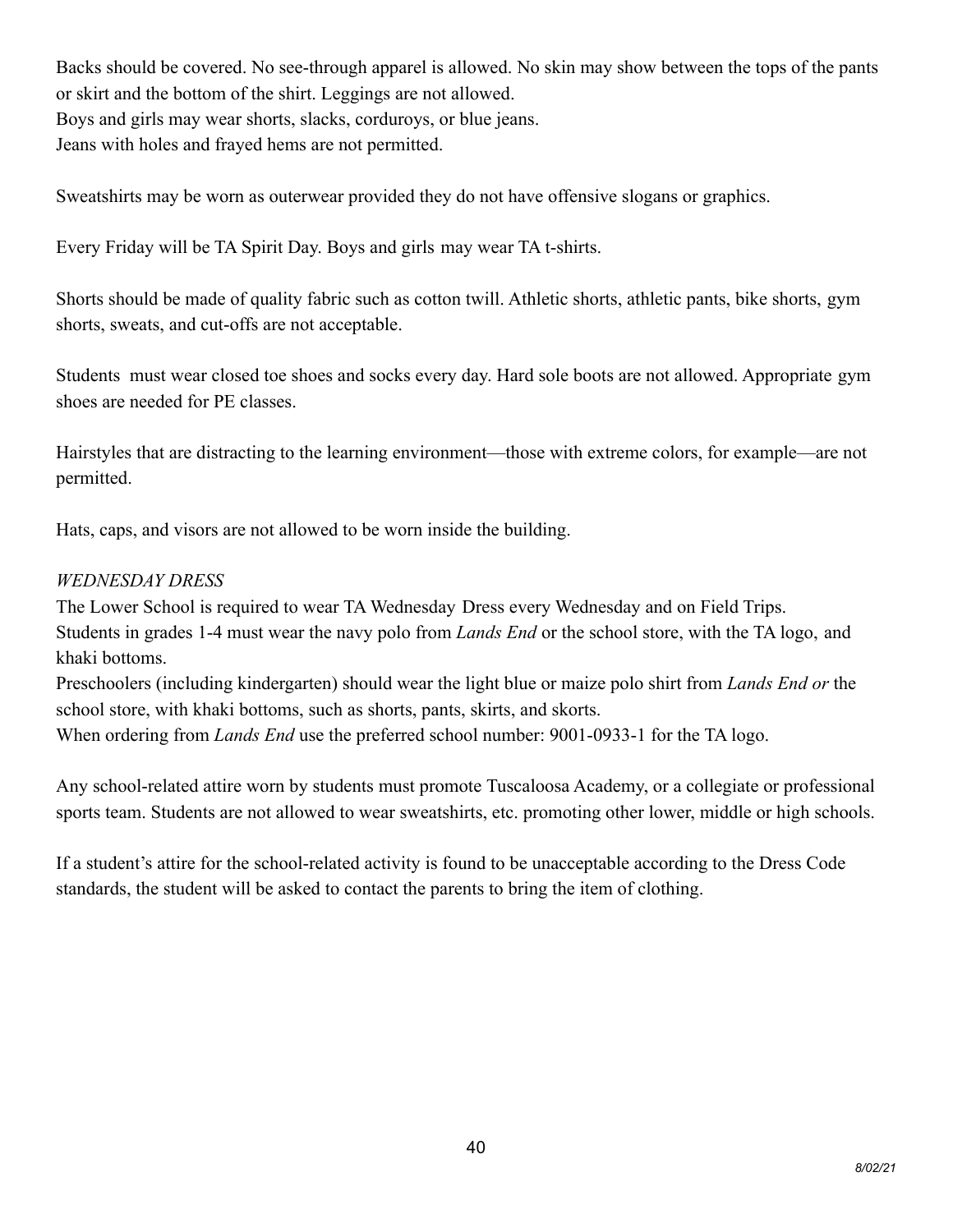### Birthdays

Birthday parties are not permitted during the school day, although Preschool parents may send cupcakes, cakes, or cookies for a snack time celebration. Please share your plans with your child's teacher before the day of the celebration.The school prefers that party invitations be mailed to students' homes rather than being hand delivered at school. No invitations may be distributed in a class unless EVERYONE in the class receives one, OR all of the boys or all of the girls in a class or grade receive one.

### Book Bags

Each student in the Lower School is required to have a backpack. Please examine the bag DAILY as teachers and the school office often send home messages and other items.

### Communication with Parents

- 1. Teachers communicate by using daily folders in backpacks. Please check them daily and respond promptly to messages from the teacher. You may return messages to the teachers in the same folder.
- 2. Parents should communicate with teachers through email. They will respond within 24 hours. Parents may also call the office and leave a message for the teacher to return the call when they get the chance. Teachers are not allowed to text a parent. Some classes use special Apps, such as Remind or Group Me. This is for general reminders and not student specific.
- 3. A report is regularly sent home with updates on each student's progress, and folders with samples of the students' written work are sent home weekly for parents and students to review.
- 4. Interim progress reports are sent home at the midpoint of each quarter. These reports are designed to inform parents of progress and of areas requiring extra attention during the remainder of the grading period.
- 5. Report cards are posted on FACTS at the end of each 9 weeks for grades 1-4. These reports reflect academic performance and effort, as well as personal and social development.
- 6. Preschool students will receive a written Progress Report Card in December, February, and May.
- 7. Conferences with parents will be scheduled 2 times a year or with the teacher by appointment.

### Daily Snacks

#### *PRESCHOOL*

The parents of children enrolled in the Preschool either provide nutritious snacks and juice for their child's class during the year or send individual snacks with their child daily, depending on the class.

If snacks are to be provided for the whole class, a schedule is planned each year with parents usually providing snacks for 1-2 weeks. Your family's snack time should coincide with your child's birthday, if possible. Special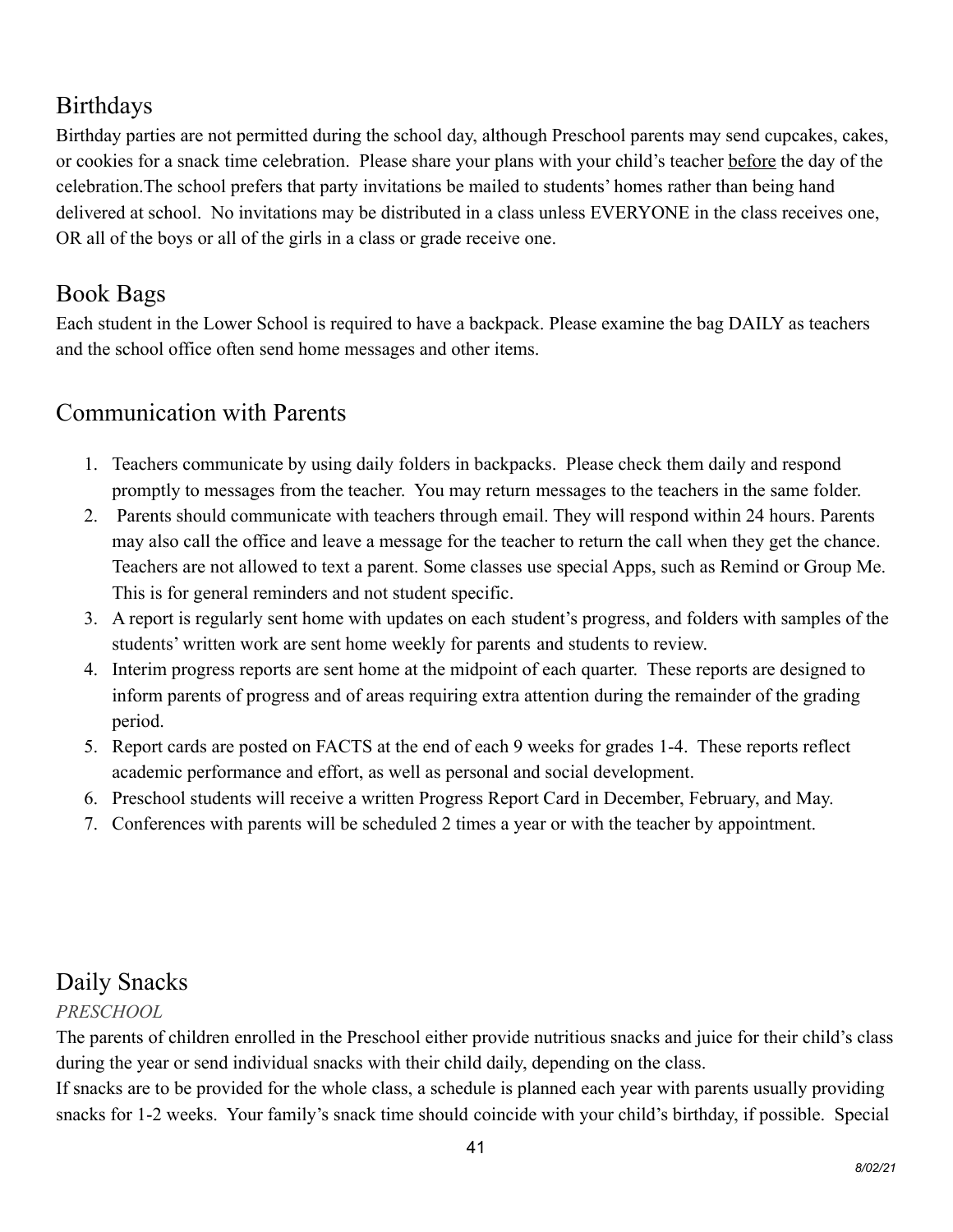snacks such as cupcakes, cookies, etc. can be sent for the occasion. Parents should send enough food for two daily snacks. Snacks for each class should arrive by 8:00 a.m. each day and be ready to serve. Please send a variety of foods from the basic food groups such as fruits and vegetables, grains, and cheese and milk products. Please AVOID cookies and sugary items except for special occasions.

#### *GRADES 1-4*

Children are welcome to bring a snack to school. Check with the individual teacher for more information.

### Department of Human Resources

Tuscaloosa Academy Preschool is a licensed Alabama State Day Care facility. Parents or guardians interested in obtaining a copy of the "Standards for Day Care Centers and Night time Centers: Principles, Regulations, and Procedures" may contact the State of Alabama Department of Human Resources at:

State of Alabama Department of Human Resources 50 Ripley Street Montgomery, AL 36130

### NAEYC

The preschool is accredited by the National Association for the Education of Young Children. This is the premier of accreditation for preschools in the nation.

### Discipline

#### *PRESCHOOL*

The following expectations regarding discipline shall be utilized in the classroom:

- Developmentally appropriate limits or rules shall be applied (set).
- A kind, firm voice shall be used.
- Discipline shall be consistent and fair.
- Positive reinforcement shall be encouraged. Developmentally appropriate reward systems may be used.
- No corporal punishment shall be used.
- Techniques of discipline shall not be humiliating, shaming, or frightening to the child.
- A parent will be called to pick up his/her child if the above techniques do not bring about a change in behavior. In the event of severe disruptive behavior, the child will not be allowed to return to the classroom until a conference has taken place with the parent.

Children using unbecoming behavior are asked to evaluate their behavior while staying with a teacher or while they sit alone. The child will see that life goes on as usual. He/she can return to the group when he/she is ready to cooperate.

#### *GRADES 1-4*

The ultimate goal of our disciplinary program is the development of self-discipline. It is understood that proper discipline will exist at Tuscaloosa Academy. Everyone in the school community—students, faculty, administration, and parents—shares the responsibility for the overall atmosphere and decorum of the school.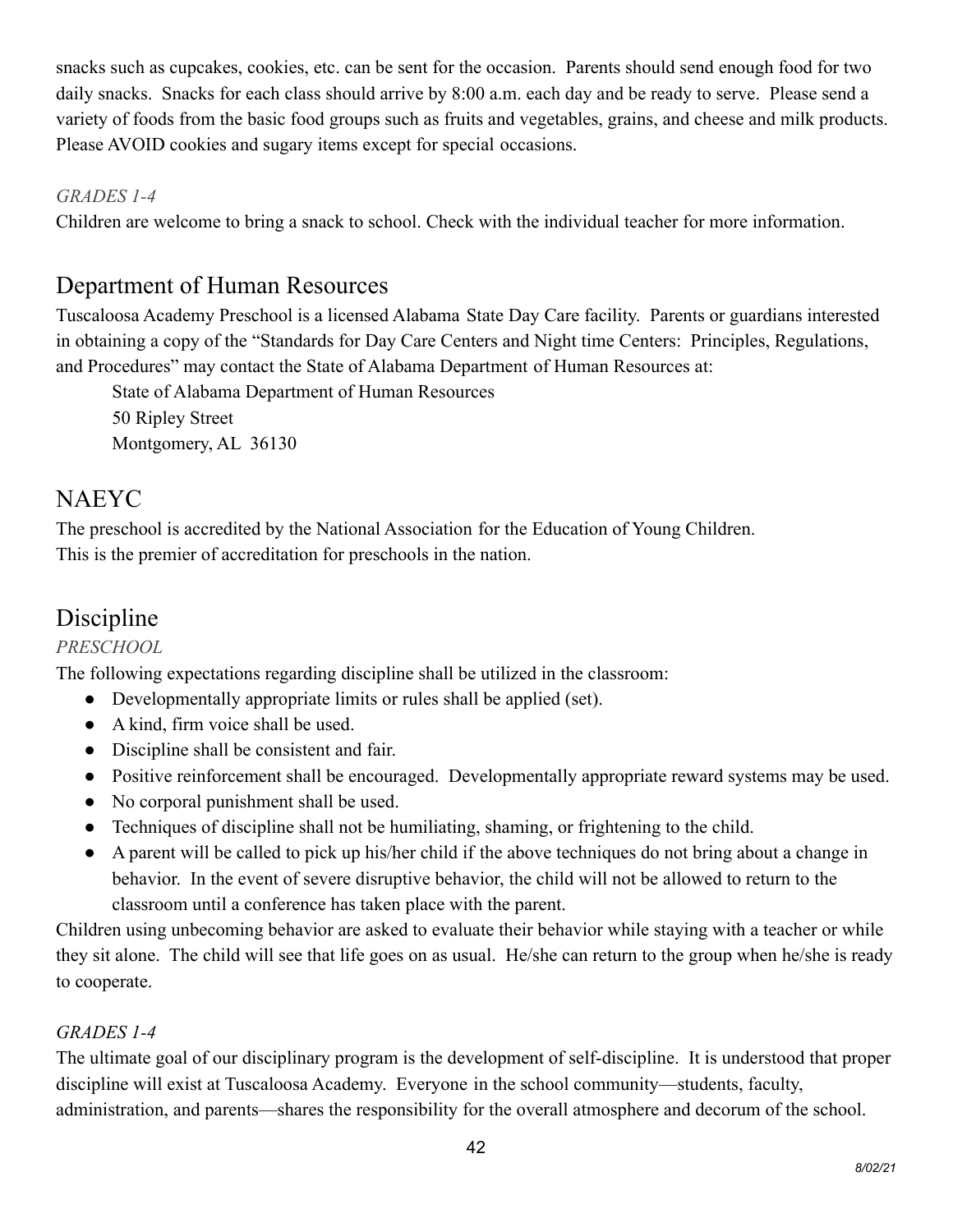The school has the total and final authority to determine the appropriate disciplinary action on a case-by-case basis.

#### *LOWER SCHOOL DISCIPLINE POLICY*

Tuscaloosa Academy prepares students for success in college, beginning at an early age. Much of this success rests upon each student's readiness to assume responsibility for his or her own actions. These standards of conduct and behavior have a role in advancing the development of the student as well as ensuring a productive educational environment for all students. When misbehavior on the part of the student demands that disciplinary action be taken, every possible attempt is made to correlate the misbehavior and the reaction on the part of the school. Some examples of consequences which follow inappropriate behavior are a name on the chalkboard, missing a break, completing a special written assignment, taking a note home to parents, or removal from the classroom for a period of time.

Students are expected to:

- be attentive to instruction;
- show respect for school personnel, visitors, fellow students, school property, and the property of individuals;
- be truthful in word and deed;
- use appropriate language;
- walk while inside the building;
- leave the classroom or other assigned areas only with the teacher's permission;
- abide by the standards in the individual classrooms;
- use good table manners;
- follow directions the first time they are given;
- follow safety rules and procedures at all times;
- keep hands, feet, and other objects to themselves;
- refrain from name-calling, inappropriate teasing, bullying, etc.

Violations are:

- Chewing gum on campus;
- Disruptive behavior;
- Cheating:
- Defacing property;
- Theft of others' property;
- Harassment or intimidation of others, including cyber bullying;
- Making negative racial, ethnic, religious, or other inappropriate comments;
- Fighting and/or any behavior that inflicts personal or bodily harm to a fellow student;
- Possession of prohibited items or substances such as knives, lighters, fireworks, alcohol, tobacco, or illicit drugs;
- Use of a cell phone during school hours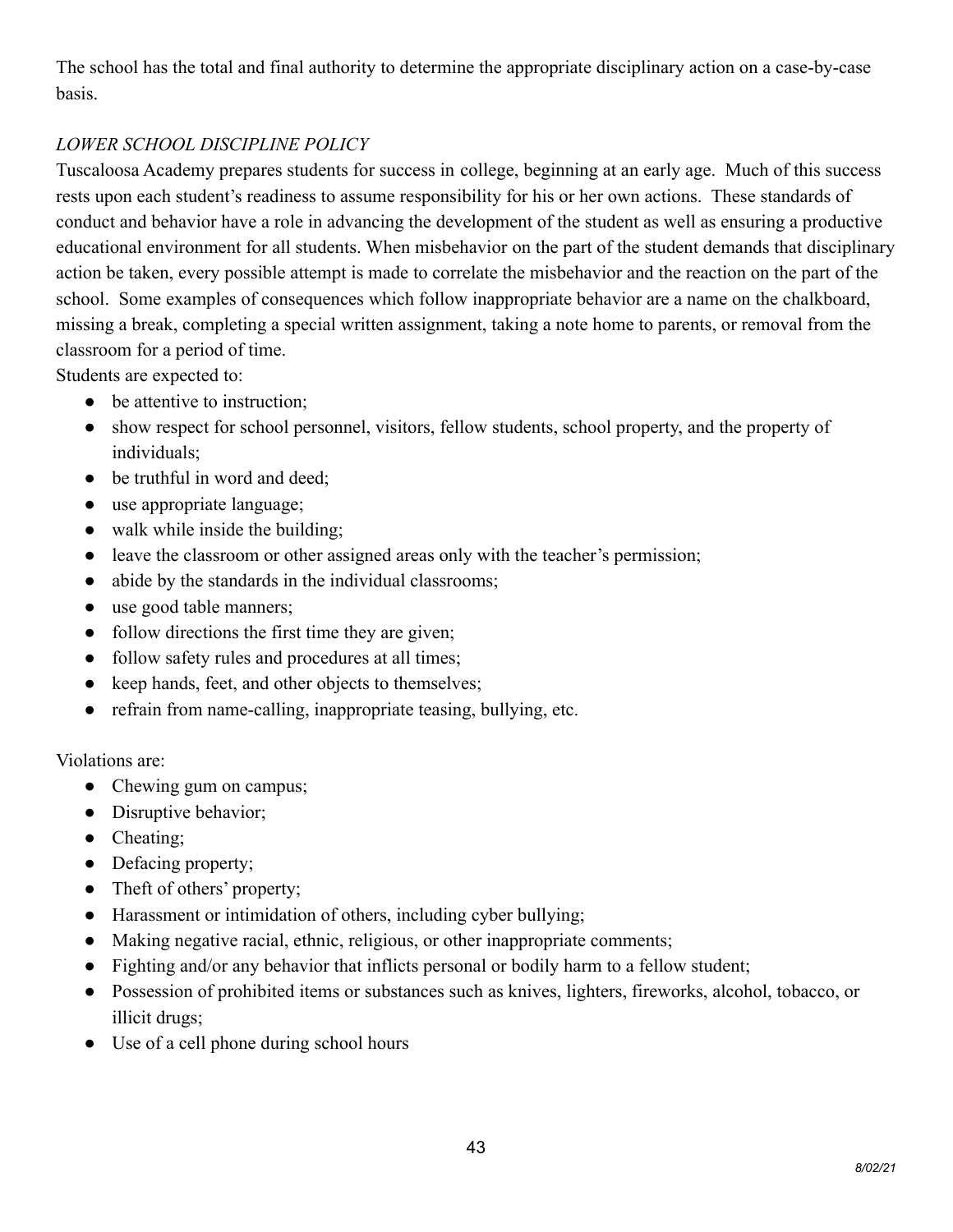#### *Parents*

We encourage parents to support the disciplinary program of the school. If it becomes necessary for your student to be disciplined, please support the school in this endeavor. Parents have the responsibility of familiarizing themselves with the policies enumerated in this handbook and the responsibility of reviewing these policies with their children.

#### *Faculty*

Because of their position and their contact with students, teachers assume the majority of the day-to-day responsibility for maintaining discipline. If necessary, the Dean will step in and handle the discipline.

### Cell Phones

Cell phones and Smart watches are NOT allowed in the Lower School. If a student needs to contact a parent, they may use the phone in the office. If a parent needs to contact a student, they should call the office and a message will be sent to them.

### Enrichment Classes

*ART*

Instruction is weekly for students in Preschool through grade 4.

#### *iLab*

Students visit the iLab on a regular basis for STEM activities, iPad activities, robotics, and instruction in keyboarding and word processing skills.

#### *FOREIGN LANGUAGE*

Instruction in Spanish, French, German, and Mandarin begin in the first grade on a quarterly basis. Preschool students have instruction in German .

#### *LIBRARY*

Visitation is scheduled once weekly. Students are introduced to literature each week and may check out books to take home for a one-week period. Students are encouraged to return their library books on time. Damaged books or books not returned will have a \$10.00 fee for replacement.

#### *MUSIC*

Instruction is offered twice weekly with lessons focusing on developmentally appropriate objectives for chorale, instrument, and movement. Students in grades 1-4 also gain valuable drama experience by presenting a class play each year.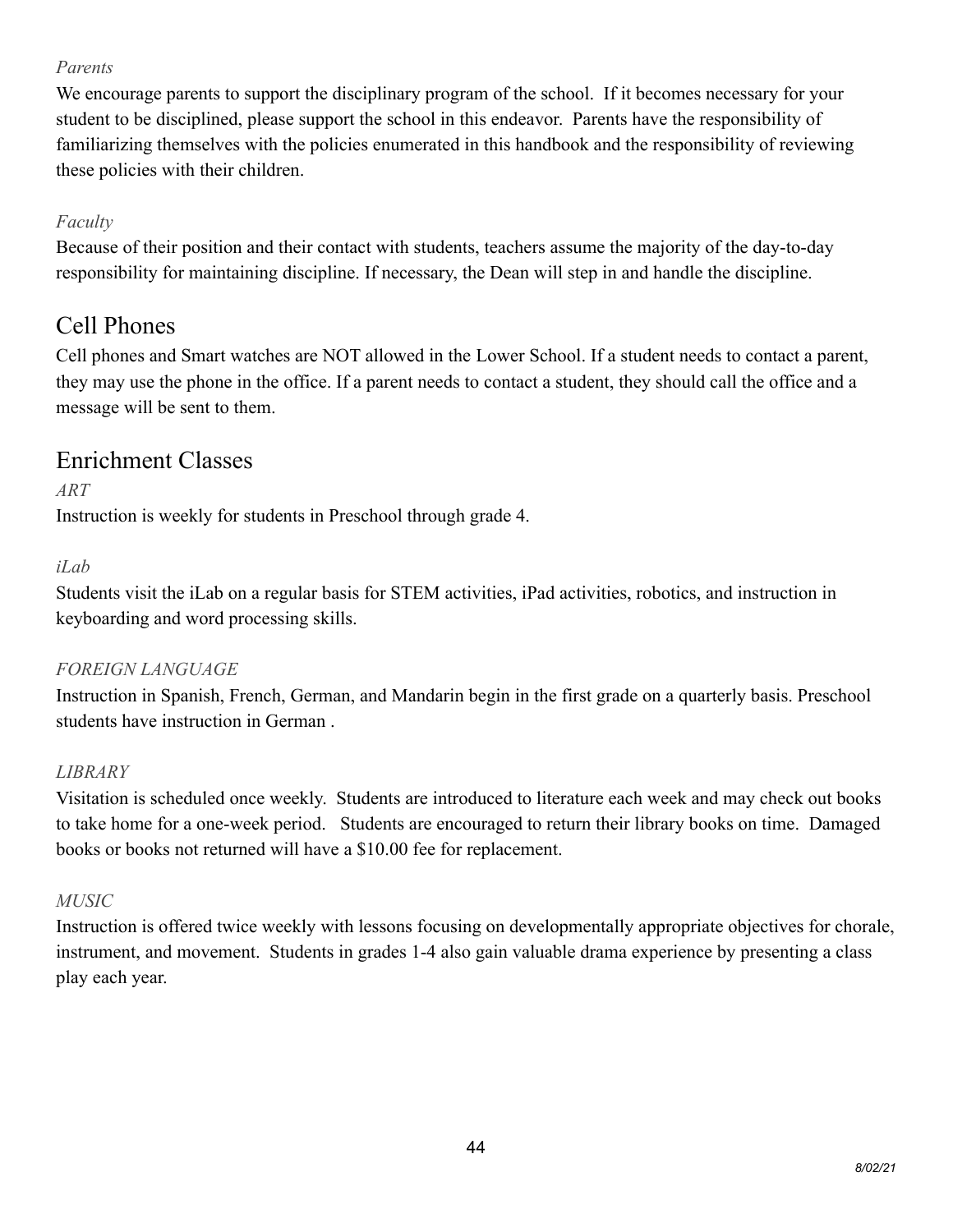#### *PHYSICAL EDUCATION*

Lower School children in grades K - 4th grade attend Physical Education classes five days per week. Classes are either held in the gym or outside.

### Extended Day Care

#### *HOURS*

The program hours are from the end of the school day until 5:30 p.m., Monday through Friday. There is a \$10.00 charge for each day and will be billed at the end of the month.

#### *LOCATION*

The Extended Day program will be housed in designated classrooms and the cafeteria.

#### *FEES*

The program fees are \$10.00 daily (monthly billing is available). A late fee of \$1.00 per minute past 5:30 p.m.

#### *HOW TO REGISTER*

Official registration is not needed. Send a note to your child's teacher informing him/her that your child will need Extended Day services. The teacher will pass this information to the Extended Day staff. You are required to sign the Sign-Out sheet when you pick up your child. You will be billed monthly for the days this service is used.

#### *WHAT TO BRING*

Please pack your child a healthy snack for the afternoon.

#### *ACTIVITIES*

Children will participate in a variety of activities including daily snack from home, story time, art activities, outside play, center activities (puppets, blocks, computer, painting, puzzles, and games), and occasional videos.

#### *PICK UP*

If the children are not on the playground, they should be picked up in their respective classrooms.

#### *COORDINATOR*

The Extended Day Program is coordinated by Mrs. Linda Harris.

### Field Trips

#### *PRESCHOOL*

All field trips will be announced via a note/permission slip carried home by your child. A TA logo shirt (light blue or maize) is what they will wear on field trips.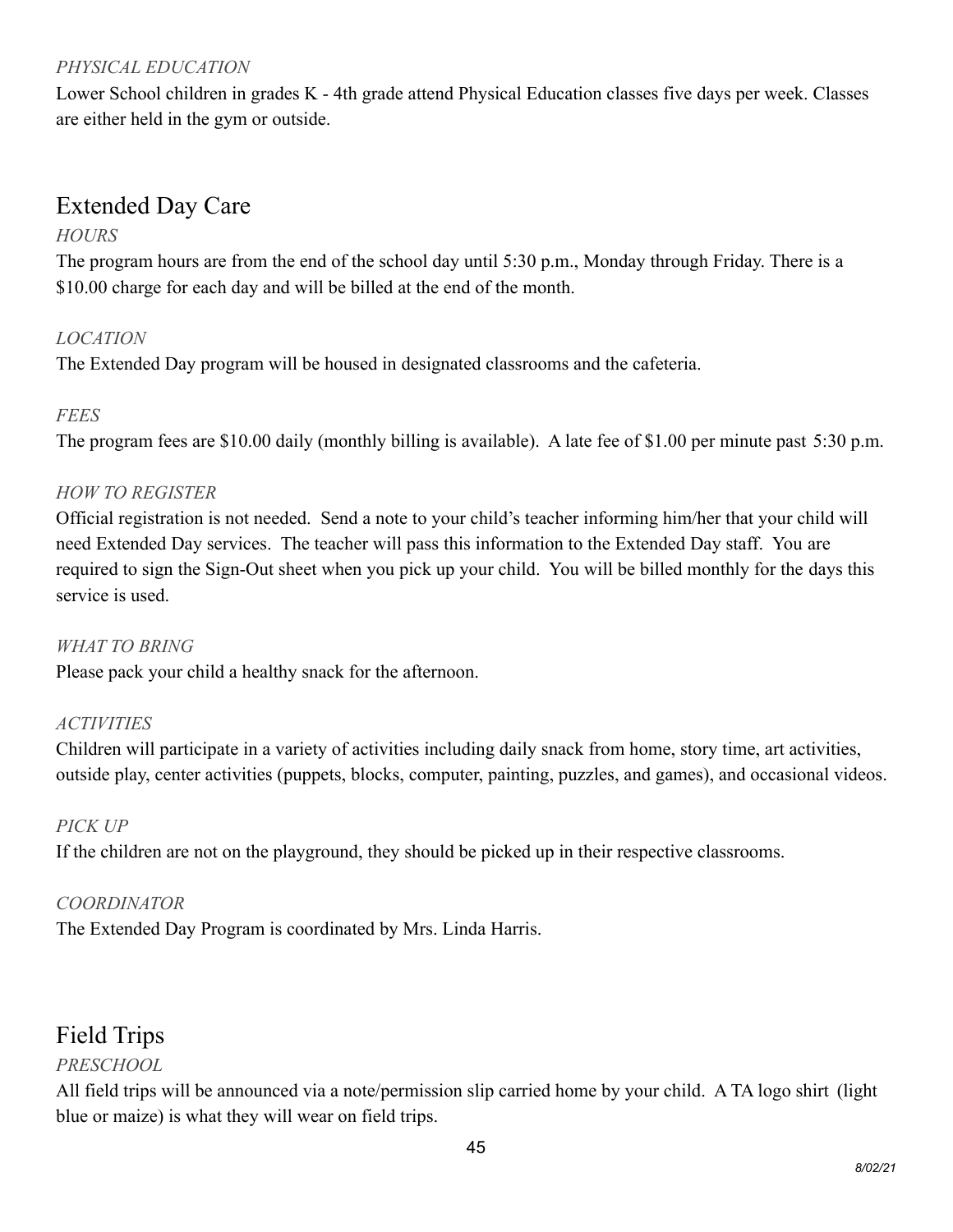The school bus will be utilized for trips as often as possible. There are times when other students are using the bus or a bus driver may not be available for a particular date. In order for parents to drive Preschool students, it is necessary to have detailed information on file in the school office. Please see the Dean of the Lower School for appropriate paperwork.

#### *GRADES 1-4*

Teachers in grades 1-4 schedule various field trips to enhance classroom instruction. The Tuscaloosa Academy bus is used for transportation when possible. At other times, parents are asked to provide transportation for students. A TA logo shirt should be purchased to wear on field trips.

### Grading System

The Tuscaloosa Academy Preschool uses a highly descriptive evaluation report that is discussed in conference and then given to parents twice yearly, in December and in May.

Lower School grades 1 through 4 have four quarter grading periods with four mid-quarter reports.

First Grade and 1<sup>st</sup> semester Second Grade utilize the following descriptive system:

- $E = Excellent$
- $S = Satisfactory$
- $N =$ Need Improvement
- $U =$ Unsatisfactory

#### Skill sets

- + Almost Always
- $\wedge$  Frequently
- inconsistently

#### Enrichments

2nd semester Second Grade as well as Third and Fourth Grades use the following grading scale:

- A 90-100 D 69-60
- B 89-80 F 59- below
- C 79-70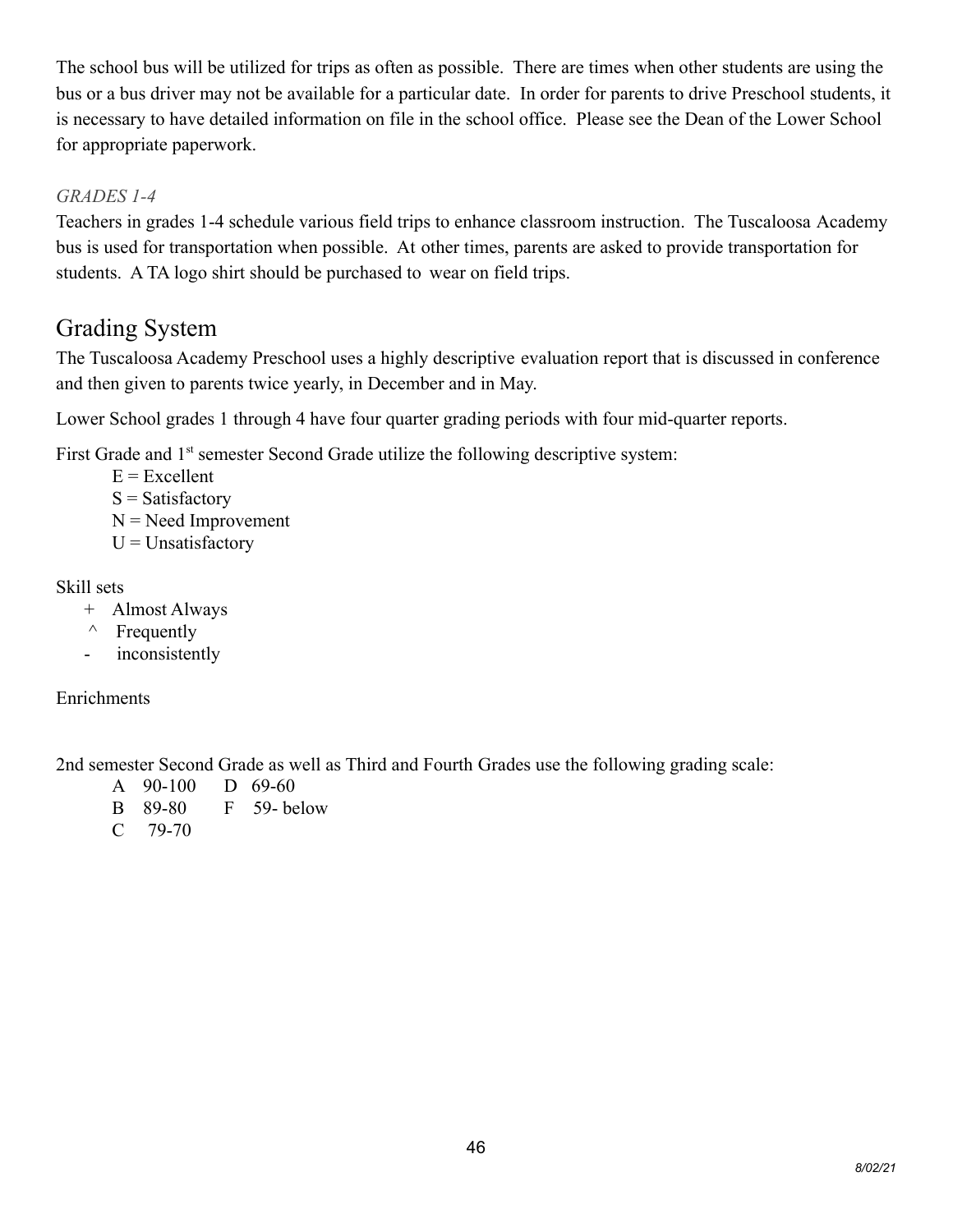#### *LOWER SCHOOL*

Tuscaloosa Academy LS has a "Dean's List" for students in grades three and four who have all A's. Students in the second grade are eligible second semester for the "Dean's List."

#### *PROMOTION TO THE NEXT LEVEL*

In preschool through fourth grade, promotion to the next grade is based on a combination of academic performance, developmental readiness, and teacher recommendation. Although the school takes great care in preparing students for promotion, there are times when the school may feel that a student who has struggled in the lower grade will not be able to handle the increased expectations at the higher level. If this is the case, the school may retain the student in his/her current grade or request that parents consider alternative school options where the student will be able to experience greater academic success. During the school year, the teachers will communicate with parents in a timely fashion about any academic concern.

### Homework

Students are assigned homework that is grade-appropriate for the purpose of reinforcing skills taught during the school day. Homework assignments are intended to reinforce skills or concepts learned in class and to build a student's ability to carry out independent work. The length of time required to complete homework assignments will vary from grade to grade, as well as from student to student. The average total time per day will likely be as follows:

Grades 1 & 2—one-half hour or less

Grades 3 & 4—one-half hour to one hour

If a student regularly spends considerably more or less time than is suggested above, it is advisable for parents to confer with the teacher. Please remember that parents are to be supportive rather than actively involved in homework assignments.

### Lunch

Tuscaloosa Academy provides food service to the students and faculty. Hot lunch or a sandwich basket are available for purchases daily. Also, those who wish to bring lunches may do so. **FAST FOOD DELIVERIES ARE NOT PERMITTED in the Lower School**.

You may add lunch money to your FACTS account when needed.

### Nap Time

Preschool children are required (by the State of Alabama DHR) to rest for a minimum of forty-five minutes daily. Cots are provided for nap time. Parents are responsible for providing a rest mat from home each Monday. Every Friday, the mat will be sent home to be laundered.

### Outdoor/Indoor Play

All students usually go to the playground at least once a day for 20-30 minutes. Students do not go outside when it is raining or when the temperature is below 40 °F.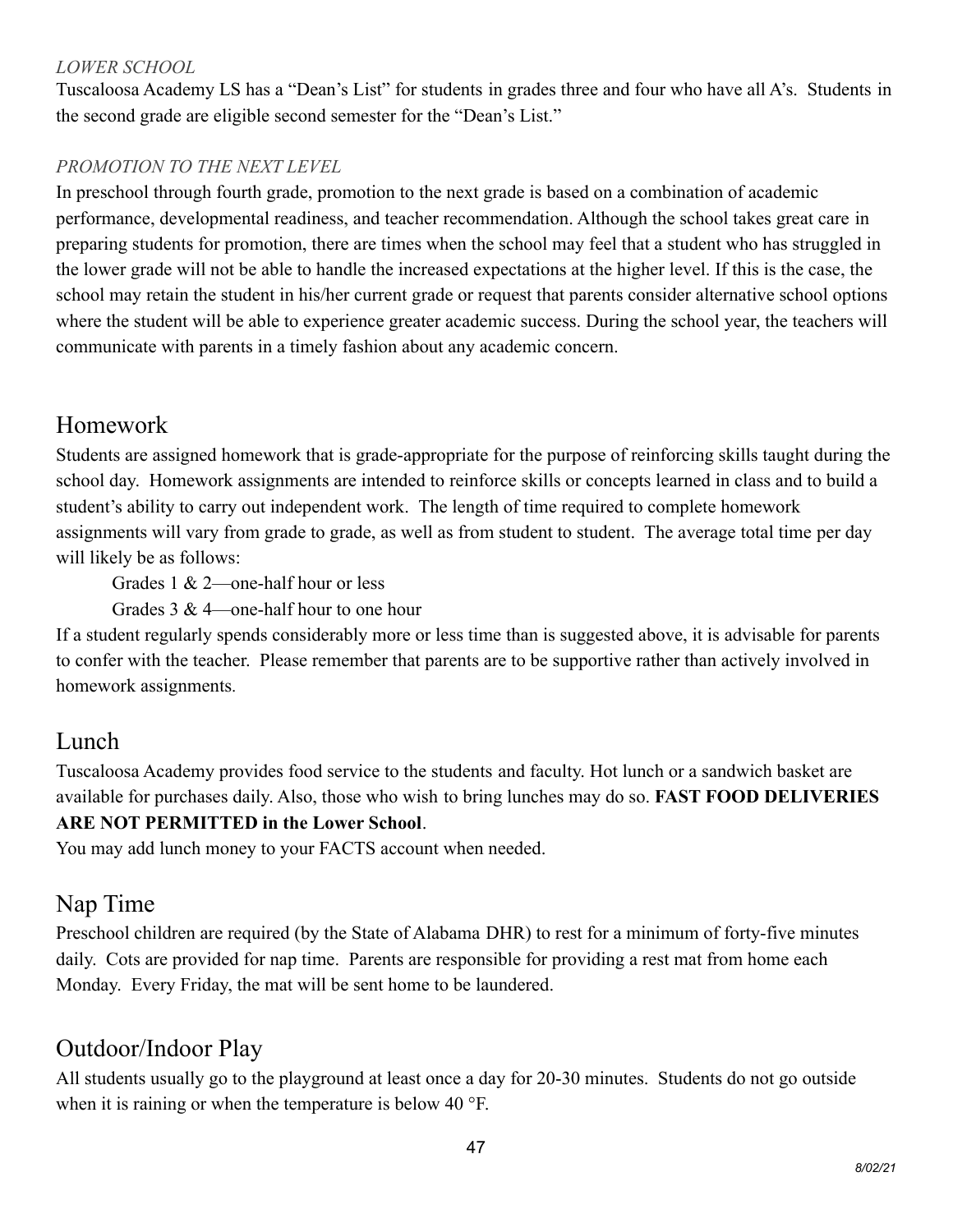### School Pictures

Usually during the first month of school, each child's picture is taken for inclusion in our yearbook, The Excalibur. Parents will be notified several days in advance. A class photograph is taken in the spring each year and may be purchased at that time. The yearbook is available for purchase in the fall through the school office.

### Student Activities - Academic Contests

#### *ART EXHIBITS*

Students in grades 1-4 participate in local, district, and state art shows.

#### *SPELLING BEES*

Students in Grades 3-8 are eligible to compete in spelling bees. The school champion advances to the county-wide spelling bee, and grade level winners in grades 4-6 compete in AISA District and State Bees.

#### *OTHER*

Some students participate in other academic, art, essays, and poetry contests as they are announced during the year.

### Student Council Association

The Student Council Association (SCA) is a body of elected officers and representatives who assist the Lower School of Tuscaloosa Academy as well as many community organizations. The SCA officers include a President, Vice-President, Secretary, and Treasurer. Each homeroom elects a Representative. Officers are elected for a one-year term, and Representatives serve one semester. The SCA participates in many activities throughout the school year, including: fund-raisers, donations to local charities, cleaning the school grounds, recycling efforts, holding mock Presidential elections, providing teacher appreciation gifts, providing new playground equipment, and the purchase of needed items for the school.

### Textbooks

The school purchases all textbooks for students in Preschool through Grade 4. These books are distributed on the first day of school. Students are expected to take proper care of these textbooks, and the student must replace lost or damaged texts.

### Fourth Grade Honors Day

The Lower School Honors Day is actually only for the Fourth Grade. Certificates for enrichment awards for students in grades 1-3 will go home with their last report card.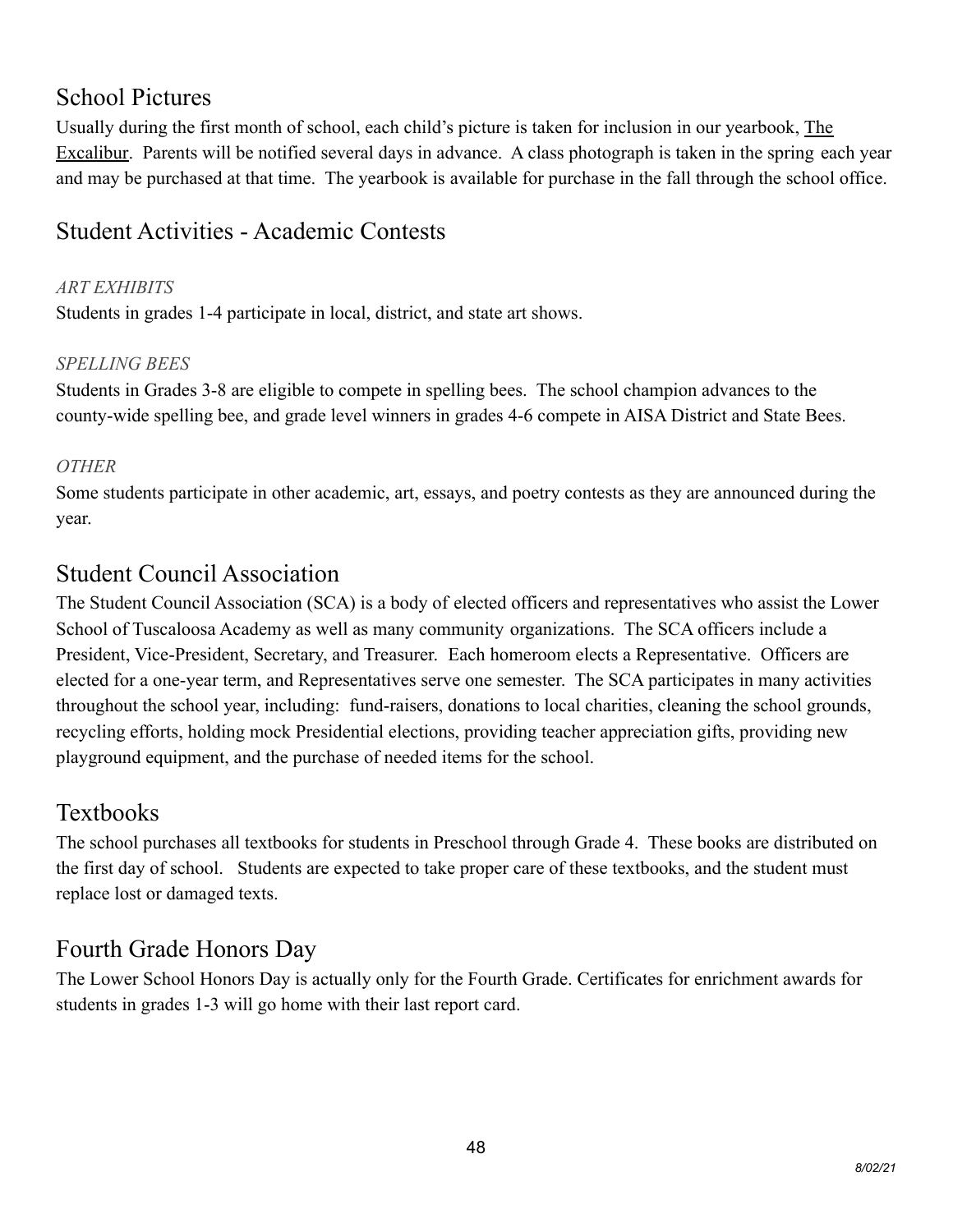

# MIDDLE SCHOOL DIVISION **2021 - 2022**

### *STATEMENT OF PHILOSOPHY*

Tuscaloosa Academy is an independent, co-educational, college-preparatory day school with classes from preschool through 12th grade. In order to provide our community a superior educational institution and accomplish our overall mission, Tuscaloosa Academy strives for excellence in governance, administration, faculty and staff, academic curricula, extra-curricular activities, facilities and equipment. In partnership with the parents of our students, we endeavor to enhance each student's opportunity for intellectual growth, academic achievement, emotional maturation, character development, physical health, and the development of social skills and leadership ability to the maximum extent.

### GENERAL INFORMATION

### Attendance Policy

The heart of the educational experience at Tuscaloosa Academy is the classroom. This is where teachers and students engage in the learning process. Consequently, student attendance is critical to the success of this process. Absence from class is detrimental to student academic performance. Parents and students are requested to honor this vital dimension of school and keep absences to a minimum.

Students are expected to attend school daily; however, on occasion, students will miss class because of illness or some other legitimate reason. Experience also demonstrates that, at other times, students will be tardy. If it is known that a Middle School student will be absent or tardy, it is requested that a parent call or email the Front Office, Becky Karnes, **[bkarnes@tuscaloosaacademy.org](mailto:bkarnes@tuscaloosaacademy.org)** as early as possible. Text messages will not be accepted for official communication.

Parents are encouraged to make medical or other appointments after school, if at all possible. However, if a student must arrive late (or leave early) due to medical appointments or another legitimate reason, the parent or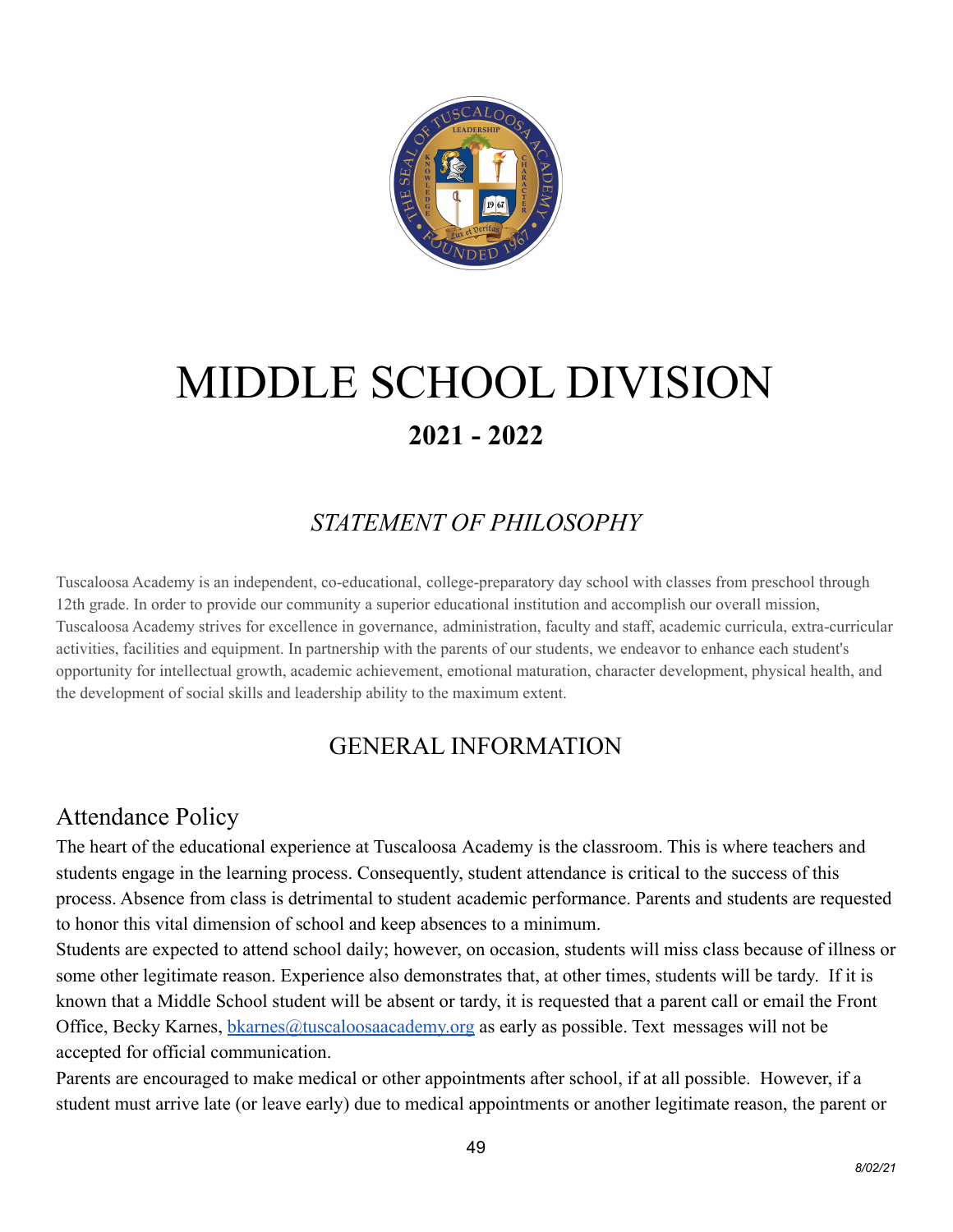guardian must notify the Front Office and the student must sign-out and sign-in with the Front Office logbook when departing and arriving on campus. When a family emergency arises, parents must call a school administrator to receive permission for the early departure. In all instances, students sign out in the office logbook. The Tuscaloosa Academy administration reserves the right to verify and approve early departures and late arrivals to campus.

Since we strongly believe that the classroom is critical to the educational experience, Tuscaloosa Academy upholds this belief with a system to address its expectations and requirements for attendance.

#### *SCHOOL SPONSORED ABSENCES*

These absences include, but are not limited to, Tuscaloosa Academy fine arts or athletic activities, school club events, and field trips sanctioned by the school. Make-up work should be arranged with each faculty member prior to the absence.

#### *ABSENCES – EXCUSED OR UNEXCUSED*

These absences include any absence that is NOT a school sponsored absence. Absences, especially unexcused absences, can affect a student's standing in a course, including the ability to earn credit. A written note, signed and dated, from a parent or doctor for an excused absence should be submitted to the Front Office as soon as possible.

#### *Anticipated Absences.*

Requests for Anticipated Absences, other than those listed above, should be made to the appropriate Dean at least a week before the absence. The Anticipated Absence form can be found on FACTS. After obtaining the Dean's signature on this form, the student must bring the form to each of his/her teachers, noting the plan for making up work. It is the student's responsibility to arrange for make-up work and proper submission of assignments. Zero's for any graded work will be given if the appropriate division deans decide an absence is unexcused.

#### *Four Period Rule*

Students in middle school must be present a minimum of four (4) full periods of the six period day to be able to participate in school activities, practices, or performances. Exceptions must be approved by the Division Dean.

#### *Completing Assignments following an absence.*

When a student is excused, absent, or knows of an upcoming absence, the student must make arrangements with the appropriate teachers to make up the missed work. This work must be completed within a reasonable time based on the nature and length of the absence. Such work counts for credit, but if not turned in within the time set by the teacher, no credit is given.

\*Credit for make-up work for an unexcused absence will be at the discretion of the teacher and Tuscaloosa Academy administration.

#### *Tardiness*

Tardiness falls into two categories: late arrival at school and late arrival between classes. Late arrivals at school due to a family emergency will be excused; however, all students who arrive late must report directly to the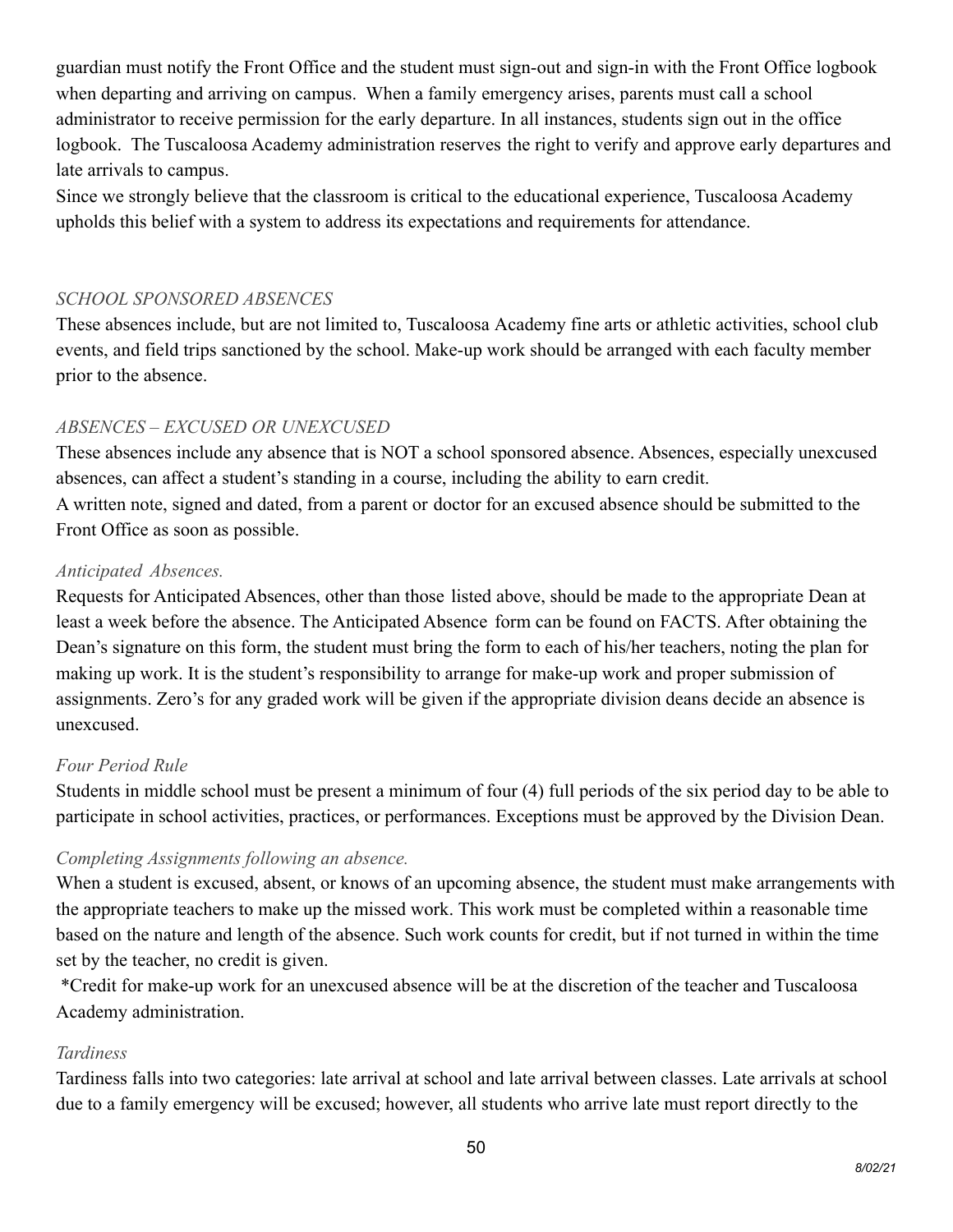Front Office and sign-in. When appropriate, the school may ask for a written explanation from the parent for the late arrival. Repeated tardiness is disruptive to the classroom routine and may be detrimental to a child's academic performance.

Students should not be late to class once on campus. Excessive or regular tardiness to class may result in detention, loss of credit, and/or family meetings with the school's administration in order for the student to continue to attend a course and receive credit.

#### *Parents*

Parent cooperation with the school in the area of attendance is critical. The following suggestions are provided for your consideration:

- ★ *Please honor the established dates for school holidays. Leaving early or returning late can be detrimental to your child's academic performance.*
- ★ *Refrain from calling the Front Office office to give your child permission to leave campus for unnecessary errands or other activities.*
- ★ *Reinforce with your children the importance of adhering to Tuscaloosa Academy attendance and tardiness guidelines. They are critical not only for academic success but also for personal safety.*

### Athletics

The athletic program emphasizes personal improvement, effort, and the value of competition. Students learn the importance of hard work, respect, leadership, good sportsmanship, and personal accountability in practice and competition. These character-building traits ensure better athletes, better students, and better citizens. Practice times for these sports take place after school, and often provide traveling to games 1-3 hours away.

#### *Fall Sports*

PeeWee and Junior Varsity Boys Football PeeWee and Junior Varsity Cheerleading Boys and Girls Cross Country Junior Varsity Girls Volleyball

#### *Winter Sports*

Junior Varsity Boys Basketball Junior Varsity Girls Basketball Junior Varsity Cheerleading

#### *Spring Sports*

Junior Varsity Boys Baseball Junior Varsity Girls Softball Junior Varsity Boys Soccer Junior Varsity Girls Soccer Boys and Girls Tennis Boys and Girls Track Boys and Girls Golf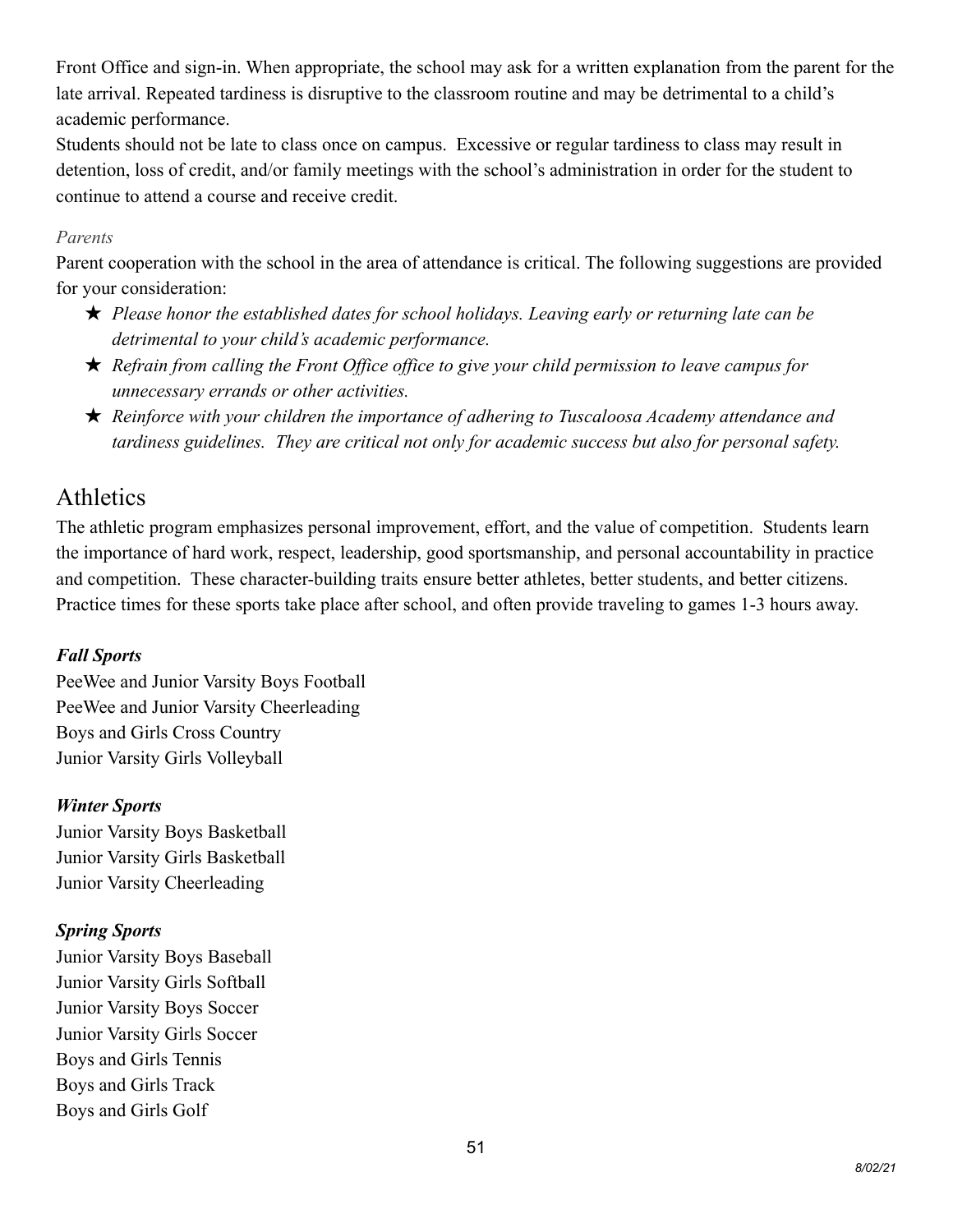### Cell Phones, Smart Watches, and Wearable Technology

Cell phones must be turned off and stowed away during the school day. Similarly, smart watches or wearable devices with communication and/or Internet capability are not allowed in the middle school. Any exception to this policy must be under the direct supervision of a staff member. Violations will result in confiscation of the phone until the end of the school day. Repeated violations will result in additional consequences as determined by the School Administration. During the school day, parents should communicate with their children directly through the Front Office.

### Community Service

The purpose of community service is to donate service or activity that is performed by someone or a group of people for the benefit of the public or its institutions. It is giving back to your community with time, energy, and organization. Community service activities are those which students perform to benefit at least one other, unrelated person. Students may not receive compensation or academic credit for the work. In most cases, students will be working under the auspices of an organization, such as a town/county government, the school, a non-profit organization, hospital, church, nursing home, or newspaper.

Community service hours are not required in middle school. However, students who wish to submit their service hours for recognition will need to use the approved TA community service form. Students earning over 50 hours of service within one year (defined as April 1, 2021 and March 31, 2022) will be acknowledged at our awards ceremony.

### Daily Routine

### *CASTLE GROUPS*

Students in the Middle School will be assigned a Castle Group to which they will belong throughout their Middle School years. Castle groups, comprised of students in grades 5 through 8, form a part of Middle School identity, by developing community through friendly competitions and the support of school-sponsored events.

#### *ET (Engagement Time)*

Students in the Middle School are assigned a grade level ET group (formerly Homeroom). The purpose of this Engagement Time is to assist with organization and goal setting, to give students an opportunity to seek academic help and get started with homework, and to hold grade level meetings and engage in socio-emotional learning.

#### *LOCKERS*

All students have assigned lockers in the Middle School building. Students are expected to keep their personal belongings in their lockers and not in public spaces. Book bags and backpacks too large for lockers are to be placed in appropriate areas, including the hallway cubbies and hooks. Due to fire codes, books bags are not to be left in the hallways.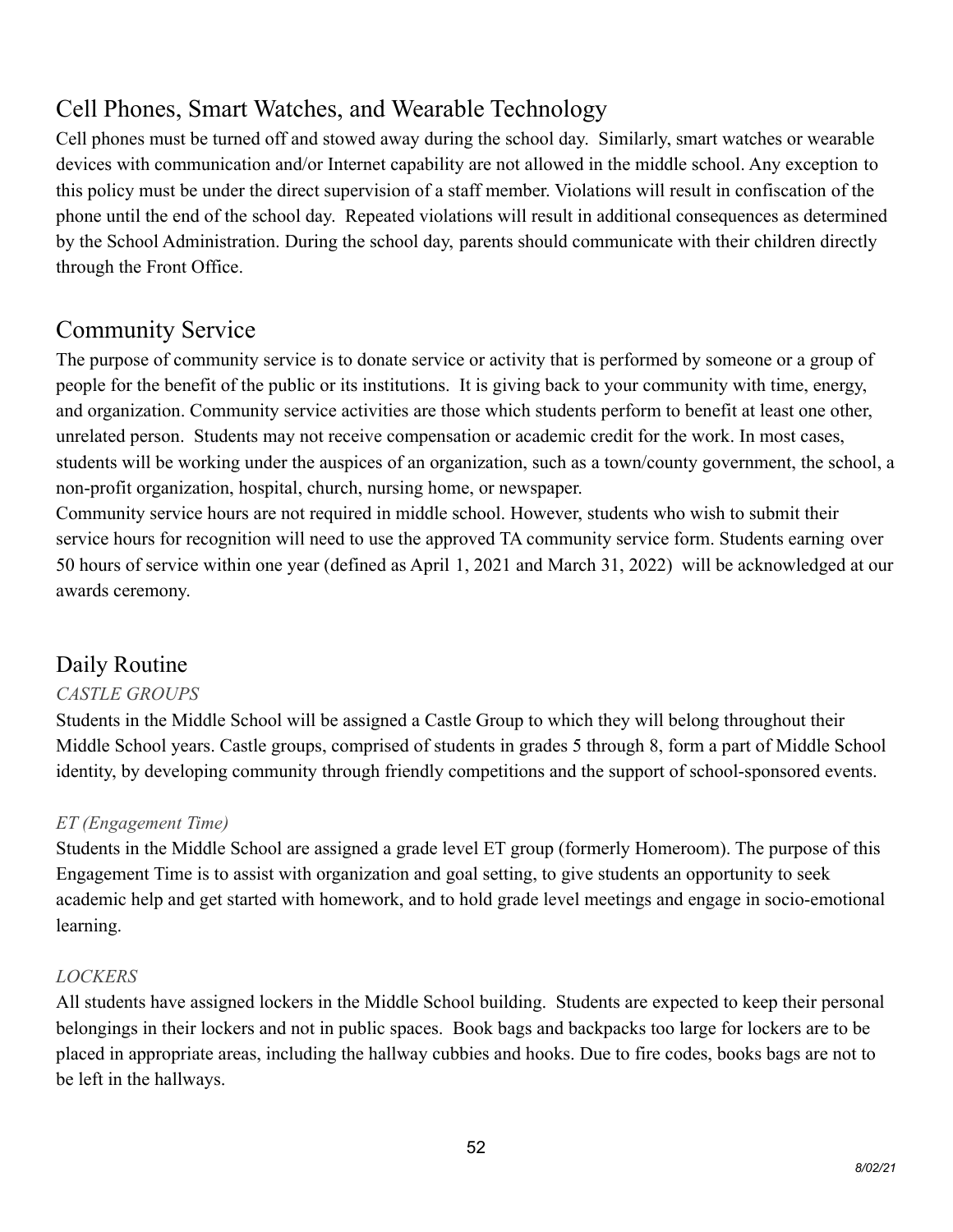#### *LUNCH AND SNACK TIME*

Break is considered a privilege for Middle School students. Students who do not cooperate with school rules may lose break on any given day. Students are not allowed on the patios near the Lower School classrooms at any time during the school day, including break and lunch. Students going to the cafeteria during break and lunch are not allowed to use the Preschool and Lower School hallways. When weather permits, they should use the sidewalks; on rainy days, they may use the Lower School hallway.

During Lunch, all students are expected to eat in the cafeteria. Students are expected to remain in the cafeteria until a teacher or administrator gives them permission to leave. Students who are serving on the clean-up crew are expected to remain until their supervising teacher releases them. Students who are uncooperative or habitually messy during lunch may have assigned seats.

### Student Government Association

SGA plans activities relating to the student body and acts as a liaison between students, faculty, and administration. The SGA is instrumental in bringing about greater student participation in the academic and social affairs of the school.

All Middle School students are represented in the SGA by two class representatives and the following officers: President; Vice-president; Secretary; Treasurer; and Public Affairs Officer. Any student who runs for an office and does not get elected is automatically a part of the SGA advisory counsel.

Students running for SGA office must have turned in an enrollment contract for the upcoming school year. The SGA faculty sponsors distribute SGA applications in the spring, outlining the qualifications to run for these offices and the rules guiding the campaign.

### Textbooks and Learning Resources

Textbooks and learning resources for Middle School classes are purchased in bulk by the school and then billed to each family in the fall. In many cases traditional paper textbooks have been replaced by digital books and dynamic digital materials. Families are responsible for purchasing basic school supplies. This list can be found under the Middle School tab of the Academics section of the school website.

### Theatre and Music Opportunities

Middle School students may participate in the school strings program for no additional fee. This class meets twice a week and provides small group lessons and several performance opportunities throughout the year. Students must provide their own instrument.

The fall school play is a large production to be performed at the Bama Theatre. Students in the Middle School may audition for this production. Practice times will be held after school. In some years, additional opportunities to audition for a spring student showcase is also available to Middle School students.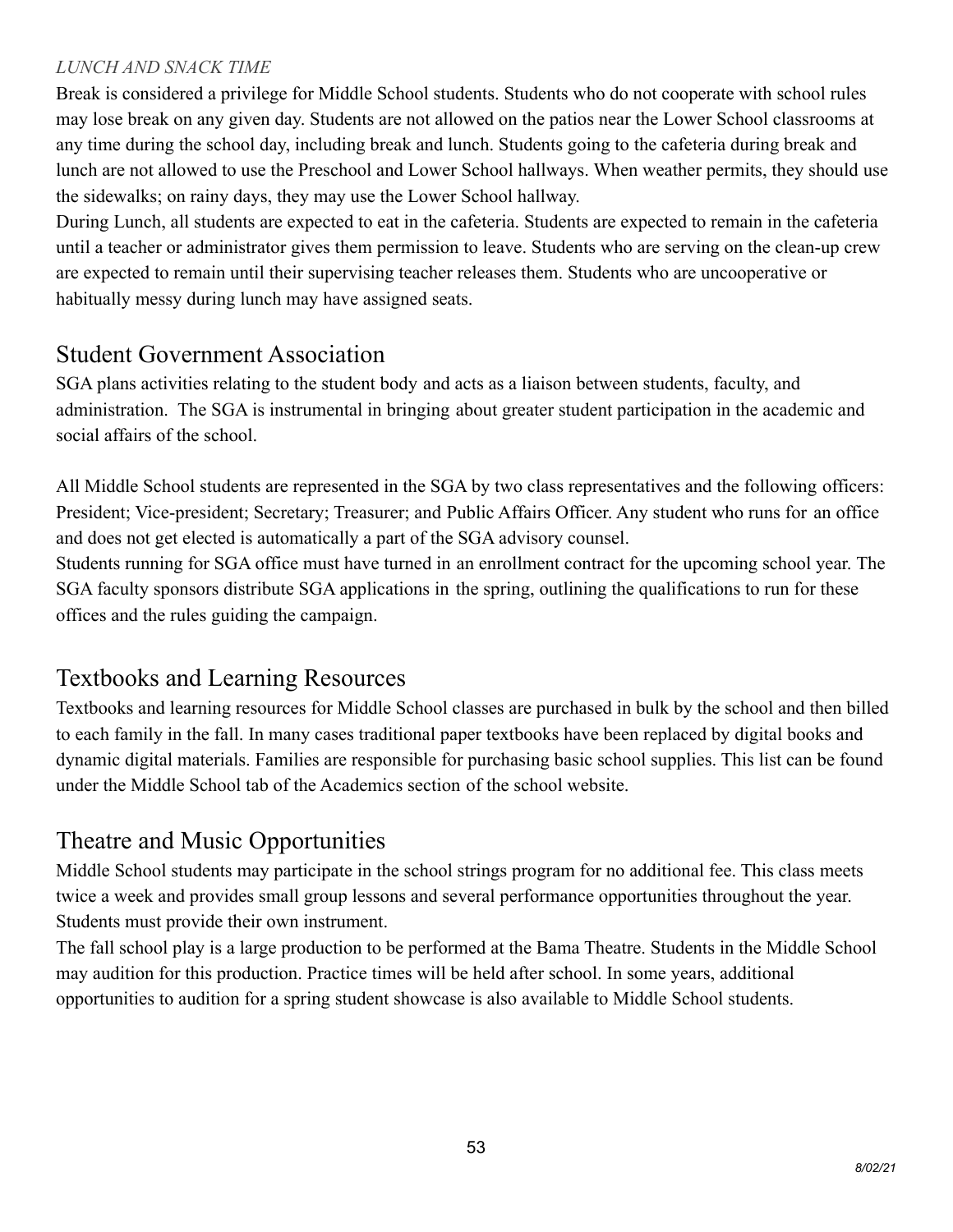## Student Behavior and Standards

### Dress Code

The Tuscaloosa Academy Dress Code is designed to promote a focused learning environment consistent with the mission of the School and to maintain proper order and discipline. Appropriately-sized, modest dressing that contributes to a respectful environment at Tuscaloosa Academy is required at all times. Clothing should not cause distractions or disruptions in the classroom or on campus. Neat, clean, and appropriate grooming is expected of all students. *A distraction is defined as an appearance that draws attention to the individual at the expense of the learning environment.*

The Dress Code is reviewed and updated annually by School Administration. Compliance with the Dress Code is an essential part of each parent's and each student's responsibility to the School community. All questions concerning the Dress Code are directed to Deans whose judgment is final. Repeated failure to comply with the Dress Code will result in disciplinary action.

Students who are dressed inappropriately may be asked to call home for a change of clothing.

#### *WHAT IS APPROPRIATE*

Middle School Dress Code

#### *Monday-Thursday*

Boys: Collared shirts, shorts, jeans, or slacks. *T-shirts, including TA T-shirts, are not allowed except on Friday.* Shorts for boys are allowed year round.

Girls: Dresses or skirts, slacks, jeans, shorts, capris with collared shirts or other appropriate tops. Girls may wear knit tops including classic solid or patterned int tops, *but casual T-shirts, including TA T-shirts, are not allowed except on Friday.*

### *Friday Spirit Day*

Students also may choose to wear TA T-shirts \*\*\*.

Please note: Friday is **not a dress down-day.** T-shirts will not display any graphics or wording that promotes alcohol, drug use, tobacco, or be offensive to other people.

#### *Not Permitted*

I. General

- sleepwear worn as outerwear
- spandex, leggings, and other extremely tight-fitting clothing
- torn, ragged, dirty, or unkempt clothing
- transparent clothing
- underwear worn as outerwear
- wind suits and other designated athletic wear

#### II. Hair and Body

- extreme hairstyles (length, color, stripes, spikes, designs, unnatural coloring or highlighting, hair treatment deemed inappropriate by School administration)
- Hair should be well groomed and not distracting.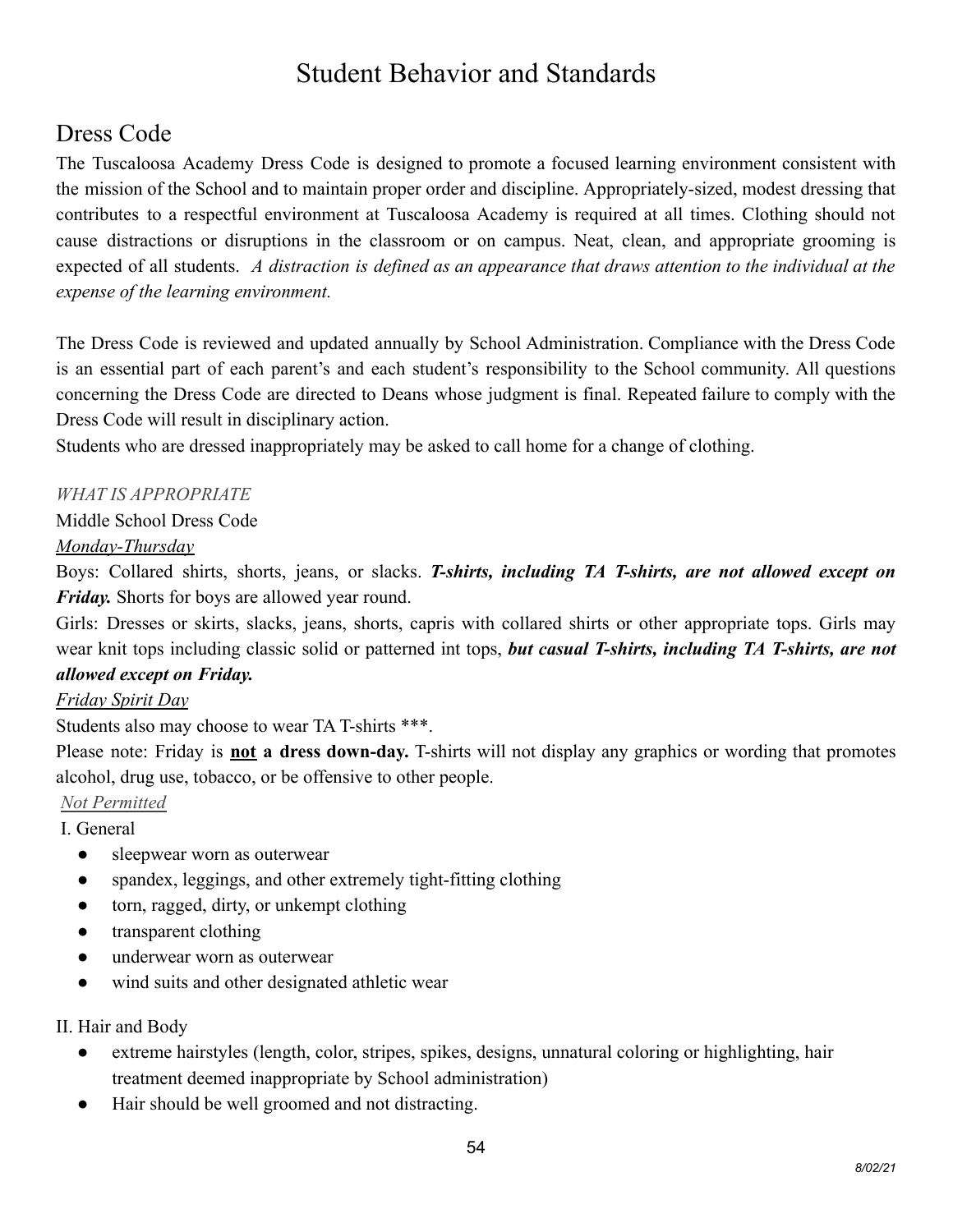Hats (not to be worn on campus from 7:55 a.m. to  $3:10$  p.m.) Hats worn during this time will be confiscated.

III. Outerwear

- that which promotes tobacco, alcohol, or drug use
- inappropriate messages or offensive language

IV. Pants/Shorts/Skirts

- athletic shorts
- bib overalls
- cutoffs/ripped/holes/torn
- oversized jeans
- skirts or shorts shorter than 5 inches above knee
- sweatpants/wind suits

#### V. Shirts/Tops

- back or midriff exposure
- crop tops, halters, tank tops, strapless or spaghetti strap dresses or tops, or any top revealing cleavage
- white t-shirts designed to be worn as underwear
- casual T-shirts, including TA t-shirts, except on Friday.

### General Rules of Behavior

Rules in and out of the classroom are very important and are established to encourage positive behavior and good manners. It will be considered a violation if a student performs any of the following on school property or at a school sponsored event:

- 1. Acts not in accordance with the laws of Alabama and/or the United States.
- 2. Acts that damage school property and/or another's individual property. In a case of defacing or destroying property, the guilty student will be held responsible for full financial repair and restoration.
- 3. Acts that jeopardize the student's and/or another's safety (i.e. fighting).
- 4. Acts that are detrimental to the student's and/or another's education.
- 5. Acts that are considered disrespectful to teachers, administrators, staff, or visitors.
- 6. Acts that are disruptive in class to teachers, visitors, or other students.
- 7. Acts of abusive or profane language on the school campus or at school sponsored events.
- 8. Acts that use any electronic communication device to harass, intimidate or bully, also known as cyber bullying.

Students are expected to conduct themselves as ladies and gentlemen during the school day, while on school vehicles, and while participating in school sponsored events. Courteous, appropriate behavior should be the norm at all times. The following regulations are established to encourage positive behavior and good manners:

- 1. All students are expected to help maintain the physical appearance and well- being of the school.
- 2. Behavior detrimental to school property is not permitted.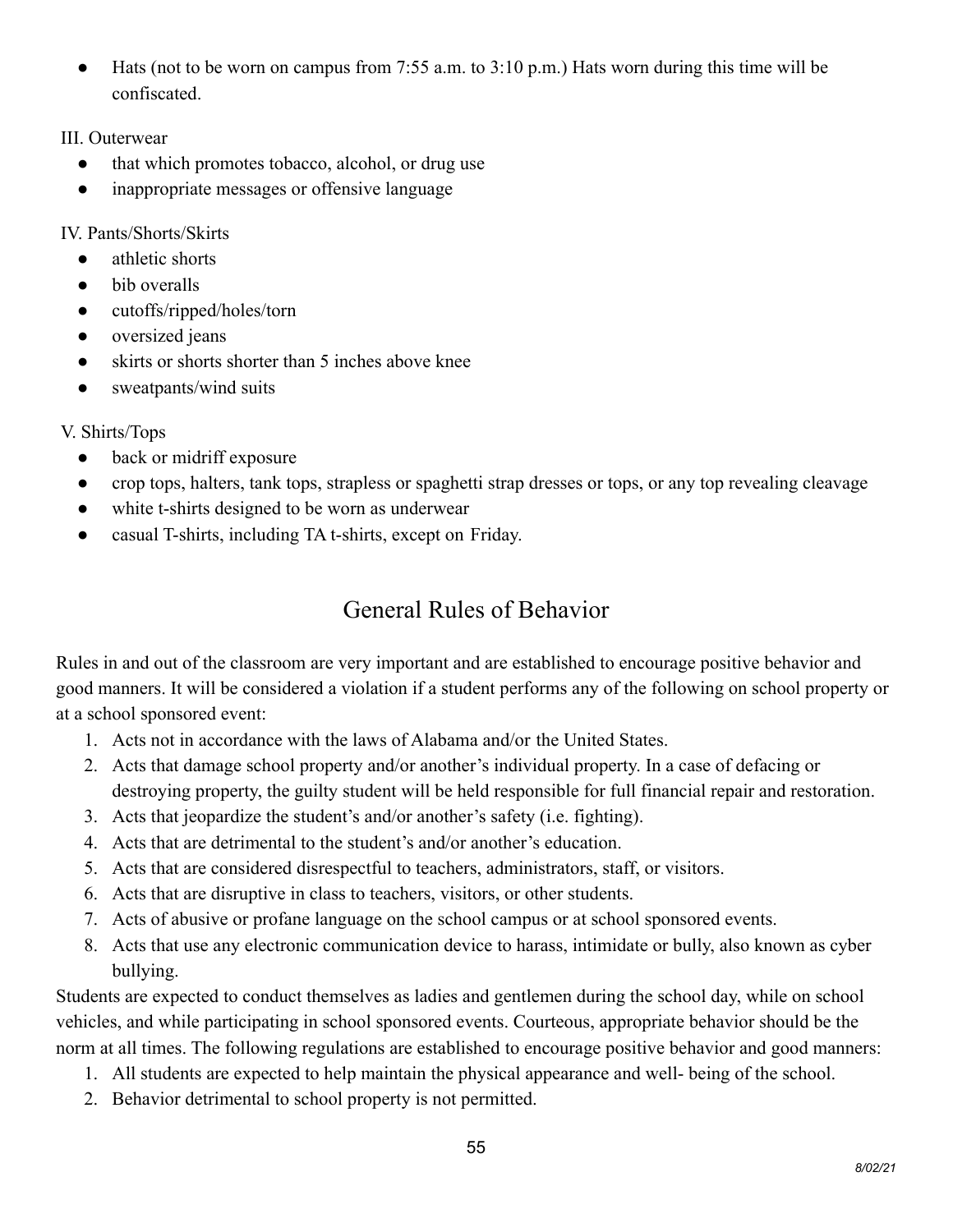- 3. Inappropriate displays of affection do not have a place at school during the academic day or while students are involved as participants in school sponsored programs. These actions include embracing, hugging, kissing, etc.
- 4. Skateboards, scooters, roller blades, bicycles, or any kind of motorized vehicle, are not to be operated on school walkways or in school buildings.
- 5. Cell phones and other portable media devices are not allowed to be used in regular classrooms unless authorized by the present teacher.

#### *HONOR CODE*

Students enrolled in Tuscaloosa Academy are expected to abide by the letter and the spirit of the Honor Code. The goals of the Honor Code include, but are not necessarily limited by the following:

- 1. To support, in individual students, the further development of integrity, responsibility, and accountability in both academic and personal matters
- 2. To instill a loyalty to Tuscaloosa Academy in the student body as a whole
- 3. To assist in maintaining a high ethical climate in all the Divisions
- 4. To ensure that a student's work be his or her own and not that of another person and
- 5. To instill in students a constant awareness of the ramifications of their actions and the need not to place themselves in questionable situations or in circumstances which connote dishonest or unlawful actions.

Students are requested to abide by the following pledge as a personal commitment to the honor, integrity and high standards of the School:

- 1. I shall be honest in all matters regarding the life of the School. My word may always be trusted.
- 2. The work that I present will always be my own.
- 3. I shall not seek unfair advantage over my fellow students by cheating or by plagiarizing.

Even without being required to sign the pledges set forth in the Honor Code, the School expects each student to abide by and support the Honor Code not only for himself or herself, but also for each classmate. Ignorance of the Honor Code is not an excuse for a violation. The Tuscaloosa Academy Honor Code is broken on any occasion when a student is involved in lying, cheating, stealing, or plagiarism.

#### *DISCIPLINE*

Student discipline is essential and allows the student to reach his or her full potential in and outside the classroom. Tuscaloosa Academy believes in providing a safe and productive environment to promote positive learning and development. The school has developed behavior rules and regulations to foster that environment. Consistent, flexible, and fair enforcement of these rules and regulations is paramount as is an environment of mutual respect between staff and students. The foundation of the disciplinary code is the Golden Rule, with kindness and thoughtfulness as the guiding precepts of TA: "Do unto others as you would have them do unto you."

#### *OFF-CAMPUS BEHAVIOR*

A School sponsored event or activity includes lunch, any trip, party, tour, game, or contest which is offered as an integral part of the School's curricular or extracurricular offerings, including but not limited to academic, artistic, musical or athletic events, whether on or off the school campus, and field trips or class trips.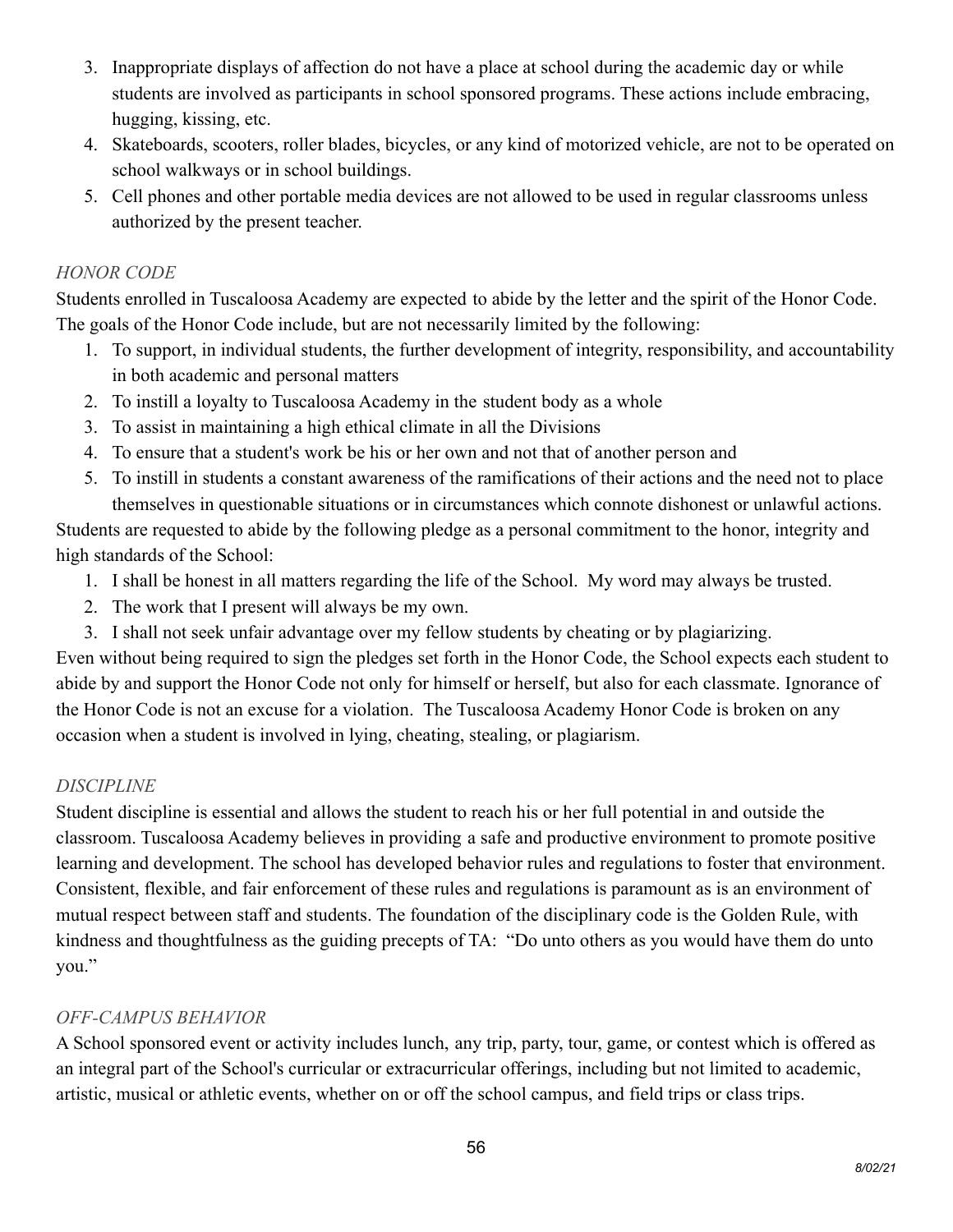When engaged in off-campus school-sponsored events or activities, students are subject to the same disciplinary procedures as if they were attending on-campus activities. While a student is off TA campus and is not engaged in a School sponsored activity or event, the student is not under the authority of the School. However, all students should realize that they and their school are judged and esteemed by their behavior. If at any time the Head of School is made aware or becomes aware of any off-campus behavior by a student which would be a violation of the Disciplinary Code or the laws of the State of Alabama, the Head of School may hold a compulsory and mandatory meeting with the student and the student's parents regarding the infraction and consequences.

#### *DETENTION*

Detention will be required of students who do not comply with Middle School expectations. If a student earns six (6) demerits, then the student will be required to attend a detention on a date determined by the Dean of Middle School. Students required to attend afternoon detention will not be permitted to attend extracurricular activities at that time. Parents will be notified by the Dean of Middle School.

#### *SUSPENSION*

Suspensions in the Middle School will usually be off campus. However, students receiving *on-campus suspensions* will sit in an assigned area for the duration of the suspension. During the term of suspension, the student will have no visitors, free break time, or any extracurricular activity. A faculty member or administrative personnel will accompany students in suspension if they leave the assigned area. Each teacher will send the student's daily assignment, quiz, or test to the Dean of the Middle School for delivery to the student. The student shall complete such assignments during the normal class time and return the same to the Dean of the Middle School, as appropriate, for delivery to the teacher.

#### *Off campus suspensions*

Result from infractions of any General Rule of Expectations such as bullying, fighting, possession of a controlled substance. Off campus suspensions WILL result in no credit (zeroes) for all missed work the day of the suspension.

#### *Social suspensions*

At times, social inactivity is imposed on a student for a predetermined period of time. This is often done in conjunction with suspension for severe offenses. Social inactivity means that a student may not participate in or attend any school activity other than those directly related to his own academic class work.

#### *EXPULSION*

Expulsion from Tuscaloosa Academy is a very serious matter. It results due to extreme or repeated violations of Tuscaloosa Academy rules. All decisions regarding expulsion will be made by the Head of School in conjunction with recommendations from the administrative team.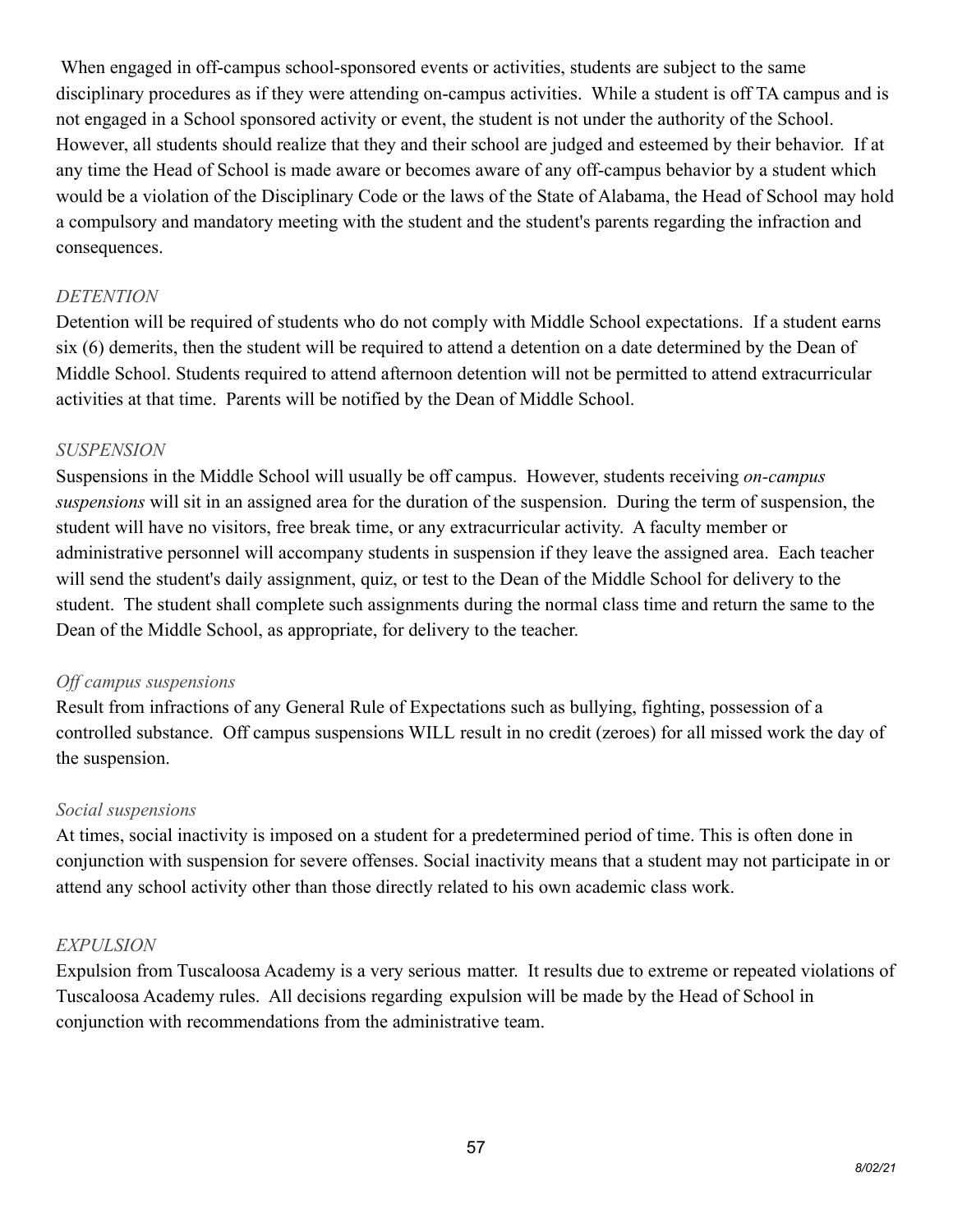### Academics

Tuscaloosa Academy offers a rigorous, college preparatory curriculum with demanding standards. At the same time, the academic program is designed to respond to the individual needs and interests of students. Course offerings are continually under review and updated annually in order to meet student needs and interests and to ensure the inclusion of new skills and concepts.

### Curriculum

The course of study at Tuscaloosa Academy is a college preparatory, liberal arts program designed to expose students to a broad range of academic disciplines. Traditional in nature, our curriculum offers courses which meet the admission requirements of most four-year colleges and universities in the United States. Tuscaloosa Academy Middle School requires that a student take a minimum of five core classes (math, English, history, science, and language) each semester. Additionally, Middle School students will be enrolled in a selection of enrichment classes in the areas of arts, physical education, computer, and more. The academic year is divided into four quarters with examinations and/or final project presentations in December and again in May.

### **Assessments**

Middle School students will be assessed through a variety of formative and summative assessments throughout the school year. Teachers have the freedom to personalize their assessments to best align with their learning activities and objectives. Each of the five core classes will have an end-of semester assessment that is more cumulative in nature. Some classes will adhere to a more formal examination while others will assign students final papers or projects for the end-of-semester evaluation. This assessment to take place in December and May will count towards 10% of the final semester grade.

### Middle School Class Grading Scale

| $A+97-100$  | $C+ 77-79$  | F. | Below 60 |
|-------------|-------------|----|----------|
| A 93-96     | $C$ 73-76   |    |          |
| $A - 90-92$ | $C - 70-72$ |    |          |
| $B+ 87-89$  | $D+ 67-69$  |    |          |
| B 83-86     | $D = 63-66$ |    |          |
| B- 80-82    | $D - 60-62$ |    |          |

\*Classes designated as an Upper School class follow the same scale, except they do not have a '-' scale.

### Honor Roll

The High Honors in the Middle School is awarded quarterly to students who receive an average of a 94 in core classes. Additionally, they must pass enrichment classes with a C- or above.

The Dean's List in the Middle School is awarded quarterly to students who receive an average of a 90 in core classes. Additionally, they must pass enrichment classes with a C- or above.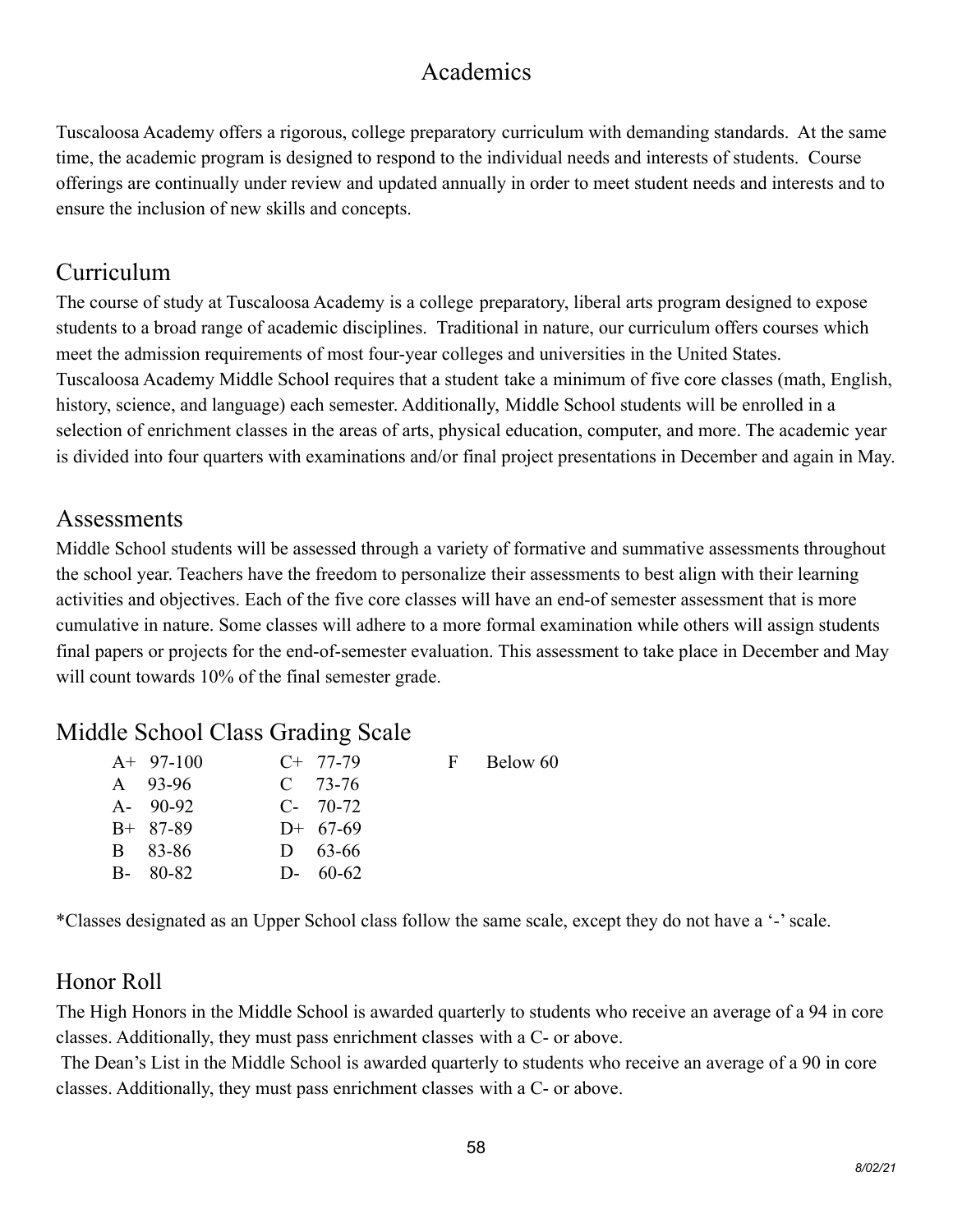### Math

All students in grades 6-8 will be placed in a leveled math class based on their performance on a placement test, standardized test, and class averages. The math sequence is Pre-Algebra, Algebra I, Geometry, Algebra II and additional upper level math courses. Some 7th grade students may qualify for Algebra; parents, the math teacher, and Middle School Dean must give consent for students to enter this math track. Middle school students placed above grade level must maintain a B- average to stay in these classes.

### Middle School Grades on Upper School Transcripts

Middle School students who take classes designated as Upper School classes will have these classes appear on their Upper School transcript. Possible classes include Algebra 1, Geometry, Level 1 language classes, or any math or language classes more advanced than those listed here. These classes will count as placement for future classes but will not count toward any of the necessary credits for the Tuscaloosa Academy Diploma. Before the first day of Upper School, families must decide if the grade earned on this class will count toward the student's Upper School GPA. The grades for these classes will abide by the Upper School grading scale listed in the Upper School section of the handbook. This decision is binding. Families should consult with the School Counselor and/or the Division Dean when making this decision.

### Missing or Late Assignments

Students who miss classes due to a planned trip **must** secure their assignments before leaving school. Work is due the day they return unless other arrangements are made with the teachers. Dates for taking missed tests will be determined by the teacher. If this process is not followed, the students, at the discretion of the teacher and Dean of Middle School, may not be allowed to make up the work for full credit.

If a student unexpectedly misses classes due to illness or another reason, on the day he/she returns, arrangements must be made with each teacher to make up the work in a reasonable time.

### Probation for Academic Progress

Students must be passing ALL core academic courses and be making adequate progress toward meeting academic requirements at the end of each semester. Any student not meeting these standards will be placed on academic probation. Students will remain on academic probation until the end of the academic year when his or her performance will be evaluated, and the administration will determine further actions, including removal from probation, further sanctions, and possible expulsion.

| Grade 5                 | Grade 6                |
|-------------------------|------------------------|
| Core Courses:           | Core Courses:          |
| <b>Ancient Cultures</b> | Early US History       |
| English                 | Math 6 / Math 6 Honors |
| Math                    | Life Science           |

### Typical Course Offerings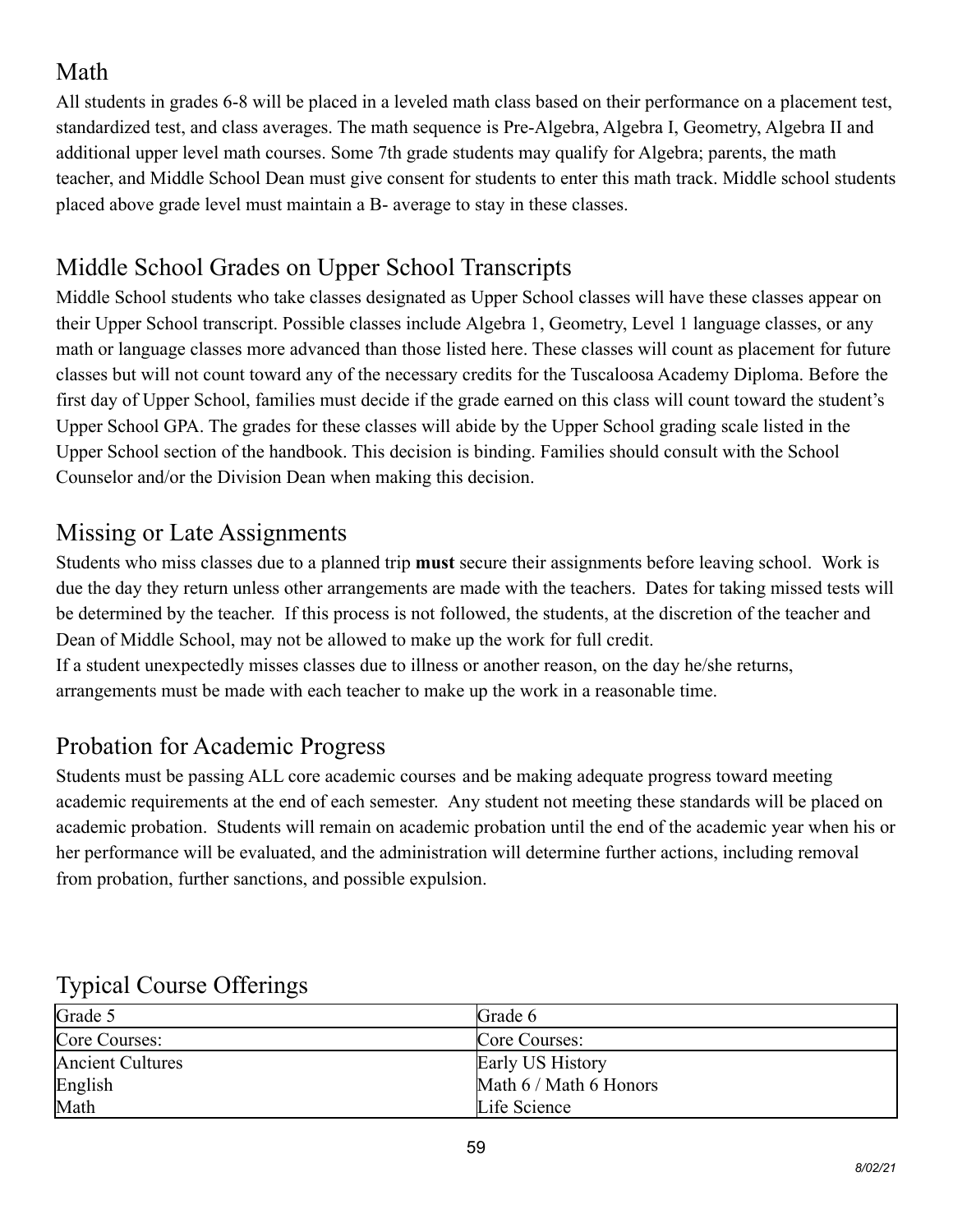| <b>Integrated Science</b>                    | English                                        |  |  |
|----------------------------------------------|------------------------------------------------|--|--|
| Foundational Language/Linguistics            | Exploratory Language (German, Spanish, French, |  |  |
|                                              | Linguistics)                                   |  |  |
| Electives:                                   | Electives:                                     |  |  |
| PE                                           | PЕ                                             |  |  |
| Technology Skills                            | Technology Skills                              |  |  |
| Visual Arts                                  | <b>Visual Arts</b>                             |  |  |
| Digital Arts                                 | Digital Arts                                   |  |  |
| Performing Arts                              | Performing Arts                                |  |  |
| Research Skills                              | Research Skills                                |  |  |
| <b>Strings</b>                               | <b>Strings</b>                                 |  |  |
| Grade 7                                      | Grade 8                                        |  |  |
| Core Courses:                                | Core Courses:                                  |  |  |
| Civics / Late US History                     | Human Geography                                |  |  |
| English                                      | English                                        |  |  |
| Math 7 / Pre-Algebra / Algebra 1             | Pre-Algebra / Algebra 1 / Geometry             |  |  |
| Earth Science                                | Lab Science                                    |  |  |
| Exploratory Language / Introductory Language | Introductory Language / US Language 01         |  |  |
|                                              |                                                |  |  |
| Electives:                                   | Electives:                                     |  |  |
| PE                                           | <b>PE</b>                                      |  |  |
| <b>Visual Arts</b>                           | <b>Visual Arts</b>                             |  |  |
| Theatre                                      | Theatre                                        |  |  |
| Robotics                                     | <b>Robotics</b>                                |  |  |
| Design                                       | Design                                         |  |  |
| Digital Photography                          | Digital Photography                            |  |  |
| Debate                                       | Debate                                         |  |  |
| Strings                                      | <b>Strings</b>                                 |  |  |

### Honor Societies

The Middle School annually inducts students into several National Honor Societies each spring. Students who have attended Tuscaloosa Academy for the fall semester are eligible for these Societies. Students who have previous Honor Society memberships and are transferring to Tuscaloosa Academy may have their membership reassigned to our chapter. They must request this transfer by writing to their previous school and ask for the school sponsor to forward membership information to the Tuscaloosa Academy designated sponsor.

The application and selection process is as follows. At the beginning of February, students' academic records are reviewed to determine those individuals who are scholastically eligible for membership (see below for grade specifications). New students must have completed at least one full academic semester at Tuscaloosa Academy to qualify for eligibility. Students who are eligible scholastically will be notified for further consideration for selection to the Society chapters and will be asked to complete the candidate information form. The form outlines the candidates' accomplishments in areas of service and leadership.

Candidates have a two-week period to submit applications to the faculty selection committee. This committee is made up of three teachers, the Middle School dean, and the school counselor. All faculty members can make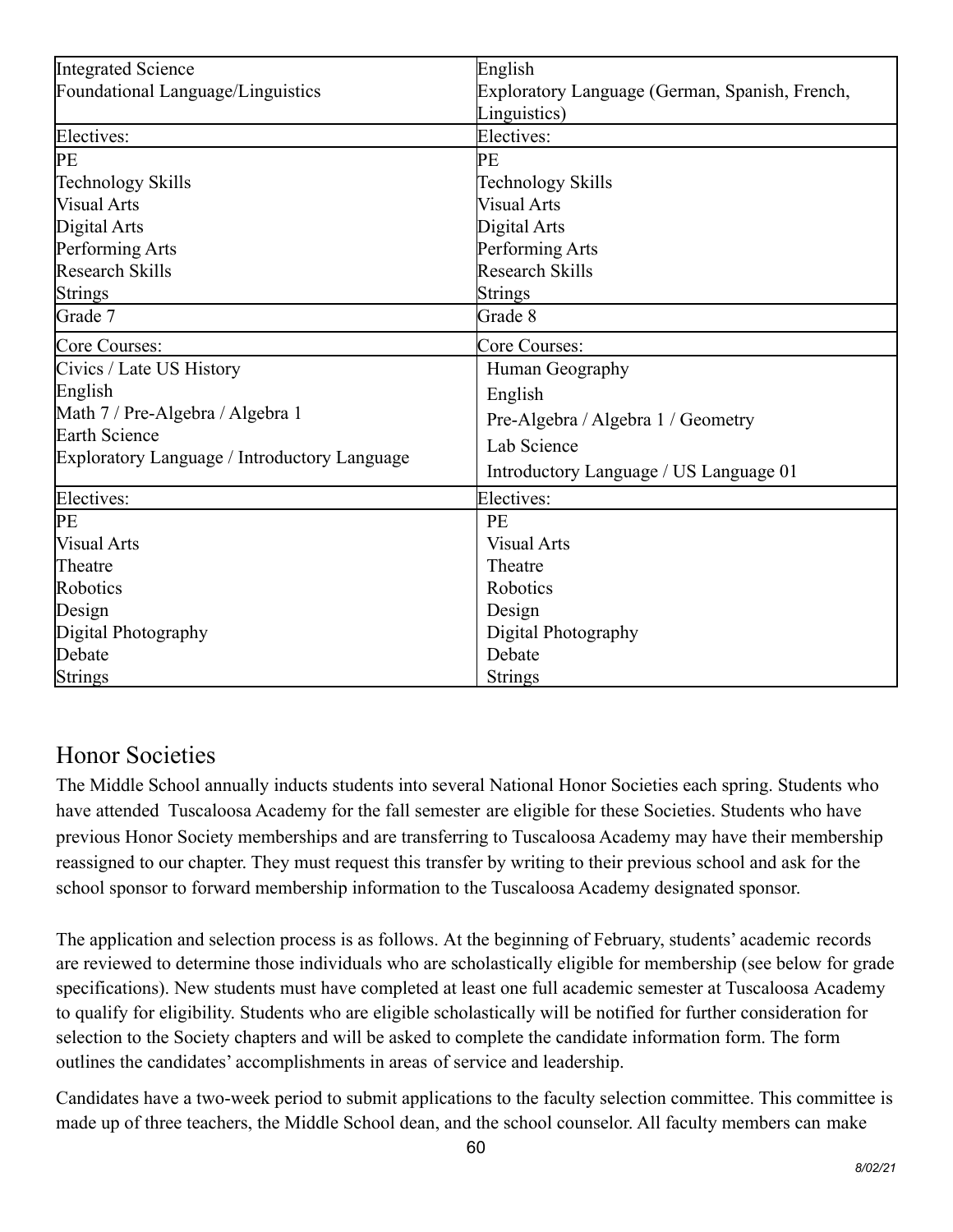comments on candidates to the selection committee, the faculty council. Anonymous comments will not be taken into consideration. The faculty council will meet throughout the school year to resolve issues of noncompliance to the Society guidelines scholarship, character, and service. Students will be placed on one semester of membership probation if an infringement occurs.

The candidate form will be reviewed by the faculty council; the leadership, service, and character of all candidates will be reviewed carefully. Those candidates receiving a majority vote will be invited to be inducted into the Honor Society chapter.

The TA Honor Society chapters will initiate formal notification to all selected candidates and their parents to inform them in writing about the selection and the timing of the induction ceremony. Payment of membership fees, including an induction fee, will be required and charged to all students' account. If a student does not want to participate in the TA Honor Society chapter then a written refusal by the parent or student must be submitted within five days of the notification of the candidates' selection.

#### National Middle School Honor Societies

**National Junior Honor Society (NJHS)** confers scholastic eligibility to students in the seventh and eighth grades who have earned a 3.7 GPA in their core classes during semester 1 of the current academic year. The five core classes are math, science, English, history, and world language. The society upholds the values of Scholarship, Character, Leadership, and Service. Members of the society will attend a monthly membership meeting and participate in a variety of service activities.

**National Jr. Beta Club (NJBC)** confers scholastic eligibility to students in the sixth, seventh, and eighth grades who have earned a 3.0 GPA in their core classes during semester 1 of the current academic year. The five core classes are math, science, English, history, and world language. The society upholds the values of Scholarship, Character, Leadership, and Service. Members of the society will attend a monthly membership meeting and participate in a variety of service activities.

**Scholarship** - Recognizing and honoring high academic achievement

**Character** - Preparing young people for life and empowering them to be successful

**Leadership** - Developing leaders of tomorrow

**Service** - Demonstrating our motto: *Let us Lead by Serving Others*

#### **Jeunes Amis Du Francais (JAF - Middle School French Honor Society)**

In order for a student to be eligible for Middle School French Honor Society, s/he must be enrolled in a year-long academic study of French and must have an A- average in French or higher, as determined by the first semester grades. No application for joining is required as students will be selected by the advisor according to his or her eligibility. In order to maintain enrollment in the JAF upon induction, a student must participate in a community/school service project as determined or approved by the honor society advisor.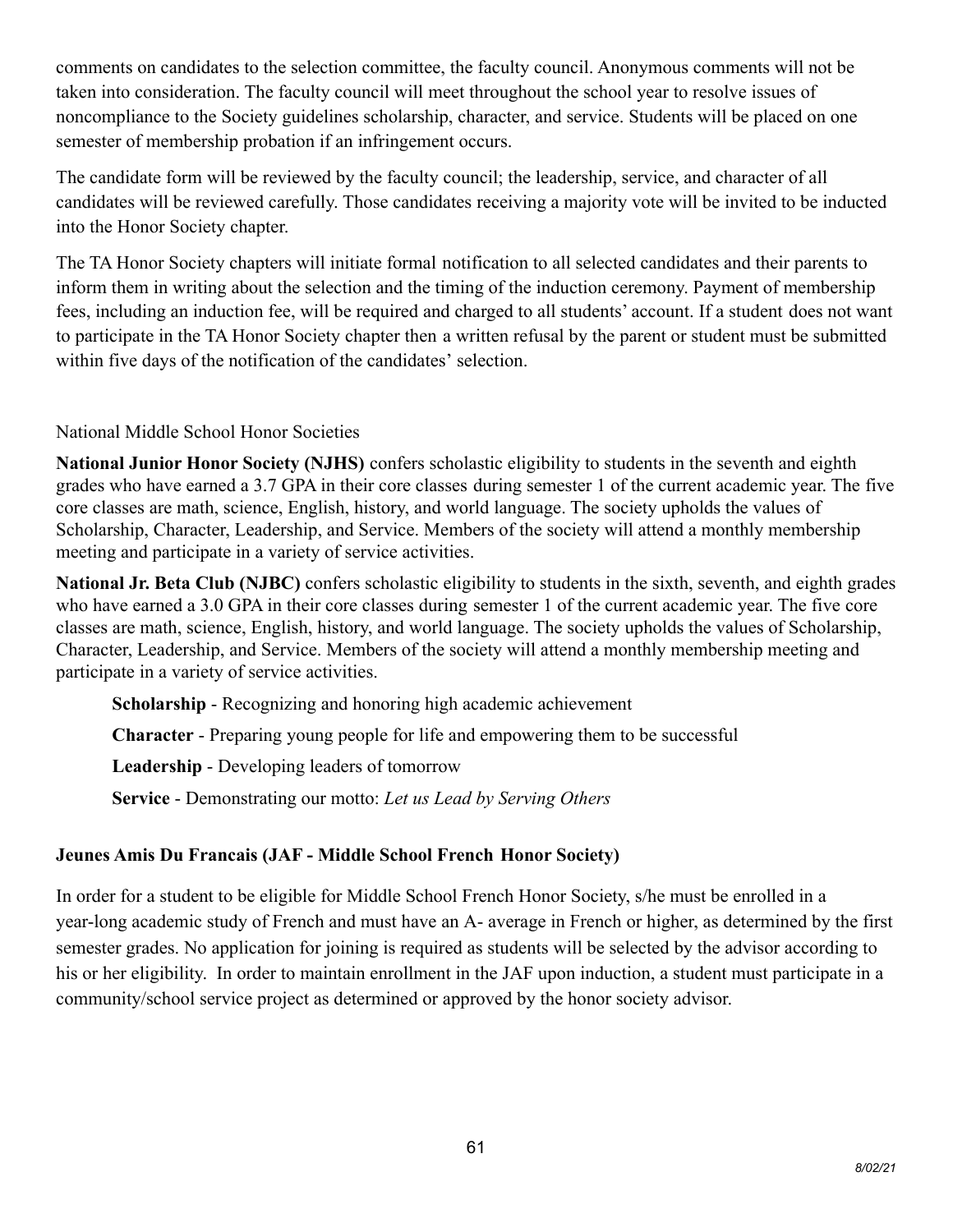## Conclusion

The absence of a specific rule in this handbook does not constitute approval for student action. A student is subject to discipline for behavior not mentioned in the handbook. At all times, the goal of school policies and actions is to act in the best interest of the student, student body, and School. The purpose of this handbook is to set a standard of conduct and create an atmosphere of respect and responsibility. Many school policies are designed to address disruptive behavior. However, the most effective behavioral policies are those that are reinforced at home, sending a unified message to our students. Working together, the school, students, and their parents, can have a successful and productive experience*. Lack of knowledge or understanding of these rules will not be considered a viable excuse.* The information and regulations set forth in this handbook are to help you have a happy, productive, and successful school year in your preparation for college.

#### *The Tuscaloosa Academy MANAGEMENT PLAN*

As required per EPA Guidelines 40CFR-763.93 (G)(4), The Tuscaloosa Academy's Asbestos Management Plan is on file in the Business Office. Tuscaloosa Academy, in accordance with federal, state and local laws, does not discriminate on the basis of race, color, religion, national origin, sex, age, disability, or any other legally protected status. Applicants may request accommodation needed to participate in the application process. This employer is an *equal opportunity employer.*

Tuscaloosa Academy admits students of any race, color, national and ethnic origin to all rights, privileges, programs and activities generally accorded or made available to students of the school and does not discriminate on the basis of race, color, national or ethnic origin in administration of its educational *policies, admission policies, scholarship and loan programs, athletic and other school-administered program.*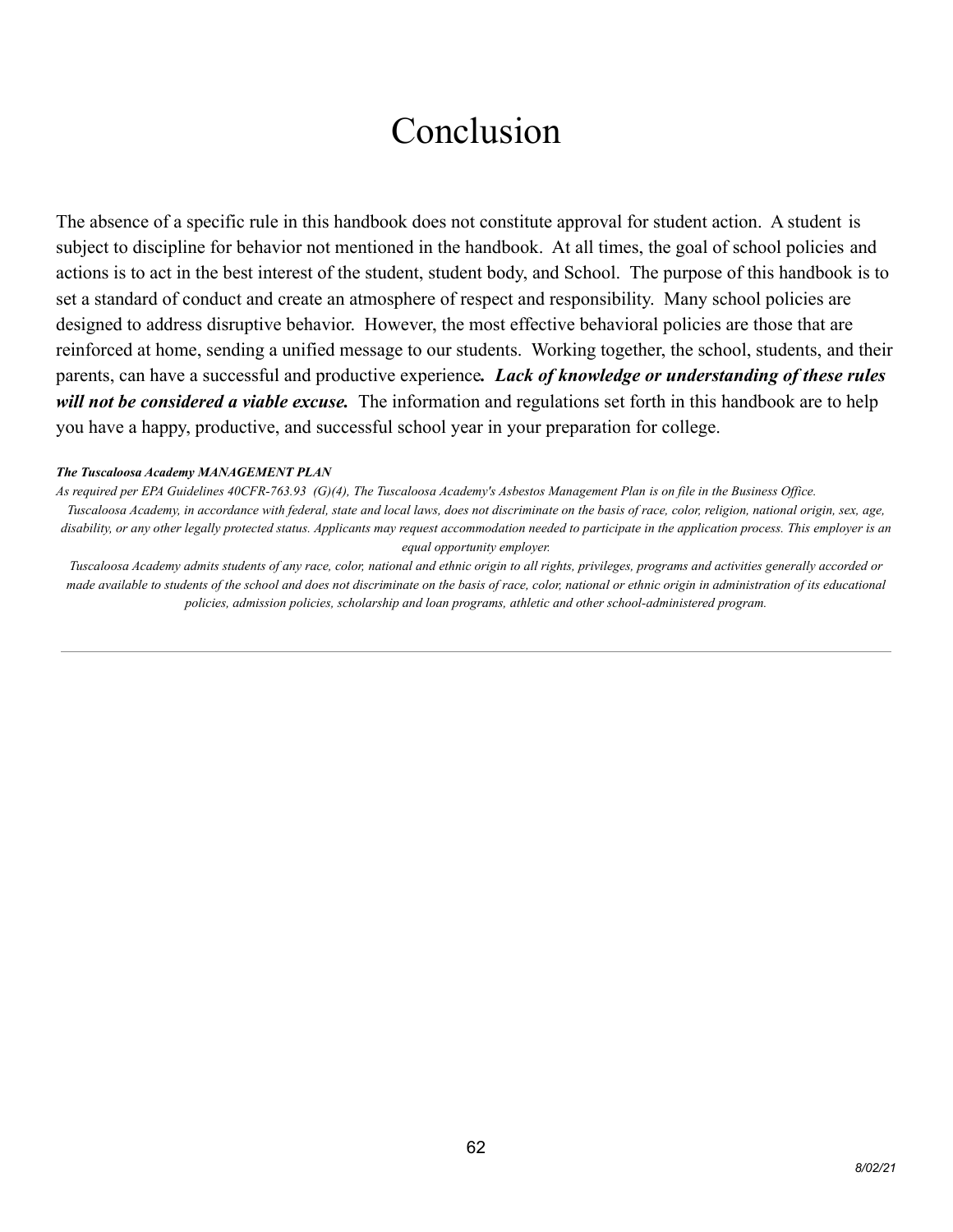

## UPPER SCHOOL HANDBOOK **2021 - 2022**

#### *STATEMENT OF PHILOSOPHY*

*Tuscaloosa Academy is an independent, co-educational, college-preparatory day school with classes from preschool through 12th grade. In order to provide our community a superior educational institution and accomplish our overall mission, Tuscaloosa Academy strives for excellence in governance, administration, faculty and staff, academic curricula, extra-curricular activities, facilities and equipment. In partnership with the parents of our students, we endeavor to enhance each student's opportunity for intellectual growth, academic achievement, emotional maturation, character development, physical health, and the development of social skills and leadership ability to the maximum extent.*

### GENERAL INFORMATION

### **Upper school policy specific. US deals with tardiness, unexcused abs., etc, differently than LS and MS. These differences are stated below.**

### Attendance Policy

The heart of the educational experience at Tuscaloosa Academy is the classroom. This is where teachers and students engage in the learning process. Consequently, student attendance is critical to the success of this process. Absence from class is detrimental to student academic performance. Parents and students are requested to honor this vital dimension of school and keep absences to a minimum.

Students are expected to attend school daily; however, on occasion, students will miss class because of illness or some other legitimate reason. Experience also demonstrates that, at other times, students will be tardy. If it is known that an Upper School student will be absent or tardy, it is requested that a parent call the Front Office, Becky Karnes, bkarnes@tuscaloosaacademy.org as early as possible.

Parents are encouraged to make medical or other appointments after school, if at all possible. However, if a student must arrive late (or leave early) due to medical appointments or another legitimate reason, the parent or guardian must notify the Front Office and the student must sign-out and sign-in with the Front Office logbook when departing and arriving on campus. When a family emergency arises, parents must call a school administrator to receive permission for the early departure. In all instances, students sign out in the office logbook. The Tuscaloosa Academy administration reserves the right to verify and approve early departures and late arrivals to campus.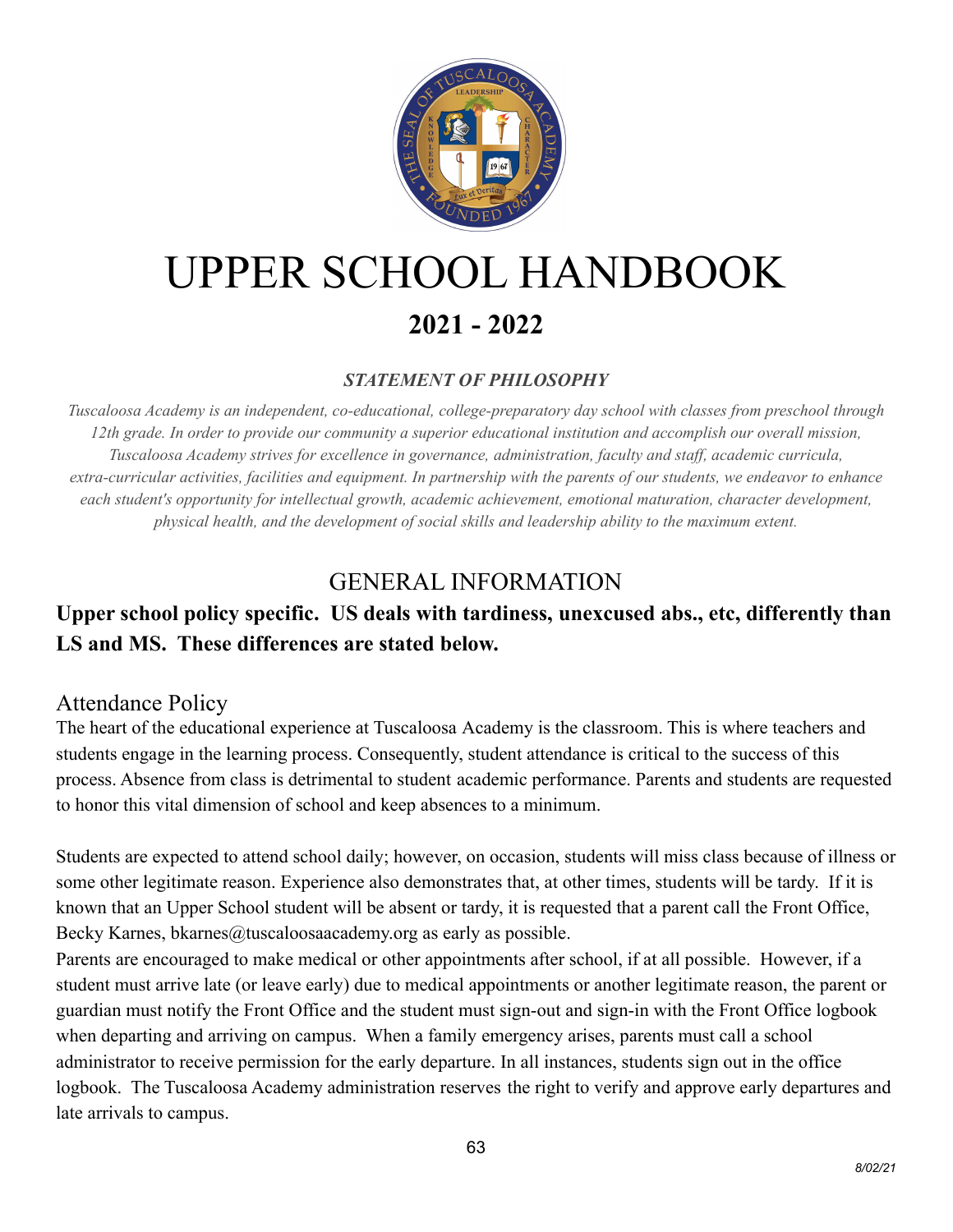Since we strongly believe that the classroom is critical to the educational experience, Tuscaloosa Academy upholds this belief with a system to address its expectations and requirements for attendance.

Requests for **Anticipated Absences**, other than those listed above, should be made to the appropriate Dean at least a week before the absence. The anticipated absence form can be found [here](https://docs.google.com/document/d/10LX1dDMFfA55JAOdhto7rD-4GUQ5hy0GFfiZYTsY8DM/edit?usp=sharing) or on FACTS. After obtaining the Dean's signature on this form, the student must bring the form to each of his/her teachers, noting the plan for making up work. It is the student's responsibility to arrange for make-up work and proper submission of assignments. **Zero's for any graded work may be given if the appropriate division deans decide an absence is unexcused.**

#### *FOUR PERIOD RULE*

Students in Middle School and Upper School must be present a minimum of four (4) full periods of the six period day to be able to participate in school activities, practices, or performances. Exceptions must be approved by the Division Dean.

#### *SCHOOL SPONSORED ABSENCES*

These absences include, but are not limited to, Tuscaloosa Academy fine arts or athletic activities, school club events, college visits, and field trips sanctioned by the school. Make-up work should be arranged with each faculty member prior to the absence.

#### *ABSENCES – EXCUSED OR UNEXCUSED*

These absences include any absence that is NOT a school sponsored absence. Absences, especially unexcused absences, can affect a student's standing in a course, including the ability to earn credit. A written note, signed and dated, from a parent or doctor for an excused absence should be submitted to the Front Office office as soon as possible.

#### *SELF CHECKOUT POLICY*

**Seniors** may elect to self checkout from school after their last academic class Monday-Friday; IF they meet the following criteria:

- 1. Have a study hall or Early College their last period. Seniors may waive a 7th period class if they have the required credits to date for a path to graduation.
- 2. Have all beginning of school required forms signed and turned into the appropriate offices.
- 3. In good standing academically.
- 4. In good standing behaviorally

Please see the Upper School Dean for more information.

#### *COMPLETING ASSIGNMENTS AFTER AN EXCUSED ABSENCE*

When a student is excused, absent, or knows of an upcoming absence, the student must make arrangements with the appropriate teachers to make up the missed work. This work must be completed within a reasonable time based on the nature and length of the absence. **Such work counts for credit, but if not turned in within the time set by the teacher, no credit is given.**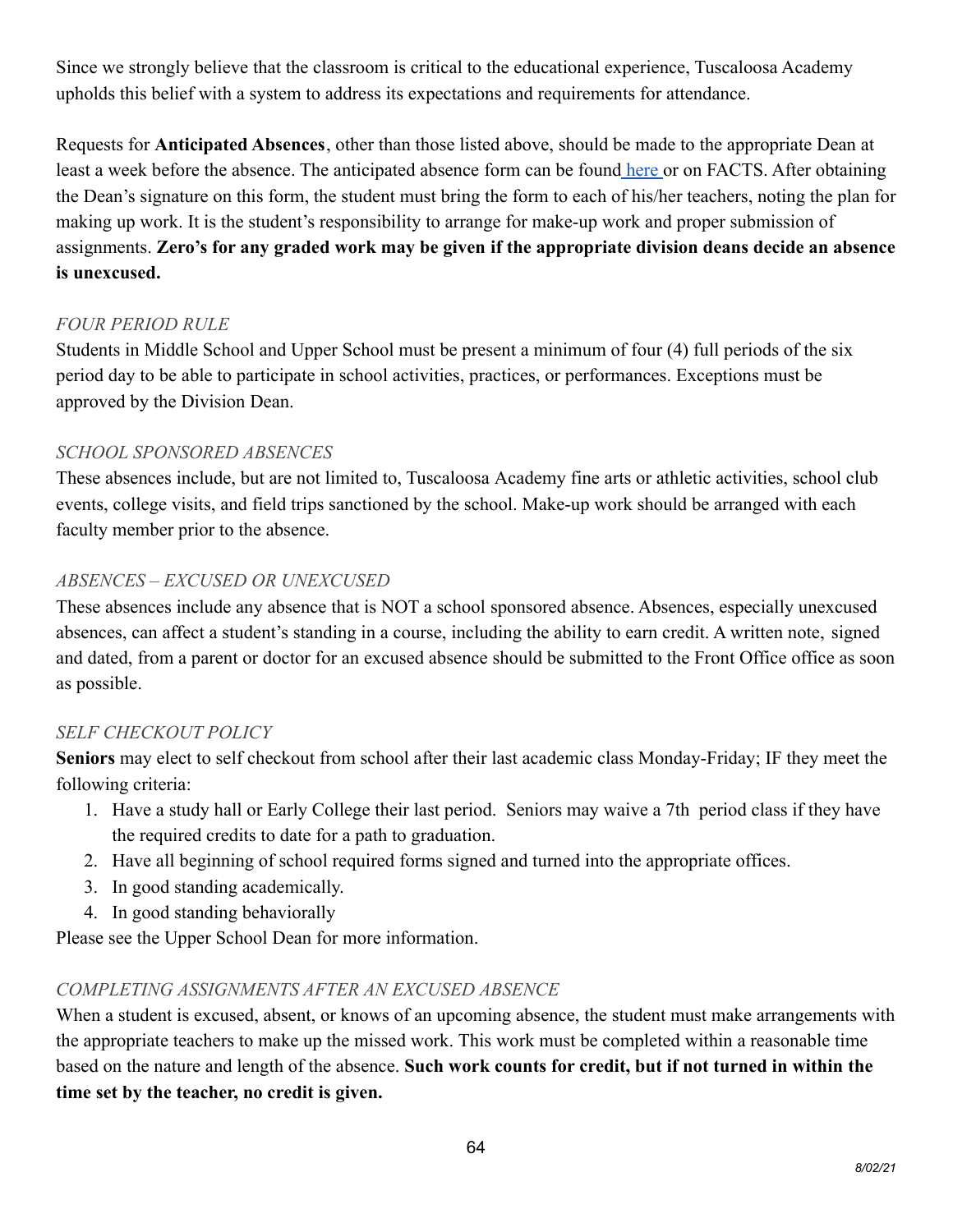\*Credit for make-up work for an unexcused absence will be at the discretion of the teacher and Tuscaloosa Academy administration.

#### *TARDINESS*

Tardiness falls into two categories: late arrival at school and late arrival between classes. Late arrivals at school due to a family emergency will be excused; however, all students who arrive late must report directly to the upper school office and sign-in. When appropriate, the school may ask for a written explanation from the parent for the late arrival. Repeated tardiness is disruptive to the classroom routine and may be detrimental to a child's academic performance.

Students should not be late to class once on campus. Excessive or regular tardiness to class may result in detention, loss of credit, and/or family meetings with the school's administration in order for the student to continue to attend a course and receive credit.

#### *PARENTS*

Parent cooperation with the school in the area of attendance is critical. The following suggestions are provided for your consideration:

- ★ Please honor the established dates for school holidays. Leaving early or returning late can be detrimental to your child's academic performance.
- ★ Refrain from calling the Front Office office to give your child permission to leave campus for unnecessary errands or other activities.
- ★ Reinforce with your children the importance of adhering to Tuscaloosa Academy attendance and tardiness guidelines. They are critical not only for academic success but also for personal safety.

### Calendar Requests

Students who wish to add an event to the school calendar must fill out a school calendar request form, approved by the Upper School Dean, signed by the attending adult, and submitted two weeks prior to the event. The same procedure for theater use requests.

### Cars – Driving and Parking

Driving a car to and on Tuscaloosa Academy's campus is a privilege and a responsibility. Students who hold a valid driver's license are permitted to drive to and from school daily. Beyond individual safety and well-being, our concern extends to other students, including those in other divisions, and adults. Parking and driving violations may result in the loss of privileges. All drivers are to exercise courtesy and safe driving practices:

- 1. The speed limit on all Tuscaloosa Academy property is 20 miles per hour.
- 2. No loitering is permitted in the parking area. **This includes during break and lunch periods.**
- 3. Playing car stereos in a loud manner while on school property is prohibited.
- 4. Students may not sit in cars during the school day.

Violations of the student driving regulations may result in the loss of the privilege to drive and park on Tuscaloosa Academy's property for a specific amount of time or for the remainder of the school year. Extreme violations may result in detention(s), suspension from school, or expulsion.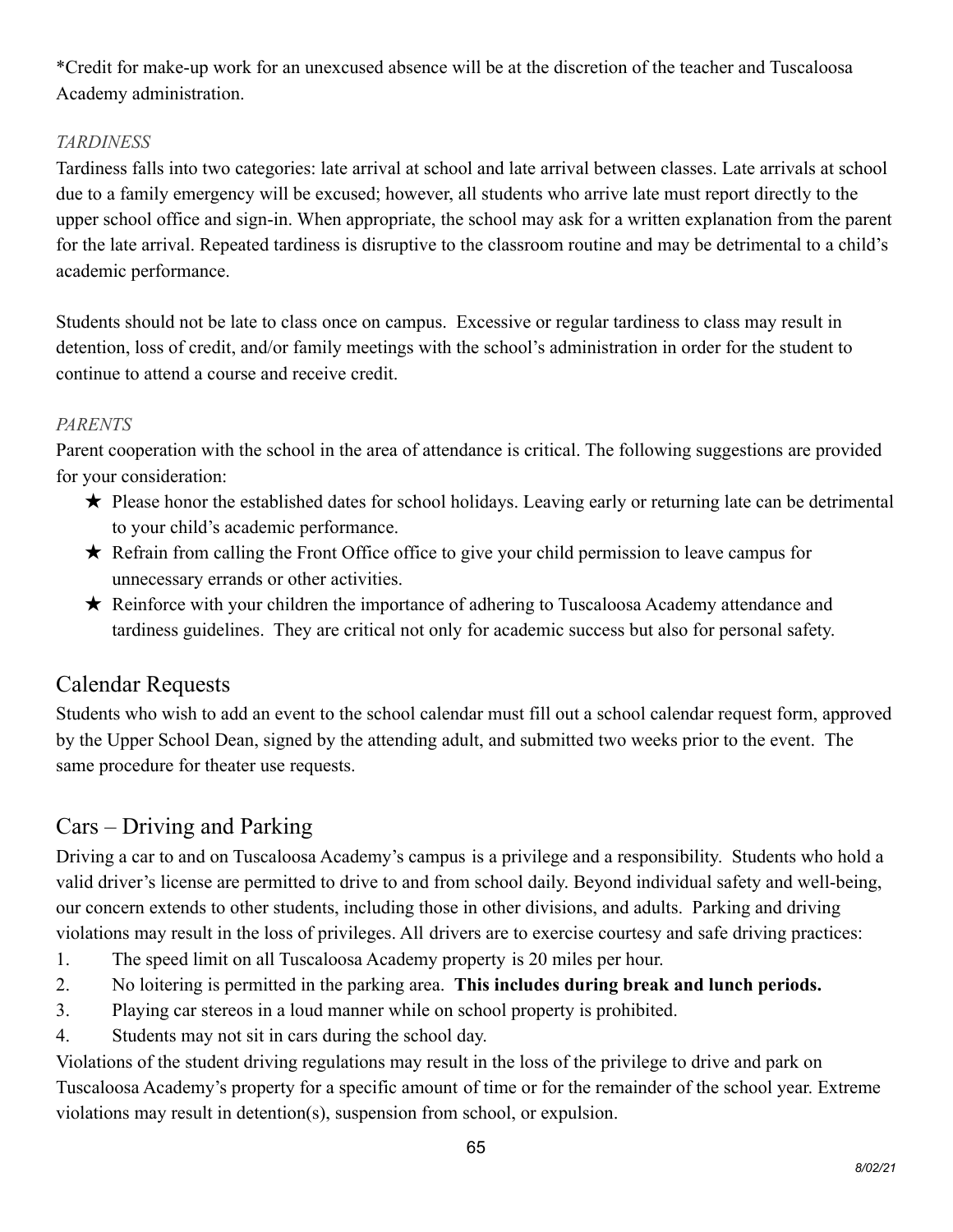### Cell Phones, Smart Watches, and Wearable Technology

Personal use technology is up to the discretion of the classroom teacher. During lunch and free periods students may use cell phones on campus unless directed by a faculty member that the conversation is disruptive and that the use of the phone is inappropriate. Violations may result in confiscation of the phone until the end of the school day. Repeated violations will result in additional consequences as determined by the school administration.

### Community Service

The purpose of community service is donating a service or activity that is performed by someone or a group of people for the benefit of the public or its institutions. It is giving back to your community with time, energy, and organization. Graduation from Tuscaloosa Academy is dependent, in part, on completion of the Upper School community service requirement. Tuscaloosa Academy requires 80 hours of documented community service in grades  $9 - 12$ . There are many ways for a student to meet this requirement. Annually, each class may select a community service project. Members of a class may complete their 20 hours of annual service on this selected class project. Students may also achieve their hours in community service based trips or in an approved individual project. The format is very flexible. Students may complete their service in a concentrated period of work or over an extended period of time.

Community service activities are those which students perform to benefit at least one other, unrelated person. Students may not receive compensation or academic credit for the work. In most cases, students will be working under the auspices of an organization, such as a town/county government, the school, a non-profit organization, hospital, church, nursing home, or newspaper. Community service may be performed at any time during a student's high school career, from the summer before freshman year until the last day of class during senior year. However, students are strongly encouraged to complete at least 30 hours of service by the end of their sophomore year. **Seniors who have not completed the entire 80 hours of community service before the end of the first Semester their senior year will lose their school privileges, including off-campus lunch, until the graduation requirement is completed.**

#### *GUIDELINES FOR COMMUNITY SERVICE*

Areas applicable for community service credit:

Service to God. Participation in religious services (e.g., choir membership, altar service, reading from the Torah), while worthy endeavors, is NOT counted. However, educational activities and non-religious activities which benefit the religious community (in non-financial ways) or the community at large ARE applicable. Examples of applicable religious-sponsored service activities include, but are not limited to, the following:

- Teaching Sunday or Vacation Bible School
- Baby-sitting during religious services
- Painting buildings and classrooms in a house of worship
- Clothing drives
- Work in shelters
- Participation in mission trips such as Habitat for Humanity or Community Volunteers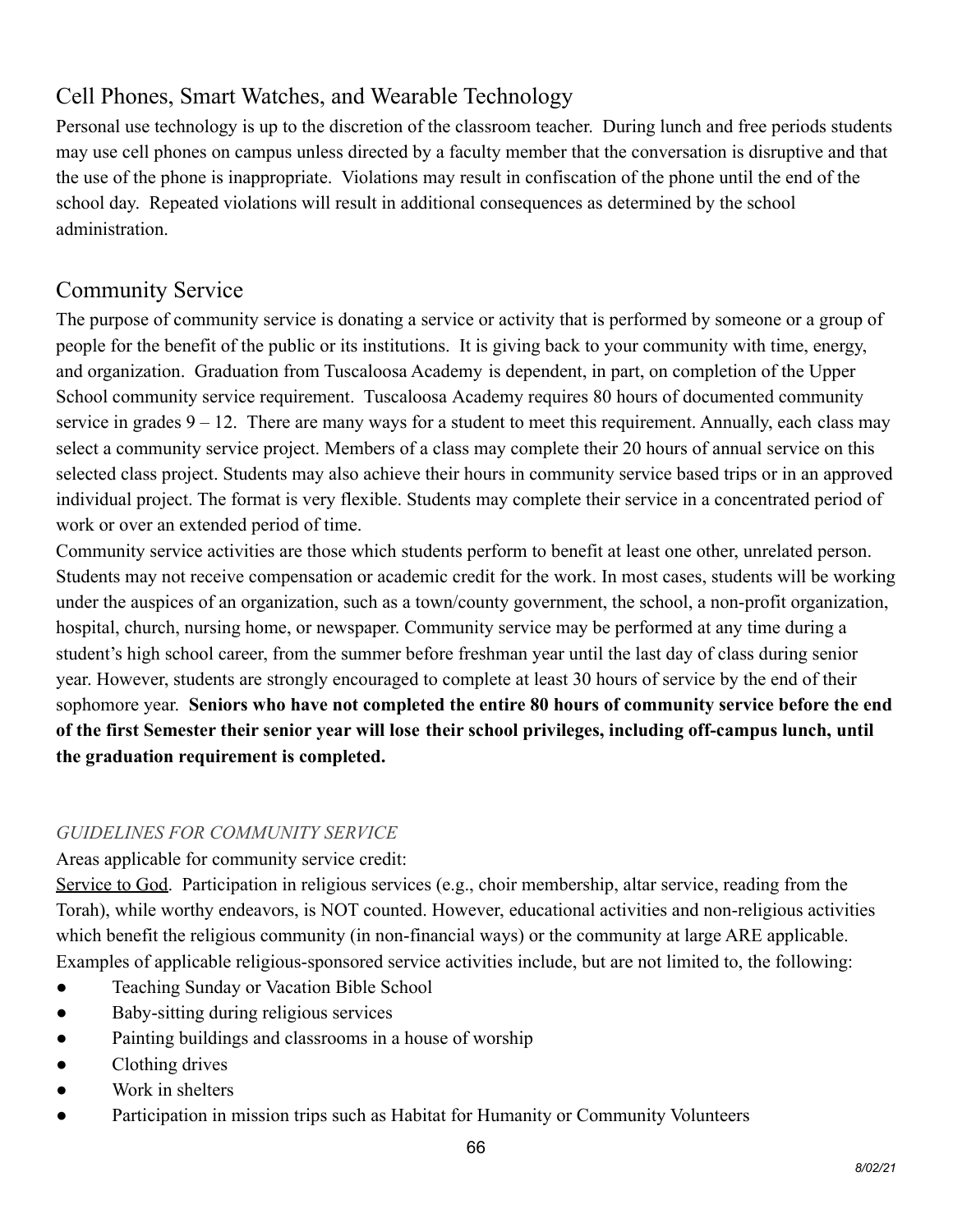Selling Christmas trees/wreaths or helping with a house of worship rummage sale is applicable. Participation (as a member or officer) in religious youth groups is NOT generally applicable unless the groups are organizing and/or performing specific community service activities.

Service to School. Classes or individuals may choose to serve Tuscaloosa Academy as their community service commitment.

Examples of applicable service to the school include, but are not limited to, the following:

- Providing child sitting services during parent-teacher meetings
- Performing light landscaping around the major buildings
- Helping clean up around the school at designated times
- Assisting lower school students (i.e. reading to a class, tutoring, etc.)
- Assisting in the library
- Assisting with front office duties (i.e. help with mailings)

Service to Community. Classes or individuals may choose a community charity or organization as their community service project.

Examples of applicable service to community activities include, but are not limited to, the following:

- Student Council service activities or charity drives
- Tuscaloosa Academy community service club activities
- Giving blood
- Participating in adult literacy programs
- Assisting a local public library

Summer Camps. If other community service guidelines are met, related to compensation, type of organization, religious practices, community service hours spent in the actual organization and performance of specific community service activities ARE applicable. NOTE: Traditional counselor-in-training positions in for-profit camps are NOT applicable.

Charity Walks. Each charity walk is assigned a specific number of service hours for completing the walk, provided the student solicits pledges. Walking in solidarity without raising money for the cause will not earn hours.

Service to Government. Classes or individuals may choose a community charity or organization as their community service project. Examples of applicable service to government activities include, but are not limited to, the following:

- Paging for a political office holder
- Working on a political campaign
- Assisting with a census

#### *Areas not applicable for community service credit:*

Community service for which a student receives academic credit or service which is court-assigned cannot be applied toward Tuscaloosa Academy community service requirement. This includes activities performed through independent studies and the community service course.

In general, service performed for profit-making organizations is not applicable, with the exception of hospitals, nursing homes, and newspapers. Service performed for individuals should be performed under the umbrella of an organization (e.g., tutoring a student through school, helping the elderly through the Council on Aging).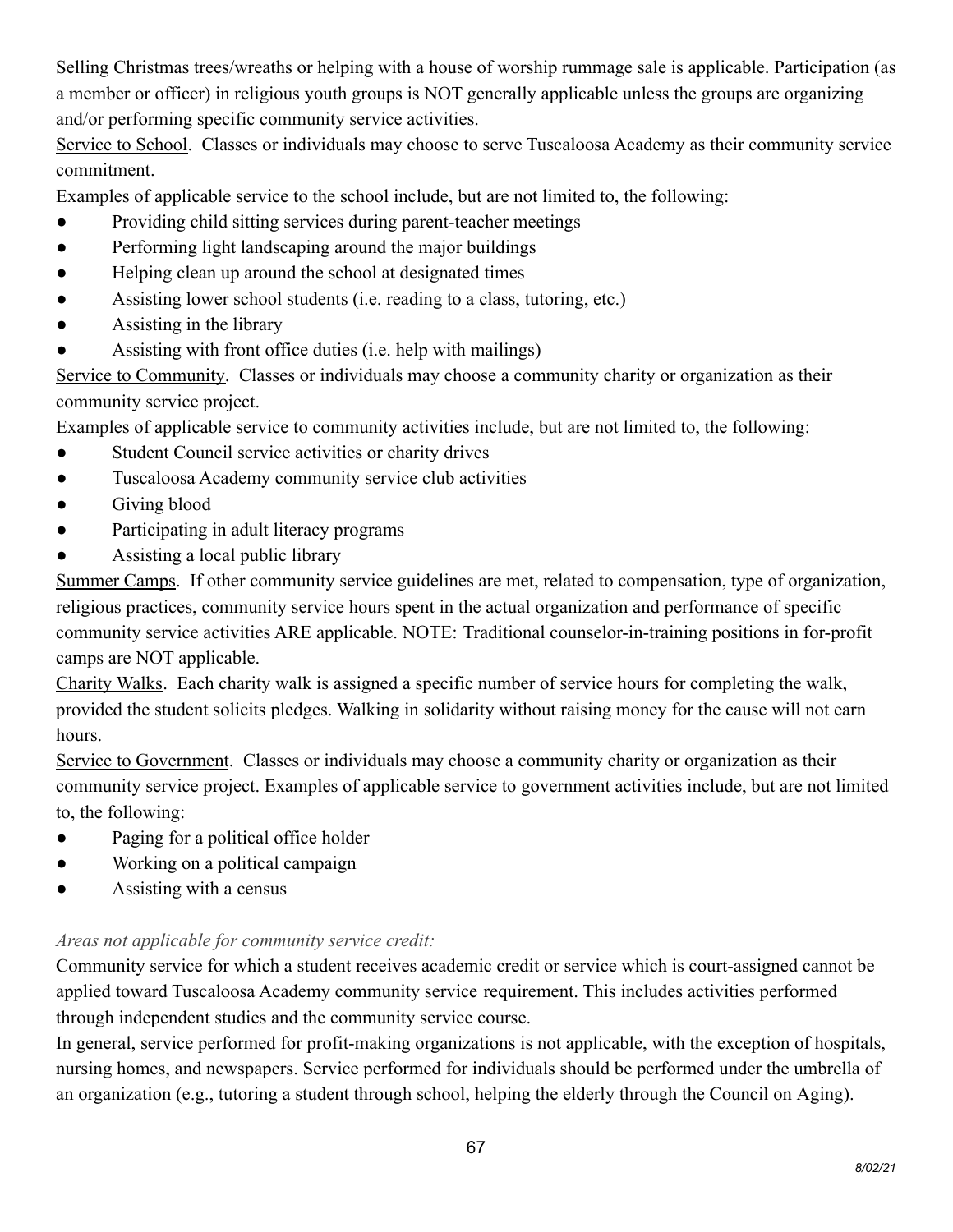The performance of an activity which is a traditional after-school or extracurricular activity is not applicable for community service credit. Thus, participation (as an officer of a class, team manager, drum line, and clubs and teams) is not applicable unless the group is organizing and/or performing specific community service activities. A manager for an athletic team falls under this traditional after-school activity category and is not applicable.

#### *Documenting Community Service Hours*

In order to receive community service credit, verification forms (signed by supervisor and parent) MUST be turned in to the Community Coordinator (Mrs. McNeal-room 217 MS). This requirement applies to EVERY service activity, even if organized by the Upper School. Forms are available in Mrs. McNeal's room.

#### *Exceptions to the Community Service Guidelines*

Any exceptions to the definitions and guidelines can only be made with the knowledge and approval of the Upper School Dean.

#### *Dates to Perform Service*

Grades 9 - 11: Service must be performed between April 1 and March 31 of the calendar year. Seniors: Service must be performed and documented between April 1, during junior year to and May 20, senior year.

#### *Community Service Questions*

Any questions should be directed to the Community Coordinator.

### Fundraising

Student fundraising activities are encouraged to support projects that benefit the entire school or the community. The Head of School and the Director Institutional Advancement must approve all fundraising projects in advance.

### Honors and Awards

The **Neil P. Satterfield Memorial Award for School Spirit** was established in 1972 in memory of one of the Academy's original 113 students.

Founded in 1958, the **Hugh O'Brian Youth Leadership's** mission is to inspire and develop our global community of youth and volunteers to a life dedicated to leadership, service and innovation. . HOBY programs are conducted annually throughout the United States, serving local and international high school students

**Girls State and Boys State** are citizenship programs that provide training in the practical aspects of government and emphasize a student's character, leadership ability and traits of good citizenship. Candidates are selected by the faculty.

**Forerunners** is a youth leadership organization sponsored by the **Leadership Tuscaloosa Alumni Association**. The purpose of the program is to help the Tuscaloosa County area youth develop their potential as informed,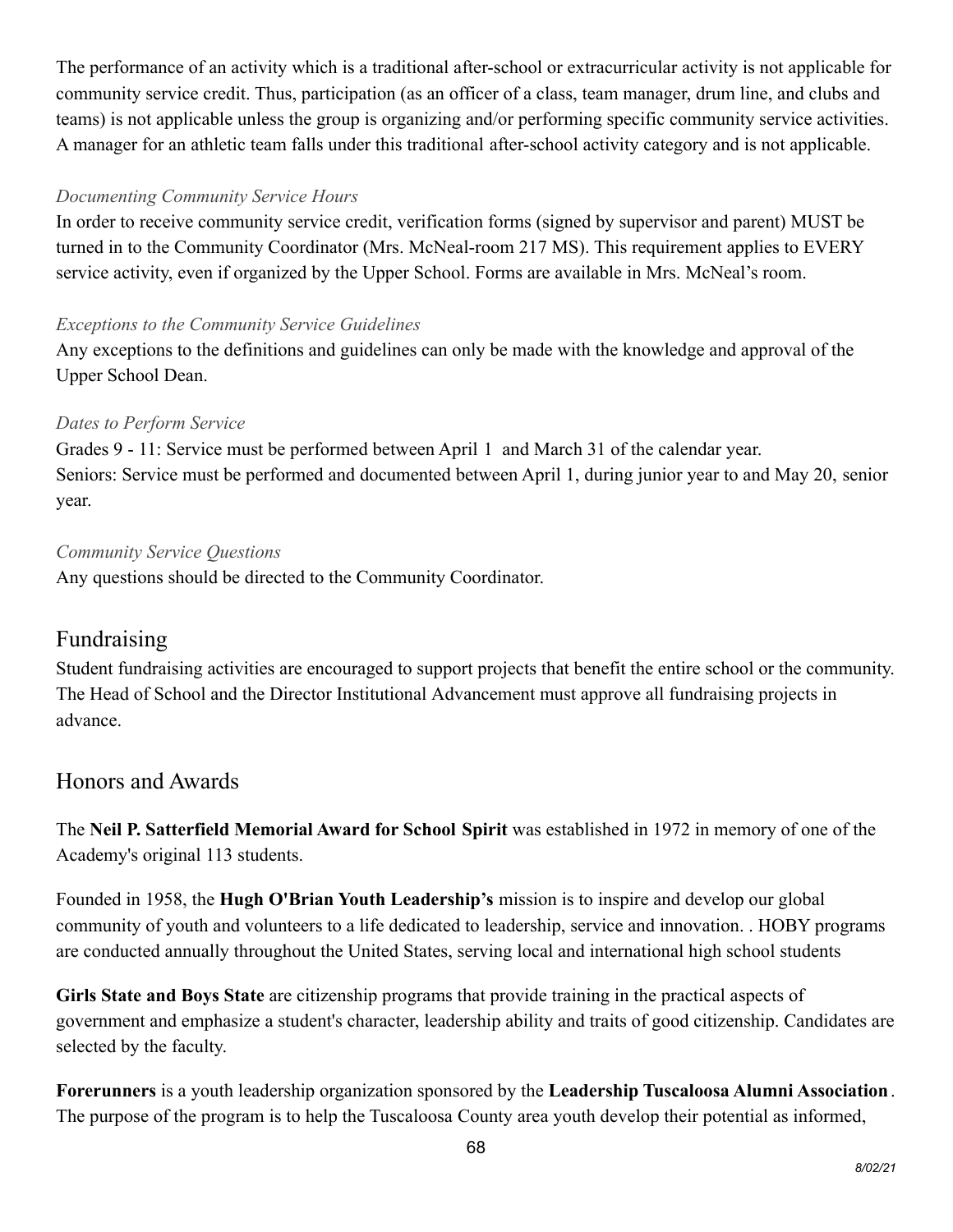responsible, effective community leaders. Students are chosen through written and oral interviews during the spring of their sophomore year. They only participate in Forerunners for one year and meet once a month during school hours. Members learn about the community through guest speakers, simulations, and tours of various facilities throughout Tuscaloosa.

**The Chief Tuskaloosa Chapter of the Daughters of the American Revolution** presents the Good Citizen Award to a senior who is jointly selected by the faculty and senior class who strongly demonstrates the qualities of a good citizen. These include dependability, service, leadership, and patriotism.

**The George H. Bell Award** is named for Tuscaloosa Academy's first Headmaster and is presented annually to the student who best exemplifies the citizenship goals of the Academy.

The **Alice B. Laslie Memorial Award** is presented annually for outstanding performance in girls' athletics.

The **Carney G. Laslie Memorial Award** is presented annually for outstanding performance in boys' athletics.

The **Laura Allison Harbin Writing Award** is presented to a 10th grade writer whose unusual insight and perception demonstrate a unique connection with the world around her.

The **Dr. Louis F. Armstrong Award for Excellence in English** is named in honor of a former Headmaster of Indian Springs School. Dr. Armstrong worked very closely with the founders of Tuscaloosa Academy at the time it was established. This award is presented to the senior who, through independent study, class participation, and research, demonstrates a high level of academic achievement in English.

**The Samuel Thomas Barnes, IV Memorial award** is named in memory of **Tom Barnes** of the class of 1985 and was established in 1992 to recognize students who exhibit exceptional ability in Journalistic and/or creative writing.

The **Saint Michael's Book Award** is presented to a junior who has shown academic achievement through enrollment in AP classes and is a member of the National Honor Society, and who exhibits a sustained and sincere commitment to community service, issues of peace and justice, and concern for others.

The **University of the South in Sewanee, Tennessee**, is recognized for its long-standing tradition of academic and literary excellence. In keeping with this tradition, the University annually presents the **Sewanee Award for Excellence in Writing** to an outstanding member of the junior class on the basis of scholarship, leadership, demonstrated excellence in writing and for notable potential for future success as a writer.

The **Washington and Lee University Book Award** is presented by the Birmingham Chapter of the Washington and Lee University Alumni Association to a student in his or her junior year who, in the minds of the faculty, exhibits the qualities most cherished and exemplified by George Washington, a generous benefactor to the University, and Robert E. Lee, its president from 1865 to 1870. These qualities are: personal integrity and strength of character, academic excellence, and significant involvement in extracurricular activities.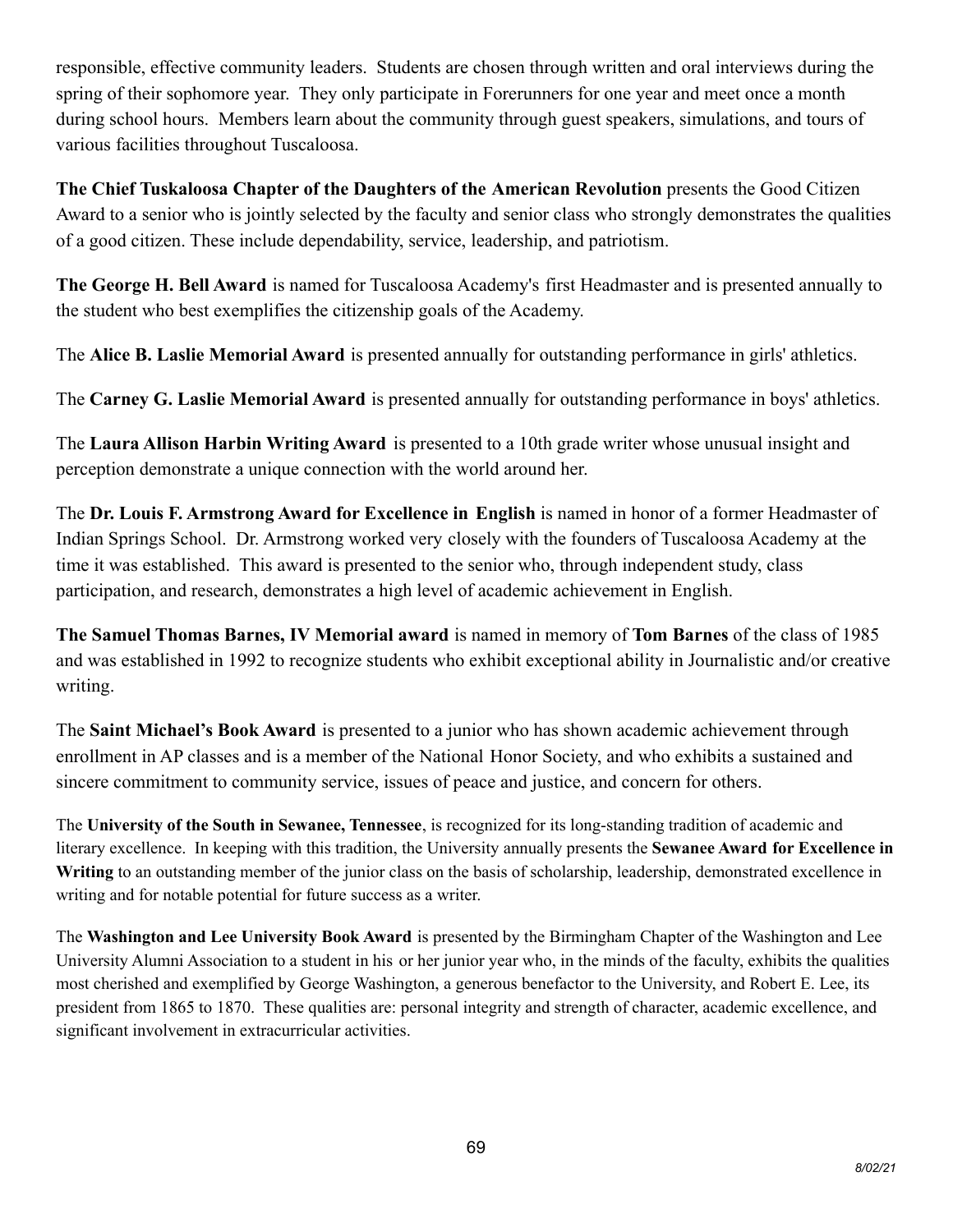The **Jefferson Book Award** was established by the University of Virginia to recognize outstanding high school students during their junior year. The recipient is a junior who Tuscaloosa Academy's faculty considers to best represent the Jeffersonian ideals of scholarship, leadership and citizenship.

The Yale Club of Alabama presents the **Yale Book Award** at selected high schools throughout the state. The Yale Book Award is given to the most outstanding member of the junior class as chosen by the faculty.

The most important factor considered by the faculty in selecting the recipient of the Yale Book Award is academic achievement and promise. Other criteria considered include: distinguished achievement in extracurricular activities, demonstrated leadership ability, peer acceptance, personal integrity, general personality, and service to the community.

**The Eric Rodgers, Ph.D. Award** was named for Dr. Eric Rodgers, a physics professor at the University of Alabama for many years. Dr. Rodgers retired from the University as Dean of the Graduate School and subsequently taught physics at TA for one year. The award is given for excellence in physics and is presented to the student who has demonstrated the greatest interest and academic achievement in the study of physics.

The **Albert G. Lewis, Jr. M.D. Memorial Award** is the **oldest** award presented at Tuscaloosa Academy. It was established in 1967 in honor of Dr. Lewis, husband of Nell C. Lewis who retired in 1988 after twenty-one years of service to TA. It is presented to the student who demonstrates academic excellence in the study of science.

**The Ronald Davis Award for Excellence in the Study of American History and Government** is presented annually to the student who demonstrates the greatest interest and excellence in the study of American Government.

The **Dr. L. Tennet Lee, Jr. Award for Excellence in Mathematics** was named in honor of Dr. Lee, a professor at the University of Alabama. Dr. Lee worked with TA to develop the original Mathematics Curriculum. This award is presented to the student who has demonstrated the highest level of academic achievement in the study of mathematics.

The **Patricia Dyeann Palmer Memorial Award** was established in 1978 in memory of Dyeann Palmer and is presented each year to a senior girl who is most outstanding in service to the academy.

The **Paul W. Bryant Memorial Award** was established as a memorial to the late Coach Paul Bryant and is awarded annually to an outstanding scholar and an exemplary citizen

**The Head of School's Knight Award for Service Above Self** is one Tuscaloosa Academy's most prestigious award and is presented annually to the student who best exemplifies service above self.

The **Faculty Award for Academic Excellence** is one of the highest honor given by Tuscaloosa Academy. The faculty selects the student who is most deserving and outstanding on the basis of character, scholarship, citizenship, and loyalty.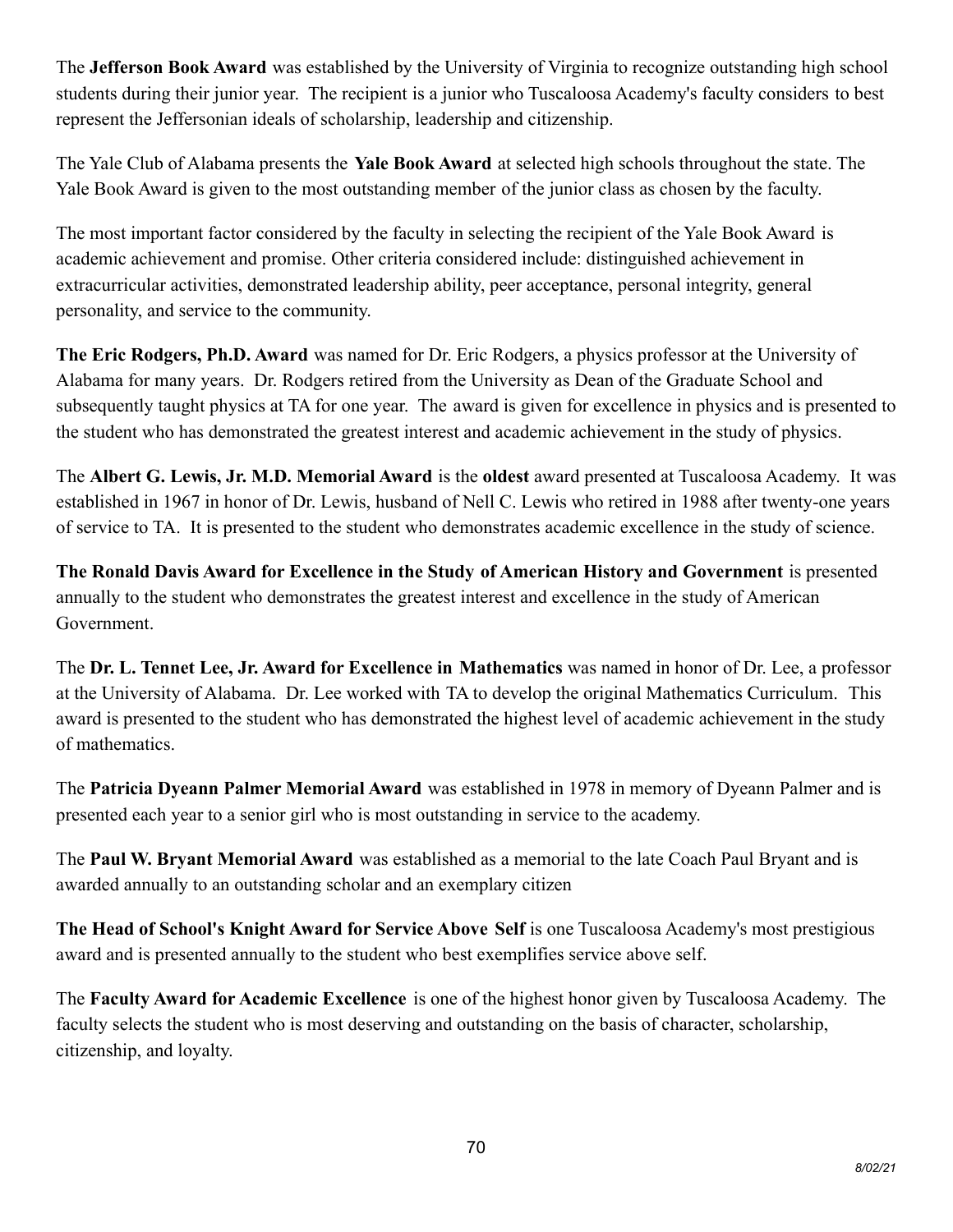### Honor Societies Information

#### National Honor Society

Per the 2021 academic school year, Tuscaloosa Academy will align the TA chapter of NHS with the national guidelines set forth by the National Honor Society. These changes ensure that students applying for membership with the NHS will receive all appropriate consideration and carry these honors into their post-graduate life.

The application and selection process is as follows: At the beginning of February, students' academic records are reviewed to determine those individuals who are scholastically eligible for membership with a cumulative GPA of 3.9. New students must also have completed at least one full academic semester at Tuscaloosa Academy to qualify for eligibility. This eligibility is offered to all 10th graders and any 11<sup>th</sup> and 12<sup>th</sup> graders not already inducted into NHS. Students who are eligible scholastically will be notified for further consideration for selection to the TA NHS chapter and will be asked to complete the candidate information form. The form outlines the candidates' accomplishments in areas of service and leadership.

Candidates have a two-week period to submit applications to the NHS faculty selection committee. This committee is made up of three teachers, the Upper School dean, and the school counselor. All faculty members can make comments on candidates to the selection committee, the faculty council. Anonymous comments will not be taken into consideration. The faculty council will meet throughout the school year to resolve issues of noncompliance to the NHS guidelines scholarship, character, and service. Students will be placed on one semester of membership probation if an infringement occurs. Only seniors in good standing will receive an honor cord.

The candidate form will be reviewed by the faculty council; the leadership, service, and character of all candidates will be reviewed carefully. Those candidates receiving a majority vote will be invited to be inducted into the TA NHS chapter. All candidates submitting an application form will be notified of the results of their review and potential selection.

The TA NHS chapter will initiate formal notification of all selected candidates and their parents to inform them in writing about the selection and the timing of the induction ceremony. Payment of membership fees, including an induction fee, will be required and charged to all students' account. If a student does not want to participate in the TA NHS chapter then a written refusal by the parent or student must be submitted within five days of the notification of the candidates' selection.

#### NATIONAL BETA CLUB (NBC)

The National Beta Club will follow the new induction procedures outlined in the National Honor Society section.

The application and selection process is as follows: At the beginning of February, students' academic records are reviewed to determine those individuals who are scholastically eligible for membership with a cumulative GPA of 3.4. New students must also have completed at least one full academic semester at Tuscaloosa Academy to qualify for eligibility. This eligibility is offered to all 10th graders and any 11<sup>th</sup> and 12<sup>th</sup> graders not already inducted into the National Beta Club. Students who are eligible scholastically will be notified for further consideration for selection to the TA chapter and will be asked to complete the candidate information form. The form outlines the candidates' accomplishments in areas of service and leadership.

Candidates have a two-week period to submit applications to the NBC faculty selection committee. This committee is made up of three teachers, the Upper School dean, and the school counselor. All faculty members can make comments on candidates to the selection committee, the faculty council. Anonymous comments will not be taken into consideration. The faculty council will meet throughout the school year to resolve issues of noncompliance to the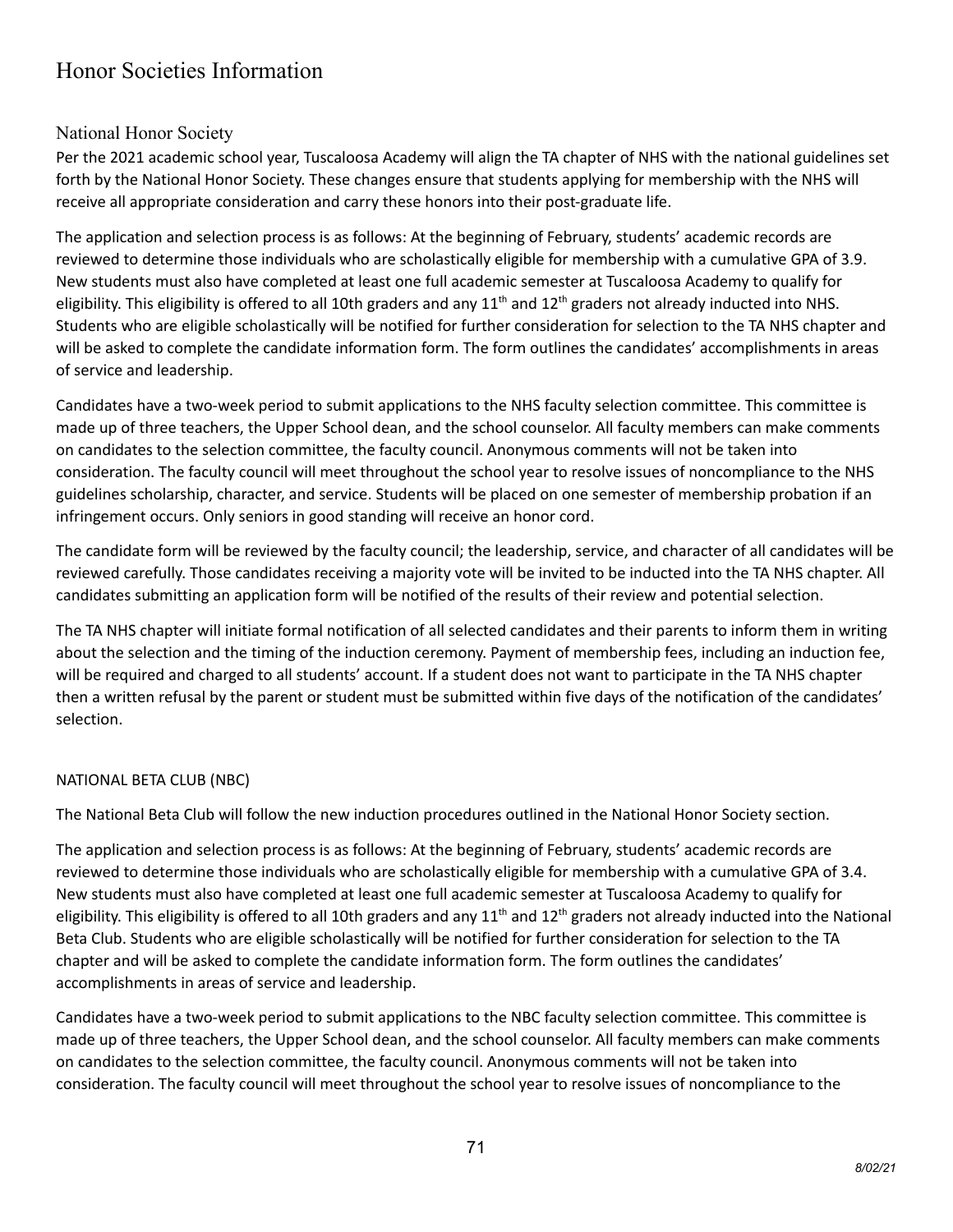National Beta Club guidelines of scholarship, character, and service. Students will be placed on one semester of membership probation if an infringement occurs. Only seniors in good standing will receive an honor cord.

The candidate form will be reviewed by the faculty council; the leadership, service, and character of all candidates will be reviewed carefully. Those candidates receiving a majority vote will be invited to be inducted into the TA chapter. All candidates submitting an application form will be notified of the results of their review and potential selection.

The TA NBC chapter will initiate formal notification of all selected candidates and their parents to inform them in writing about the selection and the timing of the induction ceremony. Payment of membership fees, including an induction fee, will be required and charged to all students' account. If a student does not want to participate in the TA NBC chapter then a written refusal by the parent or student must be submitted within five days of the notification of selection.

#### MU ALPHA THETA

Mu Alpha Theta is an honor society for students who excel in Mathematics. Students are eligible for induction after completion of Algebra II with Trigonometry. The GPA requirement is a 3.8 average for Algebra I, Geometry and Algebra ii with Trigonometry. Students must have completed at least one full academic semester at TA to qualify for eligibility. Honor cords are awarded to seniors in good standing who have completed Precalculus or an AP mathematics class.

#### QUILL AND SCROLL

Membership in Quill and Scroll is awarded to students who have shown outstanding achievement in publications, meet the academic requirements, and embody the eight principles of Quill and Scroll. The eight principles of Quill and Scroll include truth, learning, leadership, loyalty, initiative, integrity, judgement, and friendship.

Members of Quill and Scroll Honor Society must be chosen from students enrolled in the high school who, at the time of their recommendation, meet the following requirements:

- 1. *They must be of sophomore, junior or senior classification.*
- 2. *They must have the equivalent of a B grade average either for the year of their election (if they are a senior) or for the cumulative total of all high school work (if they are a sophomore or junior).*
- 3. *They must have done superior work in some phase of journalism or school media work. They may be staffers of a magazine, newspaper, yearbook, news organization, online site or radio/television station at the school, or one conducted by an external organization.*
- 4. *They must be recommended by the supervisor or by the committee governing the media.*
- 5. *They must be approved by the Quill and Scroll Executive Director.*

Per the 2021—2022 Quill and Scroll guidelines, when a candidate is recommended for membership, the student or the school journalism program pays a one-time initiation fee of \$25. The Society then provides the initiate with an official membership pin of their choice and a lifetime membership certificate.

#### Sociedad Honoraria Hispánica

The Sociedad Honoraria Hispánica is an honor society for students who have excelled in the study of Spanish. Students may apply for induction into the SHH after completing the first semester of Spanish 3 and must be at least a sophomore. Qualifications include having three consecutive semesters of honors (A+, A, A-) work in Spanish 2 or above and a demonstrated interest in the Spanish language and/or culture. Students must participate in SHH events (meetings, service projects, etc.) to be candidates for honor cords at graduation.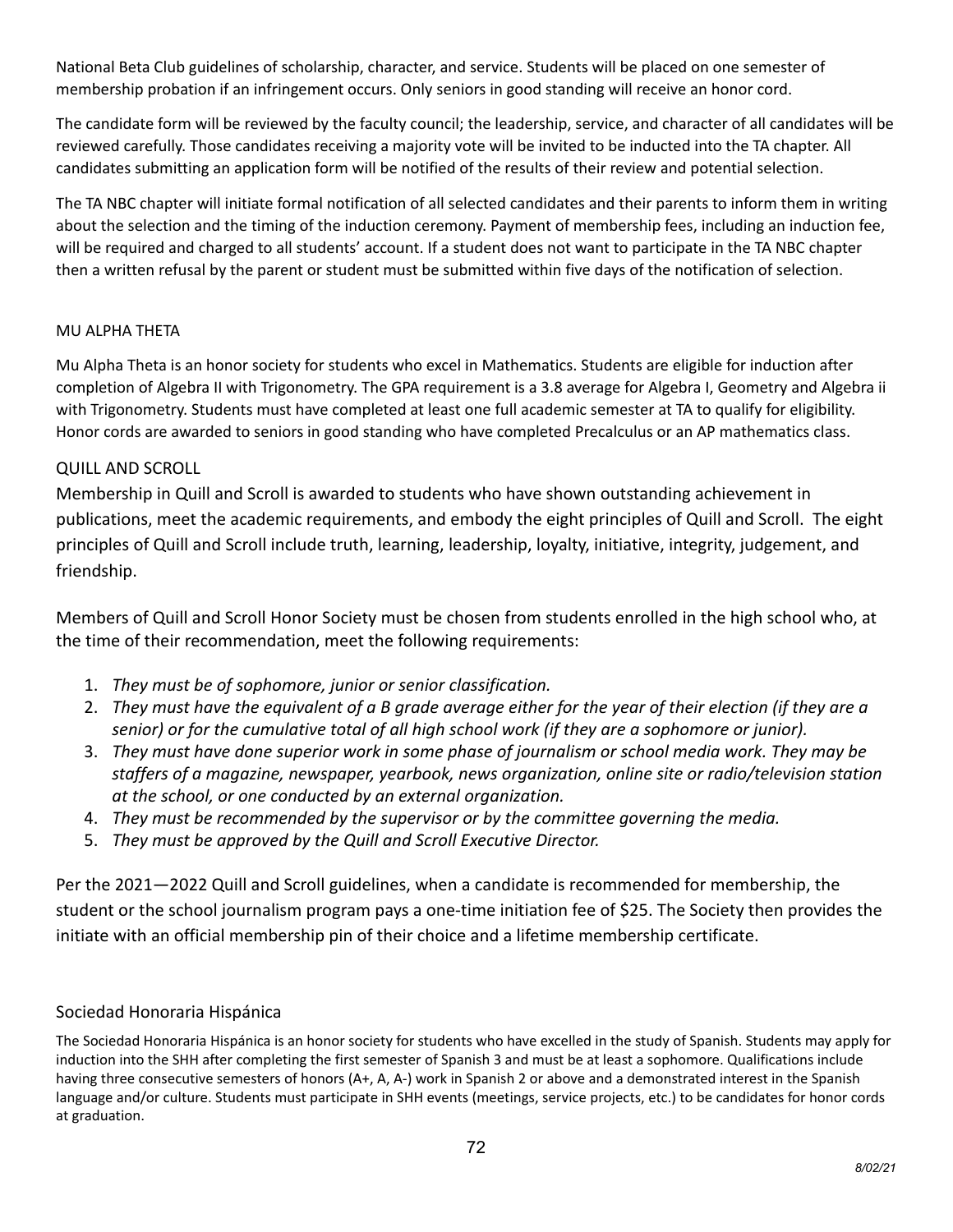#### SOCIETE HONORAIRE DE FRANCAIS

In order for a student to be eligible for Société Honoraire de Français, s/he must be enrolled in his or her fourth academic semester of French and in a year-long academic study of the language. The student must have an A- average or higher in French as well as their overall academic average, as determined by the first semester grades. No application for joining is required as students will be selected by the advisor according to his or her eligibility. In order to maintain enrollment in the SHF upon induction, a student must participate in a community/school service project as determined or approved by the honor society advisor, and maintain at least an A- average in French. Students are eligible to wear SHF cords at graduation as long as he or she is a member in good standing in the SHF.

#### GERMAN HONOR SOCIETY

The National German Honor Society is a society for students who have excelled in the study of German. Students may apply for induction into the NGHS after completing at least 3 semesters of German (including at least 1 full year at TA). Qualifications include having three consecutive semesters of honors (A+, A, A-) work in German, teacher endorsement, and a demonstrated interest in the German language and/or culture.

#### INTERNATIONAL THESPIAN SOCIETY

The International Thespian Society is a theatre honorary and service organization that seeks to honor student work in theatre and promote theatre arts in the school and greater community.

ITS allows for the induction of high school students attending ITS affiliated schools based on the quality and quantity of work in all realms of theatre. Points are earned from participation in productions (both onstage and backstage). Students who earn a minimum of 10 ITS Points during their 9th-12th grade years at TA are eligible for membership. Membership is maintained by earning a minimum of 5 ITS Points each subsequent year at TA and by participating in Troupe-sponsored activities and service projects.

#### NATIONAL COMPUTER SCIENCE HONOR SOCIETY

The purpose of the CSHS is the promotion and recognition of computer science scholarship among students in secondary institutions. It aims to do this by electing members on an honorary basis according to their proficiency in computer science and by engaging in activities designed to promote this dynamic field and scholarly development of its members.

## Leaving Campus

After a student arrives at school, he or she may not leave school grounds without permission from either the Front School Office, the Division Dean or the Head of School. Students who need to leave school early for acceptable reasons must:

- 1. Bring a note from a parent or guardian or email to the Front Office for approval and permission to leave.
- 2. Sign out in the attendance book in the Front Office.
- 3. Sign in upon returning to school and return directly to class.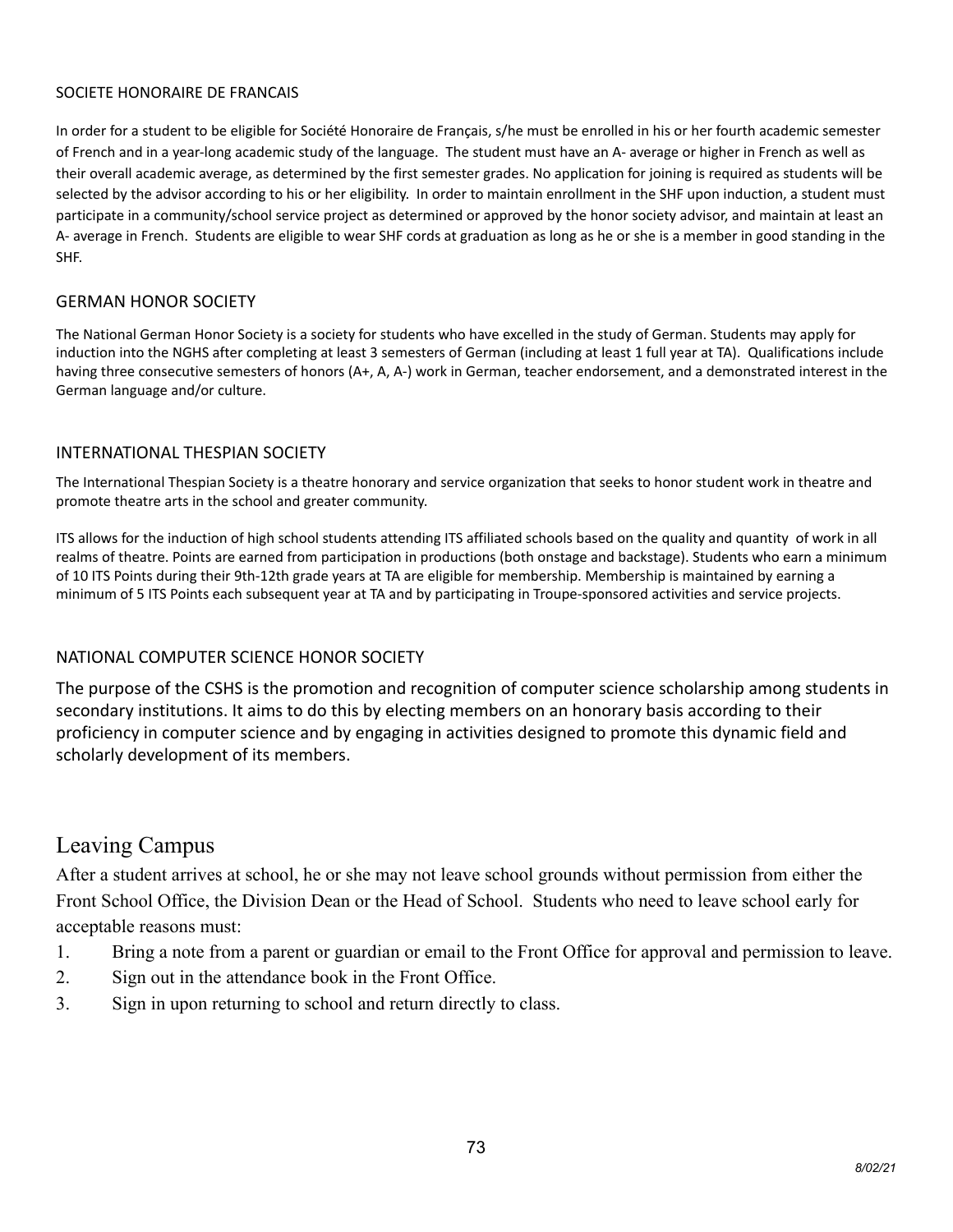# Lockers

Students may have an assigned locker in the Upper School building upon request. Book bags and backpacks too large for lockers are to be placed in appropriate areas. Due to fire codes, books bags are not to be left in the hallways.

# Student Government Association

SGA plans activities relating to the student body and acts as a liaison between students, faculty, and administration. The SGA is instrumental in bringing about greater student participation in the academic and social affairs of the school.

All students of Upper School are represented in the SGA by two class representatives and the following officers: President; Vice-president; Secretary; Treasurer; and Public Affairs Officer, and individual Class Presidents grades 9-12.

Students running for SGA office must have turned in an enrollment contract for the upcoming school year.

# Study Hall

A study hall is designed to provide an environment to assist students in achieving academic success. It is still considered a class and students are expected to be present and on-time for study hall. Attendance will be taken as in a regular class. Students must bring academic work or reading to the study hall and engage in the work for the entire period. Research may be conducted, and students may seek available teachers for additional help only when a faculty member has given permission for such work before the beginning of the study hall period. As in every class, the faculty member proctoring the study hall may have specific expectations. Students who fail to adhere to the guidelines and create disturbances will be referred to the administration for disciplinary action.

## **All 9th , 10th , and 11th grade students must attend study hall.**

Students are required to attend a proctored study hall when the previous quarter's academic GPA is below 2.0 in any class and/or the student received a course semester grade of C- or below.

# **Textbooks**

Textbooks required for each grade in the Upper School (including ISBN numbers) are listed on the website under the PARENTS Tab. Parents should consult the list and make arrangements for textbooks for the academic year in one of the following ways:

Using the ISBN numbers for required textbooks which are listed on the website, parents may buy used or new books from various online book vendors.

## Valedictorian

The Valedictorian of the graduating class is the student with the highest cumulative grade point average. In order to be named Valedictorian, a student must have been at Tuscaloosa Academy for at least two years and must be taking a full load of classes, which is considered to be five academic classes. However, a student taking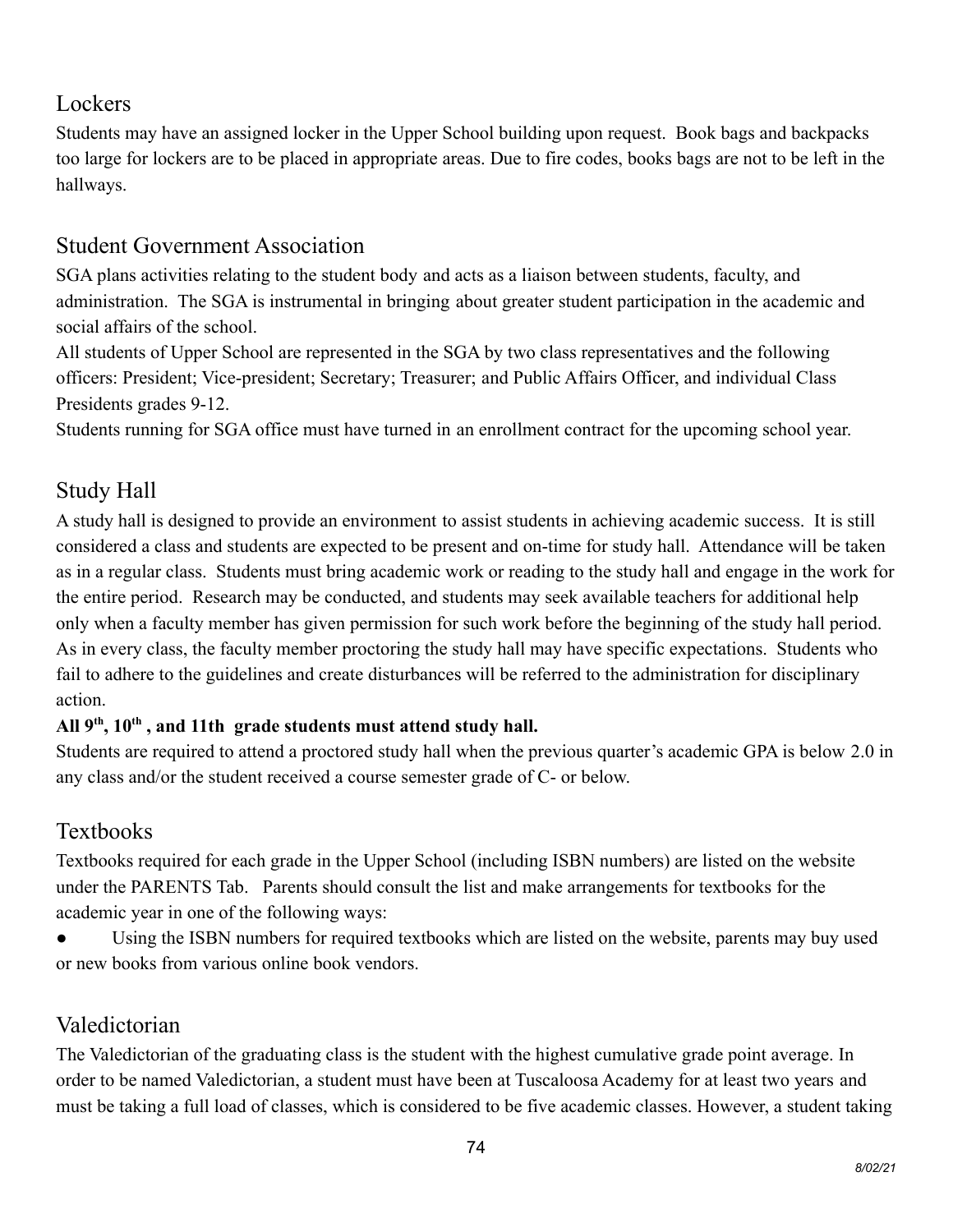at least three Advanced Placement courses may be considered to be taking a full load if he or she may be enrolled in only four academic courses.

# Student Behavior and Standards

#### Dress Code

The Tuscaloosa Academy Dress Code is designed to promote a focused learning environment consistent with the mission of the School and to maintain proper order and discipline. Appropriately-sized, modest dressing that contributes to a respectful environment at Tuscaloosa Academy is required at all times. Clothing should not cause distractions or disruptions in the classroom or on campus. Neat, clean, and appropriate grooming is expected of all students. *A distraction is defined as an appearance that draws attention to the individual at the expense of the learning environment.*

The Dress Code is reviewed and updated annually by School administration. Compliance with the Dress Code is an essential part of each parent's and each student's responsibility to the School community. All questions concerning the Dress Code are directed to Deans whose judgment is final. Repeated failure to comply with the Dress Code will result in disciplinary action.

Students who are dressed inappropriately may be asked to call home for a change of clothing.

*What Is Appropriate*

Upper School Code

Monday-Thursday

Boys: Collared shirts, shorts, jeans, or slacks. *T-shirts, including TA T-shirts, are not allowed except on Friday.* Shorts for boys are allowed year round.

Girls: Dresses or skirts, slacks, jeans, shorts, capris with collared shirts or other appropriate tops. Girls may wear knit tops including classic Tees, *but casual T-shirts, including TA T-shirts, are not allowed except on Friday.*

#### **Friday**

Students also may choose to wear TA T-shirts \*\*\*. Girls may wear yoga pants with appropriate length shirts. Please note: Friday is **not a dress down-day.** T-shirts will not display any graphics or wording that promotes alcohol, drug use, tobacco, or be offensive to other people.

*Not Permitted*

I. General

- sleepwear worn as outerwear
- spandex and other extremely tight-fitting clothing
- torn, ragged, unhemmed, dirty, or unkempt clothing
- transparent clothing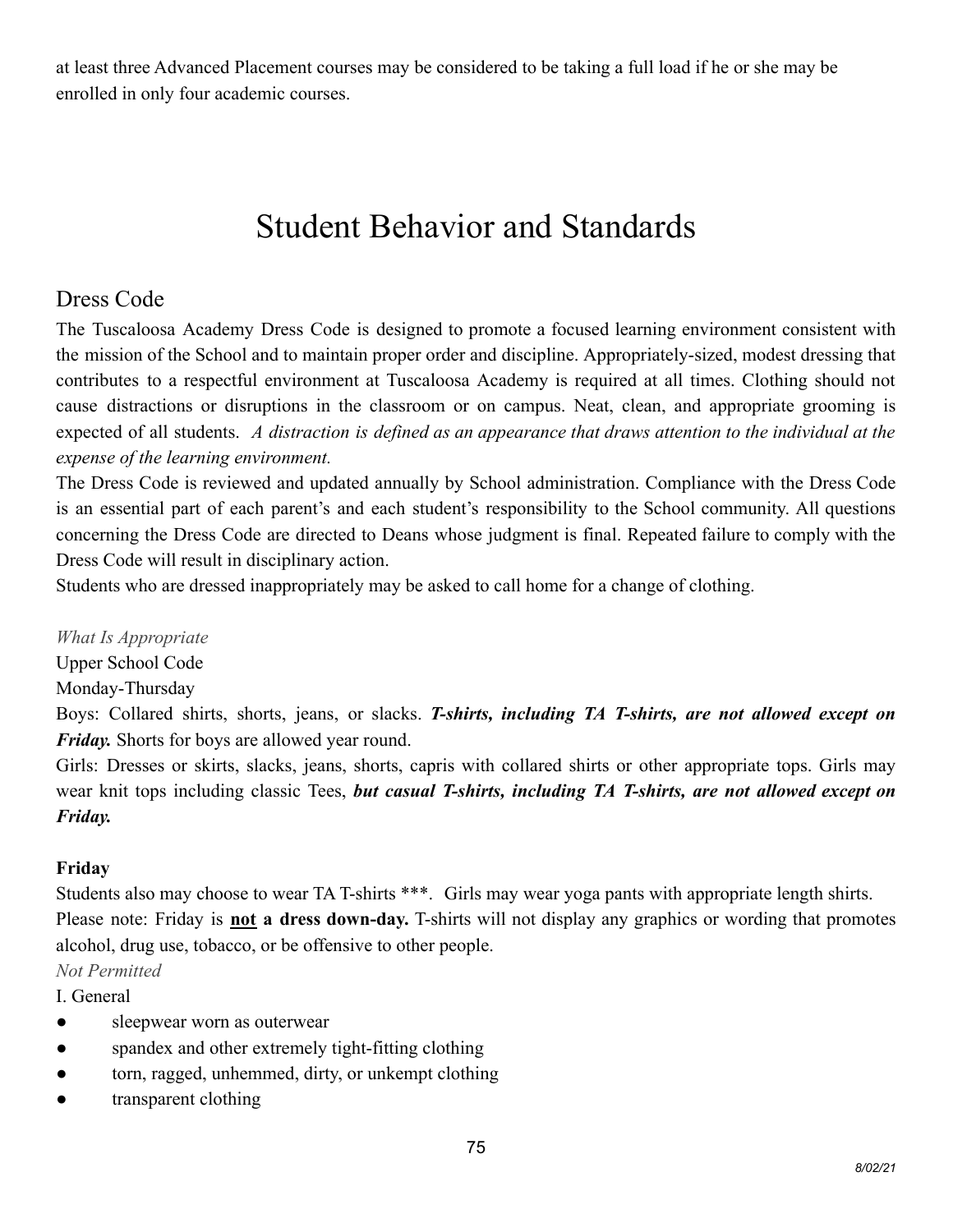- underwear worn as outerwear
- wind suits and other designated athletic wear.
- II. Hair and Body

● extreme hairstyles (length, color, stripes, spikes, designs, unnatural coloring or highlighting, hair treatment deemed inappropriate by School administration)

- Hair should be well groomed and not distracting.
- Students are expected to be well groomed and NOT have excessive facial hair.

III. Outerwear

- that which promotes tobacco, alcohol, or drug use
- inappropriate messages or offensive language

IV. Pants/Shorts/Skirts

- athletic shorts
- cutoffs/extremely ripped/holes
- skirts or shorts shorter than 5 inches above knee
- sweatpants/wind suits

V. Shirts/Tops

- back or midriff exposure
- crop tops, halters, tank tops, strapless or spaghetti strap dresses or tops, or any top revealing cleavage
- white t-shirts designed to be worn as underwear
- casual T-shirts, including TA t-shirts, except on Friday.

# Honor Code

Students enrolled in Tuscaloosa Academy are expected to abide by the letter and the spirit of the Honor Code. The goals of the Honor Code include, but are not necessarily limited by the following:

1. To support, in individual students, the further development of integrity, responsibility, and accountability in both academic and personal matters

- 2. To instill a loyalty to Tuscaloosa Academy in the student body as a whole
- 3. To assist in maintaining a high ethical climate in all the Divisions
- 4. To ensure that a student's work be his or her own and not that of another person and
- 5. To instill in students a constant awareness of the ramifications of their actions and the need not to place themselves in questionable situations or in circumstances which connote dishonest or unlawful actions.

Students are requested to abide by the following pledge as a personal commitment to the honor, integrity and high standards of the School:

- 1. I shall be honest in all matters regarding the life of the School. My word may always be trusted.
- 2. The work that I present will always be my own.
- 3. I shall not seek unfair advantage over my fellow students by cheating or by plagiarizing.

Even without being required to sign the pledges set forth in the Honor Code, the School expects each student to abide by and support the Honor Code not only for himself or herself, but also for each classmate. Ignorance of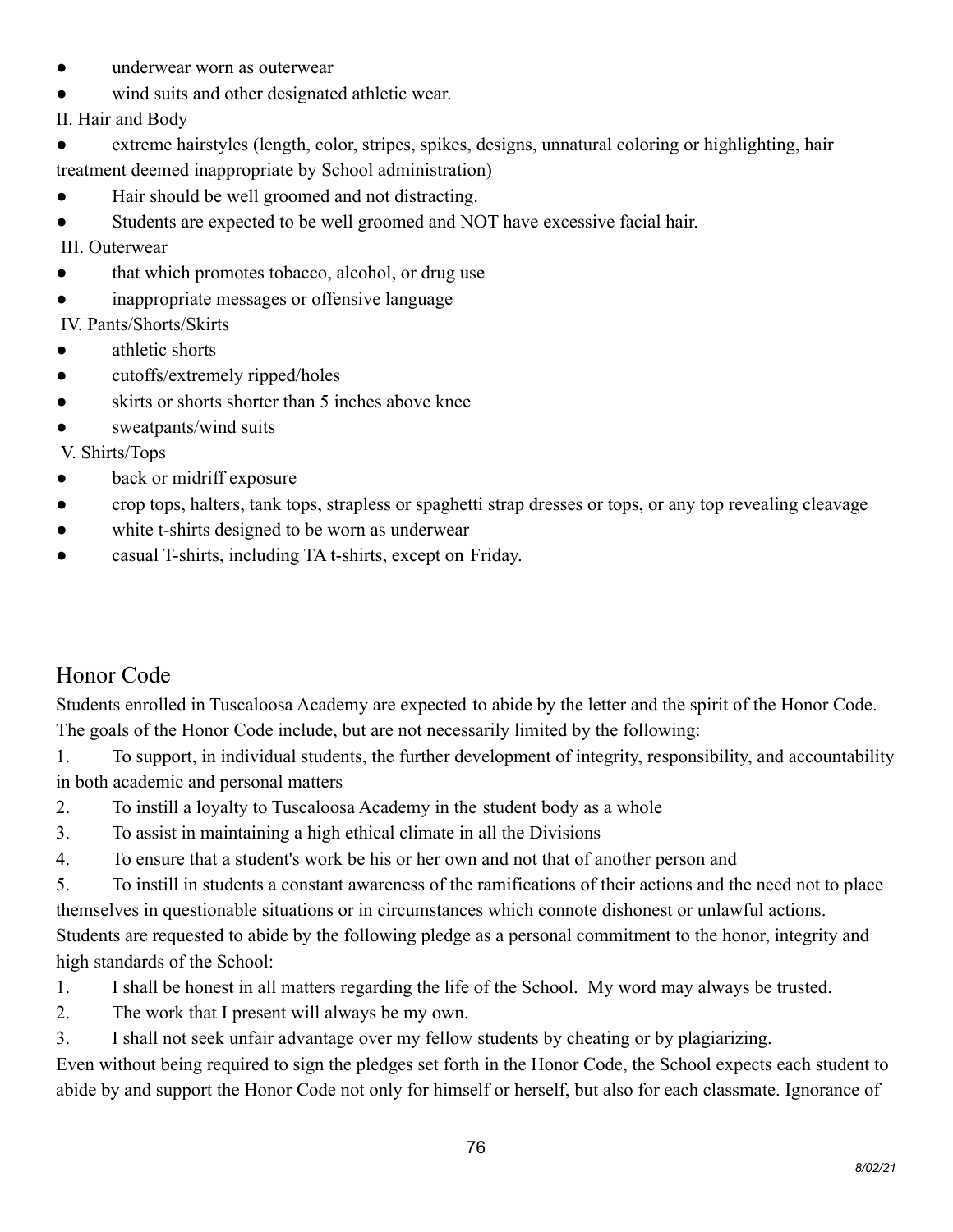the Honor Code is not an excuse for a violation. The Tuscaloosa Academy Honor Code is broken on any occasion when a student is involved in lying, cheating, stealing, or plagiarism.

#### *DISCIPLINE*

Student discipline is essential and allows the student to reach his or her full potential in and outside the classroom. Tuscaloosa Academy believes in providing a safe and productive environment to promote positive learning and development. The school has developed behavior rules and regulations to foster that environment. Consistent, flexible, and fair enforcement of these rules and regulations is paramount as is an environment of mutual respect between staff and students. The foundation of the disciplinary code is the Golden Rule, with kindness and thoughtfulness as the guiding precepts of TA: "Do unto others as you would have them do unto you."

# General Rules of Behavior

Rules in and out of the classroom are very important and are established to encourage positive behavior and good manners. It will be considered a violation if a student performs any of the following on school property or at a school sponsored event:

- 1. Acts not in accordance with the laws of Alabama and/or the United States.
- 2. Acts that damage school property and/or another's individual property. In a case of defacing or destroying property, the guilty student will be held responsible for full financial repair and restoration.
- 3. Acts that jeopardize the student's and/or another's safety (i.e. fighting).
- 4. Acts that are detrimental to the student's and/or another's education.
- 5. Acts that are considered disrespectful to teachers, administrators, staff, or visitors.
- 6. Acts that are disruptive in class to teachers, visitors, or other students.
- 7. Acts of abusive or profane language on the school campus or at school sponsored events.
- 8. Acts that use any electronic communication device to harass, intimidate or bully, also known as cyber bullying.

Students are expected to conduct themselves as ladies and gentlemen during the school day, while on school vehicles, and while participating in school sponsored events. Courteous, appropriate behavior should be the norm at all times. The following regulations are established to encourage positive behavior and good manners:

- 1. All students are expected to help maintain the physical appearance and well- being of the school.
- 2. Behavior detrimental to school property is not permitted.
- 3. Inappropriate display of affection does not have a place at school during the academic day or while students are involved as participants in school sponsored programs. These actions include embracing, hugging, kissing, etc.
- 4. Skateboards, scooters, roller blades, bicycles, or any kind of motorized vehicle, are not to be operated on school walkways or in school buildings.
- 5. Cell phones and other portable media devices are not allowed to be used in regular classrooms unless authorized by the present teacher.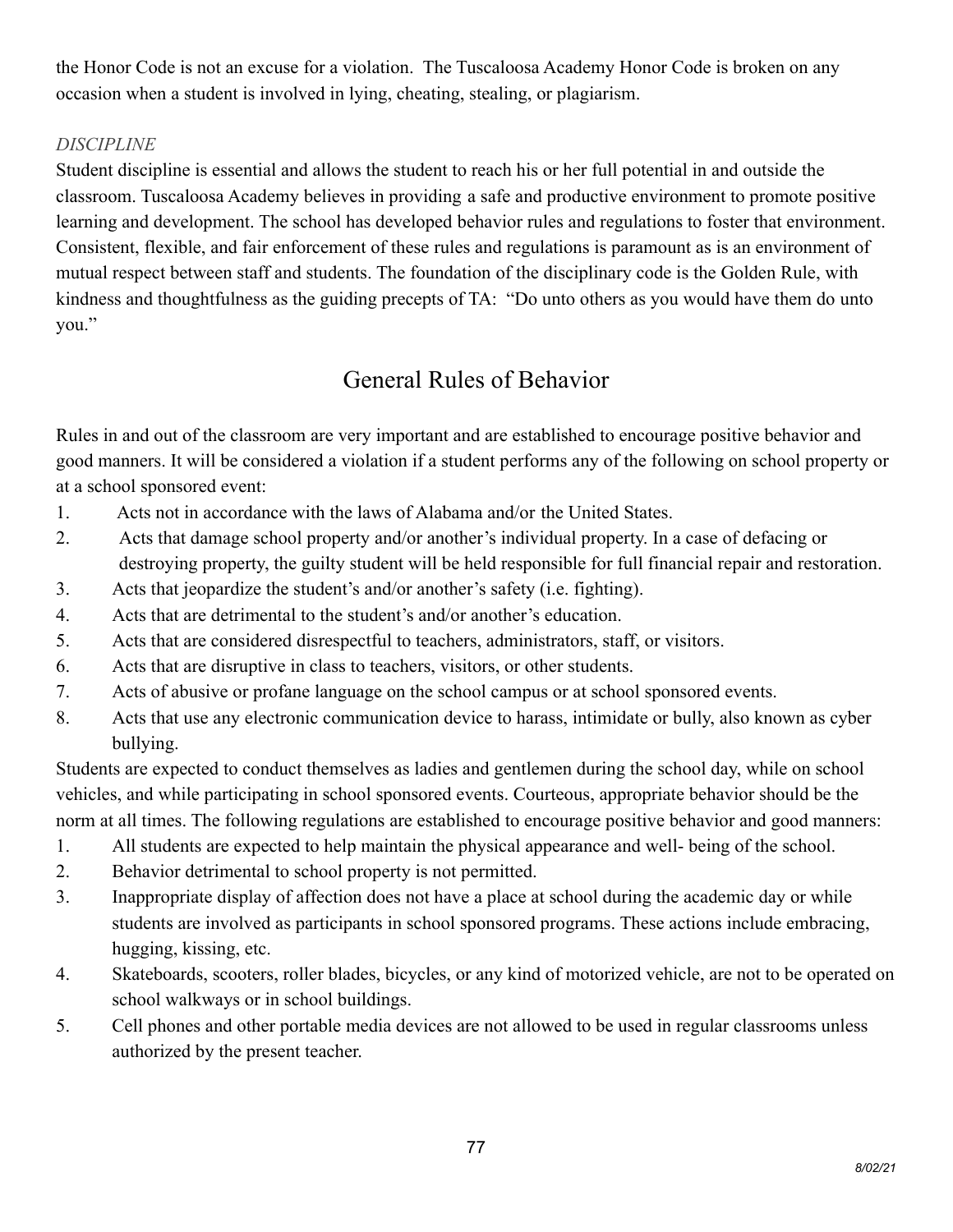# Off-Campus Behavior

A School sponsored event or activity includes lunch, any trip, party, tour, game, or contest which is offered as an integral part of the School's curricular or extracurricular offerings, including but not limited to academic, artistic, musical or athletic events, whether on or off the school campus, and field trips or class trips. When engaged in off-campus school-sponsored events or activities, students are subject to the same disciplinary procedures as if they were attending on-campus activities. While a student is off TA campus and is not engaged in a School sponsored activity or event, the student is not under the authority of the School. However, all students should realize that they and their school are judged and esteemed by their behavior. If at any time the Head of School is made aware or becomes aware of any off-campus behavior by a student which would be a violation of the Disciplinary Code or the laws of the State of Alabama, the Head of School may hold a compulsory and mandatory meeting with the student and such student's parents regarding the infraction and consequences.

## Detention/Loss of Privileges

Detention and/or a loss of privileges will be required of students who do not comply with Upper School expectations. If a student earns six (6) referrals/demerits, then the student will be required to attend a lunch or afternoon detention on a date determined by the Upper School Dean. Students may also be compelled to attend morning detention in the cases of other disciplinary matters. Students required to attend afternoon detention will not be permitted to attend extracurricular activities at that time. In other cases, a temporary loss of privilege(s) may be required to serve as a consequence for not complying with the set expectations. Parents will be notified by the Upper School Dean.

## Suspension

Suspensions in the Upper School will usually be off campus. However, students receiving *on-campus suspensions* will sit in an assigned area for the duration of the suspension. During the term of suspension, the student will have no visitors, free break time, or any extracurricular activity. A faculty member or administrative personnel will accompany students in suspension if they leave the assigned area. Each teacher will send the student's daily assignment, quiz, or test to the Dean of the Upper School for delivery to the student. The student shall complete such assignments during the normal class time and return the same to the Dean of the Upper School, as appropriate, for delivery to the teacher.

#### *OFF-CAMPUS SUSPENSION*

Result from infractions of any General Rule of Expectations such as bullying, fighting, possession of a controlled substance. Off campus suspensions WILL result in no credit (zeroes) for all missed work the day of the suspension.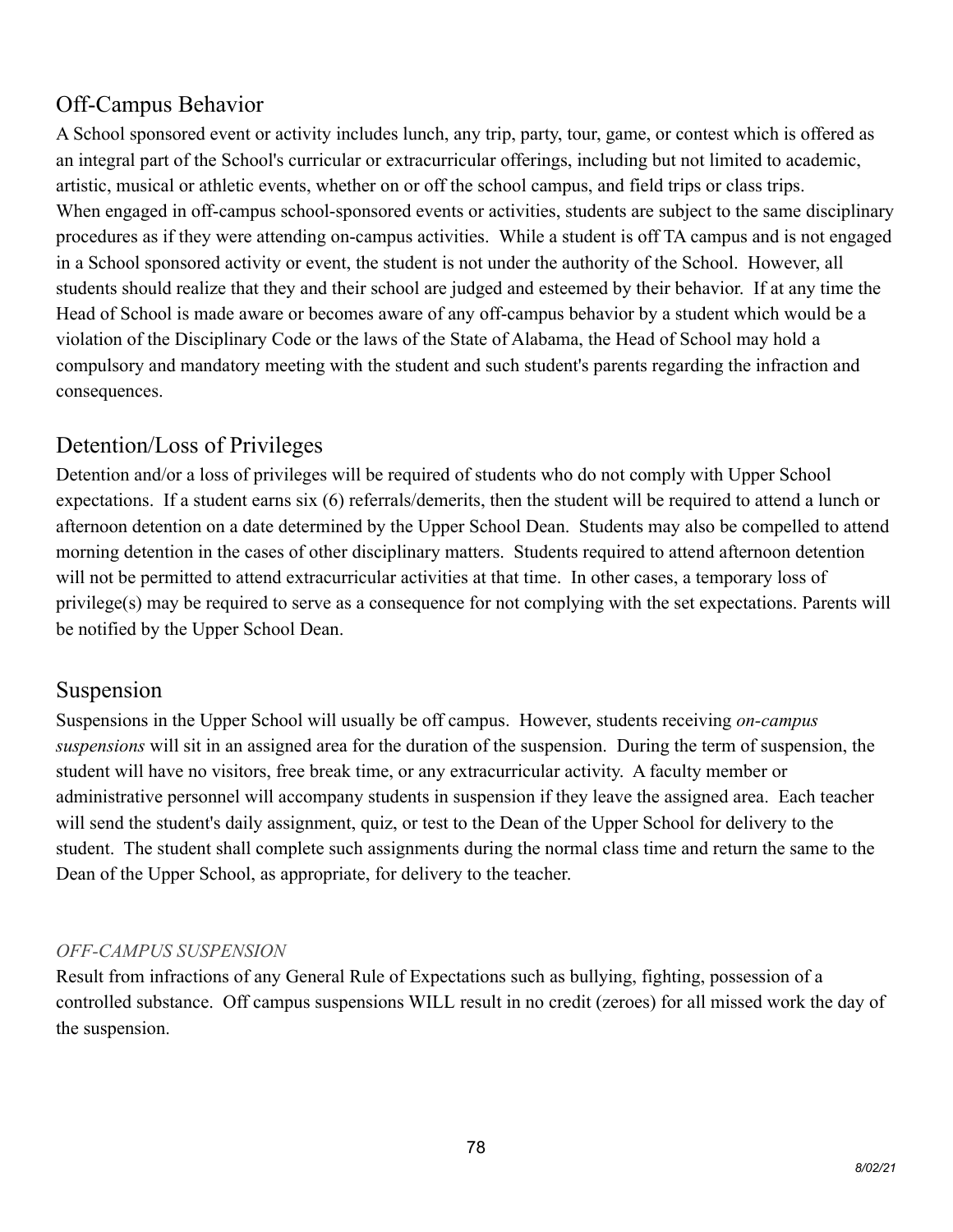#### *SOCIAL SUSPENSION*

At times, social inactivity is imposed on a student for a predetermined period of time. This is often done in conjunction with suspension for severe offenses. Social inactivity means that a student may not participate in or attend any school activity other than those directly related to his own academic class work.

## Expulsion

Expulsion from Tuscaloosa Academy is a very serious matter. It results due to extreme or repeated violations of Tuscaloosa Academy rules. All decisions regarding expulsion will be made by the Head of School in conjunction with recommendations from the administrative team.

# ACADEMICS

TA offers a rigorous, college preparatory curriculum with demanding standards. At the same time, the academic program is designed to respond to the individual needs and interests of students. Course offerings are continually under review and updated annually in order to meet student needs and interests and to ensure the inclusion of new skills and concepts.

## Upper School Grading Scale - Classes Coded "US"

| Number Grade |               | Letter Grade Quality Point |
|--------------|---------------|----------------------------|
| 96.5-100     | $A+$          | 4.200                      |
| 89.5-96.4    | A             | 4.000                      |
| 86.5-89.4    | $B+$          | 3.200                      |
| 79.5-86.4    | B             | 3.000                      |
| 76 5-79 4    | $C+$          | 2.200                      |
| 69.5-76.4    | $\mathcal{C}$ | 2.000                      |
| 66.5-69.4    | $D+$          | 1.200                      |
| 59.5-66.4    | D             | 1.000                      |
| Below 594    | F             | 0.000                      |

## Upper School Grading Scale - Classes Coded "CP"

| Number Grade |      | <b>Letter Grade Quality Point</b> |
|--------------|------|-----------------------------------|
| 96.5-100     | $A+$ | 4830                              |
| 92.5-96.4    | A    | 4.500                             |
| 89 5-92 4    | А-   | 4 1 7 0                           |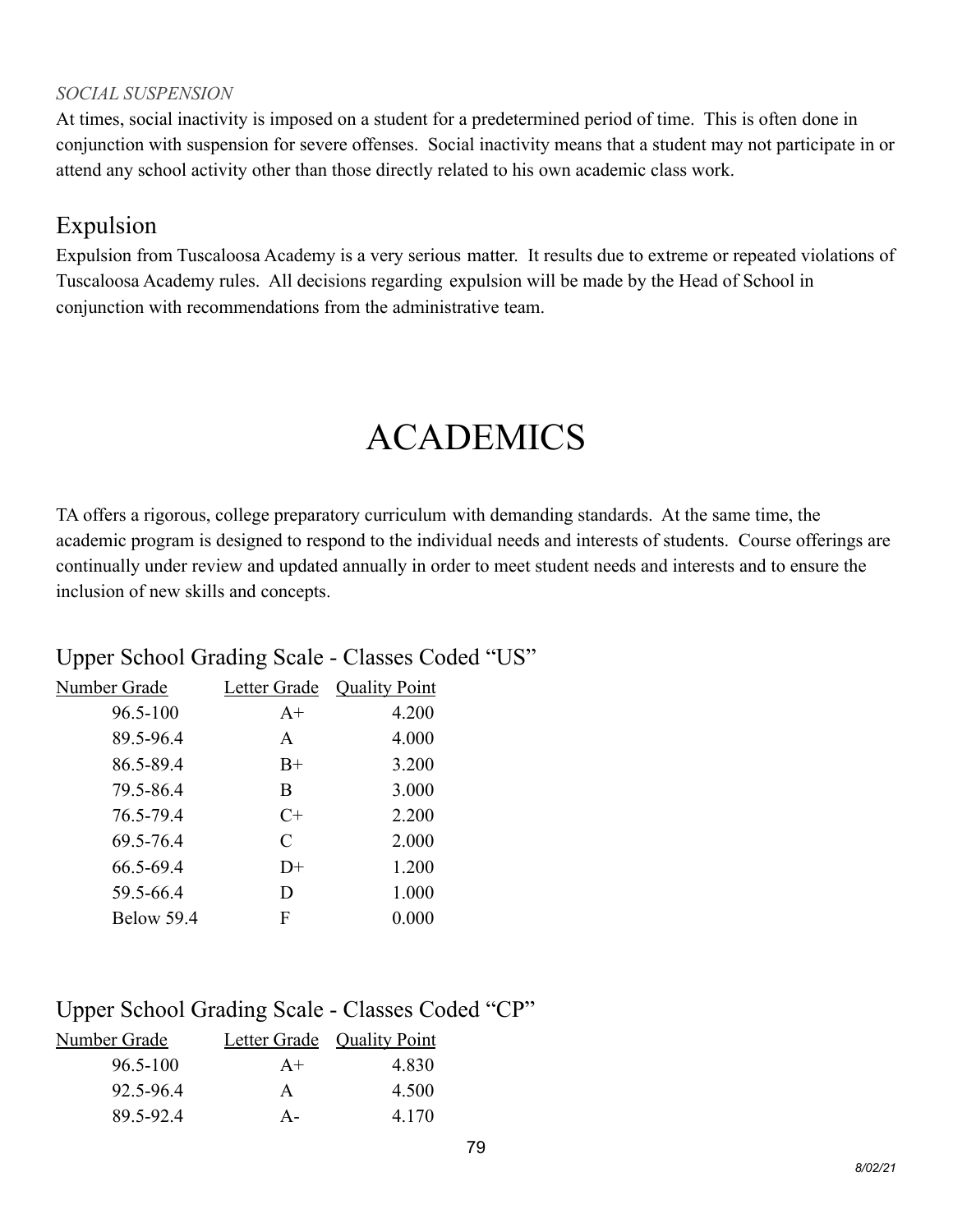| $B+$  | 3.830 |
|-------|-------|
| B     | 3.500 |
| $B -$ | 3.170 |
| $C+$  | 2.830 |
| C     | 2.500 |
| $C$ - | 2.17  |
| $D+$  | 1.830 |
| D     | 1.500 |
| $D-$  | 1.170 |
| F     | 0.000 |
|       |       |

## Upper School Grading Scale - Classes Coded "AP"

| <u>Number Grade</u> | Letter Grade | <b>Quality Point</b> |
|---------------------|--------------|----------------------|
| 96.5-100            | $A+$         | 5.330                |
| 92.5-96.4           | A            | 5.000                |
| 89.5-92.4           | $A -$        | 4.670                |
| 86.5-89.4           | $B+$         | 4.330                |
| 82.5-86.4           | B            | 4.000                |
| 79.5-82.4           | $B-$         | 3.670                |
| 76.5-79.4           | C+           | 3.330                |
| 72.5.5-76.4         | C            | 3.000                |
| 69.5-72.4           | $C-$         | 2.670                |
| 66.5-69.4           | $D+$         | 2.330                |
| 62.5-66.4           | D            | 2.000                |
| 59.5-62.4           | D-           | 1.670                |
| Below 59.4          | F            | 0.000                |

## Weighting

Starting with the class of 24', only the following classes will receive a credit 'bump': AP and Early College courses get a 1.0 "bump," Physics, Level 3 language and above, PreCalculus receive a 0.5 "bump."

## Advanced Placement

Advanced Placement courses are college level classes. Therefore, most AP classes are offered in the junior and senior years. A national exam is given in May in each AP class, and colleges may give credit to the student based on this exam. Note that Tuscaloosa Academy students enrolled in AP courses are required to take the exam in May of the course's academic year. Tuscaloosa Academy weights the grade earned in AP courses. See the College Counselor for more information. Since the AP courses are very difficult, students will have demonstrated ability to complete AP Level work.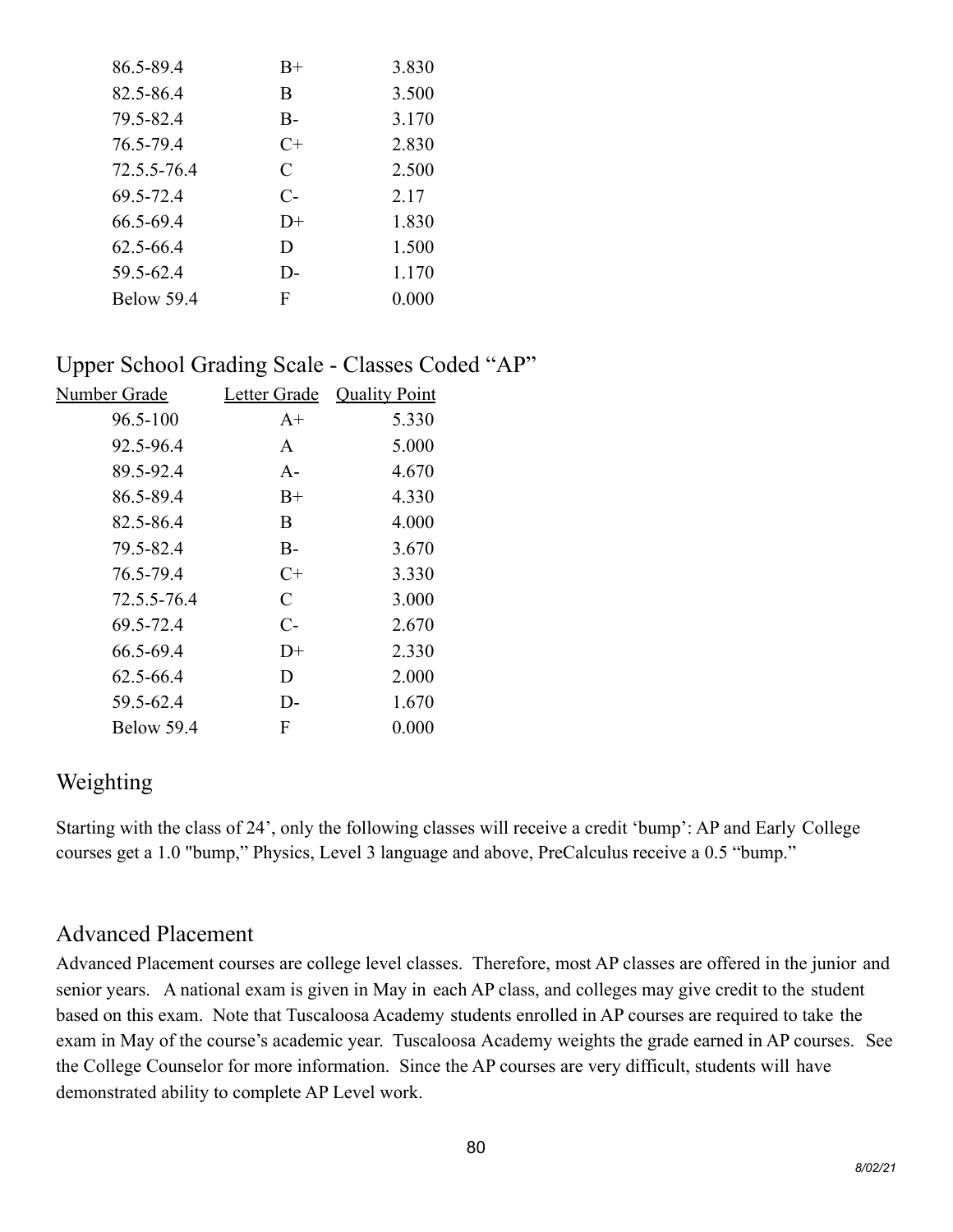# Curriculum

The course of study at Tuscaloosa Academy is a college preparatory, liberal arts program designed to expose students to a broad range of academic disciplines. Traditional in nature, our curriculum offers courses which meet the admission requirements of most four-year colleges and universities in the United States. Tuscaloosa Academy requires that a student earn a minimum of 26 academic credits for graduation. Credits must be earned in grades 9 – 12. The minimum course load in any semester is five academic courses. The academic year is divided into four quarters with mid-year examinations in December and final exams in May.

| English                   | 4 credits (Including English I-IV)                                                         |
|---------------------------|--------------------------------------------------------------------------------------------|
| <b>History</b>            | 4 credits                                                                                  |
| Science                   | 4 credits (Including Biology and Chemistry)                                                |
| Mathematics               | 4 credits (Including Algebra I, II, and Geometry)                                          |
| Foreign Language          | 3 credits (2 consecutive levels and 1 intro. level is acceptable) Class $22^{\circ} \& 23$ |
|                           | 2 credits-all classes after '23                                                            |
| Elective                  | 3 credits                                                                                  |
| <b>Computer Science</b>   | 1 credit                                                                                   |
| Speech                    | .5 credit                                                                                  |
| Health                    | .5 credit                                                                                  |
| <b>Physical Education</b> | 1 credit                                                                                   |
| Fine Arts                 | 1 credit                                                                                   |
| Total                     | 26 units                                                                                   |

# Advanced Diploma

Starting with the class of 24', students receiving an Advanced Diploma will graduate with a medallion at graduation and will have this honor noted on the program. The criteria for the Advanced Diploma requires that a student take a minimum of 5 AP / Early College classes. A minimum of 3 AP classes is required, with at least one AP class in humanities (history, English, language) and one AP class in STEM (math, science, computer). Two of the five required classes may be Early College classes, although they may opt to forgo Early College and take 5 AP classes instead. Additionally, they must complete three consecutive years of the same language in Upper School, have a minimum cumulative GPA of 3.0 at graduation; complete all 26 credit, and complete the required 20 hours per year community service

## Dropping or Adding Courses

Students have 2 weeks (10 school days) to drop or add a class. **AP courses may be dropped after 4 weeks but cannot be added after the initial two-week period.** Any course dropped after the drop/add period may result in an academic corrected notation on the student's transcript. For seniors, a corrected transcript noting any courses dropped or added will be sent to all colleges and universities holding active applications.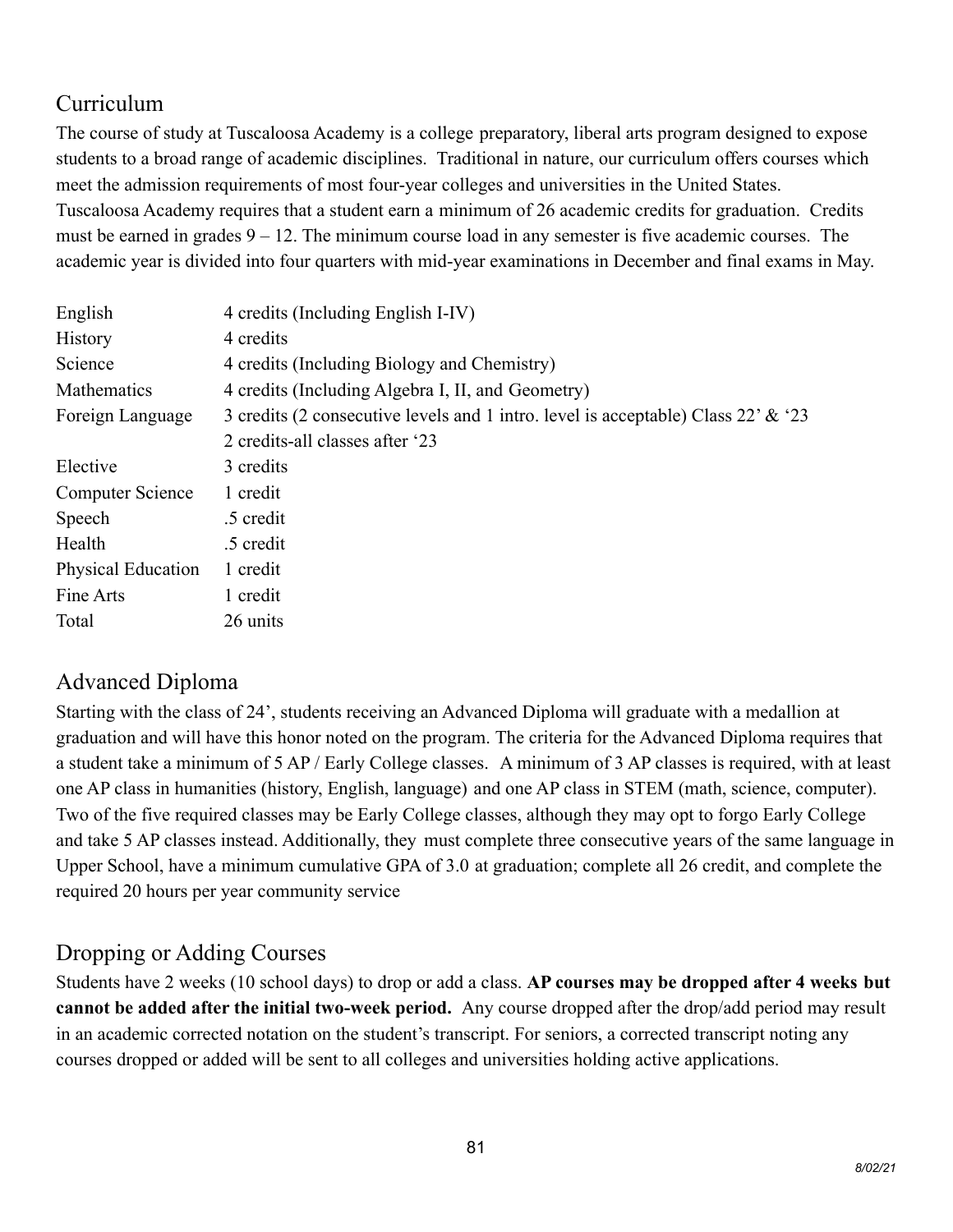## Exams

Upper School students will take exams in December and May. These exams count for 20% of the overall final semester grade.

*Exemptions:* Seniors are exempt from taking the December exams if they have a minimum first semester average of a 90 A. Seniors are exempt from all non-AP Spring exams.

## Missing or Late Assignments

Students who miss classes due to a planned trip **must** secure their assignments before leaving school. Work is due the day they return unless other arrangements are made with the teachers. Dates for taking missed tests will be determined by the teacher. If this process is not followed, the students, at the discretion of the teacher and Upper School Dean, may not be allowed to make up the work for full credit.

If a student unexpectedly misses classes due to illness or another reason, on the day he/she returns, arrangements must be made with each teacher to make up the work in a reasonable time.

## Probation for Academic Progress

Students must maintain a minimum average (2.0 GPA) in ALL academic courses and be making adequate progress toward meeting academic and graduation requirements at the end of each semester. Any student not meeting these standards will be placed on academic probation. Students will remain on academic probation until the end of the academic year when his or her performance will be evaluated, and the administration will determine further actions, including removal from probation, further sanctions, and possible expulsion.

# Counseling and Guidance

Everything we do at Tuscaloosa Academy is directed toward our mission statement. A significant phrase included in that statement is "college preparatory." This does not mean simply college admission -- but embodies our goal that our students successfully choose, attend, and complete an undergraduate degree at an appropriate college or university. The counselor meets regularly with students and families in order to individualize the college search process. The college counselor attends both national and regional conferences in order to be familiar with the most current issues and changes in college admissions, and maintains strong relationships with colleges and universities throughout the state and nation. Our careful counseling program aims to assist students in choosing schools appropriate to their goals and interests. Parents are encouraged to arrange for personal conferences as needed.

# Student Organizations and Activities

## *ATHLETICS*

The athletic program emphasizes personal improvement, effort, and the value of competition. Students learn the importance of hard work, respect, leadership, good sportsmanship, and personal accountability in practice and competition. These character-building traits ensure better athletes, better students, and better citizens.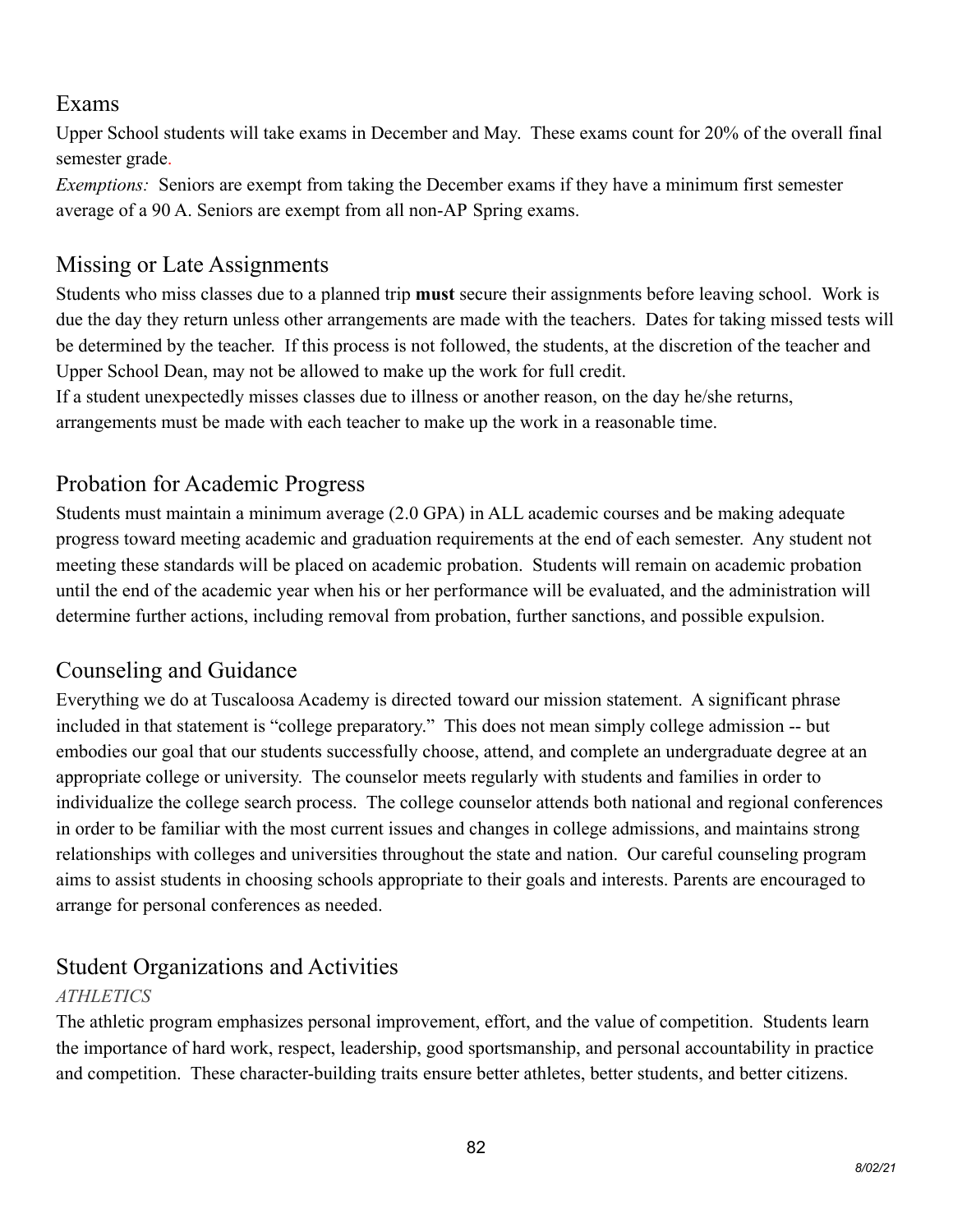#### *Fall Sports*

Junior Varsity Boys Football Junior Varsity Cheerleading Boys and Girls Cross Country Junior Varsity Girls Volleyball

#### *Winter Sports*

Junior Varsity Boys Basketball Junior Varsity Girls Basketball Junior Varsity Cheerleading

#### *Spring Sports*

Junior Varsity Boys Baseball Junior Varsity Girls Softball Junior Varsity Boys Soccer Junior Varsity Girls Soccer Boys and Girls Tennis Boys and Girls Track Boys and Girls Golf

#### *Clubs & Organizations*

| Mrs. Newton and Mrs. Lowery |
|-----------------------------|
| Mr. Noatch and Ms. Pruitt   |
| Mrs. McNeal                 |
| Mrs. Outlaw                 |
| Mr. Barr                    |
| Mrs. Lowery                 |
| Mrs. Lowery                 |
| Mrs. Lowery                 |
| Ms. Pruitt                  |
| Ms. Pruitt                  |
| Mrs, Cates                  |
| Ms. Mojica                  |
|                             |

Students or teachers wishing to start up a new club must present a proposal for approval to the Upper School Dean. Proposal forms may be obtained from the Upper School Dean.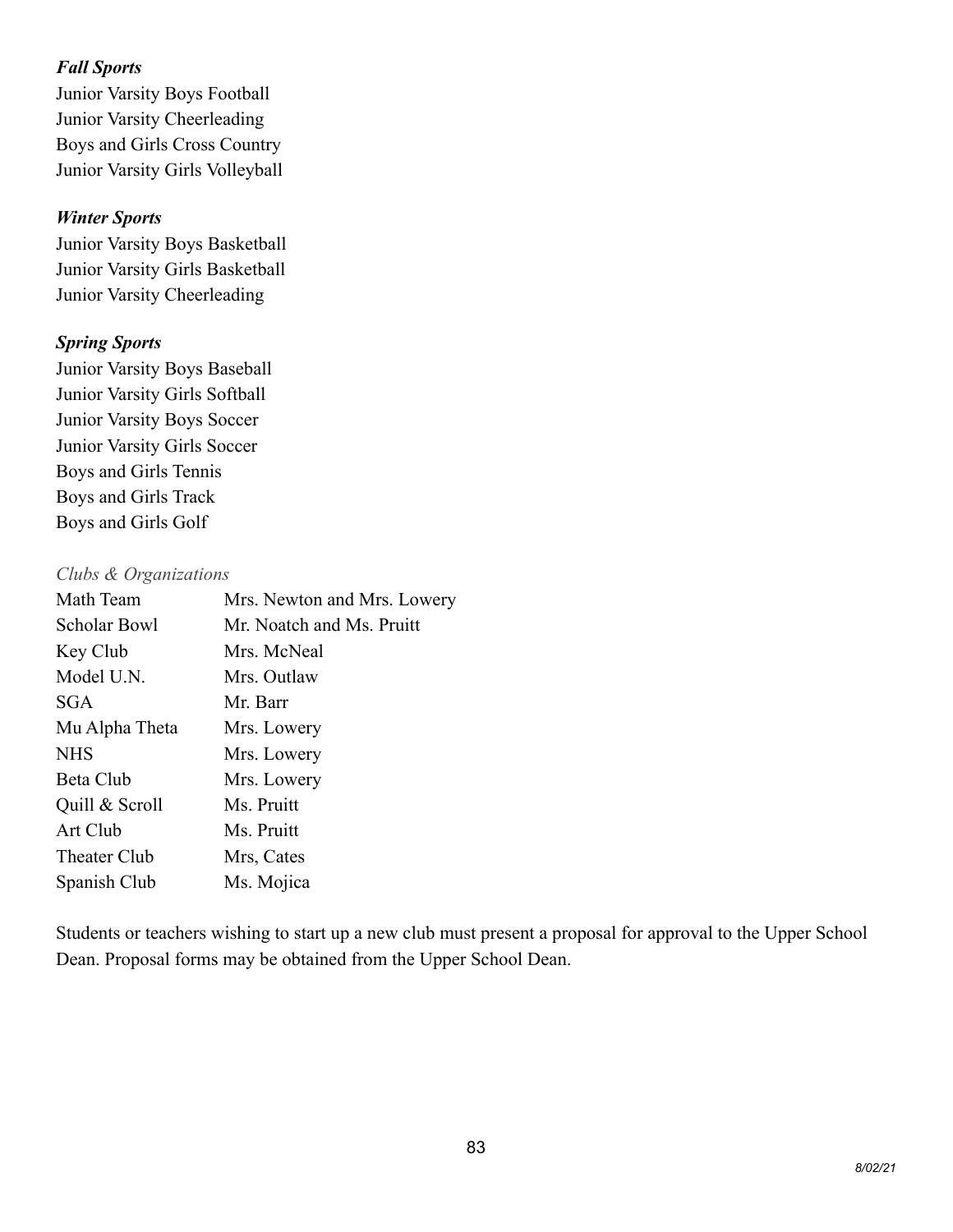# Conclusion

The absence of a specific rule in this handbook does not constitute approval for student action. A student is subject to discipline for behavior not mentioned in the handbook. At all times, the goal of school policies and actions is to act in the best interest of the student, student body, and School. The purpose of this handbook is to set a standard of conduct and create an atmosphere of respect and responsibility. Many school policies are designed to address disruptive behavior. However, the most effective behavioral policies are those that are reinforced at home, sending a unified message to our students. Working together, the school, students, and their parents, can have a successful and productive experience*. Lack of knowledge or understanding of these rules will not be considered a viable excuse.* The information and regulations set forth in this handbook are to help you have a happy, productive, and successful school year in your preparation for college.

#### *The Tuscaloosa Academy MANAGEMENT PLAN*

As required per EPA Guidelines 40CFR-763.93 (G)(4), The Tuscaloosa Academy's Asbestos Management Plan is on file in the Business Office.Tuscaloosa Academy, in accordance with federal, state and local laws, does not discriminate on the basis of race, color, religion, national origin, sex, age, disability, or any other legally protected status. Applicants may request *accommodation needed to participate in the application process. This employer is an equal opportunity employer.* Tuscaloosa Academy admits students of any race, color, national and ethnic origin to all rights, privileges, programs and activities generally accorded or made available to students of the school and does not discriminate on the basis of race, color, national or ethnic origin in administration of its educational policies, admission policies, scholarship and loan programs, *athletic and other school-administered program.*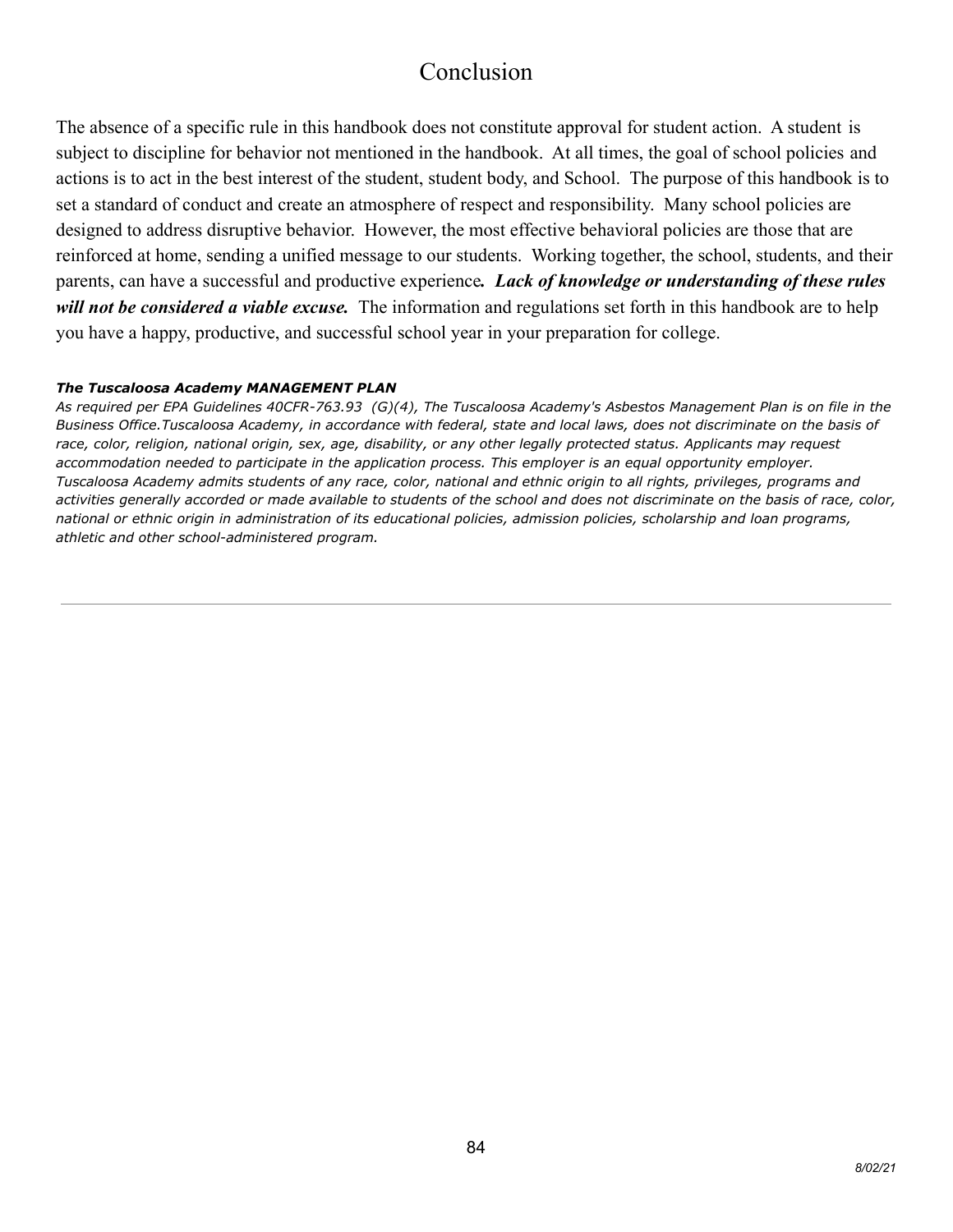**This page intentionally left blank.**